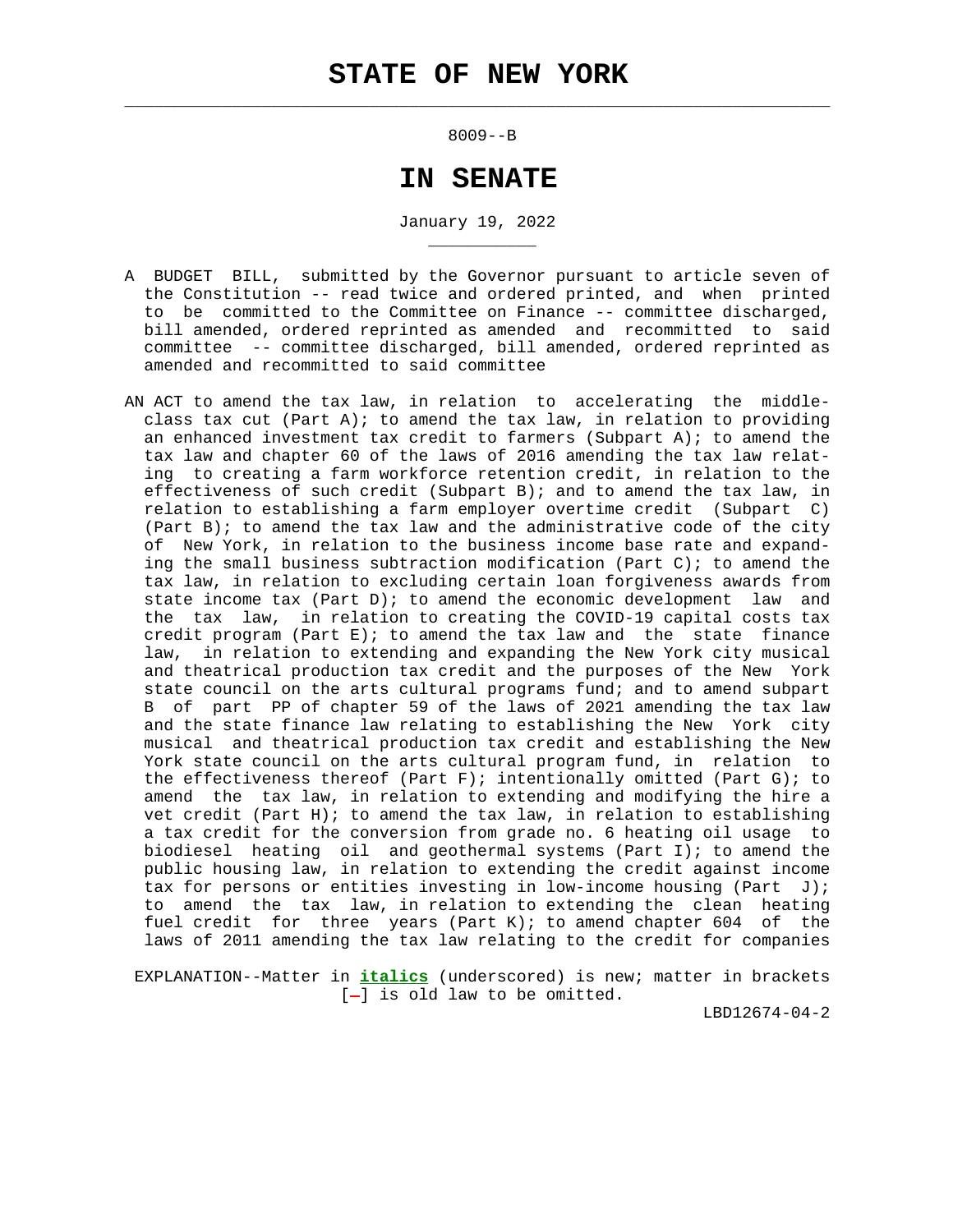who provide transportation to people with disabilities, in relation to the effectiveness thereof; and to amend the tax law, in relation to the application of a credit for companies who provide transportation to individuals with disabilities (Part L); to amend the tax law, in relation to the empire state film production credit and the empire state film post production credit (Part M); to amend the labor law, in relation to extending the New York youth jobs program tax credit (Part N); to amend the labor law, in relation to extending the empire state apprenticeship tax credit program (Part O); to amend the tax law, in relation to extending the alternative fuels and electric vehicle recharging property credit and adding a reporting requirement (Part P); to amend the labor law, in relation to the program period for the workers with disabilities tax credit program; and to amend part MM of chapter 59 of the laws of 2014 amending the labor law and the tax law relating to the creation of the workers with disabilities tax credit program, in relation to the effectiveness thereof (Part  $Q$ ); inten tionally omitted (Part R); intentionally omitted (Part S); to amend the tax law, in relation to providing an exemption from the payments of the petroleum business tax on the operation of commercial tugboats, barges and other commercial towboats (Part T); intentionally omitted (Part  $U$ ); intentionally omitted (Part V); to amend the tax law, in relation to requiring publication of changes in withholding tables and interest rates (Part W); to amend the tax law, in relation to expand ing the definition of financial institution under the financial insti tution data match program (Part X); to amend the real property tax law and chapter 475 of the laws of 2013, relating to assessment ceilings for local public utility mass real property, in relation to extending the assessment ceiling for local public utility mass real property to January 1, 2027 (Part Y); to amend the real property tax law, in relation to good cause refunds for the STAR program (Subpart A); intentionally omitted (Subpart B); to amend the tax law, in relation to clarifying the applicable income tax year for the basic STAR credit (Subpart  $C$ ); to amend the tax law, in relation to allowing names of STAR credit recipients to be shared with assessors outside of New York state (Subpart D); and to amend the tax law and the real property tax law, in relation to allowing decedent reports to be given to assessors and improving the tax enforcement process as it relates to decedents (Subpart E) (Part Z); intentionally omitted (Part AA); to amend the tax law, in relation to establishing a homeowner tax rebate credit (Part BB); to amend the racing, pari-mutuel wagering and breeding law and the tax law, in relation to gaming facility determinations and licensing (Part CC); to amend the racing, pari-mutuel wagering and breeding law, in relation to the utilization of funds in the Catskill and Capital regions off-track betting corporation's capital acquisi tion funds; and to amend chapter 59 of the laws of 2021 amending the racing, pari-mutuel wagering and breeding law, relating to the utili zation of funds in the Catskill and Capital regions off-track betting corporation's capital acquisition funds, in relation to the effective ness thereof (Part DD); to amend the racing, pari-mutuel wagering and breeding law, in relation to licenses for simulcast facilities, sums relating to track simulcast, simulcast of out-of-state thoroughbred races, simulcasting of races run by out-of-state harness tracks and distributions of wagers; to amend chapter 281 of the laws of 1994 amending the racing, pari-mutuel wagering and breeding law and other laws relating to simulcasting; to amend chapter 346 of the laws of 1990 amending the racing, pari-mutuel wagering and breeding law and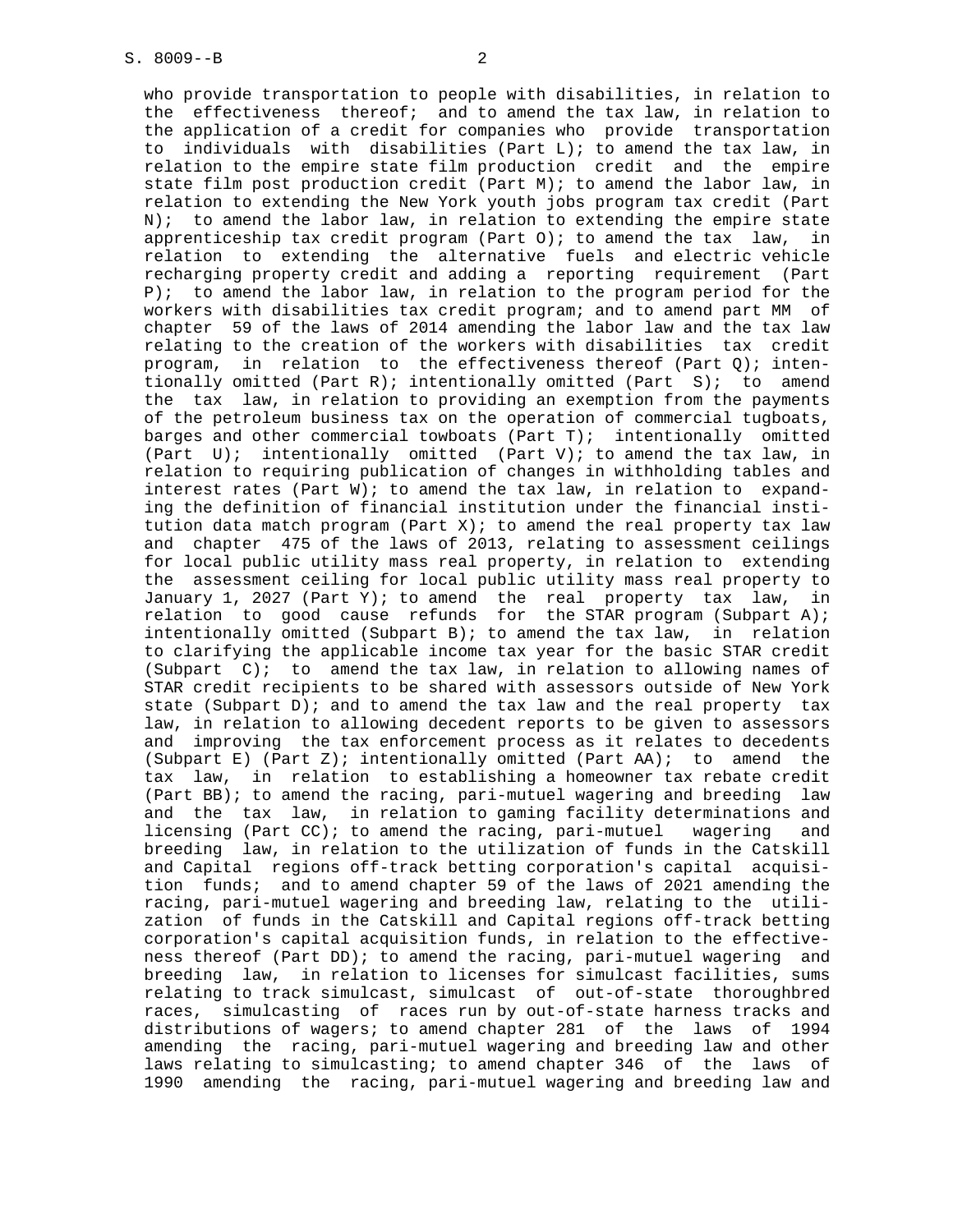other laws relating to simulcasting and the imposition of certain taxes, in relation to extending certain provisions thereof; and to amend the racing, pari-mutuel wagering and breeding law, in relation to extending certain provisions thereof (Part EE); to amend the tax law, in relation to providing a tax credit for qualified caregiving expenses; and to provide for the repeal of such provisions upon the expiration thereof (Part FF); to amend the tax law and the administra tive code of the city of New York, in relation to treatment of gains from qualified opportunity zones in calculating taxable income (Part GG); to amend the tax law, in relation to the solar energy system equipment tax credit (Part HH); to amend the tax law, in relation to establishing a credit for geothermal energy systems (Part II); to amend the real property tax law, in relation to an abatement of real property taxes for the creation or expansion of childcare centers in certain buildings in a city having a population of one million or more (Part  $JJ$ ); to amend the tax law and the administrative code of the city of New York, in relation to the earned income tax credit (Part KK); to amend the tax law and the economic development law, in relation to the creation of the empire state digital gaming media production credit; to amend the state finance law, in relation to creating the empire state digital gaming diversity job training devel opment fund; and providing for the repeal of certain provisions upon expiration thereof (Part LL); to amend the racing, pari-mutuel wager ing and breeding law, in relation to the definition of wager and the licensing of mobile sports wagering operators (Part MM); to amend the racing, pari-mutuel wagering and breeding law, in relation to extend ing authorization of the New York Jockey Injury Compensation Fund, Inc. to use certain funds to pay certain annual costs (Part NN); to amend the tax law, in relation to permitting deductions for commercial cannabis activity; and providing for the repeal of such provisions upon expiration thereof (Part OO); to amend the tax law, the general business law and the state finance law, in relation to establishing a temporary fuel tax holiday; and to direct the department of transpor tation, in conjunction with the department of taxation and finance, to conduct a study on the feasibility of creating a general vehicle miles traveled tax (Part PP); and to amend the tax law, in relation to the earned income tax credit (Part QQ)

# **The People of the State of New York, represented in Senate and Assem bly, do enact as follows:**

 1 Section 1. This act enacts into law major components of legislation 2 which are necessary to implement the state fiscal plan for the 2022-2023 3 state fiscal year. Each component is wholly contained within a Part 4 identified as Parts A through QQ. The effective date for each particular 5 provision contained within such Part is set forth in the last section of 6 such Part. Any provision in any section contained within a Part, 7 including the effective date of the Part, which makes a reference to a 8 section "of this act", when used in connection with that particular 9 component, shall be deemed to mean and refer to the corresponding 10 section of the Part in which it is found. Section three of this act sets 11 forth the general effective date of this act.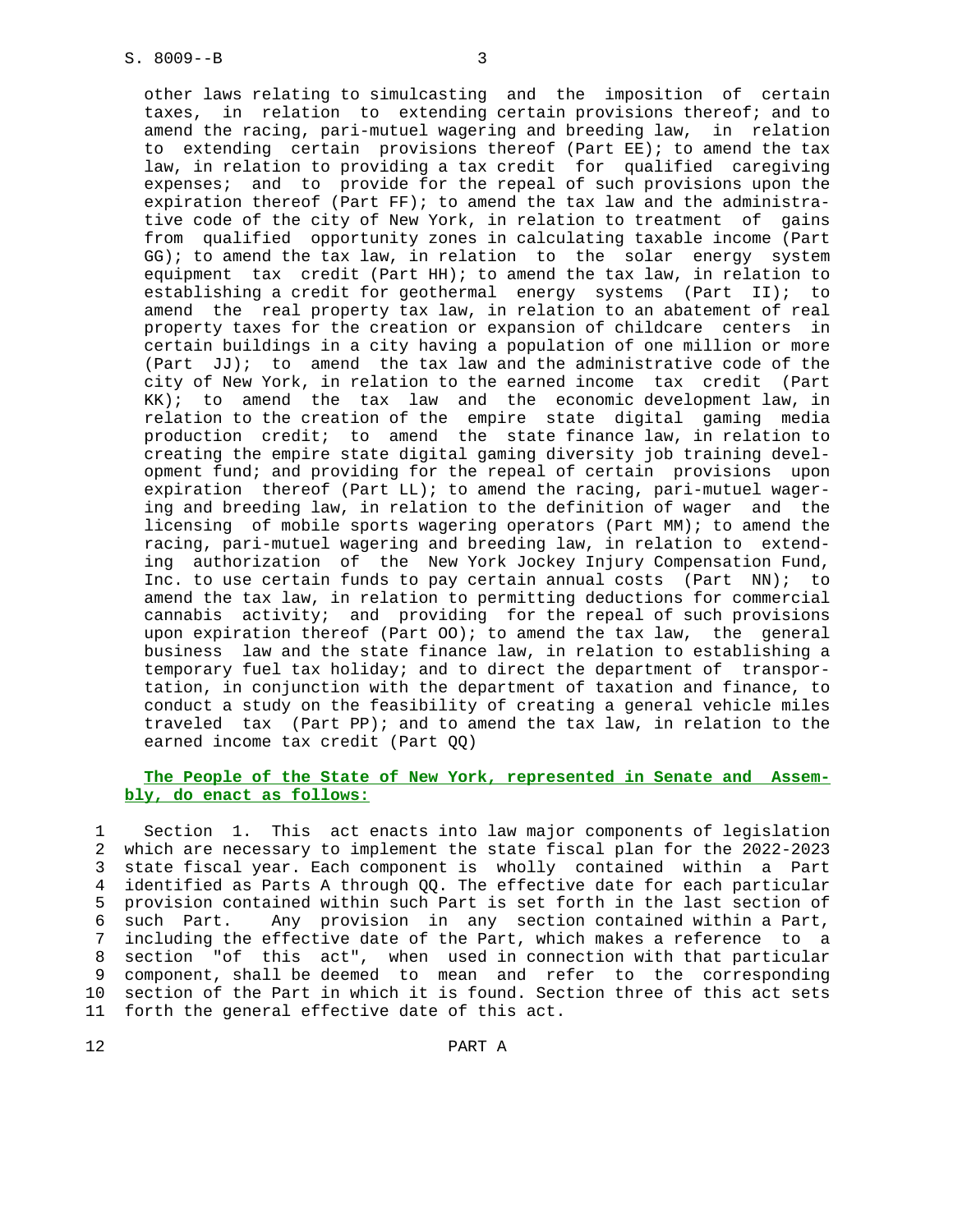1 Section 1. Clauses (vi), (vii), (viii) and (ix) of subparagraph (B) of 2 paragraph 1 of subsection (a) of section 601 of the tax law, clauses 3 (vi), (vii) and (viii) as amended and clause (ix) as added by section 1 4 of part A of chapter 59 of the laws of 2021, are amended to read as 5 follows: 6 (vi) For taxable years beginning in two thousand twenty-three **and before two thousand twenty-eight** the following rates shall apply: 8 [**If the New York taxable income is: The tax is: Not over \$17,150 4% of the New York taxable income Over \$17,150 but not over \$23,600 \$686 plus 4.5% of excess over \$17,150 Over \$23,600 but not over \$27,900 \$976 plus 5.25% of excess over \$23,600 Over \$27,900 but not over \$161,550** \$1,202 plus 5.73% of excess **\$27,900 Over \$161,550 but not over \$323,200 \$8,860 plus 6.17% of excess over \$161,550 Over \$323,200 but not ove \$2,155,350 excess over \$323,200 Over \$2,155,350 but not over 5144,336 plus 9.65% of excess over \$5,000,000 \$2,155,350 Over \$5,000,000 but not over 5418,845 plus 10.30% of excess \$25,000,000 \$5,000,000 \$5,000,000 Over \$25,000,000 \$2,478,845 plus 10.90% of excess \$25,000,000 (vii) For taxable years beginning in two thousand twenty-four the following rates shall apply: If the New York taxable income is: The tax is: Not over \$17,150 4% of the New York taxable income Over \$17,150 but not over \$23,600 \$686 plus 4.5% of excess over \$17,150 Over \$23,600 but not over \$27,900** \$976 plus 5.25% of excess over **\$23,600 Over \$27,900 but not over \$161,550 \$1,202 plus 5.61% of excess over \$27,900 Over \$161,550 but not over \$323,200 \$8,700 plus 6.09% of excess over \$161,550 Over \$323,200 but not over \$18,544 plus 6.85% of excess over** 39 \$2,155,350 **\$2,155,350 \$323,200**<br>40 **Gver \$2,155,350 but not over \$144,047 Over \$2,155,350 but not over \$144,047 plus 9.65% of excess over \$5,000,000 \$2,155,350 Over \$5,000,000 but not over \$418,555 plus 10.30% of excess over \$25,000,000 \$5,000,000** \$5,000,000 Over \$25,000,000 **\$2,478,555 plus 10.90% of \$25,000,000 (viii) For taxable years beginning after two thousand twenty-four and before two thousand twenty-eight the following rates shall apply:**] 48 If the New York taxable income is: The tax is: 49 Not over \$17,150 4% of the New York taxable income 50 Over \$17,150 but not over \$23,600 \$686 plus 4.5% of excess over 51 \$17,150 52 Over \$23,600 but not over \$27,900 \$976 plus 5.25% of excess over 53 \$23,600 54 Over \$27,900 but not over \$161,550 \$1,202 plus 5.5% of excess over 55 \$27,900 56 Over \$161,550 but not over \$323,200 \$8,553 plus 6.00% of excess over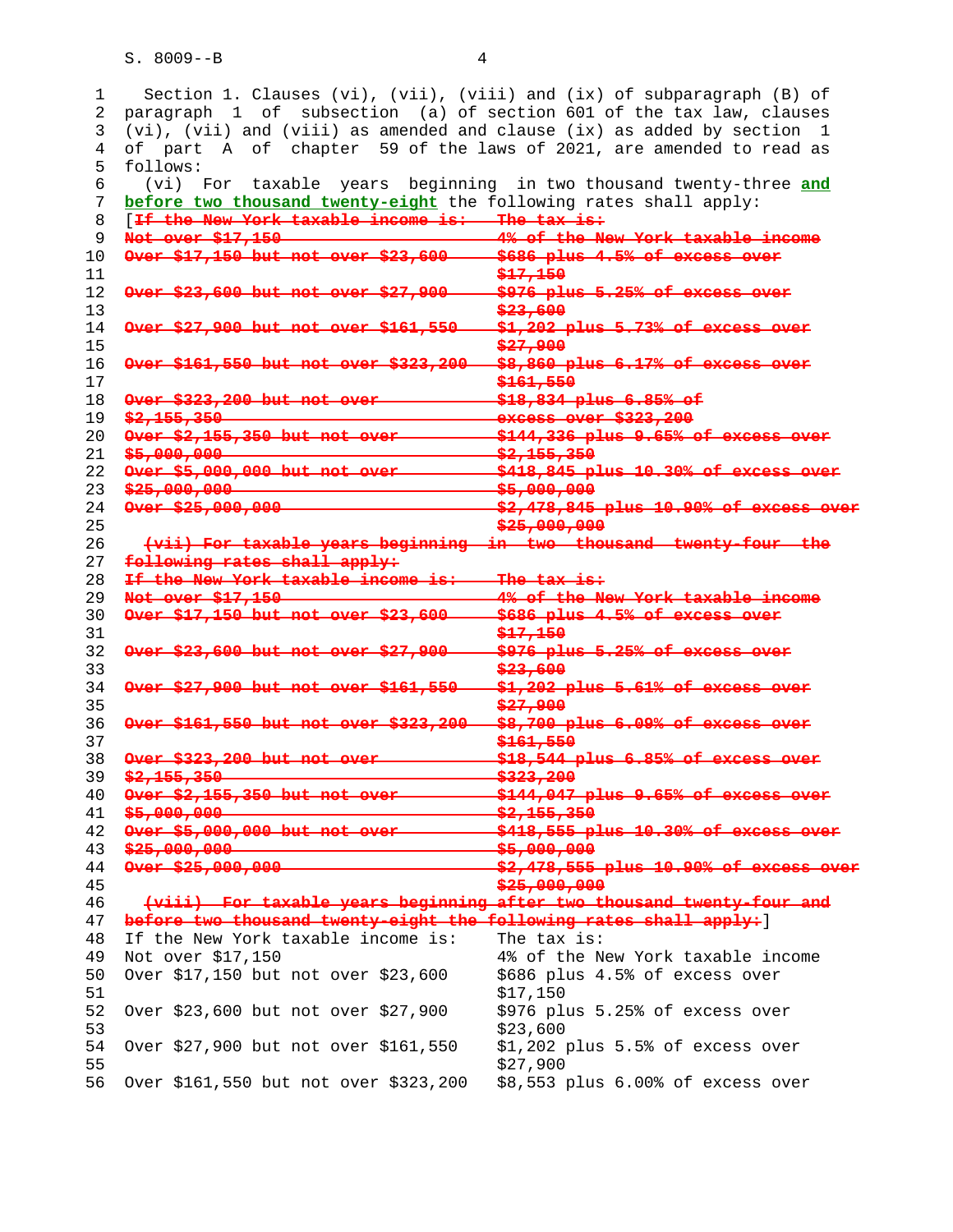1 \$161,550 2 Over \$323,200 but not over \$18,252 plus 6.85% of excess over 3 \$2,155,350 \$323,200 4 Over \$2,155,350 but not over \$143,754 plus 9.65% of excess over  $5\quad $5,000,000$   $$2,155,350$  6 Over \$5,000,000 but not over \$418,263 plus 10.30% of excess over 7 \$25,000,000 \$5,000,000 8 Over \$25,000,000 \$2,478,263 plus 10.90% of excess over  $9$  \$25,000,000 10 [**(ix)**]**(vii)** For taxable years beginning after two thousand twenty-sev- 11 en the following rates shall apply: 12 If the New York taxable income is: The tax is: 13 Not over \$17,150 4% of the New York taxable income 14 Over \$17,150 but not over \$23,600 \$686 plus 4.5% of excess over  $15$  \$17,150 16 Over \$23,600 but not over \$27,900 \$976 plus 5.25% of excess over 17 \$23,600 18 Over \$27,900 but not over \$161,550 \$1,202 plus 5.5% of excess over 19 \$27,900 20 Over \$161,550 but not over \$323,200 \$8,553 plus 6.00% of excess 21 over \$161,550 22 Over \$323,200 but not over \$18,252 plus 6.85% of excess 23 \$2,155,350 over \$323,200 24 Over \$2,155,350 \$143,754 plus 8.82% of excess 25 over \$2,155,350 26 § 2. Clauses (vi), (vii), (viii) and (ix) of subparagraph (B) of para- 27 graph 1 of subsection (b) of section 601 of the tax law, clauses (vi), 28 (vii) and (viii) as amended and clause (ix) as added by section 2 of 29 part A of chapter 59 of the laws of 2021, are amended to read as 30 follows: 31 (vi) For taxable years beginning in two thousand twenty-three **and** 32 **before two thousand twenty-eight** the following rates shall apply: 33 [**If the New York taxable income is: The tax is:** 34 **Not over \$12,800 4% of the New York taxable income** 35 **Over \$12,800 but not over \$17,650** \$512 plus 4.5% of excess 36 **\$12,800** 37 Over \$17,650 but not over \$20,900 \$730 plus 38 **\$17,650** 39 **Over \$20,900 but not over \$107,650 \$901 plus** 40 **\$20,900<br>41 <del>Over \$107,650 but not over \$269,300 \$5,872 pl</del>** 41 **Over \$107,650 but not over \$269,300**  42 **\$107,650** 43 **Over \$269,300 but not over 100 \$15,845 plus 6.85%** 44 **\$1,616,450 contained a set of the State Server \$269,300**<br>45 **Over \$1,616,450 but not over \$108,125 plus**  45 **Over \$1,616,450 but not over \$108,125 plus 9.65% of excess over** 46 **\$5,000,000 \$1,616,450** 47 **Over \$5,000,000 but not over 5434,638 p** 48 **\$25,000,000 \$5,000,000** \$5,000,000 49 **Over \$25,000,000 \$2,494,638 plus 10.90% of excess over** 50 **\$25,000,000** 51 **(vii) For taxable years beginning in twe** 

52 **following rates shall apply:**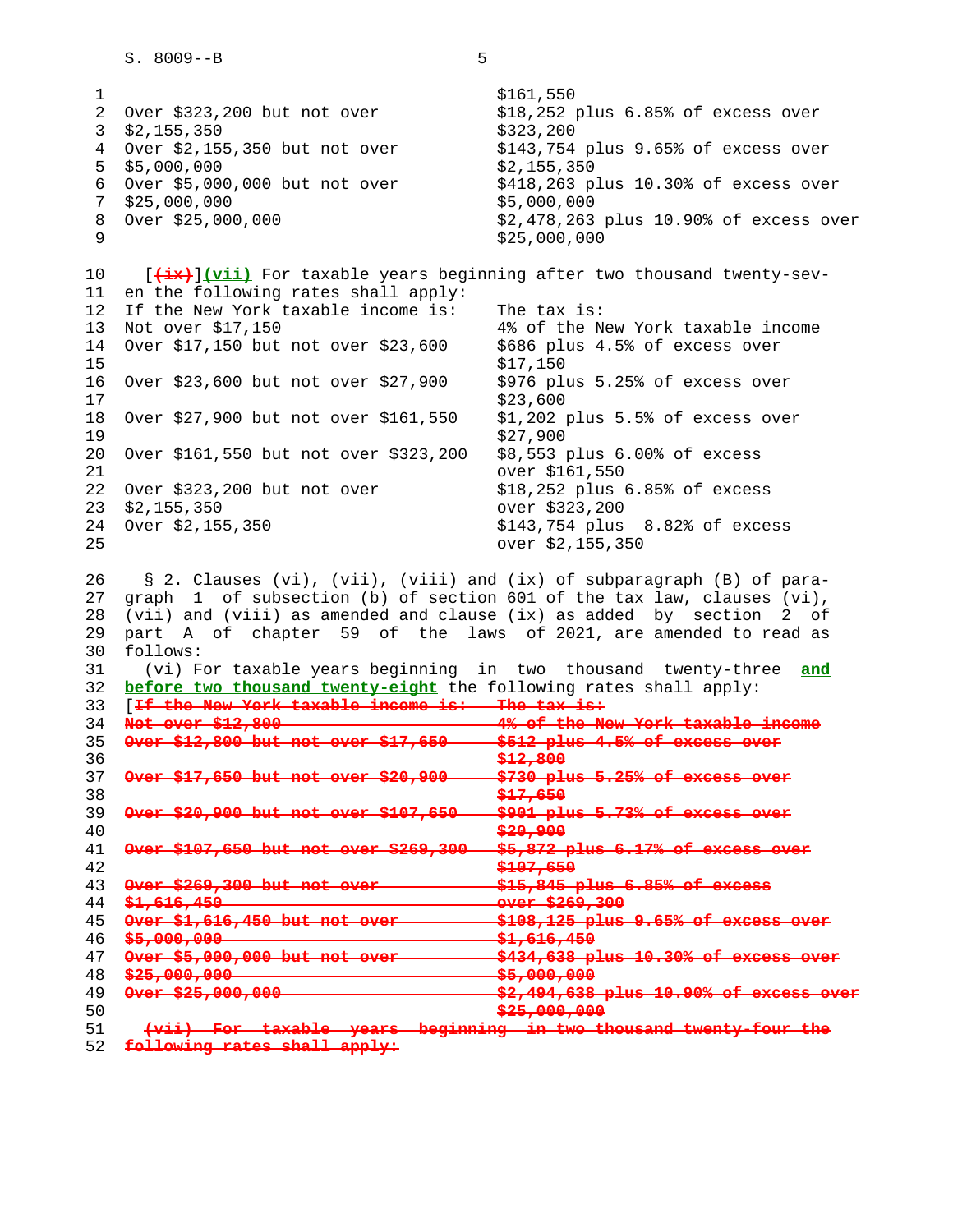|                                 | If the New York taxable income is:    | <del>The tax is:</del>                                                 |
|---------------------------------|---------------------------------------|------------------------------------------------------------------------|
| Not over \$12,800               |                                       | 1 <del>% of the New</del>                                              |
|                                 | Over \$12,800 but not over            | \$512 plus 4.5% of excess                                              |
|                                 |                                       | \$12,800                                                               |
|                                 | over \$17,650 but not over \$20,900   | \$730 plus 5.25% of excess                                             |
|                                 |                                       | \$17,650                                                               |
|                                 | Over \$20,900 but not over            | \$901 plus 5.61% of exee                                               |
|                                 |                                       | \$20,900                                                               |
|                                 | <u> ລດດ</u>                           | \$5,768 plus 6.09% of excess                                           |
|                                 |                                       | \$107,650                                                              |
|                                 | Over \$269,300 but not over           | $$15,612$ plus $6.85%$ of excess                                       |
| \$1,616,450                     |                                       | over \$269,300                                                         |
|                                 | Over \$1,616,450 but not              | \$107,892 plus 9.65%                                                   |
| \$5,000,000                     |                                       | \$1,616,450                                                            |
|                                 | Over \$5,000,000 but not over         | \$434,404 plus 10.30% of excess                                        |
| 16 \$25,000,000                 |                                       | \$5,000,000                                                            |
| 0ver \$25,000,000               |                                       | \$2,494,404 plus 10.90% of                                             |
|                                 |                                       | \$25,000,000                                                           |
|                                 |                                       | (viii) For taxable years beginning after two thousand twenty-four and  |
|                                 |                                       | before two thousand twenty-eight the following rates shall apply: )    |
|                                 | If the New York taxable income is:    | The tax is:                                                            |
| Not over \$12,800               |                                       | 4% of the New York taxable income                                      |
|                                 | Over \$12,800 but not over \$17,650   | \$512 plus 4.5% of excess over                                         |
|                                 |                                       | \$12,800                                                               |
|                                 | Over \$17,650 but not over \$20,900   | \$730 plus 5.25% of excess over                                        |
|                                 |                                       |                                                                        |
|                                 |                                       | \$17,650                                                               |
|                                 | Over \$20,900 but not over \$107,650  | \$901 plus 5.5% of excess over                                         |
|                                 |                                       | \$20,900                                                               |
|                                 | Over \$107,650 but not over \$269,300 | \$5,672 plus 6.00% of excess over                                      |
|                                 |                                       | \$107,650                                                              |
|                                 | Over \$269,300 but not over           | \$15,371 plus 6.85% of excess over                                     |
| \$1,616,450                     |                                       | \$269,300                                                              |
|                                 | Over \$1,616,450 but not over         | \$107,651 plus 9.65% of excess over                                    |
| \$5,000,000                     |                                       | \$1,616,450                                                            |
|                                 | Over \$5,000,000 but not over         | \$434,163 plus 10.30% of excess over                                   |
| \$25,000,000                    |                                       | \$5,000,000                                                            |
| Over \$25,000,000               |                                       | \$2,494,163 plus 10.90% of excess over                                 |
|                                 |                                       | \$25,000,000                                                           |
|                                 |                                       |                                                                        |
|                                 |                                       | [(ix)](vii) For taxable years beginning after two thousand twenty-sev- |
|                                 | en the following rates shall apply:   |                                                                        |
|                                 | If the New York taxable income is:    | The tax is:                                                            |
|                                 |                                       | 4% of the New York taxable income                                      |
| Not over \$12,800               |                                       |                                                                        |
|                                 | Over \$12,800 but not over            | \$512 plus 4.5% of excess over                                         |
| \$17,650                        |                                       | \$12,800                                                               |
|                                 | Over \$17,650 but not over            | \$730 plus 5.25% of excess over                                        |
| \$20,900                        |                                       | \$17,650                                                               |
|                                 | Over \$20,900 but not over            | \$901 plus 5.5% of excess over                                         |
| \$107,650                       |                                       | \$20,900                                                               |
|                                 | Over \$107,650 but not over           | \$5,672 plus 6.00% of excess                                           |
| \$269,300                       |                                       | over \$107,650                                                         |
|                                 | Over \$269,300 but not over           | \$15,371 plus 6.85% of excess                                          |
| \$1,616,450<br>Over \$1,616,450 |                                       | over \$269,300<br>\$107,651 plus 8.82% of excess                       |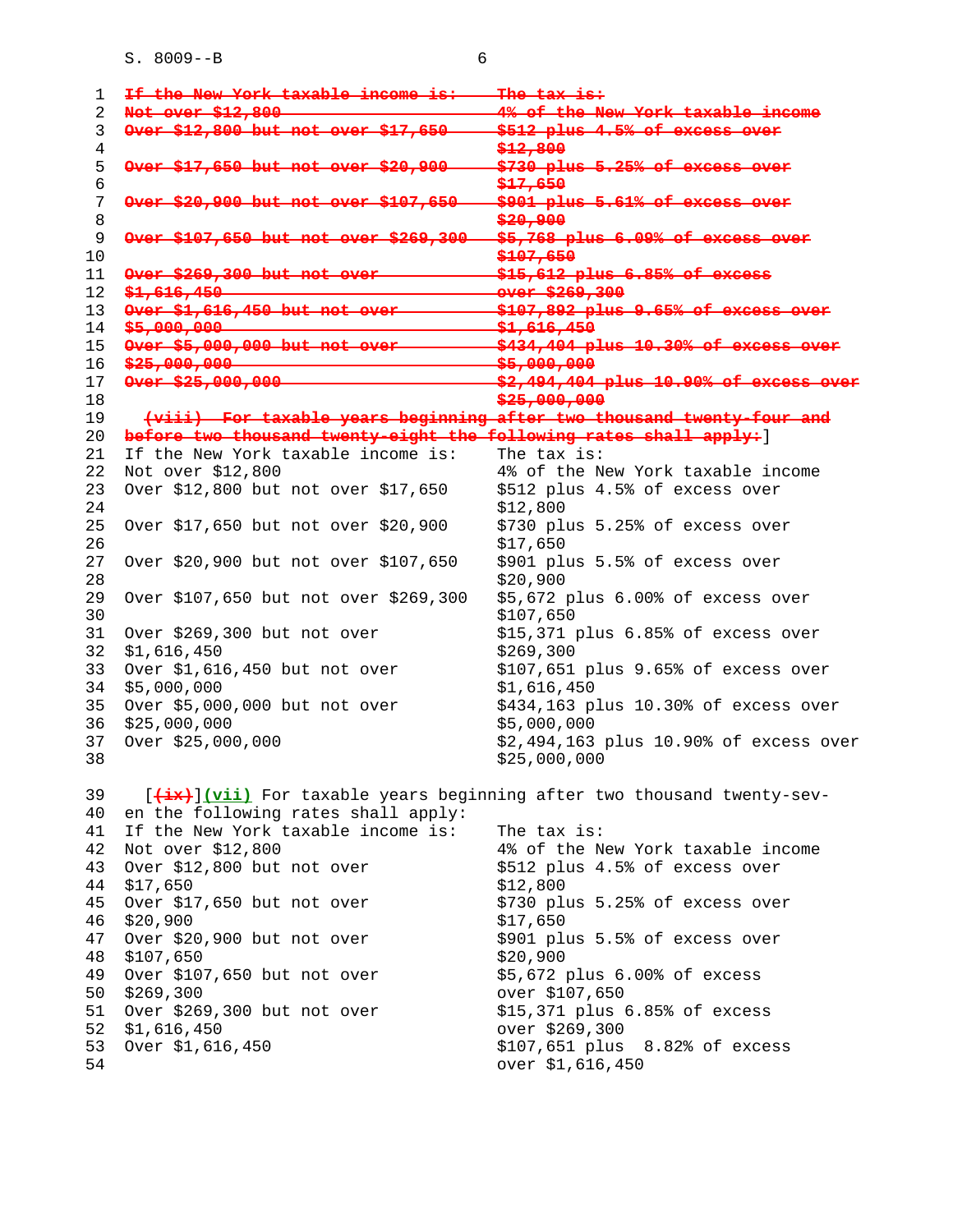1 § 3. Clauses (vi), (vii), (viii) and (ix) of subparagraph (B) of para- 2 graph 1 of subsection (c) of section 601 of the tax law, clauses (vi), 3 (vii) and (viii) as amended, and clause (ix) as added by section 3 of 4 part A of chapter 59 of the laws of 2021, are amended to read as 5 follows: 6 (vi) For taxable years beginning in two thousand twenty-three **and before two thousand twenty-eight** the following rates shall apply: 8 [**If the New York taxable income is: The tax is: Not over \$8,500 4% of the New York taxable income Over \$8,500 but not over \$11,700 \$340 plus 4.5% of excess over \$8,500 Over \$11,700 but not over \$13,900 - \$484 plus 5.25% of excess \$11,700 Over \$13,900 but not over \$80,650 \$600 plus 5.73% of excess over \$13,900 Over \$80,650 but not over \$215,400 \$4,424 plus 6.17% of excess over \$80,650 Over \$215,400 but not over \$12,738 plus 6.85% of excess** 19 \$<del>1,077,550 **comedia communicates** over \$215,400</del><br>20 <del>Over \$1,077,550 but not over \$71,796 plus 9.65%</del> **Over \$1,077,550 but not over \$71,796 plus 9.65% of excess over \$5,000,000 \$1,077,550 Over \$5,000,000 but not over \$450,312 plus 10.30% of excess over \$25,000,000 \$5,000,000 \$5,000,000 Over \$25,000,000 \$2,510,312 plus 10.90% of excess \$25,000,000 (vii) For taxable years beginning in two thousand twenty-four the following rates shall apply: If the New York taxable income is: The tax is: Not over \$8,500 4% of the New York taxable income Over \$8,500 but not over \$11,700 \$340 plus 4.5% of excess over \$8,500 Over \$11,700 but not over \$13,900 \$484 plus 5.25% of excess over \$11,700 Over \$13,900 but not over \$80,650 \$600 plus 5.61% of excess over \$13,900 Over \$80,650 but not over \$215,400 \$4,344 plus 6.09% of excess over \$80,650 Over \$215,400 but not over \$12,550 plus 6.85% of excess** 39 \$<del>1,077,550 continuum companies and \$1,000</del><br>40 G<del>ver \$1,077,550 but not over continuity \$71,608 plus 9.65%</del> **Over \$1,077,550 but not over \$71,608 plus 9.65% of excess over \$5,000,000 \$1,077,550 Over \$5,000,000 but not over \$450,124 plus 10.30% of excess over \$25,000,000 \$5,000,000** \$5,000,000 **Over \$25,000,000 Sigma Research State \$2,510,124 plus 10.90% of \$25,000,000 (viii) For taxable years beginning after two thousand twenty-four and before two thousand twenty-eight the following rates shall apply:**] 48 If the New York taxable income is: The tax is: 49 Not over \$8,500 4% of the New York taxable income 50 Over \$8,500 but not over \$11,700 \$340 plus 4.5% of excess over \$8,500 52 Over \$11,700 but not over \$13,900 \$484 plus 5.25% of excess over 53 \$11,700 54 Over \$13,900 but not over \$80,650 \$600 plus 5.50% of excess over 55 \$13,900 56 Over \$80,650 but not over \$215,400 \$4,271 plus 6.00% of excess over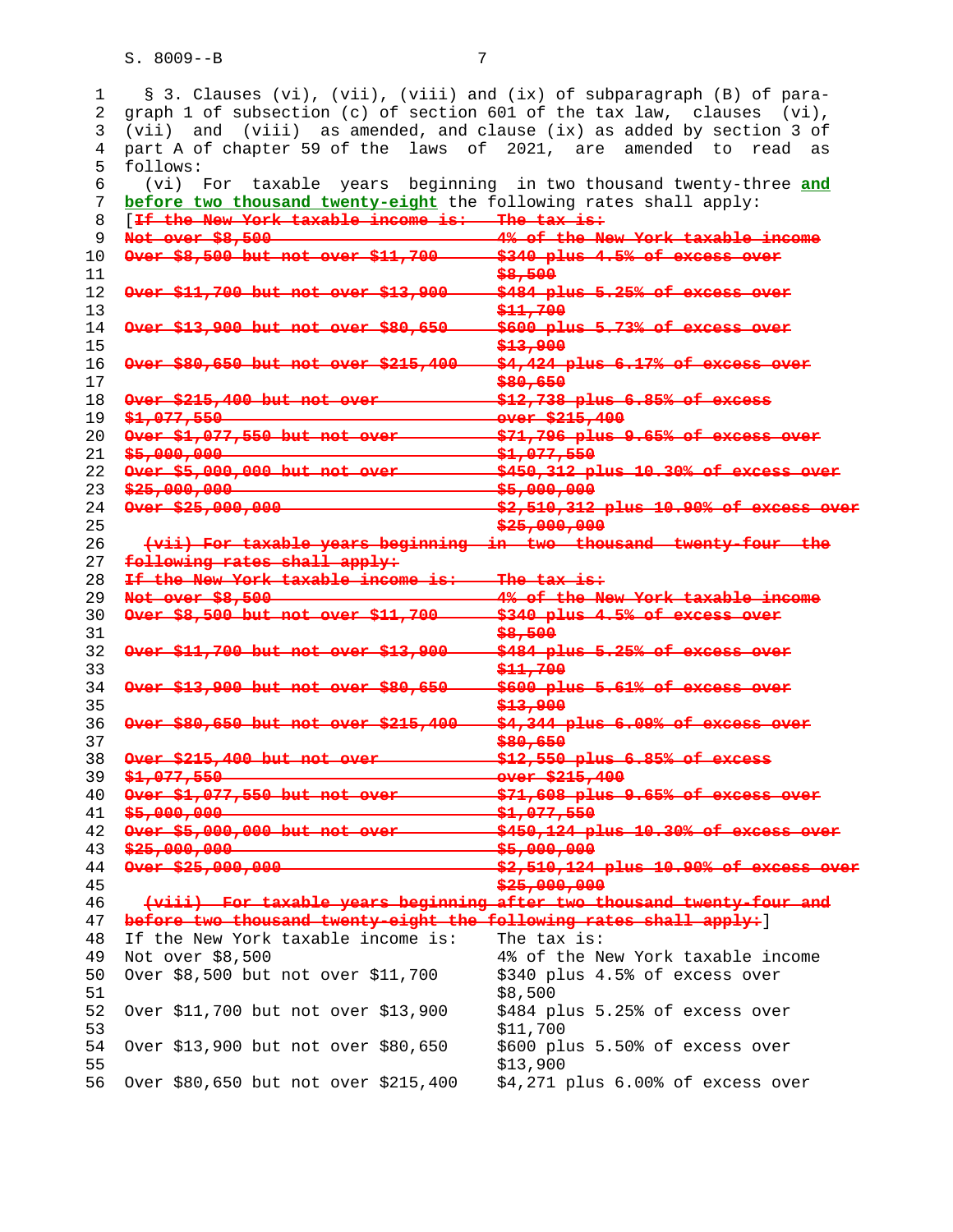1 \$80,650 2 Over \$215,400 but not over \$12,356 plus 6.85% of excess over 3 \$1,077,550 \$215,400 4 Over \$1,077,550 but not over \$71,413 plus 9.65% of excess over 5 \$5,000,000 \$1,077,550 6 Over \$5,000,000 but not over \$449,929 plus 10.30% of excess over 7 \$25,000,000 \$5,000,000 8 Over \$25,000,000 \$2,509,929 plus 10.90% of excess over \$25,000,000 \$25,000,000<br>10 **[<del>(ix)</del>](vii)** For taxable years beginning after to [(ix)](vii) For taxable years beginning after two thousand twenty-sev- 11 en the following rates shall apply: 12 If the New York taxable income is: The tax is:<br>13 Not over \$8,500 4% of the No 4% of the New York taxable income 14 Over \$8,500 but not over \$11,700 \$340 plus 4.5% of excess over  $15$  \$8,500 16 Over \$11,700 but not over \$13,900 \$484 plus 5.25% of excess over 17 \$11,700 18 Over \$13,900 but not over \$80,650 \$600 plus 5.50% of excess over 19 \$13,900 20 Over \$80,650 but not over \$215,400 \$4,271 plus 6.00% of excess 21 over \$80,650 22 Over \$215,400 but not over \$12,356 plus 6.85% of excess 23 \$1,077,550 over \$215,400 24 Over \$1,077,550 \$71,413 plus 8.82% of excess 25 over \$1,077,550

26 § 4. This act shall take effect immediately.

# 27 PART B

 28 Section 1. This act enacts into law components of legislation relating 29 to certain tax credits. Each component is wholly contained within a 30 Subpart identified as Subparts A through C. The effective date for each 31 particular provision contained within such Subpart is set forth in the 32 last section of such Subpart. Any provision in any section contained 33 within a Subpart, including the effective date of the Subpart, which 34 makes reference to a section "of this act", when used in connection with 35 that particular component, shall be deemed to mean and refer to the 36 corresponding section of the Subpart in which it is found. Section three 37 of this act sets forth the general effective date of this act.

# 38 SUBPART A

 39 Section 1. Subdivision 1 of section 210-B of the tax law is amended by 40 adding a new paragraph (a-1) to read as follows:

**(a-1) For a taxpayer that is an eligible farmer, as defined in subdi- vision eleven of this section, the percentage to be used to compute the credit allowed under this subdivision shall be twenty percent for prop- erty described in subparagraph (i) of paragraph (b) of this subdivision that is principally used by the taxpayer in the production of goods by farming, agriculture, horticulture, floriculture or viticulture.** 47 § 2. Subsection (a) of section 606 of the tax law is amended by adding

48 a new paragraph 1-a to read as follows:

 49 **(1-a) For a taxpayer that is an eligible farmer, as defined in** 50 **subsection (n) of this section, the percentage to be used to compute the**

51 **credit allowed under this subsection shall be twenty percent for proper-**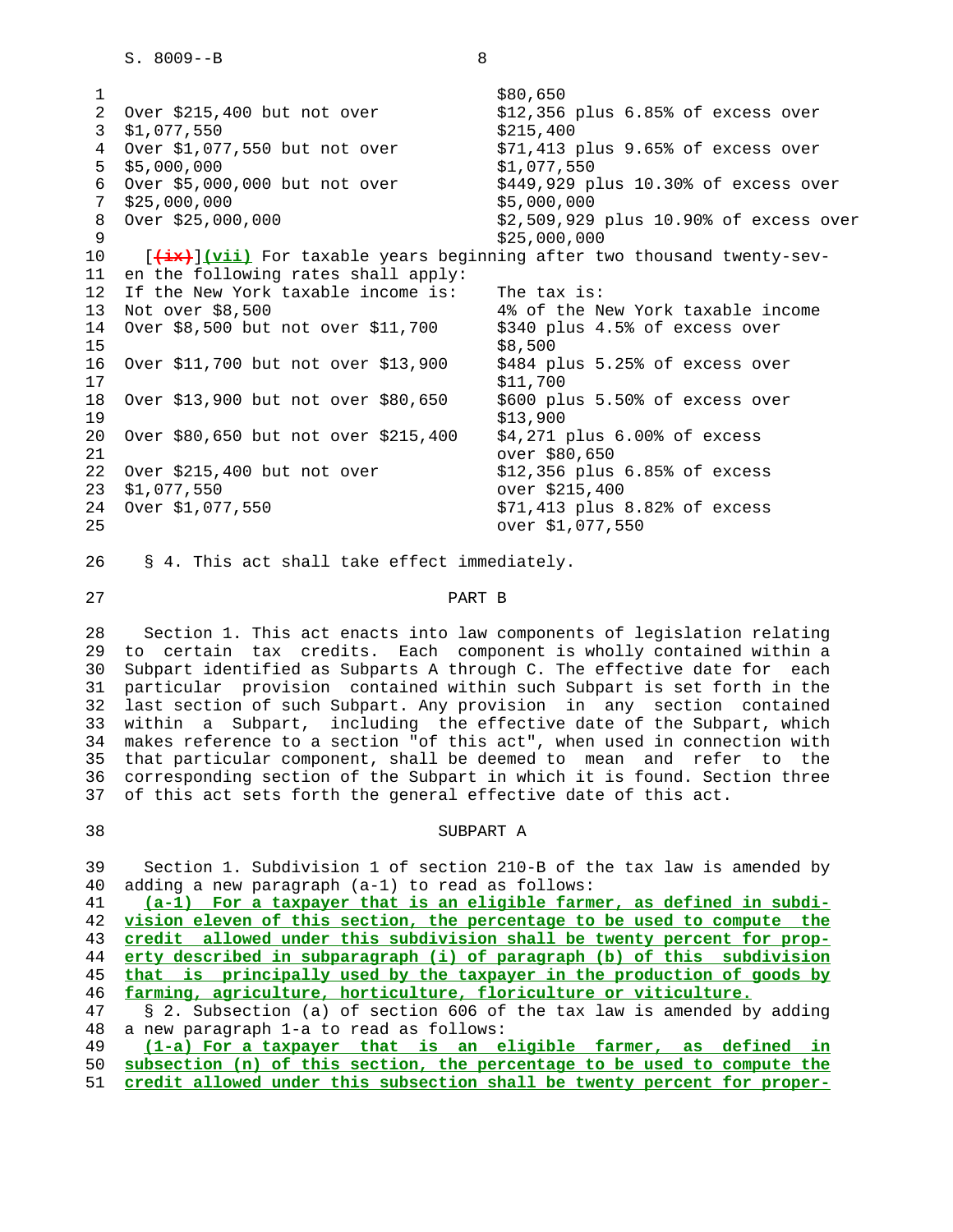| 1<br>2<br>3<br>4 | ty described in subparagraph (A) of paragraph two of this subsection<br>that is principally used by the taxpayer in the production of goods by<br>farming, agriculture, horticulture, floriculture or viticulture.<br>This act<br>shall take effect immediately and apply to property<br>S.<br>3. |
|------------------|---------------------------------------------------------------------------------------------------------------------------------------------------------------------------------------------------------------------------------------------------------------------------------------------------|
| 5                | placed in service on or after April 1, 2022.                                                                                                                                                                                                                                                      |
| 6                | SUBPART B                                                                                                                                                                                                                                                                                         |
| 7                | Section 1. Subsection (e) of section 42 of the tax law, as amended by                                                                                                                                                                                                                             |
| 8                | section 1 of part FF of chapter 59 of the laws of 2021, is amended to                                                                                                                                                                                                                             |
| 9                | read as follows:                                                                                                                                                                                                                                                                                  |
| 10               | (e) For taxable years beginning on or after January first, two thou-                                                                                                                                                                                                                              |
| 11               | sand seventeen and before January first, two thousand eighteen, the                                                                                                                                                                                                                               |
| 12<br>13         | amount of the credit allowed under this section shall be equal to the<br>product of the total number of eligible farm employees and two hundred                                                                                                                                                   |
| 14               | fifty dollars. For taxable years beginning on or after January first,                                                                                                                                                                                                                             |
| 15               | two thousand eighteen and before January first, two thousand nineteen,                                                                                                                                                                                                                            |
| 16               | the amount of the credit allowed under this section shall be<br>equal to                                                                                                                                                                                                                          |
| 17               | the product of the total number of eligible farm employees and three                                                                                                                                                                                                                              |
| 18               | hundred dollars. For taxable years beginning on or after January first,                                                                                                                                                                                                                           |
| 19               | two thousand nineteen and before January first, two thousand twenty, the                                                                                                                                                                                                                          |
| 20               | amount of the credit allowed under this section shall be equal to the                                                                                                                                                                                                                             |
| 21               | product of the total number of eligible farm employees and five hundred                                                                                                                                                                                                                           |
| 22               | dollars. For taxable years beginning on or after January first, two                                                                                                                                                                                                                               |
| 23               | thousand twenty and before January first, two thousand twenty-one, the                                                                                                                                                                                                                            |
| 24               | amount of the credit allowed under this section shall be equal to the                                                                                                                                                                                                                             |
| 25               | product of the total number of eligible farm employees and four hundred                                                                                                                                                                                                                           |
| 26               | For taxable years beginning on or after January first, two<br>dollars.<br>thousand twenty-one and before January first, two thousand [twenty-five]                                                                                                                                                |
| 27<br>28         | twenty-six, the amount of the credit allowed under this section shall be                                                                                                                                                                                                                          |
| 29               | equal to the product of the total number of eligible farm employees and                                                                                                                                                                                                                           |
| 30               | [ $\frac{1}{\text{div}}$ ] twelve hundred dollars.                                                                                                                                                                                                                                                |
| 31               | 2. Section 5 of part RR of chapter 60 of the laws of 2016 amending<br>Š.                                                                                                                                                                                                                          |
| 32               | the tax law relating to creating a farm workforce retention credit,<br>as                                                                                                                                                                                                                         |
| 33               | amended by section 2 of part FF of chapter 59 of the laws of 2021, is                                                                                                                                                                                                                             |
| 34               | amended to read as follows:                                                                                                                                                                                                                                                                       |
| 35               | § 5. This act shall take effect immediately and shall apply only to                                                                                                                                                                                                                               |
| 36               | taxable years beginning on or after January 1, 2017 and before January                                                                                                                                                                                                                            |
| 37               | 1, [2025] 2026.                                                                                                                                                                                                                                                                                   |
| 38               | § 3. This act shall take effect immediately.                                                                                                                                                                                                                                                      |
| 39               | SUBPART C                                                                                                                                                                                                                                                                                         |
| 40               | Section 1. Subdivision (f) of section 42 of the tax law, as<br>added by                                                                                                                                                                                                                           |
| 41               | section 1 of part RR of chapter 60 of the laws of 2016, is amended to                                                                                                                                                                                                                             |
| 42               | read as follows:                                                                                                                                                                                                                                                                                  |
| 43               | (f) A taxpayer claiming the credit allowed under this section<br>shall                                                                                                                                                                                                                            |
| 44               | not be allowed to claim any other tax credit allowed under this chapter,                                                                                                                                                                                                                          |
| 45               | except the credit allowed under section forty-two-a of this article,                                                                                                                                                                                                                              |
| 46               | with respect to any eligible farm employee included in the total number                                                                                                                                                                                                                           |
| 47<br>48         | eligible farm employees used to determine the amount of the credit<br>of<br>allowed under this section.                                                                                                                                                                                           |
|                  |                                                                                                                                                                                                                                                                                                   |

 49 § 2. The tax law is amended by adding a new section 42-a to read as 50 follows:<br>51 <u>S 42-a.</u>

 51 **§ 42-a. Farm employer overtime credit. (a) Notwithstanding subdivision** 52 **(f) of section forty-two of this article, a taxpayer that is a farm**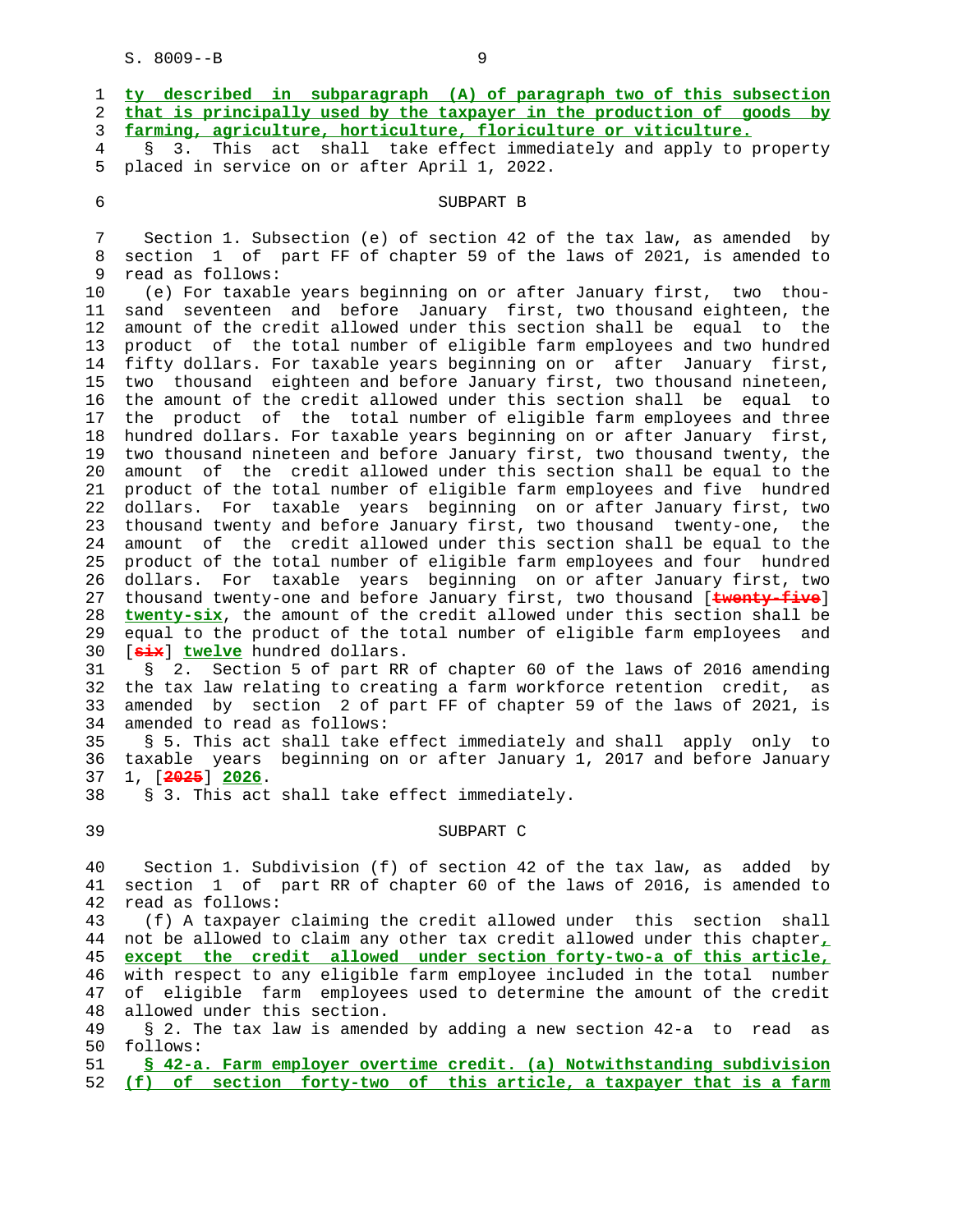| 1              | employer or an owner of a farm employer shall be eligible for a credit   |
|----------------|--------------------------------------------------------------------------|
| 2              | against the tax imposed under article nine-A or twenty-two of this chap- |
| 3              | ter, pursuant to the provisions referenced in subdivision (h) of this    |
| $\overline{4}$ | section.                                                                 |
| 5              | (b) A farm employer is a corporation (including a New York S corpo-      |
| 6              | ration), a sole proprietorship, a limited liability company or a part-   |
| 7              | nership that is an eligible farmer.                                      |
|                |                                                                          |
| 8              | (c) For purposes of this section, the term "eligible farmer" means a     |
| 9              | taxpayer whose federal gross income from farming as defined in           |
| 10             | subsection (n) of section six hundred six of this chapter for the taxa-  |
| 11             | ble year is at least two-thirds of excess federal gross income. Excess   |
| 12             | federal gross income means the amount of federal gross income from all   |
| 13             | sources for the taxable year in excess of thirty thousand dollars. For   |
| 14             | purposes of this section, payments from the state's farmland protection  |
| 15             | program, administered by the department of agriculture and markets,      |
| 16             | shall be included as federal gross income from farming for otherwise     |
| 17             | <u>eligible farmers.</u>                                                 |
| 18             | (d) An eligible farm employee is an individual who meets the defi-       |
| 19             | nition of a "farm laborer" under section two of the labor law who is     |
|                |                                                                          |
| 20             | employed by a farm employer in New York state, but excluding general     |
| 21             | executive officers of the farm employer.                                 |
| 22             | (e) Eligible overtime is the aggregate number of hours of work           |
| 23             | performed during the taxable year by an eligible farm employee that in   |
| 24             | any calendar week exceeds the overtime work threshold set by the commis- |
| 25             | sioner of labor pursuant to the recommendation of the farm laborers wage |
| 26             | board, provided that work performed in such calendar week in excess of   |
| 27             | sixty hours shall not be included.                                       |
| 28             | (f) Special rules. If more than fifty percent of such eligible farm-     |
| 29             | er's federal gross income from farming is from the sale of wine from a   |
| 30             | licensed farm winery as provided for in article six of the alcoholic     |
| 31             | beverage control law, or from the sale of cider from a licensed farm     |
| 32             | cidery as provided for in section fifty-eight-c of the alcoholic bever-  |
| 33             | age control law, then an eligible farm employee of such eligible farmer  |
| 34             | shall be included for purposes of calculating the amount of credit       |
| 35             | allowed under this section only if such eligible farm employee is        |
| 36             | employed by such eligible farmer on qualified agricultural property as   |
| 37             | defined in paragraph four of subsection (n) of section six hundred six   |
| 38             | of this chapter.                                                         |
| 39             | (g) The amount of the credit allowed under this section shall be equal   |
| 40             | to the aggregate amount of such credit allowed per eligible farm employ- |
|                | ee, as follows. The amount of the credit allowed per eligible farm       |
| 41             |                                                                          |
| 42             | employee shall be equal to the product of (i) the eligible overtime      |
| 43             | worked during the taxable year by the eligible farm employee and (ii)    |
| 44             | the overtime rate paid by the farm employer to the eligible farm employ- |
| 45             | ee less such employee's reqular rate of pay.                             |
| 46             | (h) Quarterly filing option. A farm employer shall be able to file for   |
| 47             | an advanced partial payment of this credit on a quarterly basis on a     |
| 48             | form prescribed by the department for their eligible overtime expenses   |
| 49             | incurred during the preceding quarter based on quarterly employment and  |
| 50             | wage data submitted to the department.                                   |
| 51             | (i) Special advanced payment. For the tax year beginning on January      |
| 52             | first, two thousand twenty-two, a farm employer shall be allowed to file |
| 53             | for a special advanced prepayment of the credit on a form prescribed by  |
| 54             | the department. The special advanced payment can be claimed for the      |
| 55             | estimated eligible overtime expenses to be incurred by the farm employer |
| 56             | during the first quarter of the tax year for which eligible overtime     |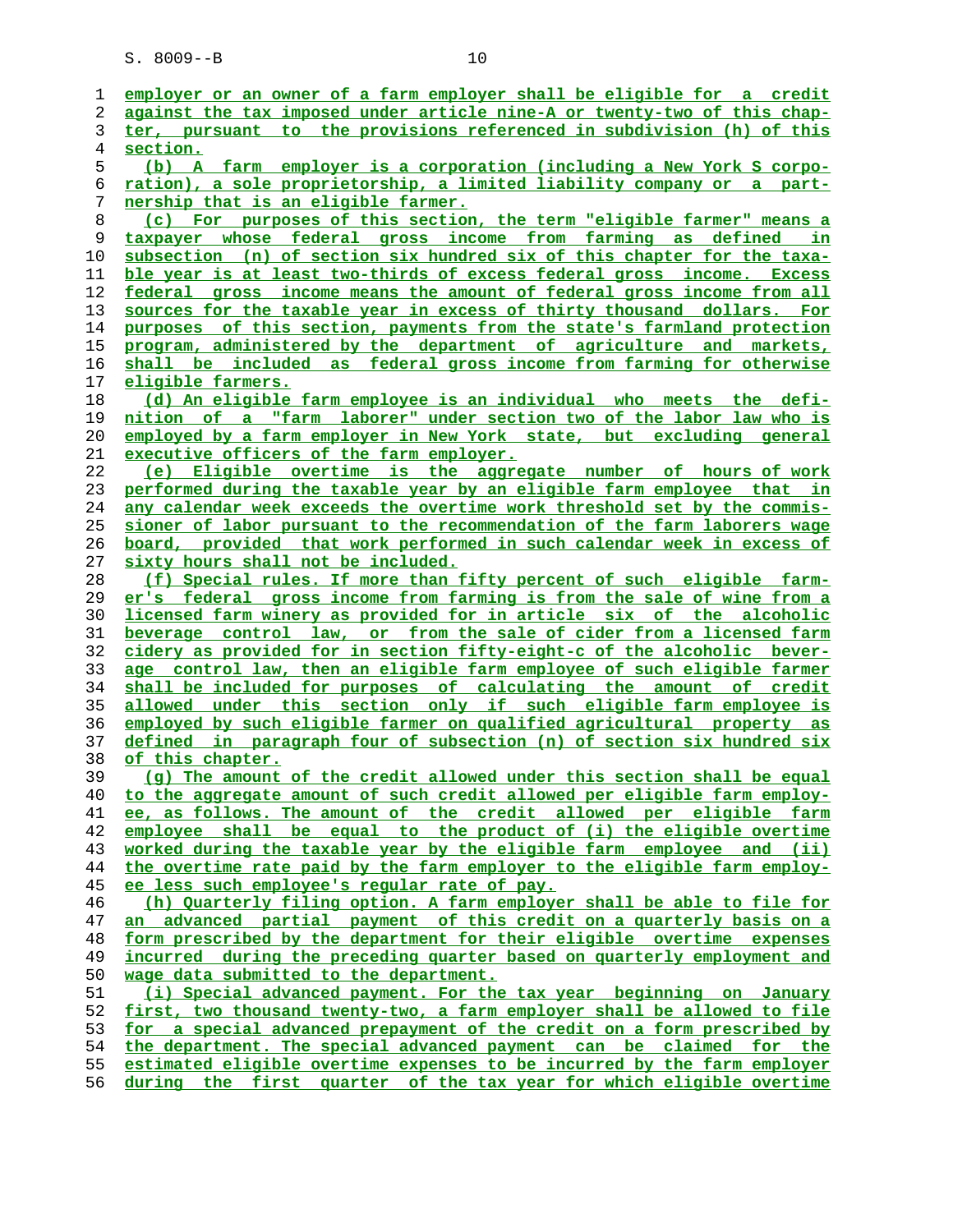| ı  | expenses would be incurred. The department shall issue emergency regu-     |
|----|----------------------------------------------------------------------------|
| 2  | lations on the documentation required to be filed in order to calculate    |
| 3  | the estimated first quarter eligible overtime expenses. When a farm        |
| 4  | employer files for their first advanced partial credit payment under       |
| 5  | subdivision (h) of this section, the credit amount will be rectified       |
| 6  | with the special advanced payment. No interest or penalties will be        |
| 7  | imposed nor any interest paid on any difference between the special        |
| 8  | advanced payment and the advanced partial payment.                         |
| 9  | (j) Cross references: For application of the credit provided in this       |
| 10 | section, see the following provisions of this chapter:                     |
| 11 | (1) Article 9-A: Section 210-B, subdivision 58.                            |
| 12 | (2) Article 22: Section 606, subsection (nnn).                             |
| 13 | § 3. Section 210-B of the tax law is amended by adding a new subdivi-      |
| 14 | sion 58 to read as follows:                                                |
| 15 | 58. Farm employer overtime credit. (a) Allowance of credit. A taxpay-      |
|    | er shall be allowed a credit, to be computed as provided in section        |
| 16 |                                                                            |
| 17 | forty-two-a of this chapter, against the tax imposed by this article.      |
| 18 | (b) Application of credit. The credit allowed under this subdivision       |
| 19 | for any taxable year shall not reduce the tax due for such year to less    |
| 20 | than the amount prescribed in paragraph (d) of subdivision one of          |
| 21 | section two hundred ten of this article. However, if the amount of cred-   |
| 22 | it allowed under this subdivision for any taxable year reduces the tax     |
| 23 | to such amount or if the taxpayer otherwise pays tax based on the fixed    |
| 24 | dollar minimum amount, any amount of credit thus not deductible in such    |
| 25 | taxable year shall be treated as an overpayment of tax to be credited or   |
| 26 | refunded in accordance with the provisions of section one thousand         |
| 27 | eighty-six of this chapter. Provided, however, the provisions of           |
| 28 | subsection (c) of section one thousand eighty-eight of this chapter        |
| 29 | notwithstanding, no interest shall be paid thereon.                        |
| 30 | § 4. Subparagraph (B) of paragraph 1 of subsection (i) of section 606      |
| 31 | of the tax law is amended by adding a new clause (xlix) to read as         |
| 32 | follows:                                                                   |
| 33 | (xlix) Farm employer overtime<br>Amount of credit under                    |
| 34 | credit under subsection (nnn)<br>subdivision fifty-eight of                |
| 35 | section two hundred ten-B                                                  |
| 36 | 5. Section 606 of the tax law is amended by adding a new subsection<br>S.  |
| 37 | (nnn) to read as follows:                                                  |
| 38 | (nnn) Farm employer overtime credit. (1) A taxpayer shall be allowed a     |
| 39 | credit, to be computed as provided in section forty-two-a of this chap-    |
| 40 | ter, against the tax imposed by this article.                              |
| 41 | (2) Application of credit. If the amount of credit allowed under this      |
| 42 | subsection for any taxable year exceeds the taxpayer's tax for such        |
| 43 | year, the excess shall be treated as an overpayment of tax to be credit-   |
| 44 | ed or refunded in accordance with the provision of section six hundred     |
| 45 | eighty-six of this article, provided, however, that no interest shall be   |
| 46 | paid thereon.                                                              |
| 47 | § 6. This act shall take effect immediately and shall apply to taxable     |
| 48 | years beginning on or after January 1, 2022.                               |
| 49 | § 2. This act shall take effect immediately provided, however,<br>that     |
| 50 | applicable effective date of Subparts A through C of this act shall<br>the |
| 51 | be as specifically set forth in the last section of such Subparts.         |
|    |                                                                            |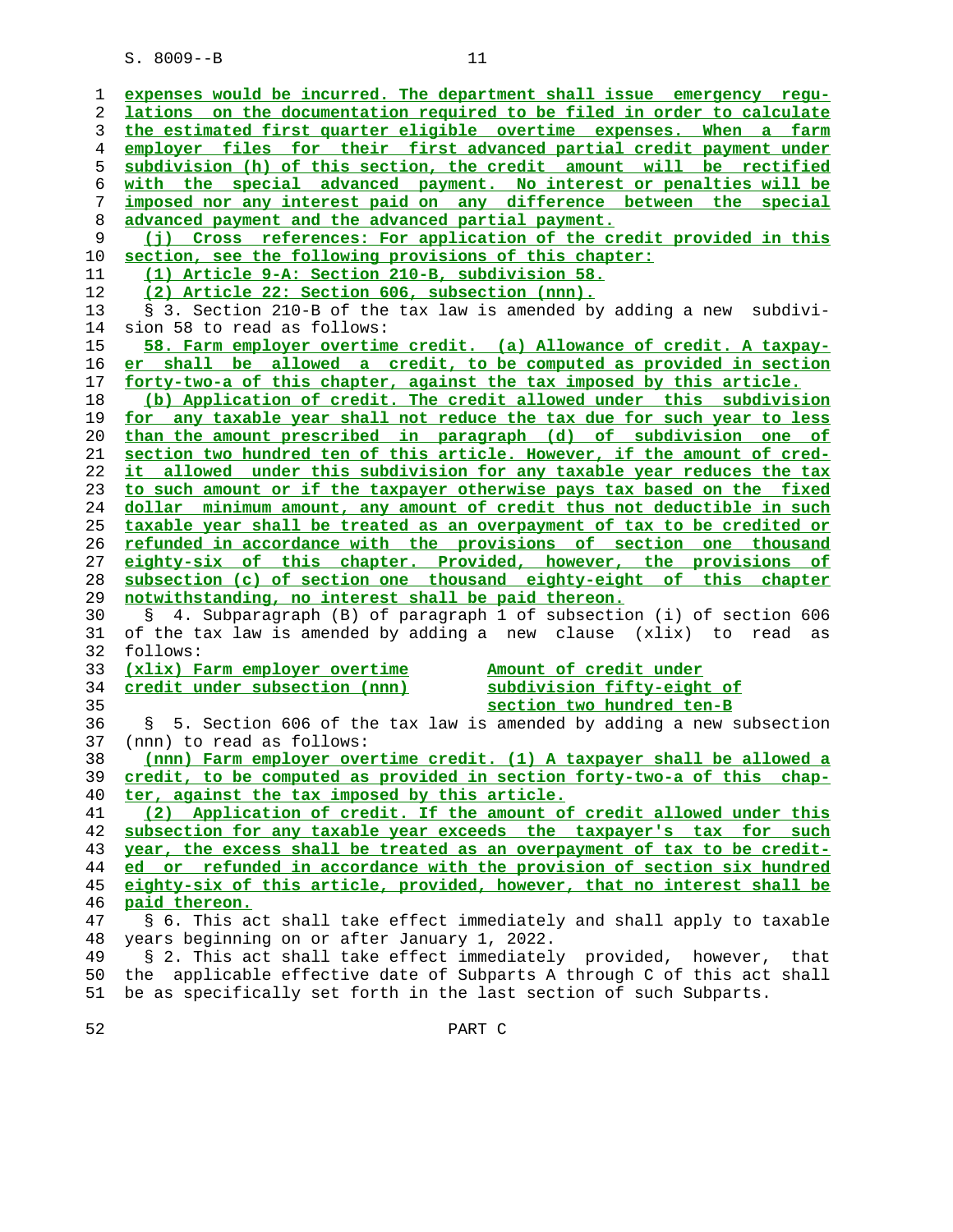1 Section 1. Subparagraph (iv) of paragraph (a) of subdivision 1 of 2 section 210 of the tax law, as amended by section 12 of part A of chap- 3 ter 59 of the laws of 2014, is amended to read as follows: 4 (iv) **(A)** for taxable years beginning before January first, two thou- 5 sand sixteen, if the business income base is not more than two hundred 6 ninety thousand dollars the amount shall be six and one-half percent of 7 the business income base; if the business income base is more than two 8 hundred ninety thousand dollars but not over three hundred ninety thou- 9 sand dollars the amount shall be the sum of (1) eighteen thousand eight 10 hundred fifty dollars, (2) seven and one-tenth percent of the excess of 11 the business income base over two hundred ninety thousand dollars but 12 not over three hundred ninety thousand dollars and (3) four and thirty- 13 five hundredths percent of the excess of the business income base over 14 three hundred fifty thousand dollars but not over three hundred ninety 15 thousand dollars; 16 **(B) for taxable years beginning on or after January first, two thou-** 17 **sand twenty-two, if the business income base is not more than two** 18 **hundred ninety thousand dollars the amount shall be four percent of the** 19 **business income base; if the business income base is more than two** 20 **hundred ninety thousand dollars but not over three hundred ninety thou-** 21 **sand dollars the amount shall be the sum of (1) eleven thousand six** 22 **hundred dollars, (2) six and one-half percent of the excess of the busi-** 23 **ness income base over two hundred ninety thousand dollars but not over** 24 **three hundred ninety thousand dollars and (3) eighteen and thirteen** 25 **hundredths percent of the excess of the business income base over three** 26 **hundred fifty thousand dollars but not over three hundred ninety thou-** 27 **sand dollars;** 28 § 2. Paragraph 39 of subsection (c) of section 612 of the tax law, as 29 added by section 1 of part Y of chapter 59 of the laws of 2013, is 30 amended to read as follows: 31 (39) **(A)** In the case of a taxpayer who is a small business **or a** 32 **taxpayer who is a member, partner, or shareholder of a limited liability** 33 **company, partnership, or New York S corporation, respectively, that is a** 34 **small business,** who **or which** has business income and/or farm income as 35 defined in the laws of the United States, an amount equal to [**three**] 36 **fifteen** percent of the net items of income, gain, loss and deduction 37 attributable to such business or farm entering into federal adjusted 38 gross income, but not less than zero[**, for taxable years beginning after** 39 **two thousand thirteen, an amount equal to three and three-quarters** 40 **percent of the net items of income, gain, loss and deduction attribut-** 41 **able to such business or farm entering into federal adjusted gross** 42 **income, but not less than zero, for taxable years beginning after two** 43 **thousand fourteen, and an amount equal to five percent of the net items** 44 **of income, gain, loss and deduction attributable to such business or** 45 **farm entering into federal adjusted gross income, but not less than** 46 **zero, for taxable years beginning after two thousand fifteen**]. 47 **(B) (i)** For the purposes of this paragraph, the term small business 48 shall mean**: (I)** a sole proprietor [**or a farm business**] who employs one 49 or more persons during the taxable year and who has net business income 50 or net farm income of less than two hundred fifty thousand dollars**, or** 51 **(II) a limited liability company, partnership or New York S corporation** 52 **that during the taxable year employs one or more persons and has New** 53 **York gross business income attributable to a non-farm business that is** 54 **greater than zero but less than one million five hundred thousand** 55 **dollars or net farm income attributable to a farm business that is**

56 **greater than zero but less than two hundred fifty thousand dollars.**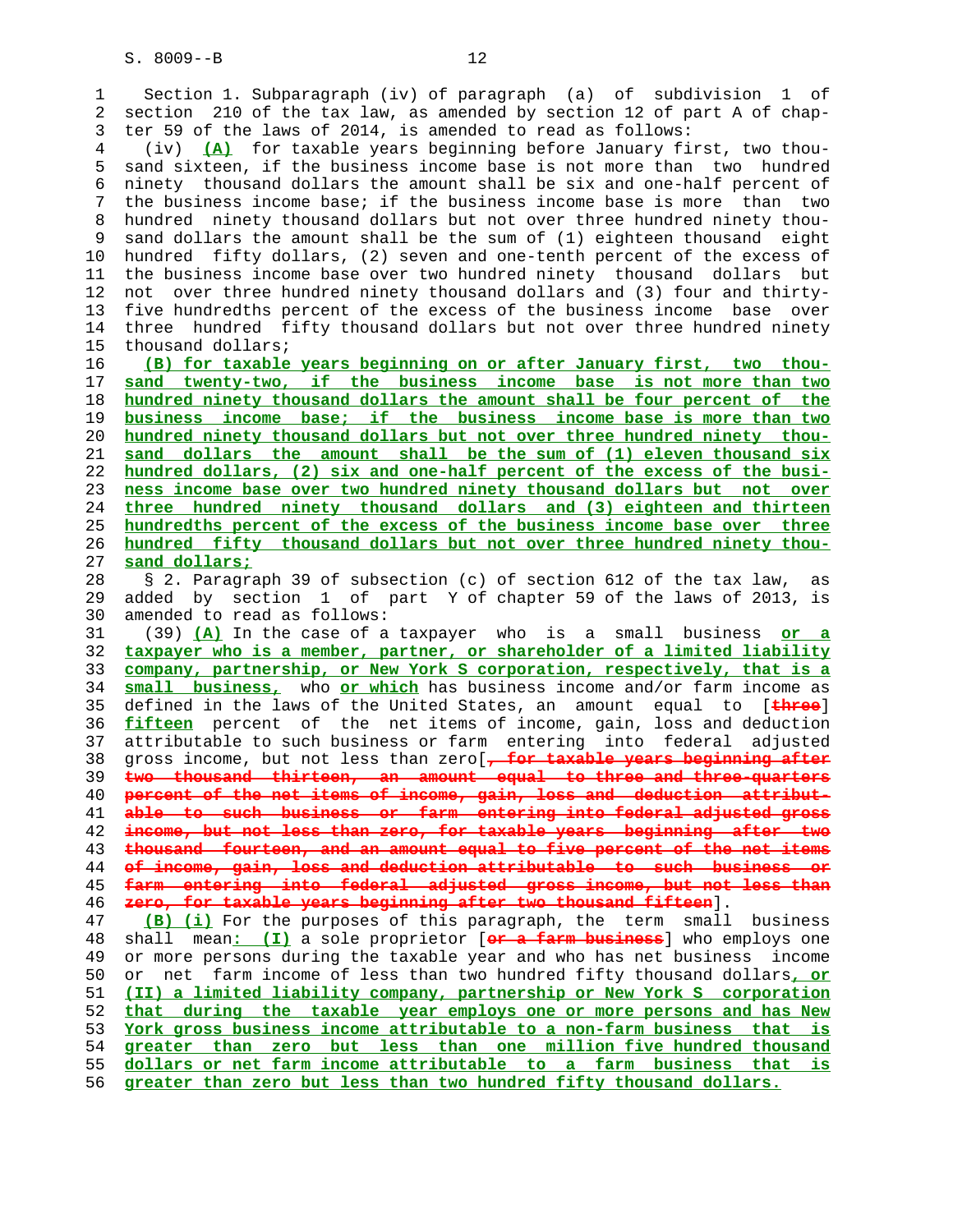**(ii) For purposes of this paragraph, the term New York gross business income shall mean: (I) in the case of a limited liability company or a partnership New York source gross income as defined in subparagraph (B) of paragraph three of subsection (c) of section six hundred fifty-eight of this article, and, (II) in the case of a New York S corporation, New York receipts included in the numerator of the apportionment factor determined under section two hundred ten-A of this chapter for the taxa- ble year. (C) To qualify for this modification in relation to a non-farm small business that is a limited liability company, partnership or New York S corporation, the taxpayer's income attributable to the net business income from its ownership interests in non-farm limited liability compa- nies, partnerships or New York S corporations must be less than two hundred fifty thousand dollars**. 15 § 3. Paragraph 35 of subdivision (c) of section 11-1712 of the admin- 16 istrative code of the city of New York, as added by section 2 of part Y 17 of chapter 59 of the laws of 2013, is amended to read as follows: 18 (35) **(A)** In the case of a taxpayer who is a small business **or a taxpayer who is a member, partner, or shareholder of a limited liability company, partnership, or New York S corporation, respectively, that is a**

**small business,** who **or which** has business income and/or farm income as 22 defined in the laws of the United States, an amount equal to [**three**] **fifteen** percent of the net items of income, gain, loss and deduction 24 attributable to such business or farm entering into federal adjusted 25 gross income, but not less than zero[**, for taxable years beginning after two thousand thirteen, an amount equal to three and three-quarters percent of the net items of income, gain, loss and deduction attribut- able to such business or farm entering into federal adjusted gross income, but not less than zero, for taxable years beginning after two thousand fourteen, and an amount equal to five percent of the net items of income, gain, loss and deduction attributable to such business or farm entering into federal adjusted gross income, but not less than zero, for taxable years beginning after two thousand fifteen**].

**(B) (i)** For the purposes of this paragraph, the term small business 35 shall mean**: (I)** a sole proprietor [**or a farm business**] who employs one 36 or more persons during the taxable year and who has net business income 37 or net farm income of less than two hundred fifty thousand dollars**; or (II) a limited liability company, partnership or New York S corporation that during the taxable year employs one or more persons and has New York gross business income attributable to a non-farm business that is greater than zero but less than one million five hundred thousand dollars or net farm income attributable to a farm business that is greater than zero but less than two hundred fifty thousand dollars.**

**(ii) For purposes of this paragraph, the term New York gross business income shall mean: (I) in the case of a limited liability company or a partnership, New York source gross income as defined in subparagraph (B) of paragraph three of subsection (c) of section six hundred fifty-eight of the tax law and, (II) in the case of a New York S corporation, New York receipts included in the numerator of the apportionment factor determined under section two hundred ten-A of the tax law for the taxa- ble year.**

**(C) To qualify for this modification in relation to a non-farm small business that is a limited liability company, partnership, or New York S corporation, the taxpayer's income attributable to the net business income from its ownership interests in non-farm limited liability compa-**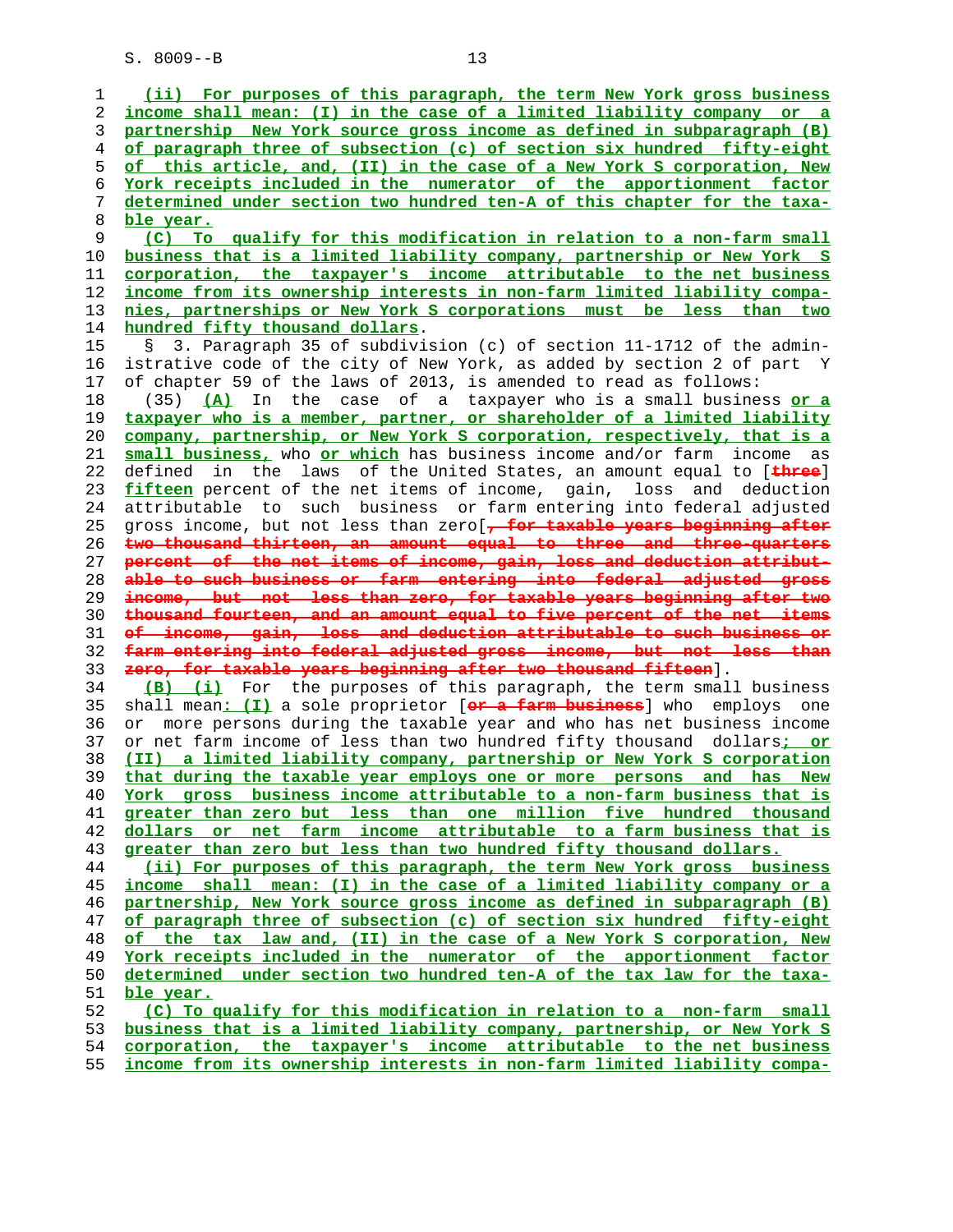|    | nies, partnerships, or New York S corporations must be less than two     |
|----|--------------------------------------------------------------------------|
| 1  |                                                                          |
| 2  | hundred fifty thousand dollars.                                          |
| 3  | § 4. This act shall take effect immediately and shall apply to taxable   |
| 4  | years beginning on or after January 1, 2022.                             |
|    |                                                                          |
| 5  | PART D                                                                   |
|    |                                                                          |
| 6  | Subsection (c) of section 612 of the tax law is amended<br>Section 1.    |
| 7  | by adding a new paragraph 46 to read as follows:                         |
| 8  | (46) The amount of any student loan forgiveness award made pursuant to   |
| 9  | a program established under article fourteen of the education law to the |
| 10 | extent included in federal adjusted gross income.                        |
| 11 | § 2. This act shall take effect immediately and shall apply to tax       |
| 12 | years beginning on or after January 1, 2022.                             |
|    |                                                                          |
| 13 | PART E                                                                   |
|    |                                                                          |
| 14 | Section 1. The economic development law is amended by adding a new       |
| 15 | article 26 to read as follows:                                           |
| 16 | <b>ARTICLE 26</b>                                                        |
| 17 | COVID-19 CAPITAL COSTS TAX CREDIT PROGRAM                                |
| 18 | Section 480. Short title.                                                |
| 19 | 481. Statement of legislative findings and declaration.                  |
| 20 | 482. Definitions.                                                        |
| 21 | 483. Eligibility criteria.                                               |
| 22 | 484. Application and approval process.                                   |
| 23 | 485. COVID-19 capital costs tax credit.                                  |
| 24 | 486. Powers and duties of the commissioner.                              |
| 25 | 487. Maintenance of records.                                             |
| 26 | 488. Cap on tax credit.                                                  |
| 27 | \$ 480. Short title. This article shall be known and may be cited as     |
| 28 | the "COVID-19 capital costs tax credit program act".                     |
| 29 | \$ 481. Statement of legislative findings and declaration. It is hereby  |
| 30 | found and declared that New York state needs, as a matter of public      |
| 31 | policy, to provide critical assistance to small businesses to comply     |
| 32 | with public health or other emergency orders or regulations, and to take |
| 33 | infectious disease mitigation measures related to the COVID-19 pandemic. |
| 34 | The COVID-19 capital costs tax credit program is created to provide      |
| 35 | financial assistance to economically harmed businesses to offer relief   |
| 36 | and reduce the duration and severity of the current economic difficul-   |
| 37 | ties.                                                                    |
| 38 | § 482. Definitions. For the purposes of this article:                    |
| 39 | 1. "Certificate of tax credit" means the document issued to a business   |
| 40 | entity by the department after the department has verified that the      |
| 41 | business entity has met all applicable eligibility criteria in this      |
| 42 | article. The certificate shall specify the exact amount of the tax cred- |
| 43 | it under this article that a business entity may claim, pursuant to      |
| 44 | section four hundred eighty-five of this article.                        |
| 45 | 2. "Commissioner" shall mean commissioner of the department of econom-   |
| 46 | ic development.                                                          |
| 47 | 3. "Department" shall mean the department of economic development.       |
| 48 | 4. "Oualified COVID-19 capital costs" shall mean costs incurred from     |
| 49 | January first, two thousand twenty-one through December thirty-first,    |
| 50 | two thousand twenty-two at a business location in New York state to      |
| 51 | comply with public health or other emergency orders or regulations       |
| 52 | related to the COVID-19 pandemic, or to generally increase safety        |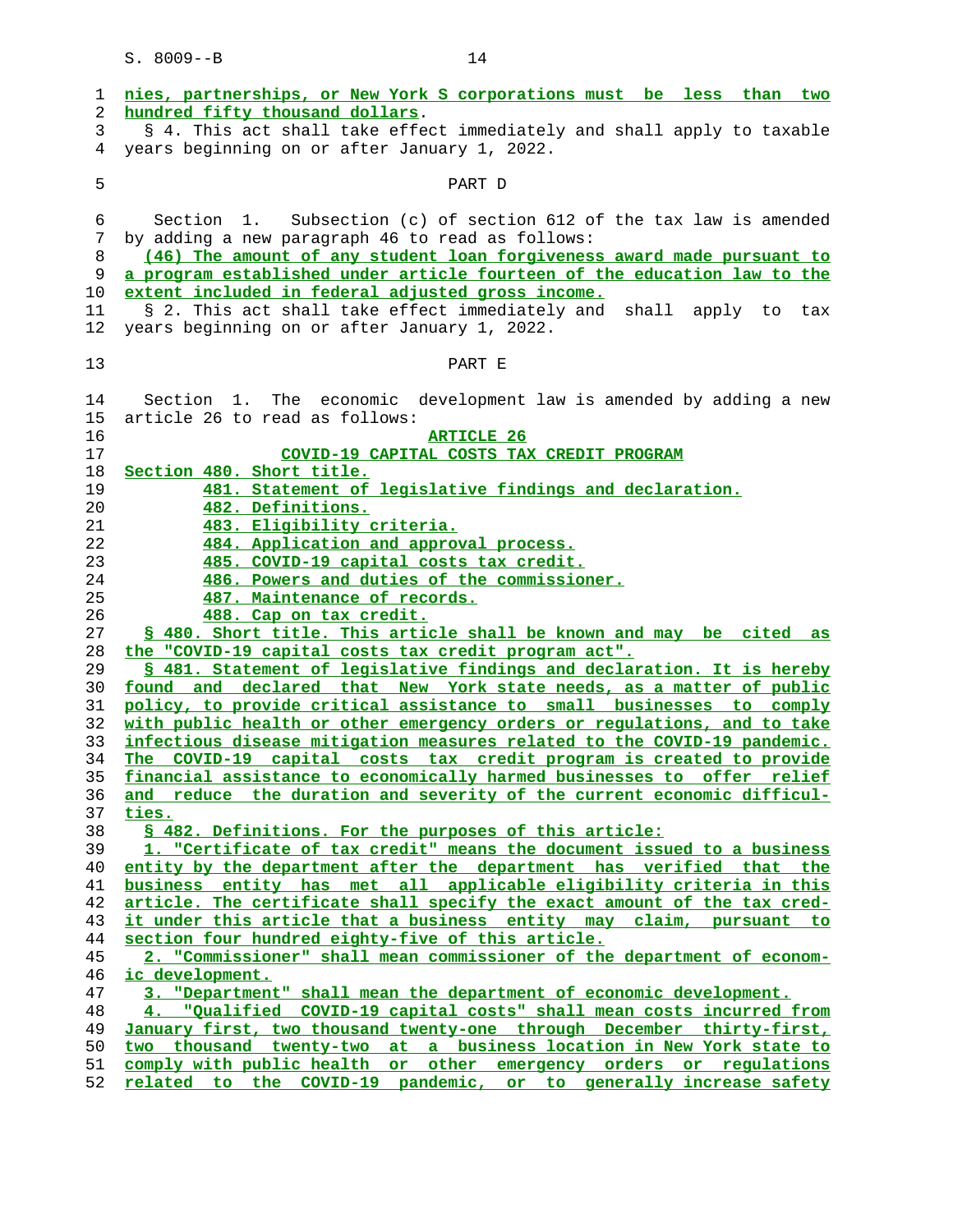**through infectious disease mitigation, including costs for: (i) supplies to disinfect and/or protect against COVID-19 transmission; (ii) restock- ing of perishable goods to replace those lost during the COVID-19 pandemic; (iii) physical barriers and sneeze guards; (iv) hand sanitizer stations; (v) respiratory devices such as air purifier systems installed at the business entity's location; (vi) signage related to the COVID-19 pandemic including, but not limited to, signage detailing vaccine and masking requirements, and social distancing; (vii) materials required to define and/or protect space such as barriers; (viii) materials needed to block off certain seats to allow for social distancing; (ix) certain point of sale payment equipment to allow for contactless payment; (x) equipment and/or materials and supplies for new product lines in response to the COVID-19 pandemic; (xi) software for online payment platforms to enable delivery or contactless purchases; (xii) building construction and retrofits to accommodate social distancing and instal- lation of air purifying equipment but not for costs for non-COVID-19 pandemic related capital renovations or general "closed for renovations" upgrades; (xiii) machinery and equipment to accommodate contactless sales; (xiv) materials to accommodate increased outdoor activity such as heat lamps, outdoor lighting, and materials related to outdoor space expansions; and (xv) other costs as determined by the department to be eligible under this section; provided, however, that "qualified COVID-19 capital costs" do not include any cost paid for with other COVID-19 grant funds as determined by the commissioner. § 483. Eligibility criteria. 1. To be eligible for a tax credit under the COVID-19 capital costs tax credit program, a business entity must: (a) be a small business as defined in section one hundred thirty-one of this chapter and have two million five hundred thousand dollars or less of gross receipts in the taxable year that includes December thir- ty-first, two thousand twenty-one; and (b) operate a business location in New York state. 2. A business entity must be in substantial compliance with any public health or other emergency orders or regulations related to the entity's business sector or other laws and regulations as determined by the commissioner. In addition, a business entity may not owe past due state taxes or local property taxes unless the business entity is making payments and complying with an approved binding payment agreement entered into with the taxing authority. § 484. Application and approval process. 1. A business entity must submit a complete application as prescribed by the commissioner. 2. The commissioner shall establish procedures and a timeframe for business entities to submit applications. As part of the application, each business entity must: (a) provide evidence in a form and manner prescribed by the commis- sioner of their business eligibility; (b) agree to allow the department of taxation and finance to share the business entity's tax information with the department. However, any information shared as a result of this program shall not be available for disclosure or inspection under the state freedom of information law; (c) allow the department and its agents access to any and all books and records the department may require to monitor compliance; (d) certify, under penalty of perjury, that it is in substantial compliance with all emergency orders or public health regulations currently required of such entity, and local, and state tax laws; (e) certify, under penalty of perjury, that it did not include any cost paid for with other COVID-19 grant funds as determined by the**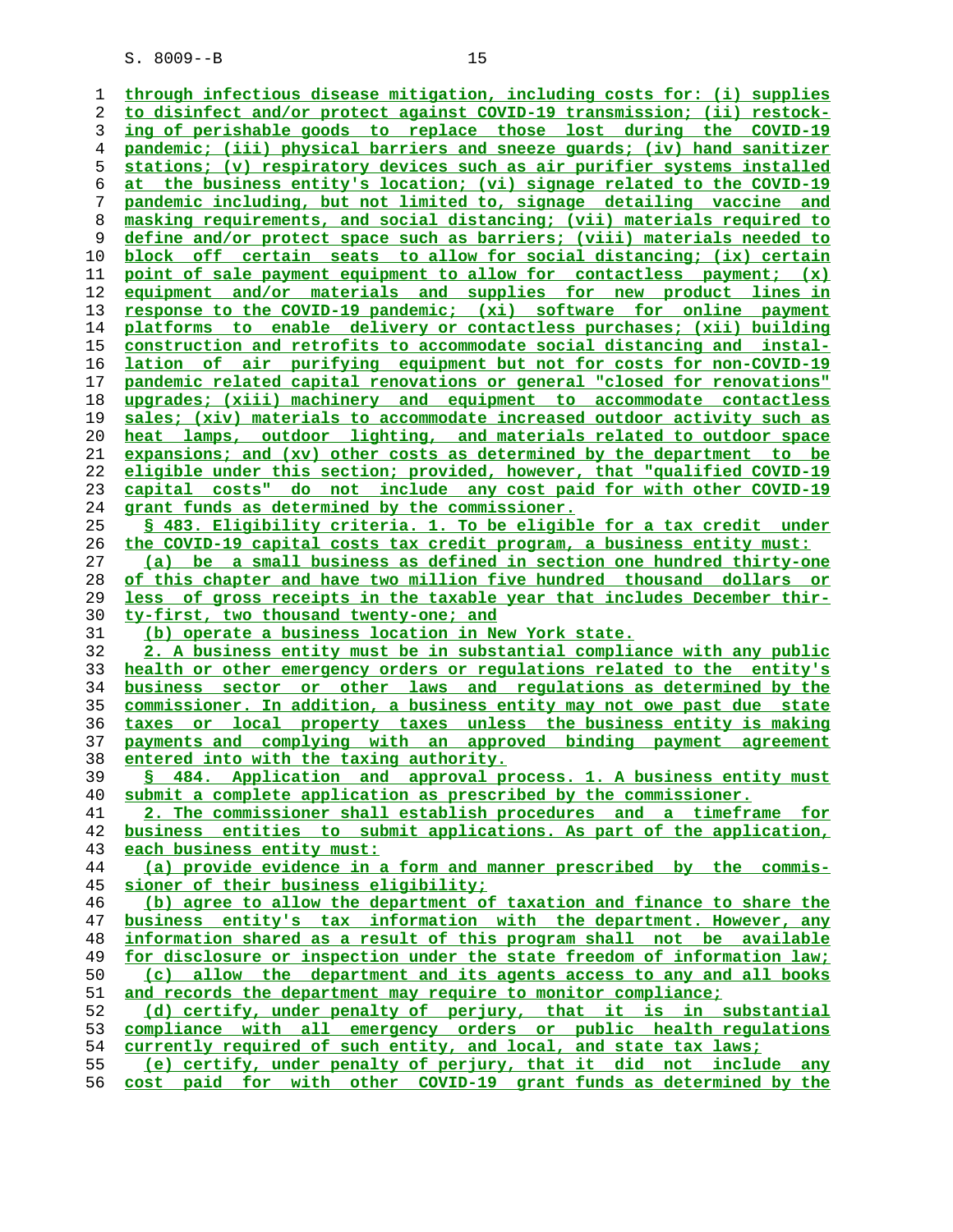| 1              | commissioner in its application for a tax credit under the COVID-19                               |
|----------------|---------------------------------------------------------------------------------------------------|
| 2              | capital costs tax credit program; and                                                             |
| 3              | (f) agree to provide any additional information required by the                                   |
| $\overline{4}$ | department relevant to this article.                                                              |
| 5              | 3. After reviewing a business entity's completed final application and                            |
| 6              | determining that the business entity meets the eligibility criteria as                            |
| 7              | set forth in this article, the department may issue to that business                              |
| 8              | entity a certificate of tax credit.                                                               |
| 9              | 4. The business entity must submit its application by March thirty-                               |
| 10             | first, two thousand twenty-three.                                                                 |
| 11             | § 485. COVID-19 capital costs tax credit. 1. A business entity in the                             |
| 12             | COVID-19 capital costs tax credit program that meets the eligibility                              |
| 13             | requirements of section four hundred eighty-three of this article may be                          |
| 14             | eligible to claim a credit equal to fifty percent of its qualified                                |
| 15             | COVID-19 capital costs as defined in subdivision four of section four                             |
| 16             | hundred eighty-two of this article.                                                               |
| 17             | 2. A business entity, including a partnership, limited liability                                  |
| 18             | company and subchapter S corporation, may not receive in excess of twen-                          |
| 19             | ty-five thousand dollars under this program.                                                      |
| 20             | 3. The credit shall be allowed as provided in section forty-seven,                                |
| 21             | subdivision fifty-eight of section two hundred ten-B and subsection                               |
| 22             | (nnn) of section six hundred six of the tax law.                                                  |
| 23             | 4. A business entity may claim the tax credit in the taxable year that                            |
| 24             | includes the date the certificate of tax credit was issued by the                                 |
| 25             | department pursuant to subdivision three of section four hundred eight-                           |
| 26             | <u>y-four of this article.</u>                                                                    |
| 27             | \$ 486. Powers and duties of the commissioner. 1. The commissioner may                            |
| 28             | promulgate regulations establishing an application process and eligibil-                          |
| 29             | ity criteria, that will be applied consistent with the purposes of this                           |
| 30             | article, so as not to exceed the annual cap on tax credits set forth in                           |
| 31             | section four hundred eighty-eight of this article which, notwithstanding                          |
| 32             | any provisions to the contrary in the state administrative procedure                              |
| 33             | act, may be adopted on an emergency basis.                                                        |
| 34             | 2. The commissioner shall, in consultation with the department of                                 |
| 35             | taxation and finance, develop a certificate of tax credit that shall be                           |
| 36             | issued by the commissioner to eligible businesses. Such certificate                               |
| 37             | shall contain such information as required by the department of taxation                          |
| 38             | and finance.                                                                                      |
| 39             | shall solely determine the eligibility of any<br><u>commissioner</u><br><u>3. _</u><br><u>The</u> |
| 40             | applicant applying for entry into the program and shall remove any busi-                          |
| 41             | ness entity from the program for failing to meet any of the requirements                          |
| 42             | set forth in section four hundred eighty-three of this article, or for                            |
| 43             | failing to meet the requirements set forth in subdivision one of section                          |
| 44             | four hundred eighty-four of this article.                                                         |
| 45             | § 487. Maintenance of records. Each business entity participating in                              |
| 46             | the program shall keep all relevant records for their duration of                                 |
| 47             | program participation for at least three years.                                                   |
| 48             | § 488. Cap on tax credit. The total amount of tax credits listed on                               |
| 49             | certificates of tax credit issued by the commissioner pursuant to this                            |
| 50             | article may not exceed two hundred fifty million dollars.                                         |
|                |                                                                                                   |
| 51             | tax law is amended by adding a new section 47 to read as<br>The<br>Š.<br>2.                       |
| 52             | follows:                                                                                          |
| 53             | S 47. COVID-19 capital costs tax credit. (a) Allowance of credit. A                               |
| 54             | taxpayer subject to tax under article nine-A or twenty-two of this chap-                          |
| 55             | ter shall be allowed a credit against such tax, pursuant to the                                   |

**provisions referenced in subdivision (f) of this section. The amount of**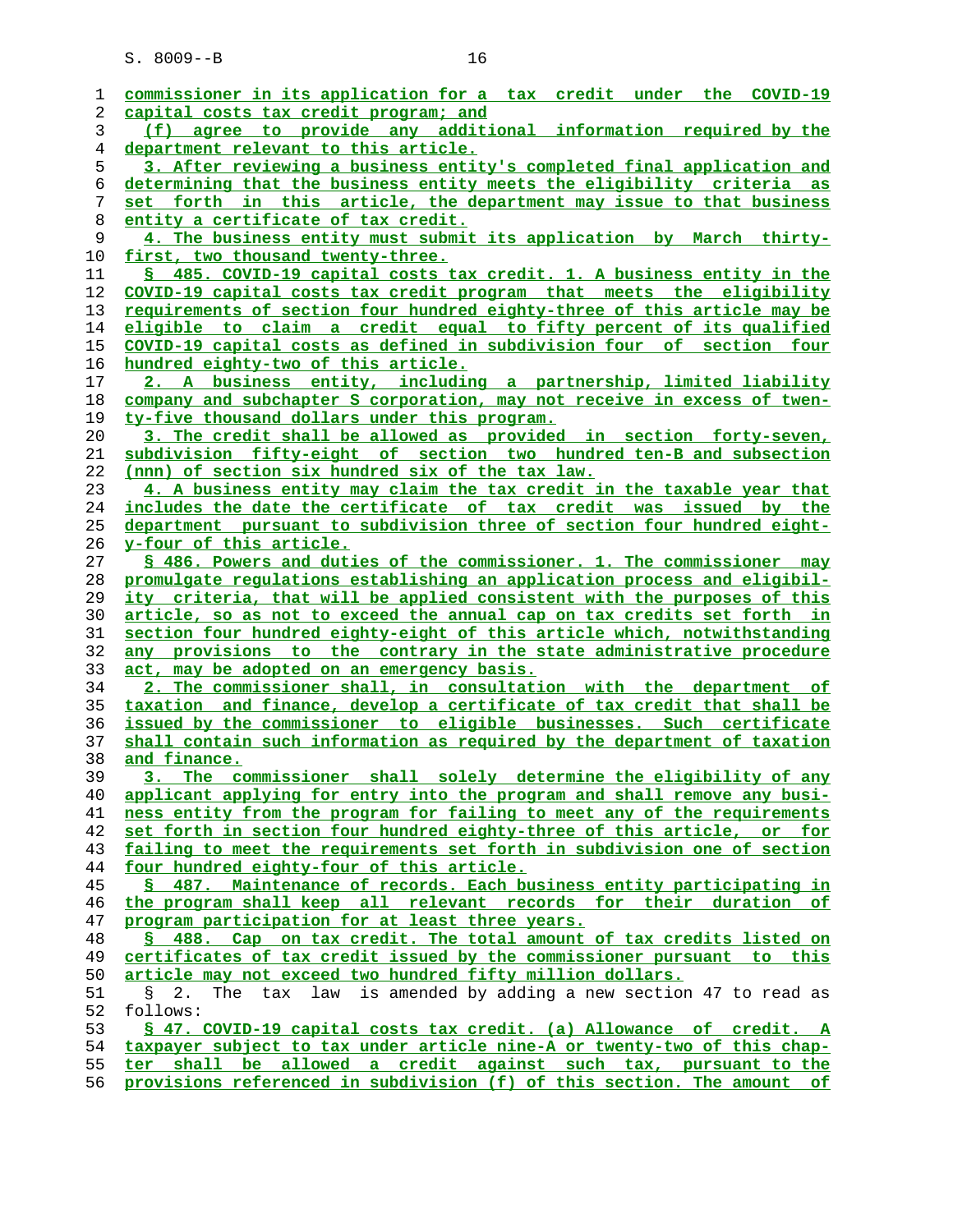|            | $S. 8009 - B$<br>17                                                                            |
|------------|------------------------------------------------------------------------------------------------|
|            | credit is equal to the amount determined pursuant to section four<br>the                       |
|            | hundred eighty-five of the economic development law. No cost or<br>expense                     |
|            | paid or incurred by the taxpayer which is included as part of the calcu-                       |
| 4          | lation of this credit shall be the basis of any other tax credit allowed                       |
| 5          | under this chapter.                                                                            |
| 6          | Eligibility. To be eligible for the COVID-19 capital costs tax<br>(b)                          |
|            | credit, the taxpayer shall have been issued a certificate of tax credit                        |
| 8          | by the department of economic development pursuant to subdivision three                        |
| 9          | of section four hundred eighty-four of the economic development law,                           |
| 10         | certificate shall set forth the amount of the credit that may be<br>which                      |
| 11         | claimed for the taxable year. The taxpayer shall be allowed to claim                           |
| 12         | only the amount listed on the certificate of tax credit for that taxable                       |
| 13         | year. A taxpayer that is a partner in a partnership, member of a limited                       |
| $1\Lambda$ | $1 \nightharpoonup$ bility company ar gharabolder in a qubchantor $\beta$ corporation that has |

**liability company or shareholder in a subchapter S corporation that has received a certificate of tax credit shall be allowed its pro rata share of the credit earned by the partnership, limited liability company or subchapter S corporation.**

| (c) Tax return requirement. The taxpayer shall be required to attach      |
|---------------------------------------------------------------------------|
| 19 to its tax return in the form prescribed by the commissioner, proof of |
| 20 receipt of its certificate of tax credit issued by the commissioner of |
| 21 the department of economic development.                                |

**(d) Information sharing. Notwithstanding any provision of this chap- ter, employees of the department of economic development and the depart- ment shall be allowed and are directed to share and exchange:**

**(1) information derived from tax returns or reports that is relevant to a taxpayer's eligibility to participate in the COVID-19 capital costs tax credit program;**

**(2) information regarding the credit applied for, allowed or claimed pursuant to this section and taxpayers that are applying for the credit or that are claiming the credit; and**

**(3) information contained in or derived from credit claim forms submitted to the department and applications for admission into the COVID-19 capital costs tax credit program. Except as provided in para- graph two of this subdivision, all information exchanged between the department of economic development and the department shall not be subject to disclosure or inspection under the state's freedom of infor- mation law.**

**(e) Credit recapture. If a certificate of tax credit issued by the department of economic development under article twenty-six of the economic development law is revoked by such department, the amount of credit described in this section and claimed by the taxpayer prior to that revocation shall be added back to tax in the taxable year in which any such revocation becomes final.**

**(f) Cross references. For application of the credit provided for in this section, see the following provisions of this chapter:**

**(1) article 9-A: section 210-B, subdivision 58;**

**(2) article 22: section 606, subsection (nnn).**

 48 § 3. Section 210-B of the tax law is amended by adding a new subdivi- 49 sion 58 to read as follows:<br>50 58. COVID-19 capital c

**58. COVID-19 capital costs tax credit. (a) Allowance of credit. A taxpayer shall be allowed a credit, to be computed as provided in section forty-seven of this chapter, against the taxes imposed by this article.**

|  | (b) Application of credit. The credit allowed under this subdivision       |  |  |  |  |  |  |
|--|----------------------------------------------------------------------------|--|--|--|--|--|--|
|  | 55 for the taxable year shall not reduce the tax due for such year to less |  |  |  |  |  |  |

**than the amount prescribed in paragraph (d) of subdivision one of**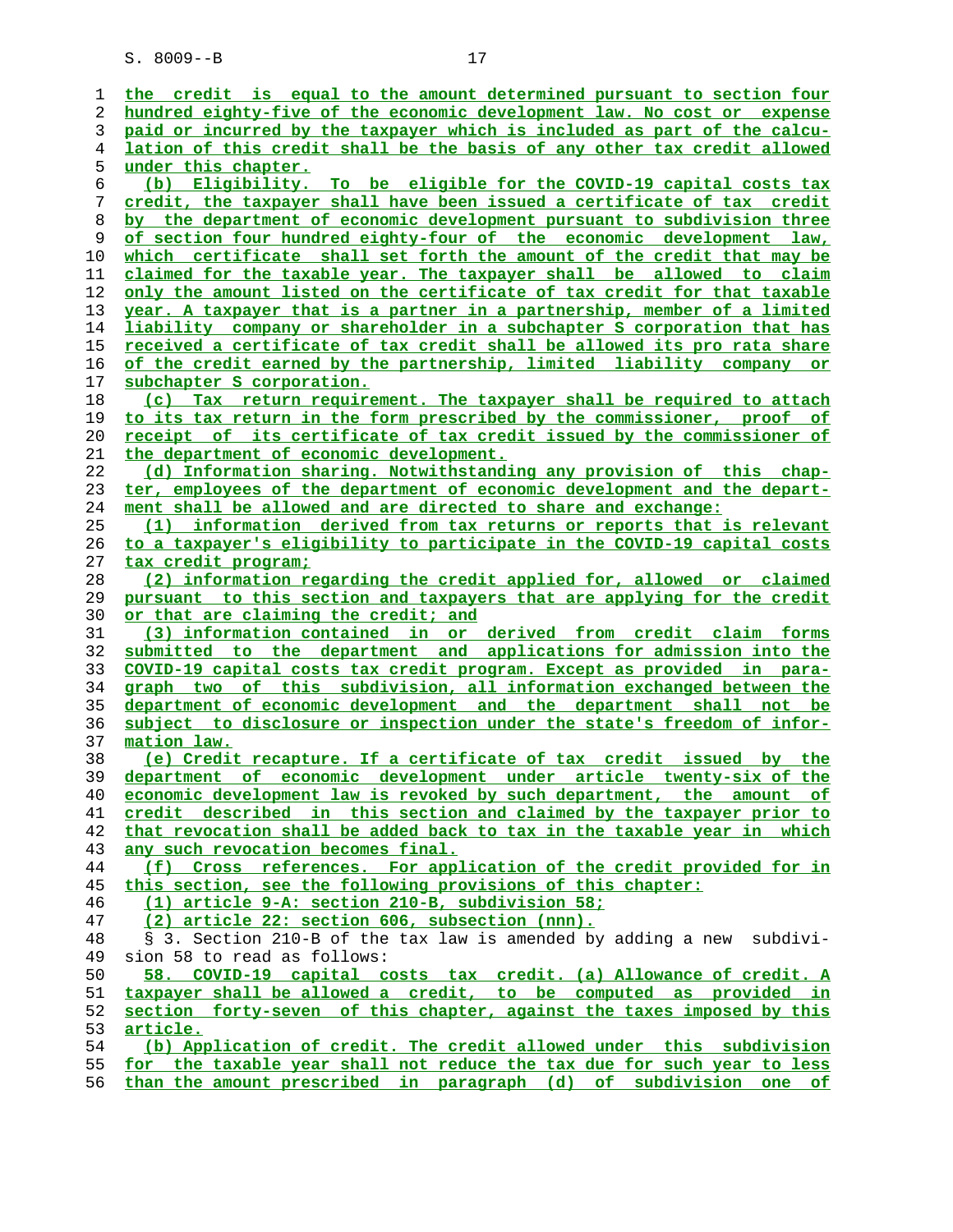| $\mathbf{1}$ | section two hundred ten of this article. However, if the amount of cred- |
|--------------|--------------------------------------------------------------------------|
| 2            | it allowed under this subdivision for the taxable year reduces the tax   |
| 3            | to such amount or if the taxpayer otherwise pays tax based on the fixed  |
| 4            | dollar minimum amount, any amount of credit thus not deductible in such  |
| 5.           | taxable year shall be treated as an overpayment of tax to be credited or |
| 6            | refunded in accordance with the provisions of section one thousand       |
| 7            | eighty-six of this chapter. Provided, however, the provisions of         |
| 8            | subsection (c) of section one thousand eighty-eight of this chapter      |
| 9            | notwithstanding, no interest will be paid thereon.                       |
| 10           | § 4. Section 606 of the tax law is amended by adding a new subsection    |
| 11           | (nnn) to read as follows:                                                |
| 12           | (nnn) COVID-19 capital costs tax credit. (1) Allowance of credit. A      |
| 13           | taxpayer shall be allowed a credit, to be computed as provided in        |
| 14           | section forty-seven of this chapter, against the tax imposed by this     |
| 15           | article.                                                                 |
| 16           | (2) Application of credit. If the amount of the credit allowed under     |
| 17           | this subsection for the taxable year exceeds the taxpayer's tax for such |
| 18           | year, the excess shall be treated as an overpayment of tax to be credit- |
| 19           | ed or refunded in accordance with the provisions of section six hundred  |
| 20           | eighty-six of this article, provided, however, that no interest will be  |
| 21           | paid thereon.                                                            |
| 22           | S 5. Subparagraph (B) of paragraph 1 of subsection (i) of section 606    |
| 23           | of the tax law is amended by adding a new clause (xlix) to read as       |
| 24           | follows:                                                                 |
| 25           | (xlix) COVID-19 capital costs<br>Amount of credit under                  |
| 26           | tax credit under subsection (nnn)<br>subdivision 58 of                   |
| 27           | section two hundred ten-B                                                |
| 28           | § 6. This act shall take effect immediately.                             |
| 29           | PART F                                                                   |

 30 Section 1. Paragraph 2 of subdivision (a) of section 24-c of the tax 31 law, as added by section 1 of subpart B of part PP of chapter 59 of the 32 laws of 2021, is amended to read as follows:

 33 (2) The amount of the credit shall be the product (or pro rata share 34 of the product, in the case of a member of a partnership) of twenty-five 35 percent and the sum of the qualified production expenditures paid for 36 during the qualified New York city musical and theatrical production's 37 credit period. Provided however that the amount of the credit cannot 38 exceed three million dollars per qualified New York city musical and 39 theatrical production for productions whose first performance is [**during** 40 **the first year in which applications are accepted**] **prior to January** 41 **first, two thousand twenty-three**. For productions whose first perform- 42 ance is [**during the second year in which applications are accepted**] **on** 43 **or after January first, two thousand twenty-three**, such cap shall 44 decrease to one million five hundred thousand dollars per qualified New 45 York city musical and theatrical production unless the New York city 46 tourism economy has not sufficiently recovered, as determined by the 47 department of economic development in consultation with the division of 48 the budget. In determining whether the New York city tourism economy has 49 sufficiently recovered, the department of economic development will 50 perform an analysis of key New York city economic indicators which shall 51 include, but not be limited to, hotel occupancy rates and travel 52 metrics. The department of economic development's analysis shall also be 53 informed by the status of any remaining COVID-19 restrictions affecting 54 New York city musical and theatrical productions. In no event shall a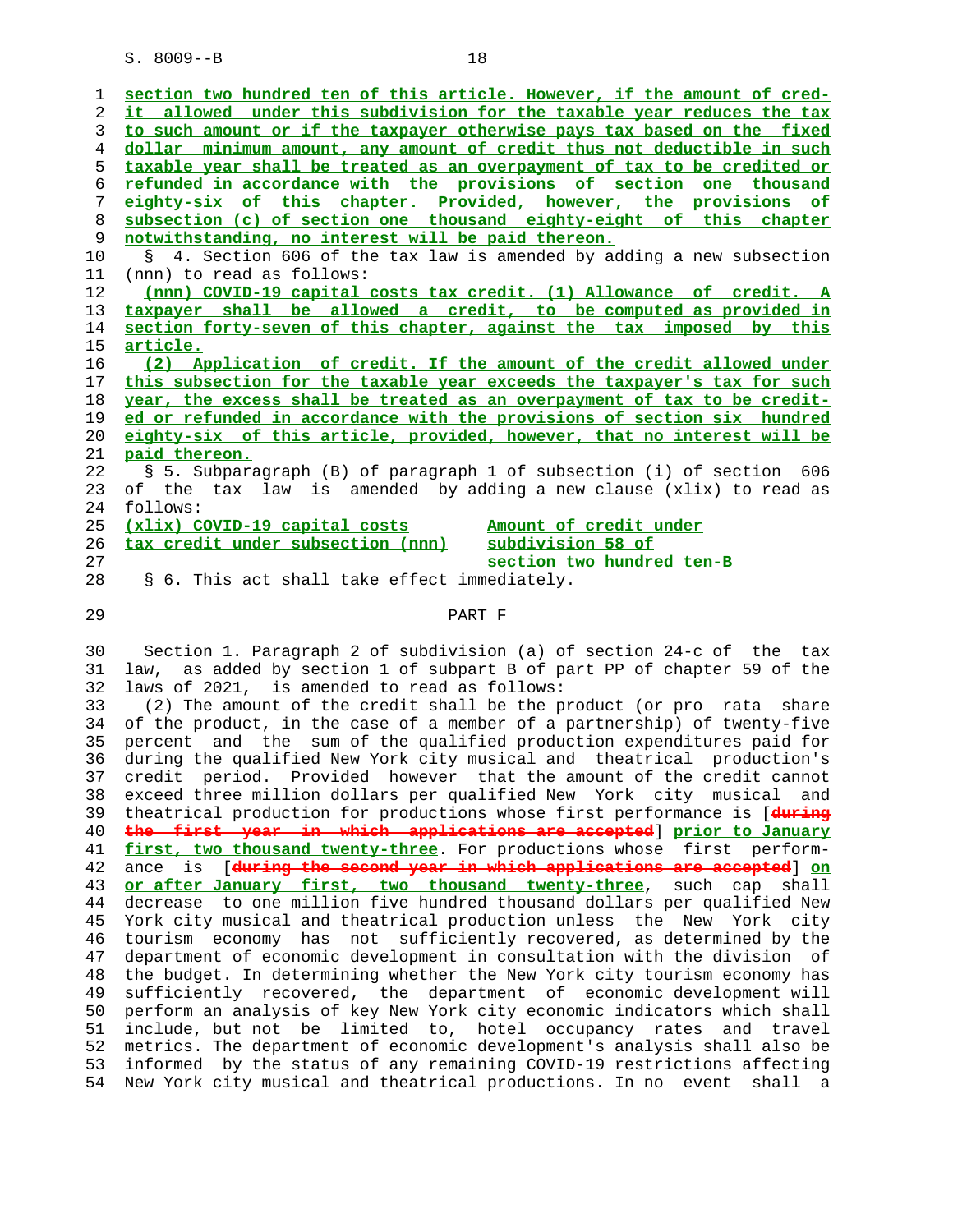1 qualified New York city musical and theatrical production be eligible 2 for more than one credit under this program. 3 § 2. Subparagraph (i) of paragraph 5 of subdivision (b) of section 4 24-c of the tax law, as added by section 1 of subpart B of part PP of 5 chapter 59 of the laws of 2021, is amended to read as follows: 6 (i) "The credit period of a qualified New York city musical and theat- 7 rical production company" is the period starting on the production start 8 date and ending on the earlier of the date the qualified musical and 9 theatrical production has expended sufficient qualified production<br>10 expenditures to reach its credit cap, [Narch thirty-first] December 10 expenditures to reach its credit cap, [**March thirty-first**] **December** 11 **thirty-first**, two thousand [**twenty-three**] **twenty-four** or the date the 12 qualified musical and theatrical production closes. 13 § 3. Paragraph 1 of subdivision (f) of section 24-c of the tax law, as 14 added by section 1 of subpart B of part PP of chapter 59 of the laws of 15 2021, is amended to read as follows: 16 (1) The aggregate amount of tax credits allowed under this section, 17 subdivision fifty-seven of section two hundred ten-B and subsection 18 (mmm) of section six hundred six of this chapter shall be [**one**] **two** 19 hundred million dollars. Such aggregate amount of credits shall be allo- 20 cated by the department of economic development among taxpayers based on 21 the date of first performance of the qualified musical and theatrical 22 production. 23 § 4. Paragraph 2 of subdivision (f) of section 24-c of the tax law, as 24 added by section 1 of subpart B of part PP of chapter 59 of the laws of 25 2021, is amended to read as follows: 26 (2) The commissioner of economic development, after consulting with 27 the commissioner, shall promulgate regulations to establish procedures 28 for the allocation of tax credits as required by this section. Such 29 rules and regulations shall include provisions describing the applica- 30 tion process, the due dates for such applications, the standards that 31 will be used to evaluate the applications, the documentation that will 32 be provided by applicants to substantiate to the department the amount 33 of qualified production expenditures of such applicants, and such other 34 provisions as deemed necessary and appropriate. Notwithstanding any 35 other provisions to the contrary in the state administrative procedure 36 act, such rules and regulations may be adopted on an emergency basis. In 37 no event shall a qualified New York city musical and theatrical 38 production submit an application for this program after [**December thir-** 39 **ty-first, two thousand twenty-two**] **September thirtieth, two thousand** 40 **twenty-four**. 41 § 5. Subdivision (g) of section 24-c of the tax law, as added by 42 section 1 of subpart B of part PP of chapter 59 of the laws of 2021, is 43 amended and a new subdivision (h) is added to read as follows: 44 (g) Any qualified New York city musical and theatrical production 45 company that performs in a qualified New York city production facility 46 and applies to receive a credit under this section shall be required to: 47 (1) participate in a New York state diversity and arts job training 48 program; (2) create and implement a plan to ensure that their production 49 is available and accessible for low-or no-cost to low income New York- 50 ers; and (3) **provided that it has first recouped all production costs**

 52 **theatrical production, including those incurred prior to the beginning** 53 **of its credit period,** contribute to the New York state council on the 54 arts, cultural program fund an amount up to fifty percent of the total 55 credits received if its production earns ongoing revenue prospectively 56 after the end of the credit period that is at least equal to two hundred

51 **incurred prior to the first performance of the qualified musical and**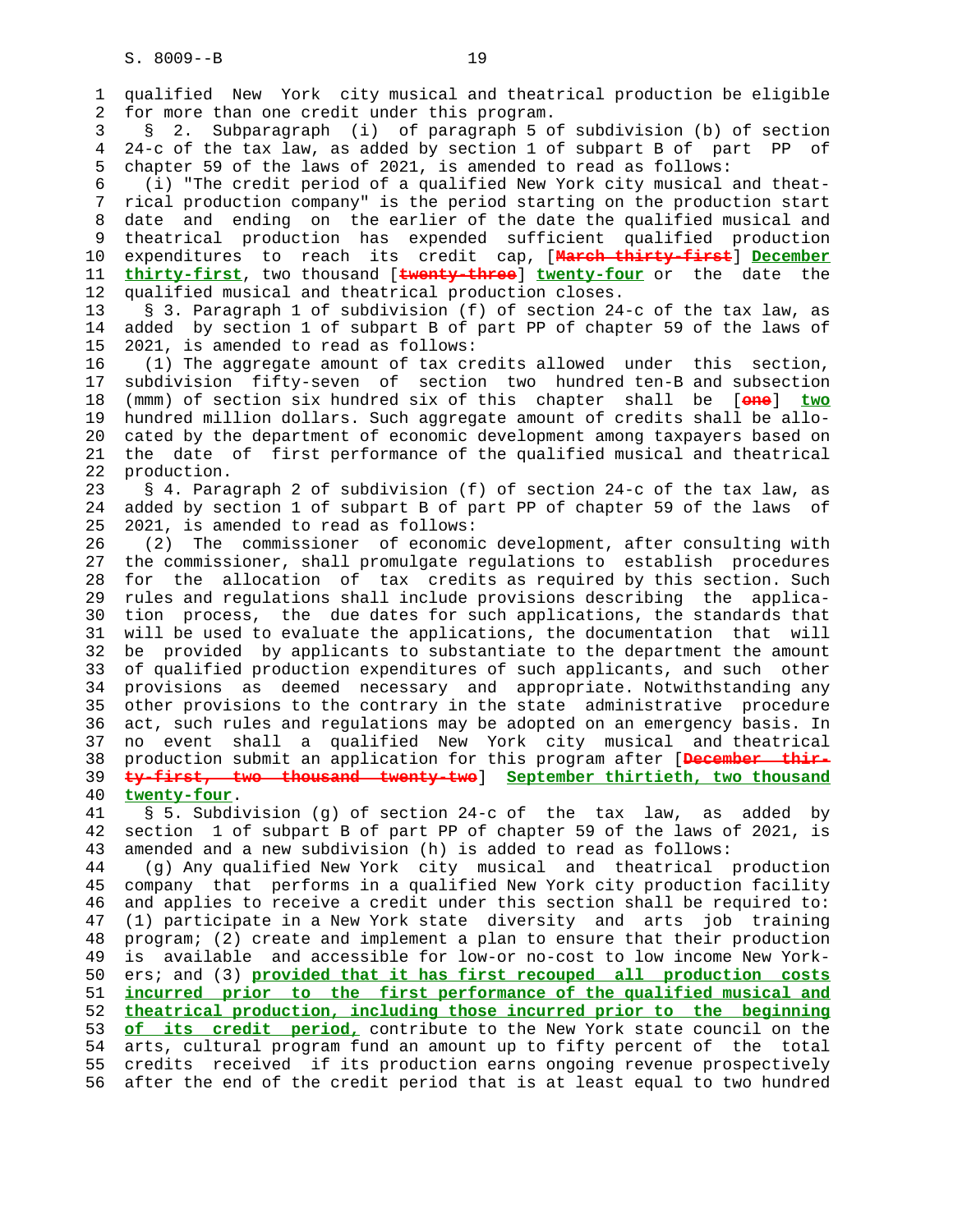1 percent of its ongoing production costs, with such amount payable from 2 twenty-five percent of net operating profits, such amounts payable on a 3 monthly basis, up until such fifty percent of the total credit amount is 4 reached. Any funds deposited pursuant to this subdivision may be used 5 for arts and cultural [**educational and workforce development**] **grant** 6 programs **of the New York state council on the arts**. **The obligation in** 7 **paragraph three of this subdivision shall not apply to qualified musical** 8 **and theatrical productions eligible for a maximum tax credit of one** 9 **million five hundred thousand dollars.** 10 **(h) The department, with assistance from the department of economic** 11 **development, shall issue a report on the utilization of this credit by** 12 **December first, two thousand twenty-four. Such report shall include the** 13 **number of productions that were awarded credits under this program and** 14 **the amount of credits awarded under this program. The report shall** 15 **include estimates of the impact to tourism related business activity in** 16 **New York city and the state and local revenue impact of that activity.** 17 **The report shall be posted publicly on the department's website and** 18 **copies shall be delivered to the governor, the speaker of the assembly,** 19 **and the temporary president of the senate.** 20 § 6. Subdivision 5 of section 99-ll of the state finance law, as added 21 by section 5 of subpart B of part PP of chapter 59 of the laws of 2021, 22 is amended to read as follows: 23 5. The moneys in such fund shall be expended for the purpose of 24 supplementing art and cultural **grant** programs [**for secondary and elemen-** 25 **tary children, including programs that increase access to art and** 26 **cultural programs and events for children in underserved communities**] **of** 27 **the New York state council on the arts**. 28 § 7. Section 6 of subpart B of part PP of chapter 59 of the laws of 29 2021 amending the tax law and the state finance law relating to estab- 30 lishing the New York city musical and theatrical production tax credit 31 and establishing the New York state council on the arts cultural program 32 fund, is amended to read as follows: 33 § 6. This act shall take effect immediately [**and**]**; provided however,** 34 **that section one, two, three and four of this act** shall apply to taxable 35 years beginning on or after January 1, 2021, and before January 1, 2024 36 and shall expire and be deemed repealed [**on**] January 1, 2024; provided 37 **further**, however that the obligations under paragraph 3 of subdivision 38 [**g**] **(g)** of section 24-c of the tax law, as added by section one of this 39 act, shall remain in effect until December 31, 2025. 40 § 8. This act shall take effect immediately; provided that the amend- 41 ments to section 24-c of the tax law made by sections one, two, three, 42 four and five of this act shall not affect the repeal of such section 43 and shall be deemed repealed therewith. 44 PART G 45 Intentionally Omitted 46 PART H

 47 Section 1. Paragraphs (a), (b) and (d) of subdivision 29 of section 48 210-B of the tax law, paragraph (a) and subparagraph 2 of paragraph (b) 49 as amended by section 1 of part II of chapter 59 of the laws of 2021, 50 paragraph (b) as amended by section 1 of part Q of chapter 59 of the 51 laws of 2018, subparagraph 1 of paragraph (b) as amended by chapter 490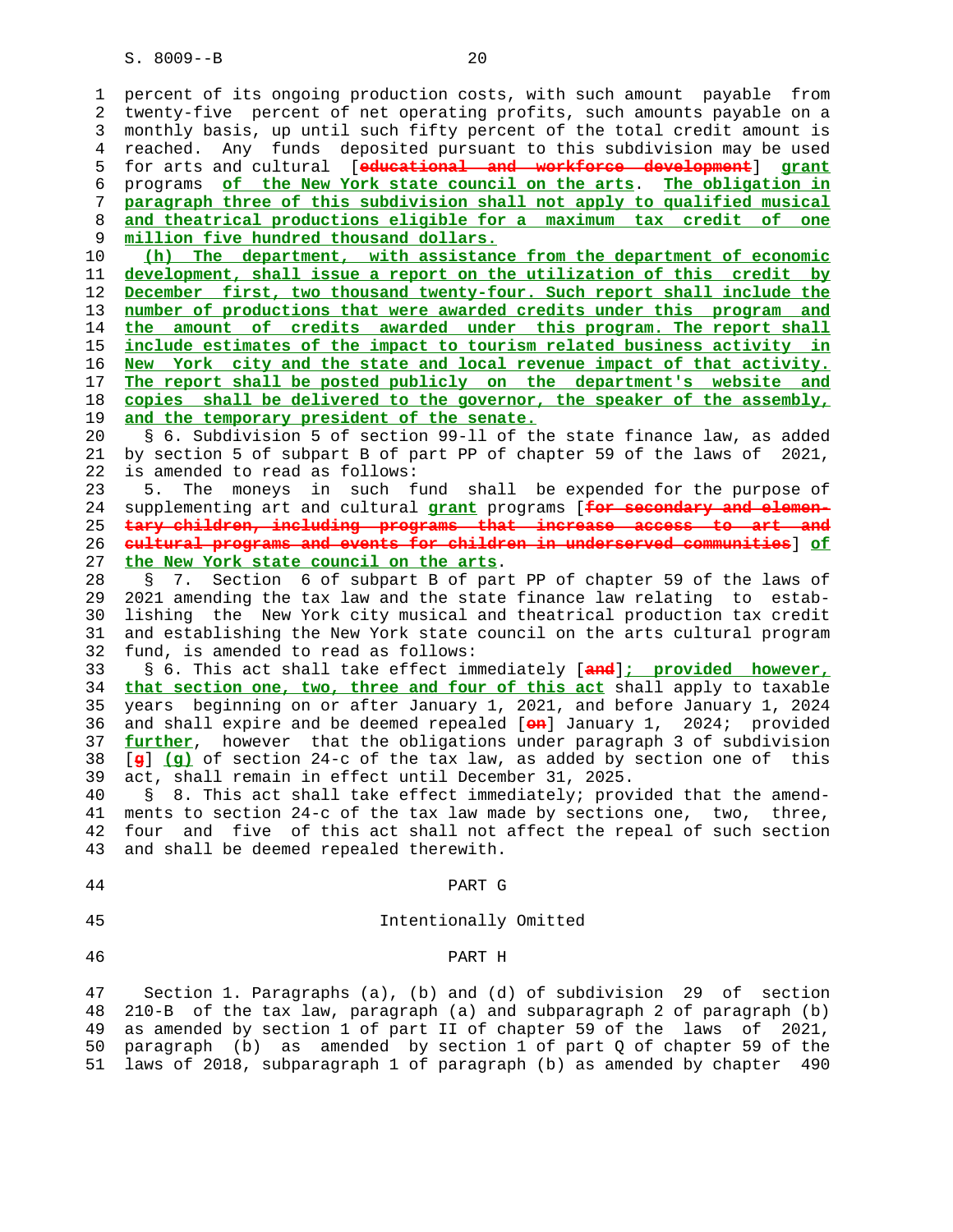1 of the laws of 2019 and paragraph (d) as added by section 17 of part A 2 of chapter 59 of the laws of 2014, are amended and a new paragraph (f) 3 is added to read as follows: 4 (a) Allowance of credit. For taxable years beginning on or after Janu- 5 ary first, two thousand fifteen and before January first, two thousand 6 [**twenty-three**] **twenty-six**, a taxpayer shall be allowed a credit, to be 7 computed as provided in this subdivision, against the tax imposed by 8 this article, for hiring and employing, for not less than [**one year and** 9 **for not less than thirty-five hours each week**] **twelve continuous and** uninterrupted months (hereinafter referred to as the twelve-month peri- 11 **od) in a full-time or part-time position**, a qualified veteran within the 12 state. The taxpayer may claim the credit in the year in which the qual- 13 ified veteran completes [**one year**] **the twelve-month period** of employment 14 by the taxpayer. If the taxpayer claims the credit allowed under this 15 subdivision, the taxpayer may not use the hiring of a qualified veteran 16 that is the basis for this credit in the basis of any other credit 17 allowed under this article. 18 (b) Qualified veteran. A qualified veteran is an individual: 19 (1) who served on active duty in the United States army, navy, air 20 force, **space force,** marine corps, coast guard or the reserves thereof, 21 or who served in active military service of the United States as a 22 member of the army national guard, air national guard, New York guard or 23 New York naval militia; who (i) was released from active duty by general 24 or honorable discharge [**after September eleventh, two thousand one**], or 25 (ii) has a qualifying condition, as defined in section three hundred 26 fifty of the executive law, and has received a discharge other than bad 27 conduct or dishonorable from such service [**after September eleventh, two** 28 **thousand one**], or (iii) is a discharged LGBT veteran, as defined in 29 section three hundred fifty of the executive law, and has received a 30 discharge other than bad conduct or dishonorable from such service 31 [**after September eleventh, two thousand one**]; 32 (2) who commences employment by the qualified taxpayer on or after 33 January first, two thousand fourteen, and before January first, two 34 thousand [**twenty-two**] **twenty-five**; and 35 (3) who certifies by signed affidavit, under penalty of perjury, that 36 he or she has not been employed for thirty-five or more hours during any 37 week in the one hundred eighty day period immediately prior to his or 38 her employment by the taxpayer. 39 (d) Amount of credit. The amount of the credit shall be [**ten**] **fifteen** 40 percent of the total amount of wages paid to the qualified veteran 41 during the veteran's first [**full year**] **twelve-month period** of employ- 42 ment. Provided, however, that[**, if the qualified veteran is a disabled** 43 **veteran, as defined in paragraph (b) of subdivision one of section** 44 **eighty-five of the civil service law, the amount of the credit shall be** 45 **fifteen percent of the total amount of wages paid to the qualified** 46 **veteran during the veteran's first full year of employment. The**] **the** 47 credit allowed pursuant to this subdivision shall not exceed in any 48 taxable year, [**five**] **fifteen** thousand dollars for any qualified veteran 49 **employed in a full-time position for one thousand eight hundred twenty** 50 **or more hours in one twelve-month period and twenty thousand dollars for** 51 **any qualified veteran if such qualified veteran is a disabled veteran,** 52 **as defined pursuant to paragraph (b) of subdivision one of section** 53 **eighty-five of the civil service law,** and [**fifteen thousand dollars for** 54 **any qualified veteran who is a disabled veteran**] **seven thousand five** 55 **hundred dollars for any qualified veteran employed in a part-time posi-**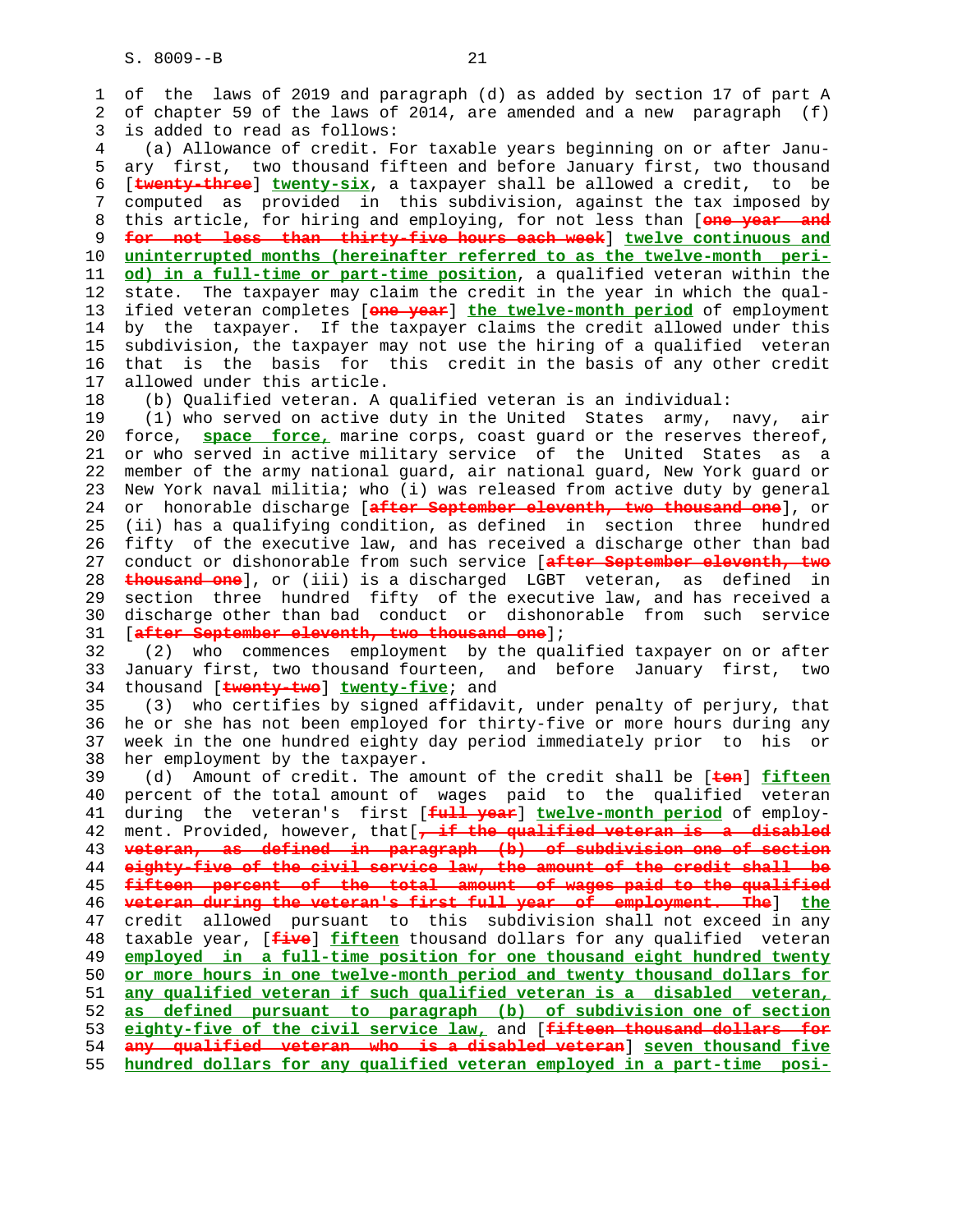1 **tion for at least one thousand forty hours but not more than one thou-**

**sand eight hundred nineteen hours in one twelve-month period**. **(f) Reporting requirement. The department shall issue a report on the utilization of this credit by January first, two thousand twenty-five. Such report shall include the number of taxpayers that claimed the cred- it annually and the total amount of credits awarded for each tax year through the period of the existence of the program for tax years for which final or preliminary data exist. The report shall not include any identifying information on the taxpayers that claimed the credit and the report shall include the number of taxpayers who claimed this credit notwithstanding any laws that would prevent the department from provid- ing the number of taxpayers who claimed a credit due to tax secrecy provisions. The report shall also include information on steps taken by the department to inform employers of the existence of this credit and of any other actions taken to increase awareness of the availability of this credit. The report shall be posted publicly on the department's website and copies shall be delivered to the governor, the speaker of the assembly, and the temporary president of the senate.**

 19 § 2. Paragraphs 1, 2 and 4 of subsection (a-2) of section 606 of the 20 tax law, paragraph 1 and subparagraph (B) of paragraph 2 as amended by 21 section 2 of part II of chapter 59 of the laws of 2021, paragraph 2 as 22 amended by section 2 of part Q of chapter 59 of the laws of 2018, 23 subparagraph (A) of paragraph 2 as amended by chapter 490 of the laws of 24 2019 and paragraph 4 as added by section 3 of part AA of chapter 59 of 25 the laws of 2013, are amended and a new paragraph 6 is added to read as 26 follows:

 27 (1) Allowance of credit. For taxable years beginning on or after Janu- 28 ary first, two thousand fifteen and before January first, two thousand 29 [**twenty-three**] **twenty-six**, a taxpayer shall be allowed a credit, to be 30 computed as provided in this subsection, against the tax imposed by this 31 article, for hiring and employing, for not less than [**one year and for** 32 **not less than thirty-five hours each week**] **twelve continuous and unin-** 33 **terrupted months (hereinafter referred to as the twelve-month period) in** 34 **a full-time or part-time position**, a qualified veteran within the state. 35 The taxpayer may claim the credit in the year in which the qualified 36 veteran completes [**one year**] **the twelve-month period** of employment by 37 the taxpayer. If the taxpayer claims the credit allowed under this 38 subsection, the taxpayer may not use the hiring of a qualified veteran 39 that is the basis for this credit in the basis of any other credit 40 allowed under this article.

41 (2) Qualified veteran. A qualified veteran is an individual:

 42 (A) who served on active duty in the United States army, navy, air 43 force, **space force,** marine corps, coast guard or the reserves thereof, 44 or who served in active military service of the United States as a 45 member of the army national guard, air national guard, New York guard or 46 New York naval militia; who (i) was released from active duty by general 47 or honorable discharge [**after September eleventh, two thousand one**], or 48 (ii) has a qualifying condition, as defined in section three hundred 49 fifty of the executive law, and has received a discharge other than bad 50 conduct or dishonorable from such service [**after September eleventh, two** 51 **thousand one**], or (iii) is a discharged LGBT veteran, as defined in 52 section three hundred fifty of the executive law, and has received a 53 discharge other than bad conduct or dishonorable from such service 54 [**after September eleventh, two thousand one**];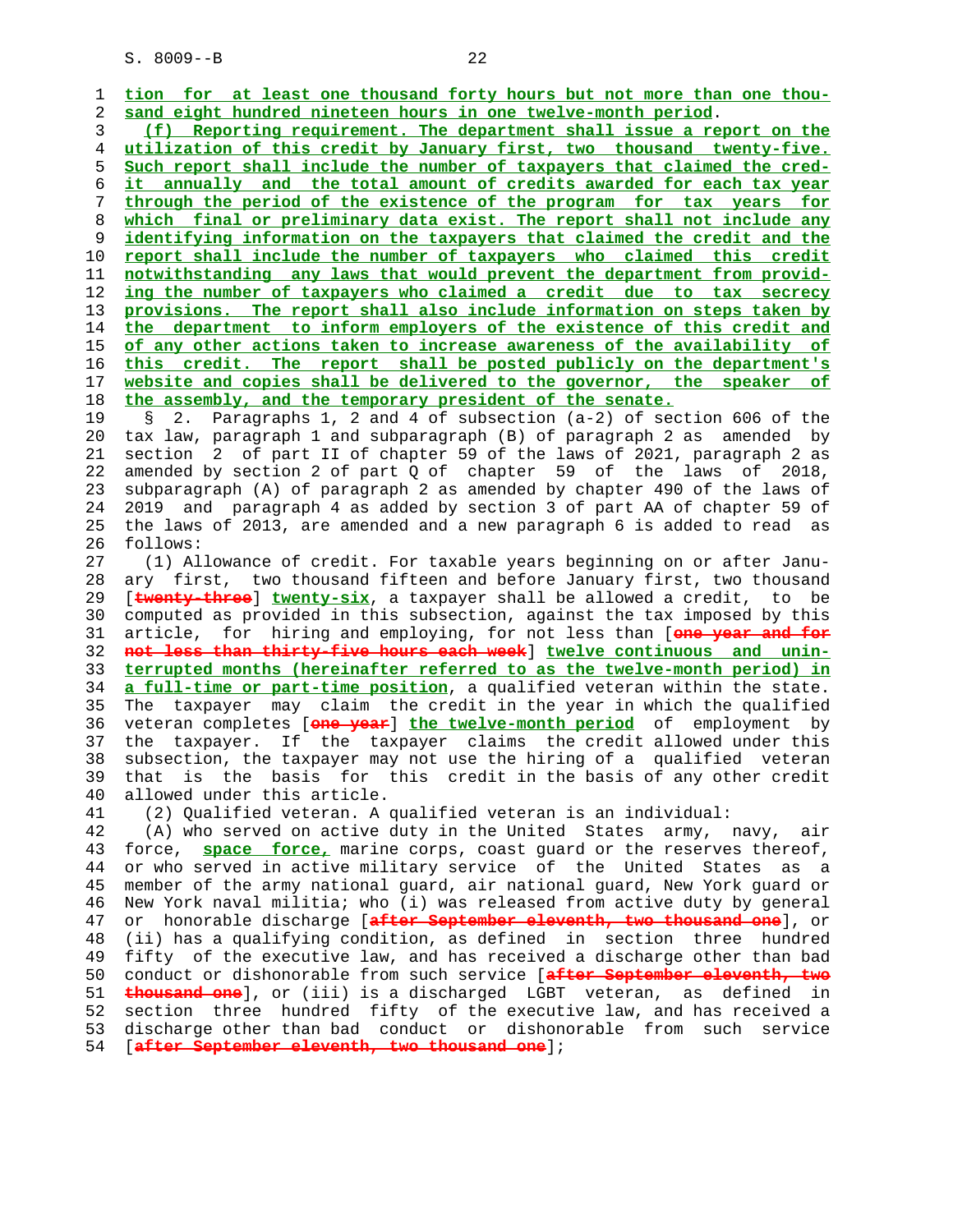| 1        | (B) who commences employment by the qualified taxpayer on or after                                                                              |
|----------|-------------------------------------------------------------------------------------------------------------------------------------------------|
| 2        | January first, two thousand fourteen, and before January first, two                                                                             |
|          |                                                                                                                                                 |
| 3        | thousand [twenty-two] twenty-five; and                                                                                                          |
| 4        | (C) who certifies by signed affidavit, under penalty of perjury, that                                                                           |
| 5        | he or she has not been employed for thirty-five or more hours during any                                                                        |
| 6        | week in the one hundred eighty day period immediately prior to his or                                                                           |
| 7        | her employment by the taxpayer.                                                                                                                 |
| 8        | Amount of credit. The amount of the credit shall be [ten] fifteen<br>(4)                                                                        |
| 9        | percent of the total amount of wages paid to [he] the qualified veteran                                                                         |
|          |                                                                                                                                                 |
| 10       | during the veteran's first [full year] twelve-month period of employ-                                                                           |
| 11       | ment. Provided, however, that [, if the qualified veteran is a disabled                                                                         |
| 12       | veteran, as defined in paragraph (b) of subdivision one of section                                                                              |
| 13       | eighty-five of the civil service law, the amount of the credit shall be                                                                         |
| 14       | fifteen percent of the total amount of wages paid to the qualified                                                                              |
| 15       | veteran during the veteran's first full year of employment. The I the                                                                           |
| 16       | credit allowed pursuant to this subsection shall not exceed in any taxa-                                                                        |
|          |                                                                                                                                                 |
| 17       | ble year, [ <i>five</i> ] fifteen thousand dollars for any qualified veteran                                                                    |
| 18       | employed in a full-time position for one thousand eight hundred twenty                                                                          |
| 19       | or more hours in one twelve-month period and twenty thousand dollars for                                                                        |
| 20       | any qualified veteran if the qualified veteran is a disabled veteran,                                                                           |
| 21       | as defined in paragraph (b) of subdivision one of section eighty-                                                                               |
| 22       | five of the civil service law and [fifteen thousand dollars for any                                                                             |
| 23       | qualified veteran who is a disabled veteran] seven thousand five hundred                                                                        |
| 24       | dollars for any qualified veteran employed in a part-time position for                                                                          |
| 25       | at least one thousand forty hours but not more than one thousand eight                                                                          |
|          |                                                                                                                                                 |
| 26       | hundred nineteen hours in one twelve-month period.                                                                                              |
| 27       | (6) Reporting requirement. The department shall issue a report on the                                                                           |
| 28       | utilization of this credit by January first, two thousand twenty-five.                                                                          |
| 29       | Such report shall include the number of taxpayers that claimed the cred-                                                                        |
| 30       | it annually and the total amount of credits awarded for each tax year                                                                           |
| 31       | through the period of the existence of the program for tax years for                                                                            |
| 32       | which final or preliminary data exist. The report shall not include any                                                                         |
| 33       | identifying information on the taxpayers that claimed the credit and the                                                                        |
| 34       | report shall include the number of taxpayers who claimed this credit                                                                            |
| 35       | notwithstanding any laws that would prevent the department from provid-                                                                         |
|          |                                                                                                                                                 |
| 36       | ing the number of taxpayers who claimed a credit due to tax secrecy                                                                             |
| 37       | provisions. The report shall also include information on steps taken by                                                                         |
| 38       | the department to inform employers of the existence of this credit and                                                                          |
| 39       | of any other actions taken to increase awareness of the availability of                                                                         |
| 40       | this credit. The report shall be posted publicly on the department's                                                                            |
| 41       | website and copies shall be delivered to the governor, the speaker of                                                                           |
| 42       | the assembly, and the temporary president of the senate.                                                                                        |
| 43       | § 3. Paragraphs 1, 2 and 4 of subdivision (q-1) of section 1511 of the                                                                          |
| 44       | tax law, paragraph 1 and subparagraph (B) of paragraph 2 as amended by                                                                          |
|          |                                                                                                                                                 |
| 45       | section 3 of part II of chapter 59 of the laws of 2021, paragraph<br>$2 \text{ as}$                                                             |
| 46       | amended by section 3 of part Q of chapter 59 of the laws of 2018,                                                                               |
| 47       | subparagraph (A) of paragraph 2 as amended by chapter 490 of the laws of                                                                        |
| 48       | 2019 and paragraph 4 as added by section 5 of part AA of chapter<br>59 of                                                                       |
| 49       | laws of 2013, are amended and a new paragraph 6 is added to read as<br>the                                                                      |
| 50       | follows:                                                                                                                                        |
| 51       | (1) Allowance of credit. For taxable years beginning on or after Janu-                                                                          |
| 52       | ary first, two thousand fifteen and before January first, two thousand                                                                          |
| 53       | [twenty-three] twenty-six, a taxpayer shall be allowed a credit, to be                                                                          |
|          |                                                                                                                                                 |
| 54       | computed as provided in this subdivision, against the tax imposed by                                                                            |
| 55<br>56 | this article, for hiring and employing, for not less than [one year and<br>for not less than thirty-five hours each week] twelve continuous and |
|          |                                                                                                                                                 |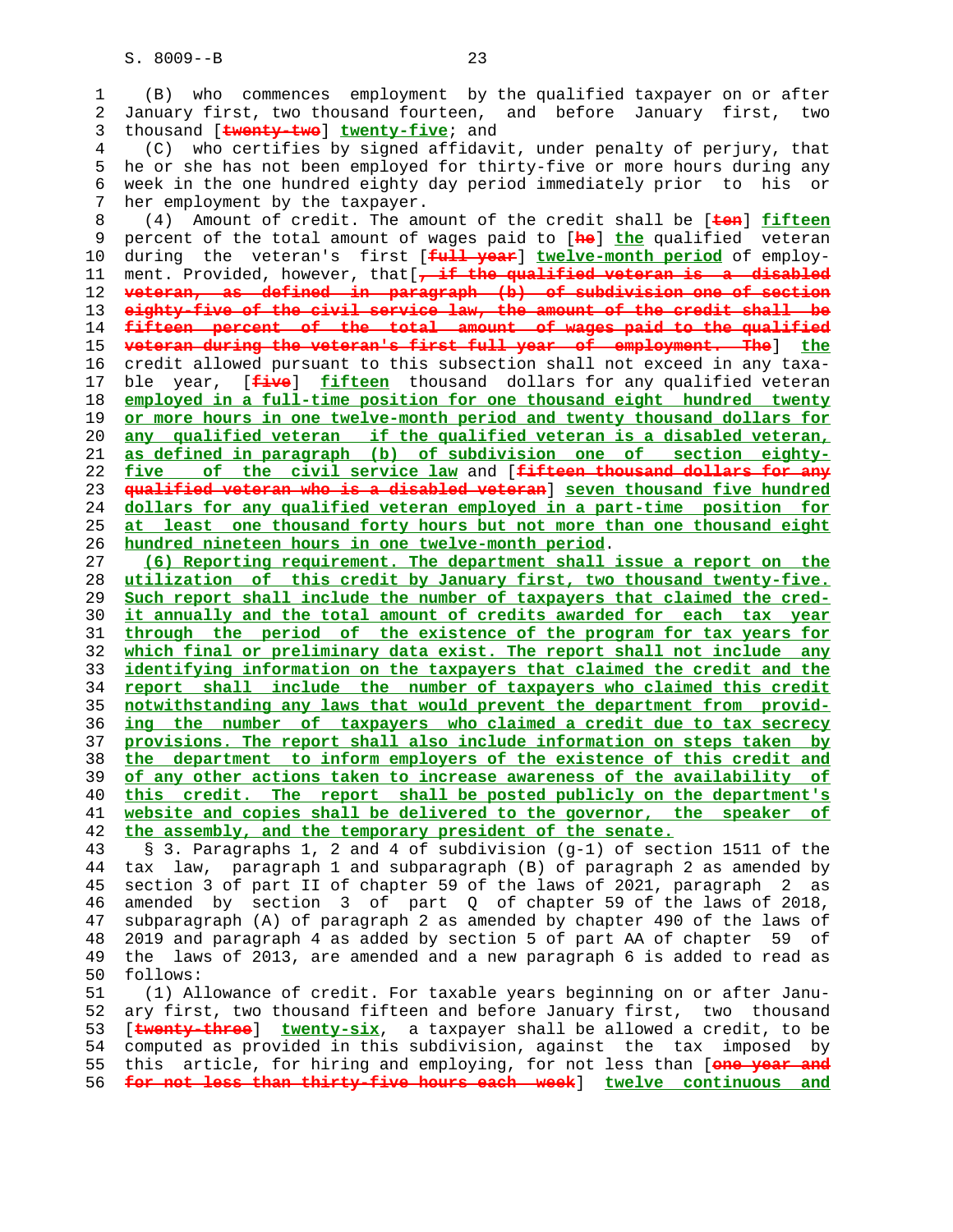1 **uninterrupted months (hereinafter referred to as the twelve-month peri-** 2 **od) in a full-time or part-time position**, a qualified veteran within the 3 state. The taxpayer may claim the credit in the year in which the qual- 4 ified veteran completes [**one year**] **the twelve-month period** of employment 5 by the taxpayer. If the taxpayer claims the credit allowed under this 6 subdivision, the taxpayer may not use the hiring of a qualified veteran 7 that is the basis for this credit in the basis of any other credit 8 allowed under this article. 9 (2) Qualified veteran. A qualified veteran is an individual: 10 (A) who served on active duty in the United States army, navy, air 11 force, **space force,** marine corps, coast guard or the reserves thereof, 12 or who served in active military service of the United States as a 13 member of the army national guard, air national guard, New York guard or 14 New York naval militia; who (i) was released from active duty by general 15 or honorable discharge [**after September eleventh, two thousand one**], or 16 (ii) has a qualifying condition, as defined in section three hundred 17 fifty of the executive law, and has received a discharge other than bad 18 conduct or dishonorable from such service [**after September eleventh, two** 19 **thousand one**], or (iii) is a discharged LGBT veteran, as defined in 20 section three hundred fifty of the executive law, and has received a 21 discharge other than bad conduct or dishonorable from such service 22 [**after September eleventh, two thousand one**]; 23 (B) who commences employment by the qualified taxpayer on or after 24 January first, two thousand fourteen, and before January first, two 25 thousand [**twenty-two**] **twenty-five**; and 26 (C) who certifies by signed affidavit, under penalty of perjury, that 27 he or she has not been employed for thirty-five or more hours during any 28 week in the one hundred eighty day period immediately prior to his or 29 her employment by the taxpayer. 30 (4) Amount of credit. The amount of the credit shall be [**ten**] **fifteen** 31 percent of the total amount of wages paid to the qualified veteran 32 during the veteran's first [**full year**] **twelve-month period** of employ- 33 ment. Provided, however, that[**, if the qualified veteran is a disabled** 34 **veteran, as defined in paragraph (b) of subdivision one of section** 35 **eighty-five of the civil service law, the amount of the credit shall be** 36 **fifteen percent of the total amount of wages paid to the qualified** 37 **veteran during the veteran's first full year of employment. The**] **the** 38 credit allowed pursuant to this subdivision shall not exceed in any 39 taxable year, [**five**] **fifteen** thousand dollars for any qualified veteran 40 **employed in a full-time position for one thousand eight hundred twenty** 41 **or more hours in one twelve-month period and twenty thousand dollars for** 42 **any qualified veteran if the qualified veteran is a disabled veteran,** 43 **as defined in paragraph (b) of subdivision one of section eighty-** 44 **five of the civil service law** and [**fifteen thousand dollars for any** 45 **qualified veteran who is a disabled veteran**] **seven thousand five hundred** 46 **dollars for any qualified veteran employed in a part-time position for** 47 **at least one thousand forty hours but not more than one thousand eight** 48 **hundred nineteen hours in one twelve-month period**. 49 **(6) Reporting requirement. The department shall issue a report on the** 50 **utilization of this credit by January first, two thousand twenty-five.** 51 **Such report shall include the number of taxpayers that claimed the cred-** 52 **it annually and the total amount of credits awarded for each tax year** 53 **through the period of the existence of the program for tax years for** 54 **which final or preliminary data exist. The report shall not include any** 55 **identifying information on the taxpayers that claimed the credit and the**

56 **report shall include the number of taxpayers who claimed this credit**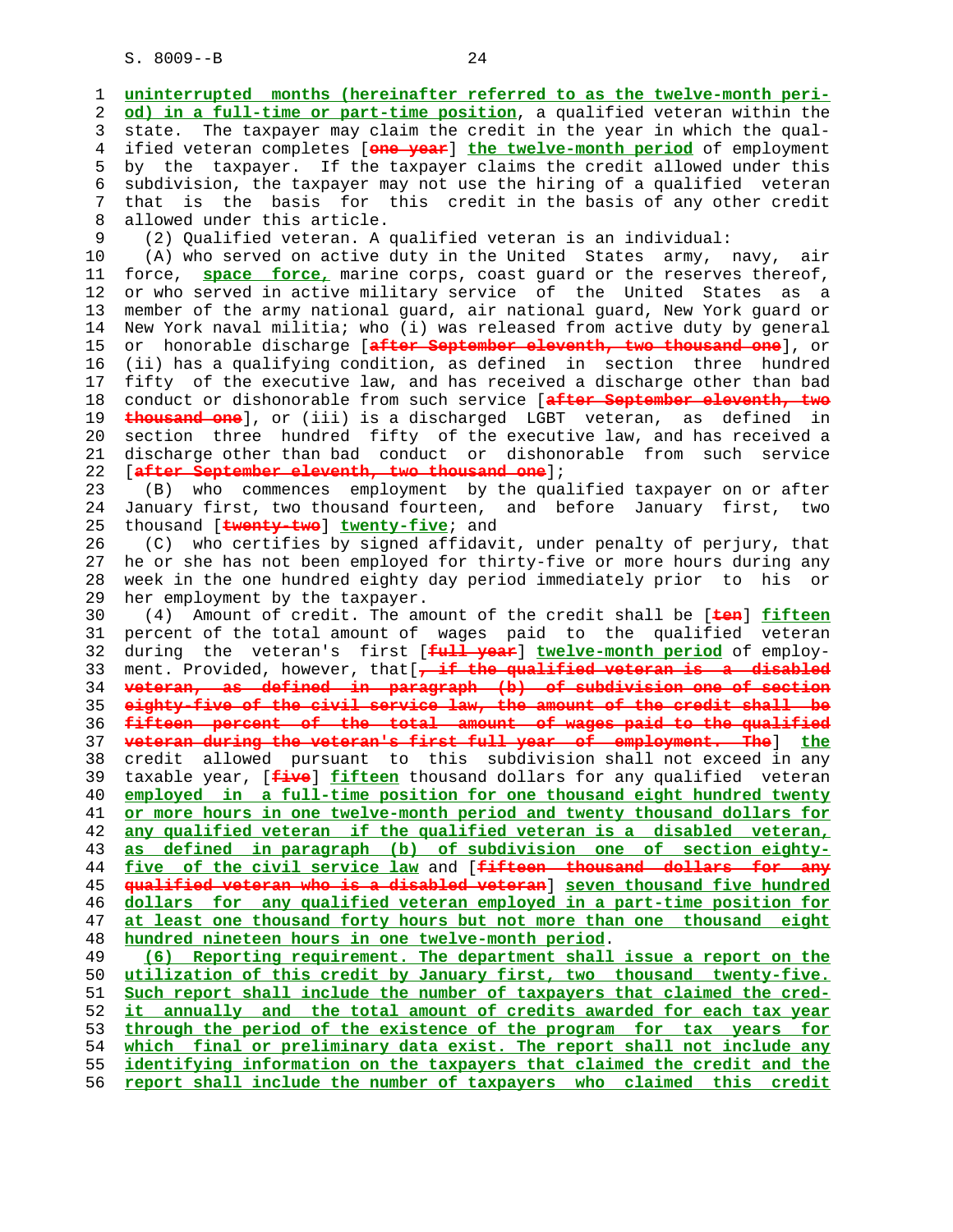| 1  | notwithstanding any laws that would prevent the department from provid-  |
|----|--------------------------------------------------------------------------|
| 2  | ing the number of taxpayers who claimed a credit due to tax secrecy      |
| 3  | provisions. The report shall also include information on steps taken by  |
| 4  | the department to inform employers of the existence of this credit and   |
| 5  | of any other actions taken to increase awareness of the availability of  |
| 6  | this credit. The report shall be posted publicly on the department's     |
| 7  | website and copies shall be delivered to the governor, the speaker of    |
| 8  | the assembly, and the temporary president of the senate.                 |
| 9  | § 4. This act shall take effect immediately and shall apply to taxable   |
| 10 | years beginning on or after January 1, 2022.                             |
|    |                                                                          |
| 11 | PART I                                                                   |
|    |                                                                          |
| 12 | The tax law is amended by adding a new section 47 to read<br>Section 1.  |
| 13 | as follows:                                                              |
| 14 | \$ 47. Grade no. 6 heating oil conversion tax credit. (a) (1) Allowance  |
| 15 | of credit. A taxpayer that meets the eligibility requirements of subdi-  |
| 16 | vision (b) of this section and is subject to tax under article nine-A or |
| 17 | twenty-two of this chapter may be eligible to claim a grade no. 6 heat-  |
| 18 | ing oil conversion tax credit in the taxable year the conversion is      |
| 19 | complete. The credit shall be equal to fifty percent of the conversion   |
| 20 | costs for all of the taxpayer's buildings paid by such taxpayer on or    |
| 21 | after January first, two thousand twenty-two and before July first, two  |
| 22 | thousand twenty-three. The credit cannot exceed five hundred thousand    |
| 23 | dollars per taxpayer.                                                    |
| 24 | (2) A taxpayer that is a partner in a partnership, member of a limited   |
| 25 | liability company or shareholder in a subchapter S corporation shall be  |
| 26 | allowed its pro rata share of the credit earned by the partnership,      |
| 27 | limited liability company or subchapter S corporation that meets the     |
| 28 | eligibility criteria described in subdivision (b) of this section to     |
| 29 | claim a grade no. 6 heating oil conversion tax credit. In no event may   |
| 30 | the total amount of the credit earned by the partnership, limited        |
| 31 | liability company or subchapter S corporation exceed five hundred thou-  |
| 32 | sand dollars.                                                            |
| 33 | (3) No cost or expense paid or incurred by the taxpayer that is          |
| 34 | included as part of the calculation of this credit shall be the basis of |
| 35 | any other tax credit allowed under this chapter.                         |
| 36 | (b) Eligibility criteria. (1) To be eligible to claim a grade no. 6      |
| 37 | heating oil conversion tax credit, a business entity must:               |
| 38 | (i) incur expenses for the conversion from grade no. 6 heating oil       |
| 39 | fuel, as described as "conversion costs" in paragraph (1) of subdivision |
| 40 | (c) of this section, to biodiesel heating oil or a geothermal system at  |
| 41 | any building located in New York state outside the city of New York;     |
| 42 | (ii) submit an application to and obtain approval of such application    |
| 43 | by the New York state energy research and development authority describ- |
| 44 | ing the conversion and approved costs to complete such conversion;       |
| 45 | (iii) not be principally engaged in the generation or distribution of    |
| 46 | electricity, power or energy;                                            |
| 47 | (iv) be in compliance with all environmental conservation laws<br>and    |
| 48 | regulations; and                                                         |
| 49 | (v) not owe past due state taxes unless the business entity is making    |
| 50 | payments and complying with an approved binding payment agreement        |
| 51 | entered into with the taxing authority.                                  |
| 52 | (c) Definitions. As used in this section the following terms shall       |
|    |                                                                          |

**have the following meanings:**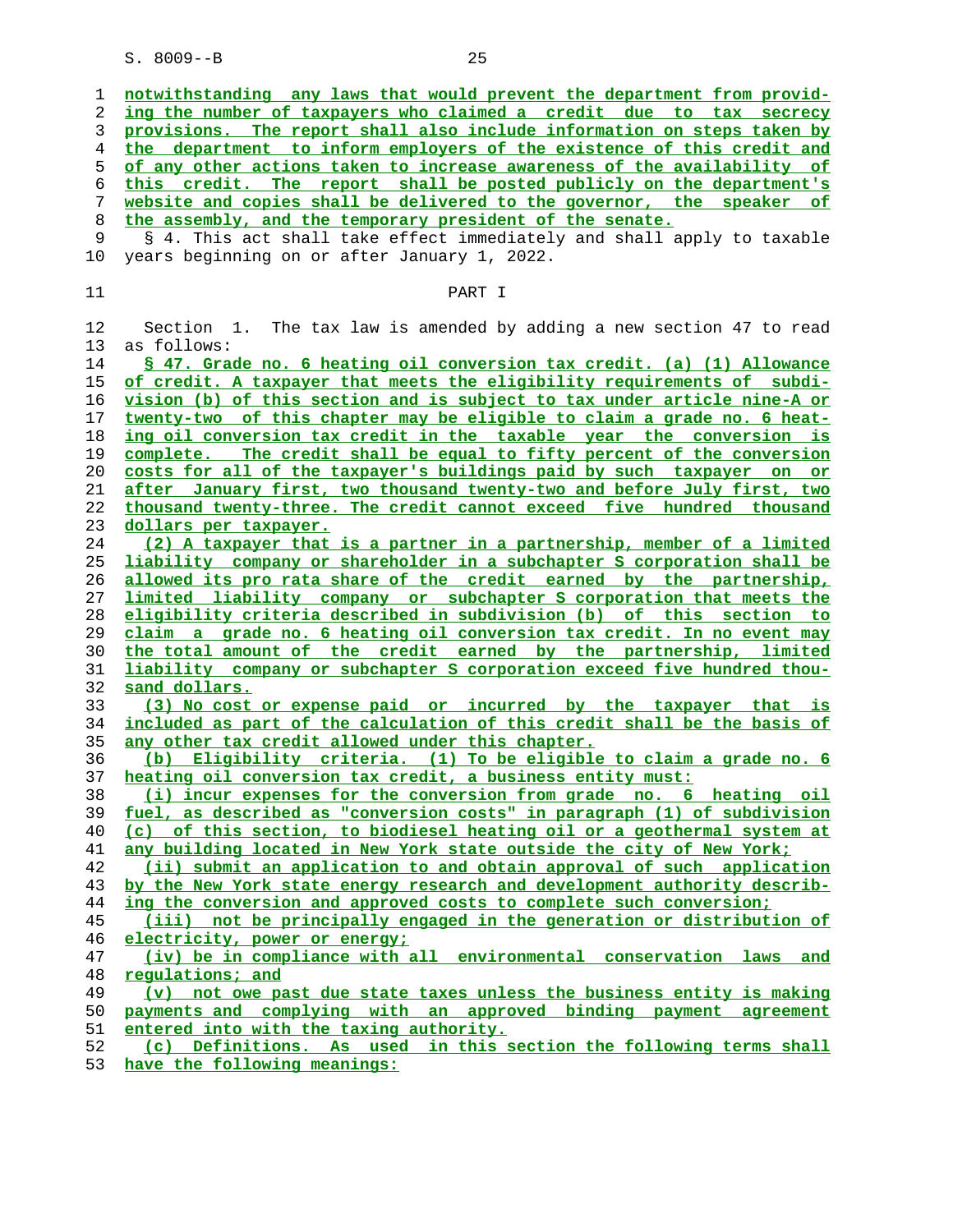| 1  | (1) Conversion costs means the equipment and labor costs associated         |
|----|-----------------------------------------------------------------------------|
| 2  | with the design, installation and use of space heating and other energy     |
| 3  | conversion systems that are designed to or accommodate the use of biod-     |
| 4  | iesel fuel or a geothermal system and, at the option of the taxpayer,       |
|    |                                                                             |
| 5  | the costs of completing an ASHRAE level 2 energy audit including assess-    |
| 6  | ment of electrification options.                                            |
| 7  | (2) Biodiesel means a minimum blend of eighty-five (85) percent biod-       |
| 8  | iesel, defined as fuel manufactured from vegetable oils, animal fats, or    |
| 9  | other agricultural or other products or by-products, with petrodiesel       |
| 10 | fuel commonly used for heating systems.                                     |
| 11 | (3) Geothermal means a system that uses the ground or ground water as       |
| 12 | a thermal energy source/sink to heat or cool a building or provide hot      |
| 13 | water within the building.                                                  |
| 14 | (d) The commissioner, in consultation with the New York state energy        |
| 15 | research and development authority, will develop an application process     |
| 16 | to certify the expenses necessary for the conversion and a taxpayer will    |
| 17 | not be eligible to claim the credit unless it has completed that appli-     |
| 18 | cation process and the application has been approved by the New York        |
| 19 | state energy research and development authority.                            |
| 20 | (e) Information sharing. The department, the department of environ-         |
| 21 | mental conservation and the New York state energy research and develop-     |
| 22 | ment authority shall be allowed and are directed to share and exchange      |
| 23 | information regarding the information contained on the credit applica-      |
|    |                                                                             |
| 24 | tion for claiming the grade no. 6 heating oil conversion tax credit and     |
| 25 | such information exchanged between the department, the department of        |
| 26 | environmental conservation and the New York state energy research and       |
| 27 | development authority shall not be subject to disclosure or inspection      |
| 28 | under the state's freedom of information law.                               |
| 29 | (f) Cross references. For application of the credit provided for in         |
| 30 | this section, see the following provisions of this chapter:                 |
| 31 | (1) article 9-A: section 210-B, subdivision 58;                             |
| 32 | (2) article 22: section 606, subsection (nnn).                              |
| 33 | § 2. Section 210-B of the tax law is amended by adding a new<br>subdivi-    |
| 34 | sion 58 to read as follows:                                                 |
| 35 | 58. Grade no. 6 heating oil conversion tax credit. (a) Allowance of         |
| 36 | credit. A taxpayer will be allowed a credit, to be computed as provided     |
| 37 | <u>in section forty-seven of this chapter, against the taxes imposed by</u> |
| 38 | this article.                                                               |
| 39 | (b) Application of credit. The credit allowed under this subdivision        |
| 40 | for the taxable year will not reduce the tax due for such year to less      |
| 41 | than the amount prescribed in paragraph (d) of subdivision one of           |
| 42 | section two hundred ten of this article. However, if the amount of cred-    |
| 43 | it allowed under this subdivision for the taxable year reduces the tax      |
| 44 | to such amount or if the taxpayer otherwise pays tax based on the fixed     |
| 45 | dollar minimum amount, any amount of credit not deductible in such taxa-    |
| 46 | ble year will be treated as an overpayment of tax to be credited or         |
| 47 | refunded in accordance with the provisions of section one thousand          |
| 48 | eighty-six of this chapter. Provided, however, the provisions of            |
| 49 | subsection (c) of section one thousand eighty-eight of this chapter         |
|    |                                                                             |
| 50 | notwithstanding, no interest will be paid thereon.                          |
| 51 | 3. Subparagraph (B) of paragraph 1 of subsection (i) of section 606         |
| 52 | of the tax law is amended by adding a new clause (xlix) to read as          |
| 53 | follows:                                                                    |
| 54 | (xlix) Grade no. 6 heating oil<br>Amount of credit under subdivision        |
| 55 | conversion tax credit under<br>fifty-eight of section two hundred           |
| 56 | subsection (nnn)<br><u>ten-B</u>                                            |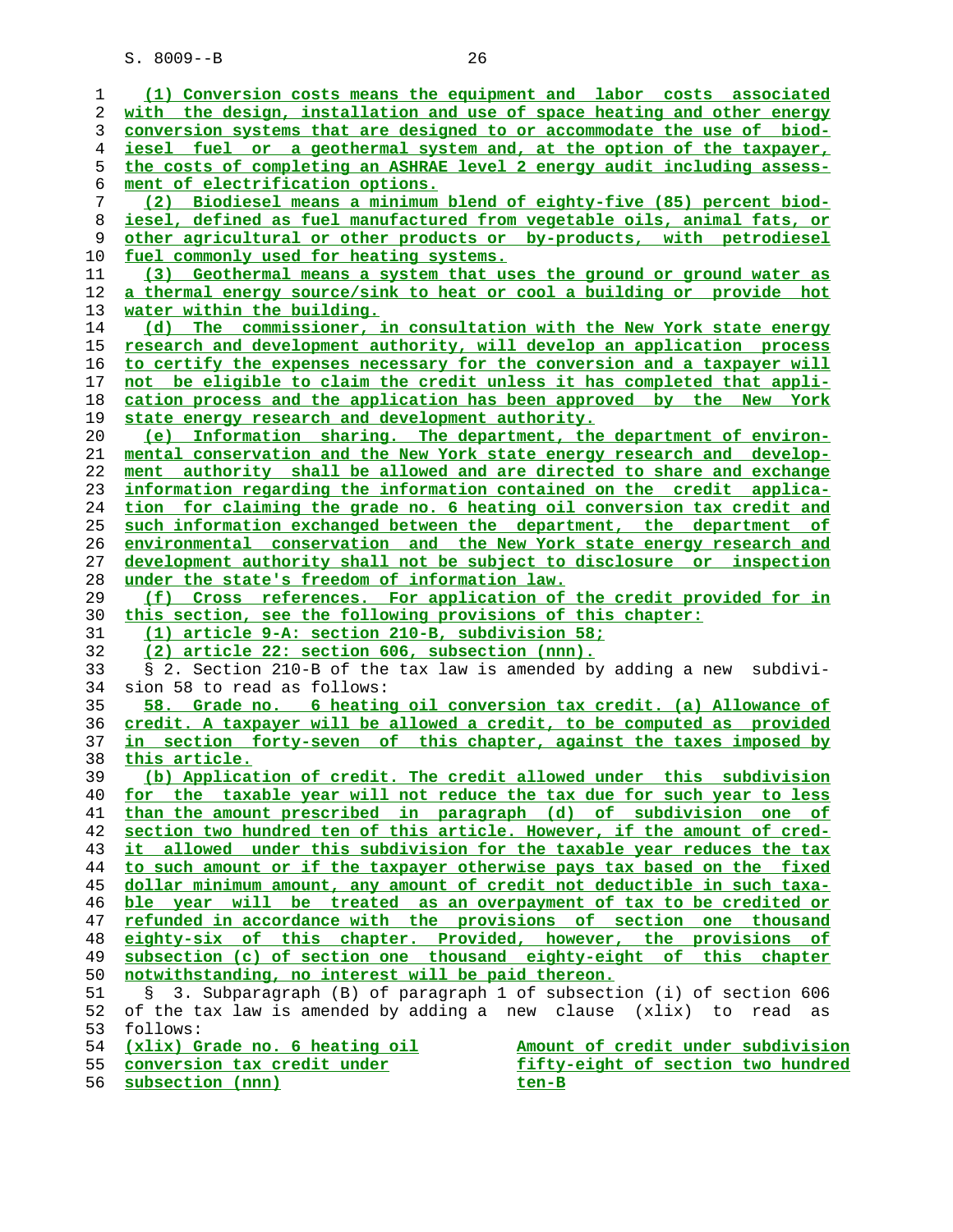1 § 4. Section 606 of the tax law is amended by adding a new subsection 2 (nnn) to read as follows: 3 **(nnn) Grade no. 6 heating oil conversion tax credit. (1) Allowance of** 4 **credit. A taxpayer shall be allowed a credit, to be computed as provided** 5 **in section forty-seven of this chapter, against the tax imposed by this** 6 **article.** 7 **(2) Application of credit. If the amount of the credit allowed under** 8 **this subsection for the taxable year exceeds the taxpayer's tax for such** 9 **year, the excess will be treated as an overpayment of tax to be credited** 10 **or refunded in accordance with the provisions of section six hundred** 11 **eighty-six of this article, provided, however, that no interest will be** 12 **paid thereon.** 13 § 5. This act shall take effect immediately and shall apply to taxable 14 years beginning on or after January 1, 2022. 15 PART J 16 Section 1. Subdivision 4 of section 22 of the public housing law, as 17 amended by section 2 of part GG of chapter 59 of the laws of 2021, is 18 amended to read as follows: 19 4. Statewide limitation. The aggregate dollar amount of credit which 20 the commissioner may allocate to eligible low-income buildings under 21 this article shall be one hundred [**twenty**] **twenty-seven** million dollars. 22 The limitation provided by this subdivision applies only to allocation 23 of the aggregate dollar amount of credit by the commissioner, and does 24 not apply to allowance to a taxpayer of the credit with respect to an 25 eligible low-income building for each year of the credit period. 26 § 2. Subdivision 4 of section 22 of the public housing law, as 27 amended by section 3 of part GG of chapter 59 of the laws of 2021, is 28 amended to read as follows: 29 4. Statewide limitation. The aggregate dollar amount of credit which 30 the commissioner may allocate to eligible low-income buildings under 31 this article shall be one hundred [**twenty-eight**] **forty-two** million 32 dollars. The limitation provided by this subdivision applies only to 33 allocation of the aggregate dollar amount of credit by the commissioner, 34 and does not apply to allowance to a taxpayer of the credit with respect 35 to an eligible low-income building for each year of the credit period. 36 § 3. Subdivision 4 of section 22 of the public housing law, as amended 37 by section 4 of part GG of chapter 59 of the laws of 2021, is amended to 38 read as follows: 39 4. Statewide limitation. The aggregate dollar amount of credit which 40 the commissioner may allocate to eligible low-income buildings under 41 this article shall be one hundred [**thirty-six**] **fifty-seven** million 42 dollars. The limitation provided by this subdivision applies only to 43 allocation of the aggregate dollar amount of credit by the commissioner, 44 and does not apply to allowance to a taxpayer of the credit with respect 45 to an eligible low-income building for each year of the credit period. 46 § 4. Subdivision 4 of section 22 of the public housing law, as amended 47 by section 5 of part GG of chapter 59 of the laws of 2021, is amended to 48 read as follows: 49 4. Statewide limitation. The aggregate dollar amount of credit which 50 the commissioner may allocate to eligible low-income buildings under 51 this article shall be one hundred [**forty-four**] **seventy-two** million 52 dollars. The limitation provided by this subdivision applies only to 53 allocation of the aggregate dollar amount of credit by the commissioner,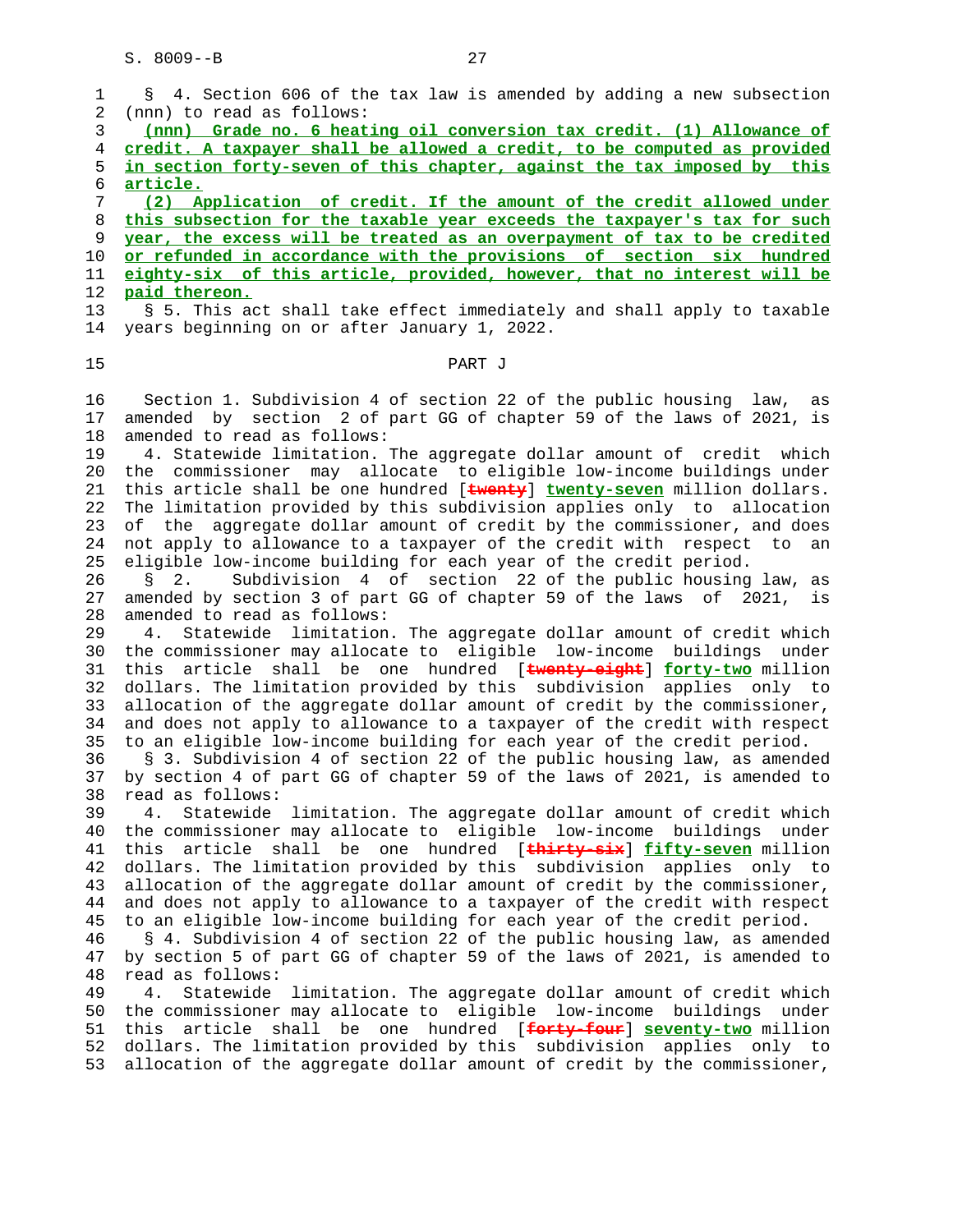7 effect April 1, 2025.

 1 and does not apply to allowance to a taxpayer of the credit with respect 2 to an eligible low-income building for each year of the credit period. 3 § 5. This act shall take effect immediately; provided, however, 4 section one of this act shall take effect April 1, 2022; section two of 5 this act shall take effect April 1, 2023; section three of this act 6 shall take effect April 1, 2024; and section four of this act shall take

# 8 PART K

 9 Section 1. Paragraph (a) of subdivision 25 of section 210-B of the tax 10 law, as amended by section 1 of part R of chapter 59 of the laws of 11 2019, is amended to read as follows:

 12 (a) General. A taxpayer shall be allowed a credit against the tax 13 imposed by this article. Such credit, to be computed as hereinafter 14 provided, shall be allowed for bioheating fuel, used for space heating 15 or hot water production for residential purposes within this state 16 purchased before January first, two thousand [**twenty-three**] **twenty-six**. 17 Such credit shall be \$0.01 per percent of biodiesel per gallon of 18 bioheating fuel, not to exceed twenty cents per gallon, purchased by 19 such taxpayer. Provided, however, that on or after January first, two 20 thousand seventeen, this credit shall not apply to bioheating fuel that 21 is less than six percent biodiesel per gallon of bioheating fuel.

 22 § 2. Paragraph 1 of subdivision (mm) of section 606 of the tax law, as 23 amended by section 2 of part R of chapter 59 of the laws of 2019, is 24 amended to read as follows:

 25 (1) A taxpayer shall be allowed a credit against the tax imposed by 26 this article. Such credit, to be computed as hereinafter provided, shall 27 be allowed for bioheating fuel, used for space heating or hot water 28 production for residential purposes within this state and purchased on 29 or after July first, two thousand six and before July first, two thou- 30 sand seven and on or after January first, two thousand eight and before 31 January first, two thousand [**twenty-three**] **twenty-six**. Such credit shall 32 be \$0.01 per percent of biodiesel per gallon of bioheating fuel, not to 33 exceed twenty cents per gallon, purchased by such taxpayer. Provided, 34 however, that on or after January first, two thousand seventeen, this 35 credit shall not apply to bioheating fuel that is less than six percent 36 biodiesel per gallon of bioheating fuel.

37 § 3. This act shall take effect immediately.

### 38 PART L

 39 Section 1. Section 5 of chapter 604 of the laws of 2011 amending the 40 tax law relating to the credit for companies who provide transportation 41 to people with disabilities, as amended by section 1 of part K of chap- 42 ter 60 of the laws of 2016, is amended to read as follows:

 43 § 5. This act shall take effect immediately and shall remain in effect 44 until December 31, 2016 when upon such date it shall be deemed repealed; 45 provided that this act shall be deemed to have been in full force and 46 effect on December 31, 2010; provided further that this act shall apply 47 to all tax years commencing on or after January 1, 2011; and provided 48 further that sections one and two of this act shall remain in effect 49 until December 31, [**2022**] **2028** when upon such date such sections shall 50 be deemed repealed.

 51 § 1-a. Subsection (tt) of section 606 of the tax law, as added by 52 chapter 604 of the laws of 2011, is amended to read as follows: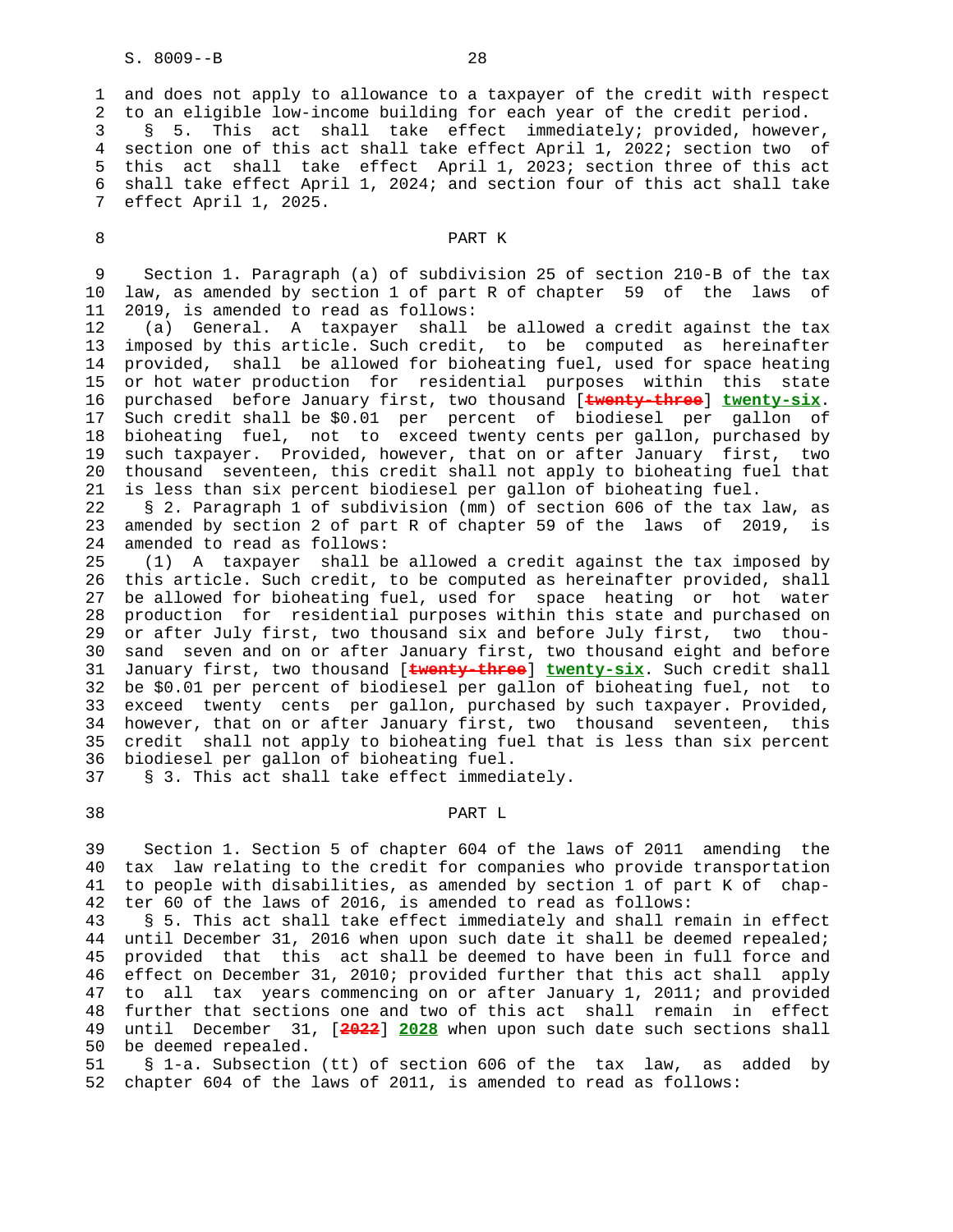1 (tt) Credit for companies who provide transportation to individuals 2 with disabilities. (1) Allowance and amount of credit. A taxpayer, who 3 provides a taxicab service as defined in section one hundred forty- 4 eight-a of the vehicle and traffic law, or a livery service as defined 5 in section one hundred twenty-one-e of the vehicle and traffic law, 6 shall be allowed a credit, to be computed as provided in this 7 subsection, against the tax imposed by this article. The amount of the 8 credit shall be equal to the incremental cost associated with upgrading 9 a vehicle so that it is accessible by individuals with disabilities as 10 defined in paragraph two of this subsection. Provided, however, that 11 such credit shall not exceed ten thousand dollars per vehicle. For 12 purposes of this subsection, purchases of new vehicles that are initial- 13 ly manufactured to be accessible for individuals with disabilities and 14 for which there is no comparable make and model that does not include 15 the equipment necessary to provide accessibility to individuals with 16 disabilities, the credit shall be ten thousand dollars per vehicle. **For** 17 **tax years beginning on or after January first, two thousand twenty-** 18 **three, the credit for the purchase of new vehicles shall be five thou-** 19 **sand dollars for a vehicle that is not an electric vehicle and ten thou-** 20 **sand dollars for the purchase of new electric vehicles that are** 21 **initially manufactured to be accessible for individuals with disabili-** 22 **ties and for which there is no comparable make and model that does not** 23 **include the equipment necessary to provide accessibility to individuals** 24 **with disabilities.**

 25 (2) [**Definition**] **Definitions**. The term "accessible by individuals with 26 disabilities" shall, for the purposes of this subsection, refer to a 27 vehicle that complies with federal regulations promulgated pursuant to 28 the Americans with Disabilities Act applicable to vans under twenty-two 29 feet in length, by the federal Department of Transportation, in Code of 30 Federal Regulations, title 49, parts 37 and 38, and by the federal 31 Architecture and Transportation Barriers Compliance Board, in Code of 32 Federal Regulations, title 36, section 1192.23, and the Federal Motor 33 Vehicle Safety Standards, Code of Federal Regulations, title 29, part 34 57. **The term "electric vehicles" shall have the same meaning as in** 35 **section sixty-six-q of the public service law.**

 36 (3) Application of credit. If the amount of the credit shall exceed 37 the taxpayer's tax for such year the excess shall be carried over to the 38 following year or years, and may be deducted from the taxpayer's tax for 39 such year or years.

 40 § 2. Subdivision 38 of section 210-B of the tax law, as added by 41 section 17 of part A of chapter 59 of the laws of 2014, paragraph (c) as 42 amended by section 2 of part K of chapter 60 of the laws of 2016, is 43 amended to read as follows:

 44 38. Credit for companies who provide transportation to individuals 45 with disabilities. (a) Allowance and amount of credit. A taxpayer, who 46 provides a taxicab service as defined in section one hundred forty- 47 eight-a of the vehicle and traffic law, or a livery service as defined 48 in section one hundred twenty-one-e of the vehicle and traffic law, 49 shall be allowed a credit, to be computed as provided in this subdivi- 50 sion, against the tax imposed by this article. The amount of the credit 51 shall be equal to the incremental cost associated with upgrading a vehi- 52 cle so that it is accessible by individuals with disabilities as defined 53 in paragraph (b) of this subdivision. Provided, however, that such cred- 54 it shall not exceed ten thousand dollars per vehicle. For purposes of 55 this subdivision, purchases of new vehicles that are initially manufac- 56 tured to be accessible for individuals with disabilities and for which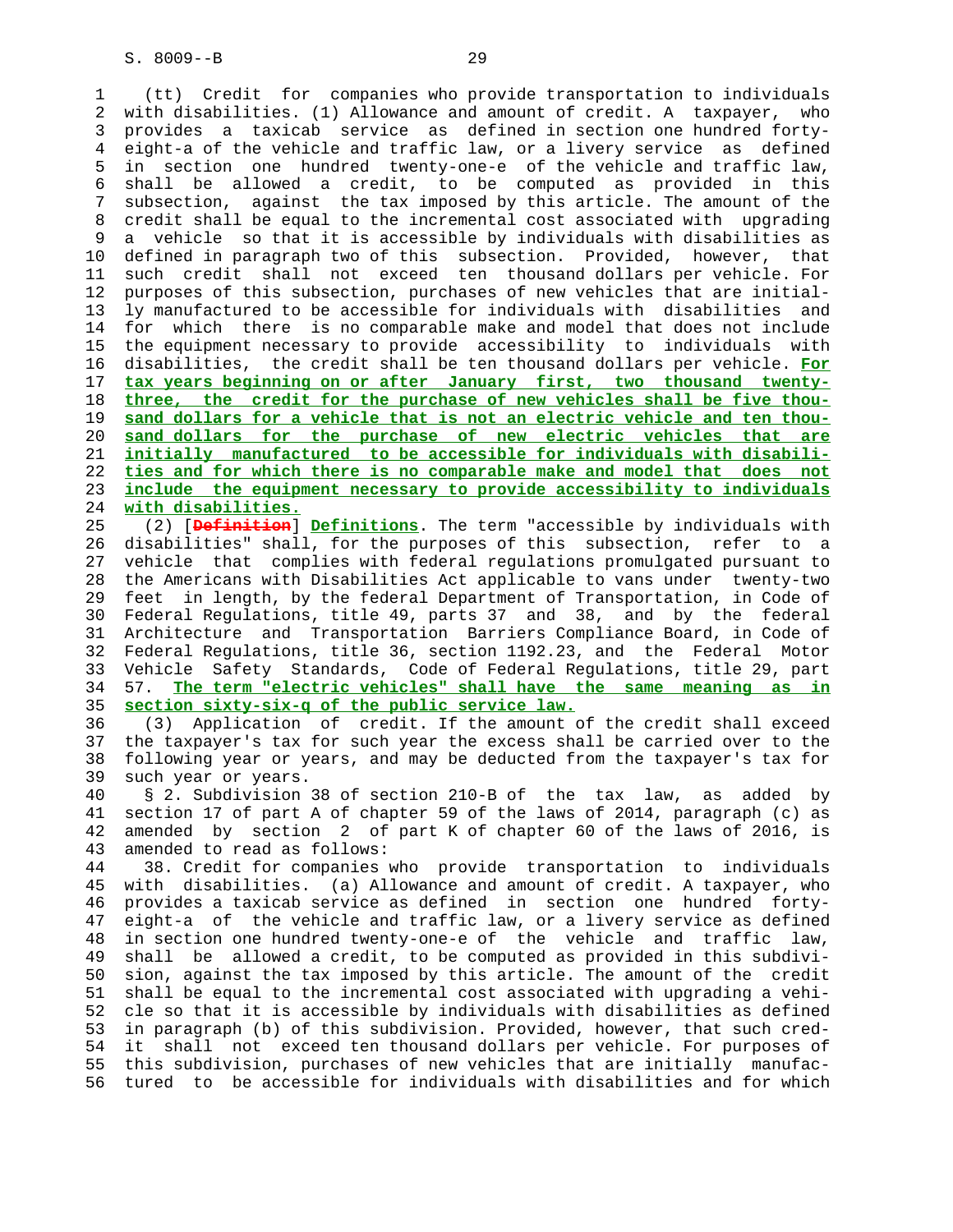1 there is no comparable make and model that does not include the equip- 2 ment necessary to provide accessibility to individuals with disabili- 3 ties, the credit shall be ten thousand dollars per vehicle. **For tax years beginning on or after January first, two thousand twenty-three, the credit for the purchase of new vehicles shall be five thousand dollars for a vehicle that is not an electric vehicle and ten thousand dollars for the purchase of new electric vehicles that are initially manufactured to be accessible for individuals with disabilities and for which there is no comparable make and model that does not include the equipment necessary to provide accessibility to individuals with disa- bilities.**

 12 (b) [**Definition**] **Definitions**. The term "accessible by individuals with 13 disabilities" shall, for the purposes of this subdivision, refer to a 14 vehicle that complies with federal regulations promulgated pursuant to 15 the Americans with Disabilities Act applicable to vans under twenty-two 16 feet in length, by the federal Department of Transportation, in Code of 17 Federal Regulations, title 49, parts 37 and 38, and by the federal 18 Architecture and Transportation Barriers Compliance Board, in Code of 19 Federal Regulations, title 36, section 1192.23, and the Federal Motor 20 Vehicle Safety Standards, Code of Federal Regulations, title 49, part 21 57. **The term "electric vehicles" shall have the same meaning as in** 22 **section sixty-six-q of the public service law.**

 23 (c) Application of credit. In no event shall the credit allowed under 24 this subdivision for any taxable year reduce the tax due for such year 25 to less than the amount prescribed in paragraph (d) of subdivision one 26 of section two hundred ten of this article. However, if the amount of 27 credit allowed under this subdivision for any taxable year reduces the 28 tax to such amount or if the taxpayer otherwise pays tax based on the 29 fixed dollar minimum amount, any amount of credit thus not deductible in 30 such taxable year shall be carried over to the following year or years, 31 and may be deducted from the taxpayer's tax for such year or years. The 32 tax credit allowed pursuant to this subdivision shall not apply to taxa- 33 ble years beginning on or after January first, two thousand [**twenty-** 34 **three**] **twenty-nine**.

 35 § 3. This act shall take effect immediately; provided that the amend- 36 ments to subsection (tt) of section 606 of the tax law made by section 37 one-a of this act shall not affect the repeal of such subsection and 38 shall be deemed repealed therewith.

## 39 PART M

 40 Section 1. Paragraph 4 of subdivision (a) of section 24 of the tax 41 law, as added by section 5 of part Q of chapter 57 of the laws of 2010, 42 is amended to read as follows:

 43 (4) **(i)** Notwithstanding the foregoing provisions of this subdivision, 44 a qualified film production company or qualified independent film 45 production company, that has applied for credit under the provisions of 46 this section, agrees as a condition for the granting of the credit: 47 [**(i)**] **(A)** to include in each qualified film distributed by DVD, or other 48 media for the secondary market, a New York promotional video approved by 49 the governor's office of motion picture and television development or to 50 include in the end credits of each qualified film "Filmed With the 51 Support of the New York State Governor's Office of Motion Picture and 52 Television Development" and a logo provided by the governor's office of 53 motion picture and television development, and [**(ii)**] **(B)** to certify 54 that it will purchase taxable tangible property and services, defined as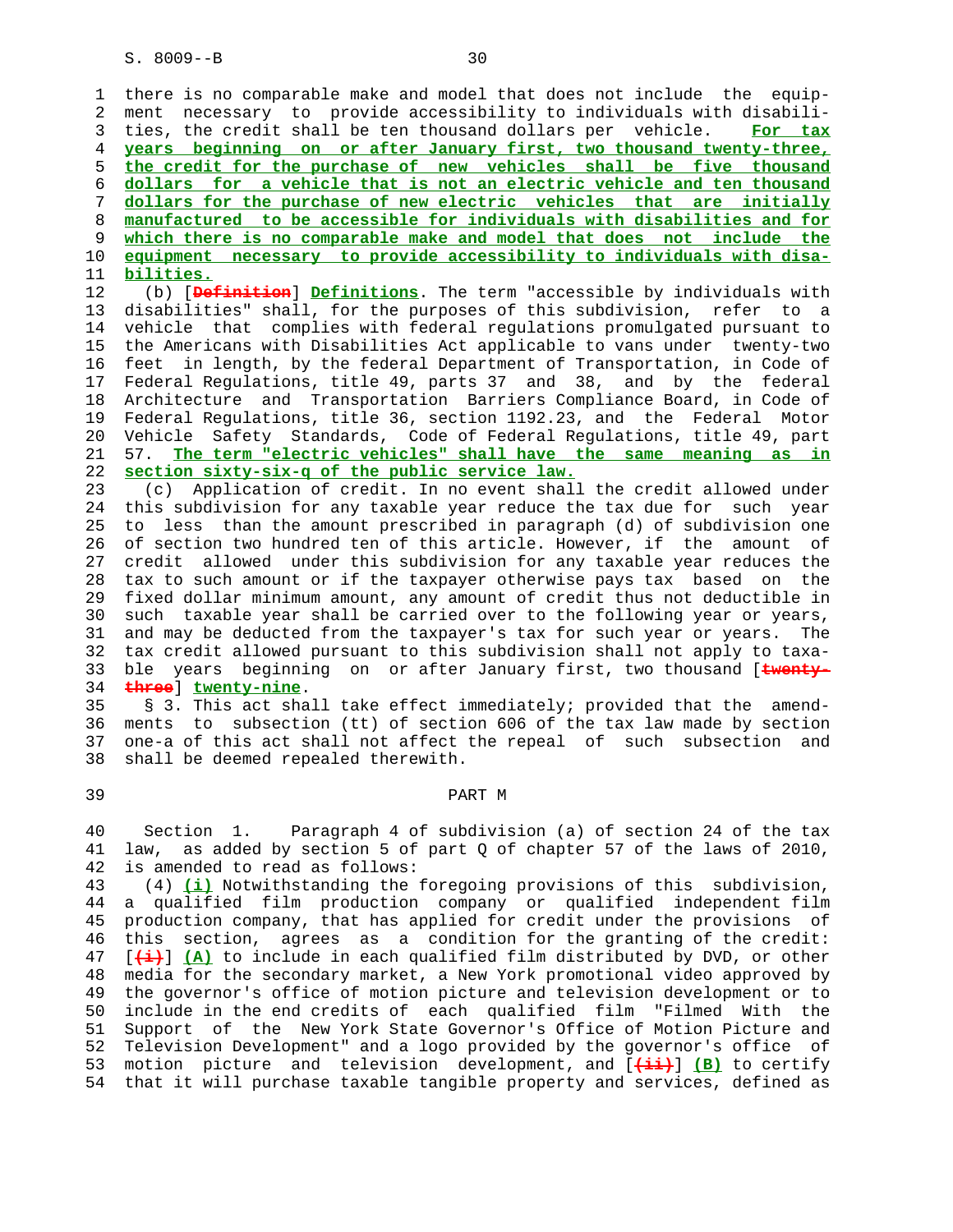1 qualified production costs pursuant to paragraph one of subdivision (b) 2 of this section, only from companies registered to collect and remit 3 state and local sales and use taxes pursuant to articles twenty-eight 4 and twenty-nine of this chapter.

**(ii) On or after January first, two thousand twenty-three, a qualified film production company or qualified independent film production company that has applied for credit under the provisions of this section shall, as a condition for the granting of the credit, file a diversity plan with the governor's office for motion picture and television development outlining specific goals for hiring a diverse workforce. The commission- er of economic development shall promulgate regulations implementing the requirements of this paragraph, which, notwithstanding any provisions to the contrary in the state administrative procedure act, may be adopted on an emergency basis, to ensure compliance with the provisions of this paragraph. The governor's office for motion picture and television development shall review each submitted plan as to whether it meets the requirements established by the commissioner of economic development, and shall verify that the applicant has met or made good-faith efforts in achieving these goals. The diversity plan also shall indicate whether the qualified film production company or qualified independent film production company that has applied for credit under the provisions of this section intends to participate in training, education, and recruit- ment programs that are designed to promote and encourage the training and hiring in the film and television industry of New York residents who represent the diversity of the State's population.**

 26 § 2. Paragraph 5 of subdivision (a) of section 24 of the tax law, as 27 amended by section 1 of part F of chapter 59 of the laws of 2021, is 28 amended to read as follows:

 29 (5) For the period two thousand fifteen through two thousand [**twenty-** 30 **six**] **twenty-nine**, in addition to the amount of credit established in 31 paragraph two of this subdivision, a taxpayer shall be allowed a credit 32 equal to the product (or pro rata share of the product, in the case of a 33 member of a partnership) of ten percent and the amount of wages or sala- 34 ries paid to individuals directly employed (excluding those employed as 35 writers, directors, music directors, producers and performers, including 36 background actors with no scripted lines) by a qualified film production 37 company or a qualified independent film production company for services 38 performed by those individuals in one of the counties specified in this 39 paragraph in connection with a qualified film with a minimum budget of 40 five hundred thousand dollars. For purposes of this additional credit, 41 the services must be performed in one or more of the following counties: 42 Albany, Allegany, Broome, Cattaraugus, Cayuga, Chautauqua, Chemung, 43 Chenango, Clinton, Columbia, Cortland, Delaware, Dutchess, Erie, Essex, 44 Franklin, Fulton, Genesee, Greene, Hamilton, Herkimer, Jefferson, Lewis, 45 Livingston, Madison, Monroe, Montgomery, Niagara, Oneida, Onondaga, 46 Ontario, Orange, Orleans, Oswego, Otsego, Putnam, Rensselaer, Saratoga, 47 Schenectady, Schoharie, Schuyler, Seneca, St. Lawrence, Steuben, Sulli- 48 van, Tioga, Tompkins, Ulster, Warren, Washington, Wayne, Wyoming, or 49 Yates. The aggregate amount of tax credits allowed pursuant to the 50 authority of this paragraph shall be five million dollars each year 51 during the period two thousand fifteen through two thousand [**twenty-six**] 52 **twenty-nine** of the annual allocation made available to the program 53 pursuant to paragraph four of subdivision (e) of this section. Such 54 aggregate amount of credits shall be allocated by the governor's office 55 for motion picture and television development among taxpayers in order 56 of priority based upon the date of filing an application for allocation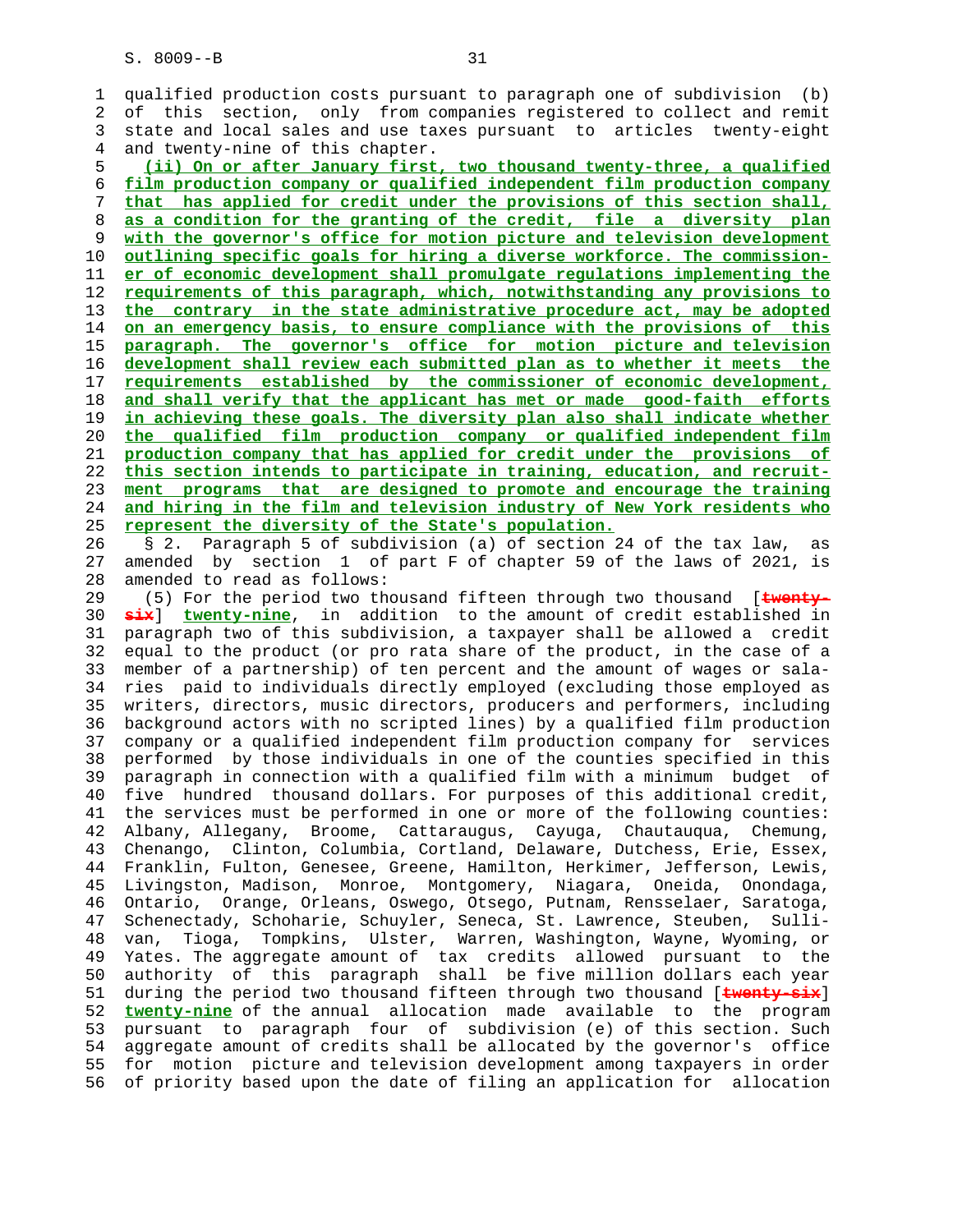1 of film production credit with such office. If the total amount of allo- 2 cated credits applied for under this paragraph in any year exceeds the 3 aggregate amount of tax credits allowed for such year under this para- 4 graph, such excess shall be treated as having been applied for on the 5 first day of the next year. If the total amount of allocated tax credits 6 applied for under this paragraph at the conclusion of any year is less 7 than five million dollars, the remainder shall be treated as part of the 8 annual allocation made available to the program pursuant to paragraph 9 four of subdivision (e) of this section. However, in no event may the<br>10 total of the credits allocated under this paragraph and the credits total of the credits allocated under this paragraph and the credits 11 allocated under paragraph five of subdivision (a) of section thirty-one 12 of this article exceed five million dollars in any year during the peri- 13 od two thousand fifteen through two thousand [**twenty-six**] **twenty-nine**.

 14 § 3. Paragraph 4 of subdivision (e) of section 24 of the tax law, as 15 amended by section 2 of part F of chapter 59 of the laws of 2021, is 16 amended to read as follows:

 17 (4) Additional pool 2 - The aggregate amount of tax credits allowed in 18 subdivision (a) of this section shall be increased by an additional four 19 hundred twenty million dollars in each year starting in two thousand ten 20 through two thousand [**twenty-six**] **twenty-nine** provided however, seven 21 million dollars of the annual allocation shall be available for the 22 empire state film post production credit pursuant to section thirty-one 23 of this article in two thousand thirteen and two thousand fourteen, 24 twenty-five million dollars of the annual allocation shall be available 25 for the empire state film post production credit pursuant to section 26 thirty-one of this article in each year starting in two thousand fifteen 27 through two thousand [**twenty-six**] **twenty-nine** and five million dollars 28 of the annual allocation shall be made available for the television 29 writers' and directors' fees and salaries credit pursuant to section 30 twenty-four-b of this article in each year starting in two thousand 31 twenty through two thousand [**twenty-six**] **twenty-nine**. This amount shall 32 be allocated by the governor's office for motion picture and television 33 development among taxpayers in accordance with subdivision (a) of this 34 section. If the commissioner of economic development determines that the 35 aggregate amount of tax credits available from additional pool 2 for the 36 empire state film production tax credit have been previously allocated, 37 and determines that the pending applications from eligible applicants 38 for the empire state film post production tax credit pursuant to section 39 thirty-one of this article is insufficient to utilize the balance of 40 unallocated empire state film post production tax credits from such 41 pool, the remainder, after such pending applications are considered, 42 shall be made available for allocation in the empire state film tax 43 credit pursuant to this section, subdivision twenty of section two 44 hundred ten-B and subsection (gg) of section six hundred six of this 45 chapter. Also, if the commissioner of economic development determines 46 that the aggregate amount of tax credits available from additional pool 47 2 for the empire state film post production tax credit have been previ- 48 ously allocated, and determines that the pending applications from 49 eligible applicants for the empire state film production tax credit 50 pursuant to this section is insufficient to utilize the balance of unal- 51 located film production tax credits from such pool, then all or part of 52 the remainder, after such pending applications are considered, shall be 53 made available for allocation for the empire state film post production 54 credit pursuant to this section, subdivision thirty-two of section two 55 hundred ten-B and subsection (qq) of section six hundred six of this 56 chapter. The governor's office for motion picture and television devel-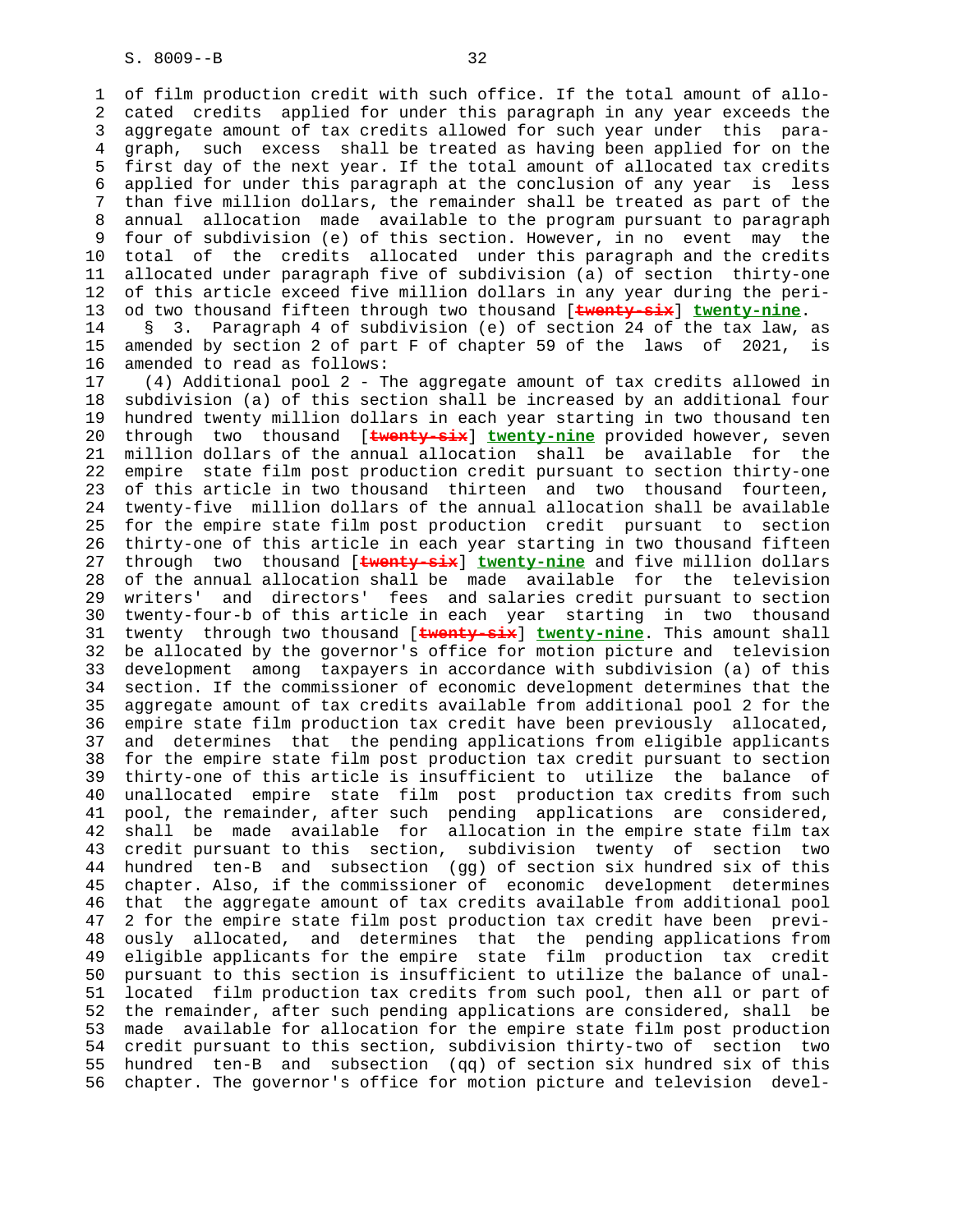1 opment must notify taxpayers of their allocation year and include the 2 allocation year on the certificate of tax credit. Taxpayers eligible to 3 claim a credit must report the allocation year directly on their empire 4 state film production credit tax form for each year a credit is claimed 5 and include a copy of the certificate with their tax return. In the case 6 of a qualified film that receives funds from additional pool 2, no 7 empire state film production credit shall be claimed before the later of 8 the taxable year the production of the qualified film is complete, or 9 the taxable year immediately following the allocation year for which the 10 film has been allocated credit by the governor's office for motion 11 picture and television development.

 12 § 4. Paragraph 4 of subdivision (e) of section 24 of the tax law, as 13 amended by section 3 of part F of chapter 59 of the laws of 2021, is 14 amended to read as follows:

 15 (4) Additional pool 2 - The aggregate amount of tax credits allowed in 16 subdivision (a) of this section shall be increased by an additional four 17 hundred twenty million dollars in each year starting in two thousand ten 18 through two thousand [**twenty-six**] **twenty-nine** provided however, seven 19 million dollars of the annual allocation shall be available for the 20 empire state film post production credit pursuant to section thirty-one 21 of this article in two thousand thirteen and two thousand fourteen and 22 twenty-five million dollars of the annual allocation shall be available 23 for the empire state film post production credit pursuant to section 24 thirty-one of this article in each year starting in two thousand fifteen 25 through two thousand [**twenty-six**] **twenty-nine**. This amount shall be 26 allocated by the governor's office for motion picture and television 27 development among taxpayers in accordance with subdivision (a) of this 28 section. If the commissioner of economic development determines that the 29 aggregate amount of tax credits available from additional pool 2 for the 30 empire state film production tax credit have been previously allocated, 31 and determines that the pending applications from eligible applicants 32 for the empire state film post production tax credit pursuant to section 33 thirty-one of this article is insufficient to utilize the balance of 34 unallocated empire state film post production tax credits from such 35 pool, the remainder, after such pending applications are considered, 36 shall be made available for allocation in the empire state film tax 37 credit pursuant to this section, subdivision twenty of section two 38 hundred ten-B and subsection (gg) of section six hundred six of this 39 chapter. Also, if the commissioner of economic development determines 40 that the aggregate amount of tax credits available from additional pool 41 2 for the empire state film post production tax credit have been previ- 42 ously allocated, and determines that the pending applications from 43 eligible applicants for the empire state film production tax credit 44 pursuant to this section is insufficient to utilize the balance of unal- 45 located film production tax credits from such pool, then all or part of 46 the remainder, after such pending applications are considered, shall be 47 made available for allocation for the empire state film post production 48 credit pursuant to this section, subdivision thirty-two of section two 49 hundred ten-B and subsection (qq) of section six hundred six of this 50 chapter. The governor's office for motion picture and television devel- 51 opment must notify taxpayers of their allocation year and include the 52 allocation year on the certificate of tax credit. Taxpayers eligible to 53 claim a credit must report the allocation year directly on their empire 54 state film production credit tax form for each year a credit is claimed 55 and include a copy of the certificate with their tax return. In the case 56 of a qualified film that receives funds from additional pool 2, no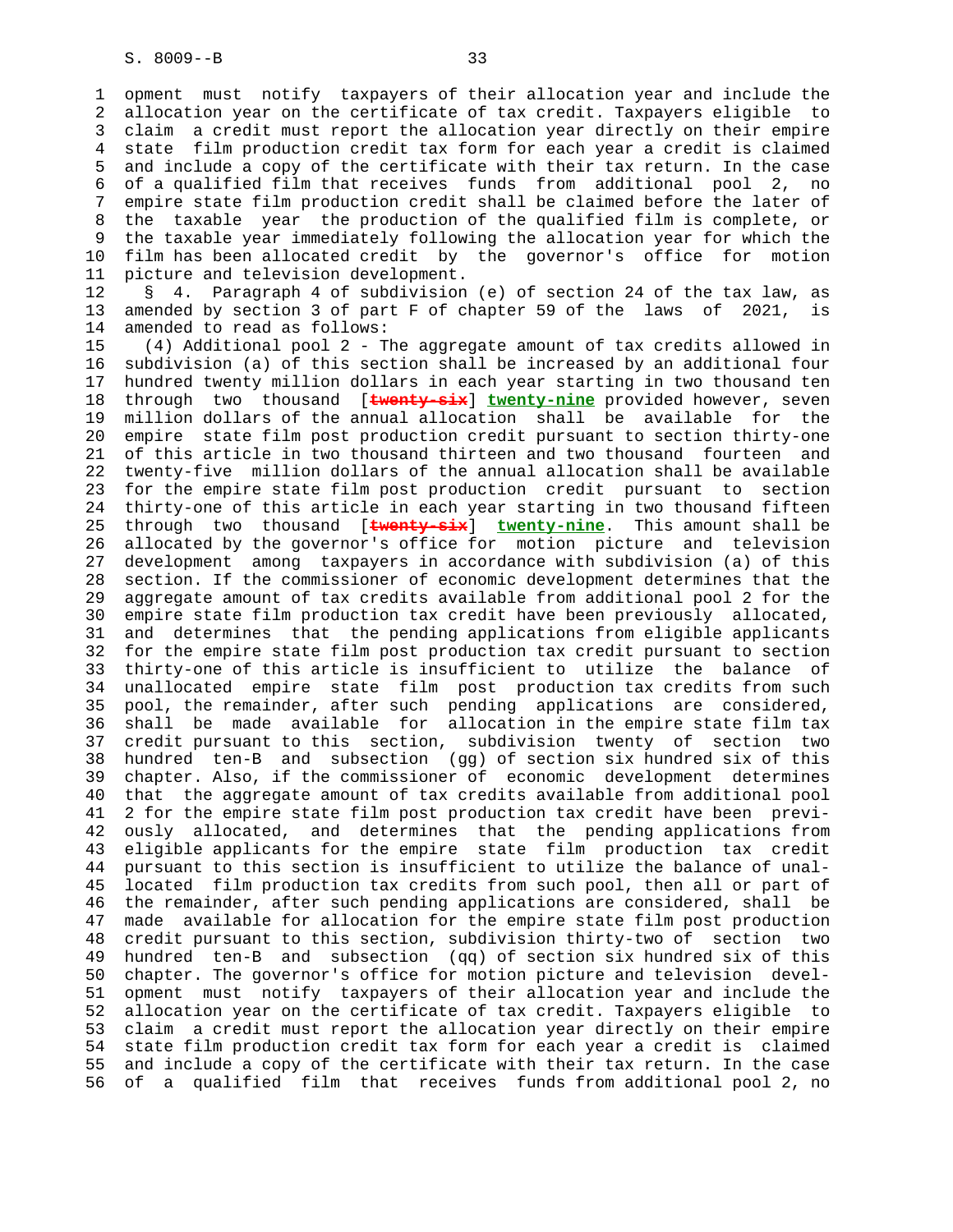1 empire state film production credit shall be claimed before the later of 2 the taxable year the production of the qualified film is complete, or 3 the taxable year immediately following the allocation year for which the 4 film has been allocated credit by the governor's office for motion 5 picture and television development.

 6 § 5. Paragraph 1 of subdivision (f) of section 24 of the tax law, as 7 added by section 2 of subpart A of part H of chapter 39 of the laws of 8 2019, is amended to read as follows:

 9 (1) With regard to certificates of tax credit issued on or after Janu- 10 ary first, two thousand twenty, the commissioner of economic development 11 shall reduce by one-quarter of one percent the amount of credit allowed 12 to a taxpayer and this reduced amount shall be reported on a certificate 13 of tax credit issued pursuant to this section and the regulations 14 promulgated by the commissioner of economic development to implement 15 this credit program. **Provided, however, for certificates of tax credit** 16 **issued on or after January first, two thousand twenty-three, the amount** 17 **of credit shall be reduced by one-half of one percent allowed to the** 18 **taxpayer.**

 19 § 6. Paragraph 6 of subdivision (a) of section 31 of the tax law, as 20 amended by section 4 of part F of chapter 59 of the laws of 2021, is 21 amended to read as follows:

 22 (6) For the period two thousand fifteen through two thousand [**twenty-** 23 **six**] **twenty-nine**, in addition to the amount of credit established in 24 paragraph two of this subdivision, a taxpayer shall be allowed a credit 25 equal to the product (or pro rata share of the product, in the case of a 26 member of a partnership) of ten percent and the amount of wages or sala- 27 ries paid to individuals directly employed (excluding those employed as 28 writers, directors, music directors, producers and performers, including 29 background actors with no scripted lines) for services performed by 30 those individuals in one of the counties specified in this paragraph in 31 connection with the post production work on a qualified film with a 32 minimum budget of five hundred thousand dollars at a qualified post 33 production facility in one of the counties listed in this paragraph. For 34 purposes of this additional credit, the services must be performed in 35 one or more of the following counties: Albany, Allegany, Broome, Catta- 36 raugus, Cayuga, Chautauqua, Chemung, Chenango, Clinton, Columbia, Cort- 37 land, Delaware, Dutchess, Erie, Essex, Franklin, Fulton, Genesee, 38 Greene, Hamilton, Herkimer, Jefferson, Lewis, Livingston, Madison, 39 Monroe, Montgomery, Niagara, Oneida, Onondaga, Ontario, Orange, Orleans, 40 Oswego, Otsego, Putnam, Rensselaer, Saratoga, Schenectady, Schoharie, 41 Schuyler, Seneca, St. Lawrence, Steuben, Sullivan, Tioga, Tompkins, 42 Ulster, Warren, Washington, Wayne, Wyoming, or Yates. The aggregate 43 amount of tax credits allowed pursuant to the authority of this para- 44 graph shall be five million dollars each year during the period two 45 thousand fifteen through two thousand [**twenty-six**] **twenty-nine** of the 46 annual allocation made available to the empire state film post 47 production credit pursuant to paragraph four of subdivision (e) of 48 section twenty-four of this article. Such aggregate amount of credits 49 shall be allocated by the governor's office for motion picture and tele- 50 vision development among taxpayers in order of priority based upon the 51 date of filing an application for allocation of post production credit 52 with such office. If the total amount of allocated credits applied for 53 under this paragraph in any year exceeds the aggregate amount of tax 54 credits allowed for such year under this paragraph, such excess shall be 55 treated as having been applied for on the first day of the next year. If 56 the total amount of allocated tax credits applied for under this para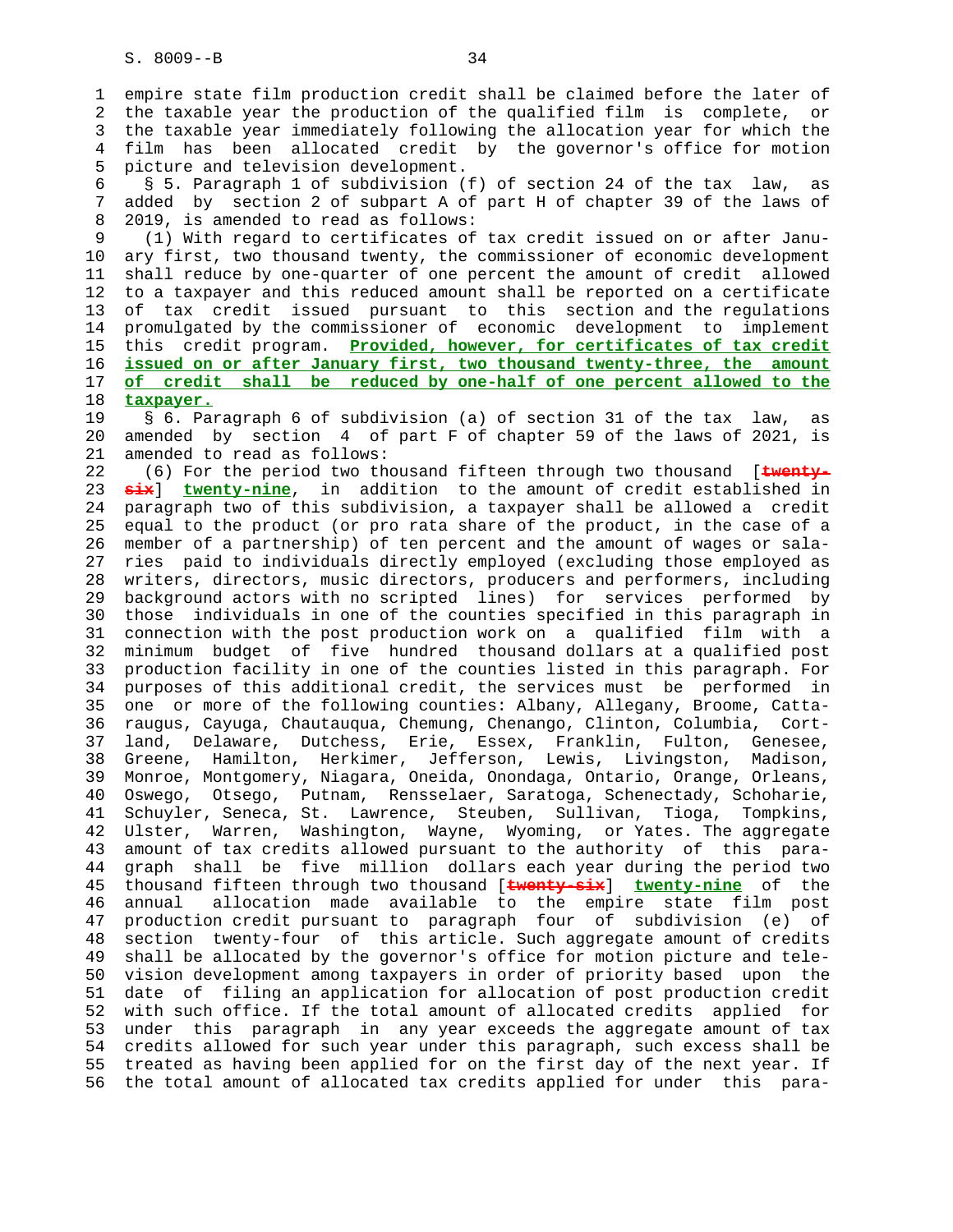1 graph at the conclusion of any year is less than five million dollars, 2 the remainder shall be treated as part of the annual allocation for two 3 thousand seventeen made available to the empire state film post 4 production credit pursuant to paragraph four of subdivision (e) of 5 section twenty-four of this article. However, in no event may the total 6 of the credits allocated under this paragraph and the credits allocated 7 under paragraph five of subdivision (a) of section twenty-four of this 8 article exceed five million dollars in any year during the period two 9 thousand fifteen through two thousand [**twenty-six**] **twenty-nine**.

 10 § 7. This act shall take effect immediately; provided, however that 11 the amendments to paragraph 4 of subdivision (e) of section 24 of the 12 tax law made by section three of this act shall take effect on the same 13 date and in the same manner as section 5 of chapter 683 of the laws of 14 2019, as amended, takes effect.

### 15 PART N

 16 Section 1. Subdivision (a) of section 25-a of the labor law, as 17 amended by section 1 of subpart A of part N of chapter 59 of the laws of 18 2017, is amended to read as follows:

 19 (a) The commissioner is authorized to establish and administer the 20 program established under this section to provide tax incentives to 21 employers for employing at risk youth in part-time and full-time posi- 22 tions. There will be ten distinct pools of tax incentives. Program one 23 will cover tax incentives allocated for two thousand twelve and two 24 thousand thirteen. Program two will cover tax incentives allocated in 25 two thousand fourteen. Program three will cover tax incentives allocated 26 in two thousand fifteen. Program four will cover tax incentives allo- 27 cated in two thousand sixteen. Program five will cover tax incentives 28 allocated in two thousand seventeen. Program six will cover tax incen- 29 tives allocated in two thousand eighteen. Program seven will cover tax 30 incentives allocated in two thousand nineteen. Program eight will cover 31 tax incentives allocated in two thousand twenty. Program nine will cover 32 tax incentives allocated in two thousand twenty-one. Program ten will 33 cover tax incentives allocated in two thousand twenty-two. **Program elev-** 34 **en will cover tax incentives allocated in two thousand twenty-three.** 35 **Program twelve will cover tax incentives allocated in two thousand twen-** 36 **ty-four. Program thirteen will cover tax incentives allocated in two** 37 **thousand twenty-five. Program fourteen will cover tax incentives allo-** 38 **cated in two thousand twenty-six. Program fifteen will cover tax incen-** 39 **tives allocated in two thousand twenty-seven.** The commissioner is 40 authorized to allocate up to twenty-five million dollars of tax credits 41 under program one, ten million dollars of tax credits under program two, 42 twenty million dollars of tax credits under program three, fifty million 43 dollars of tax credits under each of programs four and five, and forty 44 million dollars of tax credits under programs six, seven, eight, nine 45 [**and**]**,** ten**, eleven, twelve, thirteen, fourteen and fifteen**. 46 § 2. Paragraph 4 of subdivision (b) of section 25-a of the labor law, 47 as added by section 1-a of subpart A of part N of chapter 59 of the laws 48 of 2017, is amended to read as follows:

 49 (4) For programs six, seven, eight, nine [**and**]**,** ten, **eleven, twelve,** 50 **thirteen, fourteen, and fifteen** the tax credit under each program shall 51 be allocated as follows: (i) twenty million dollars of tax credit for 52 qualified employees; and (ii) twenty million dollars of tax credit for 53 individuals who meet all of the requirements for a qualified employee 54 except for the residency requirement of subparagraph (ii) of paragraph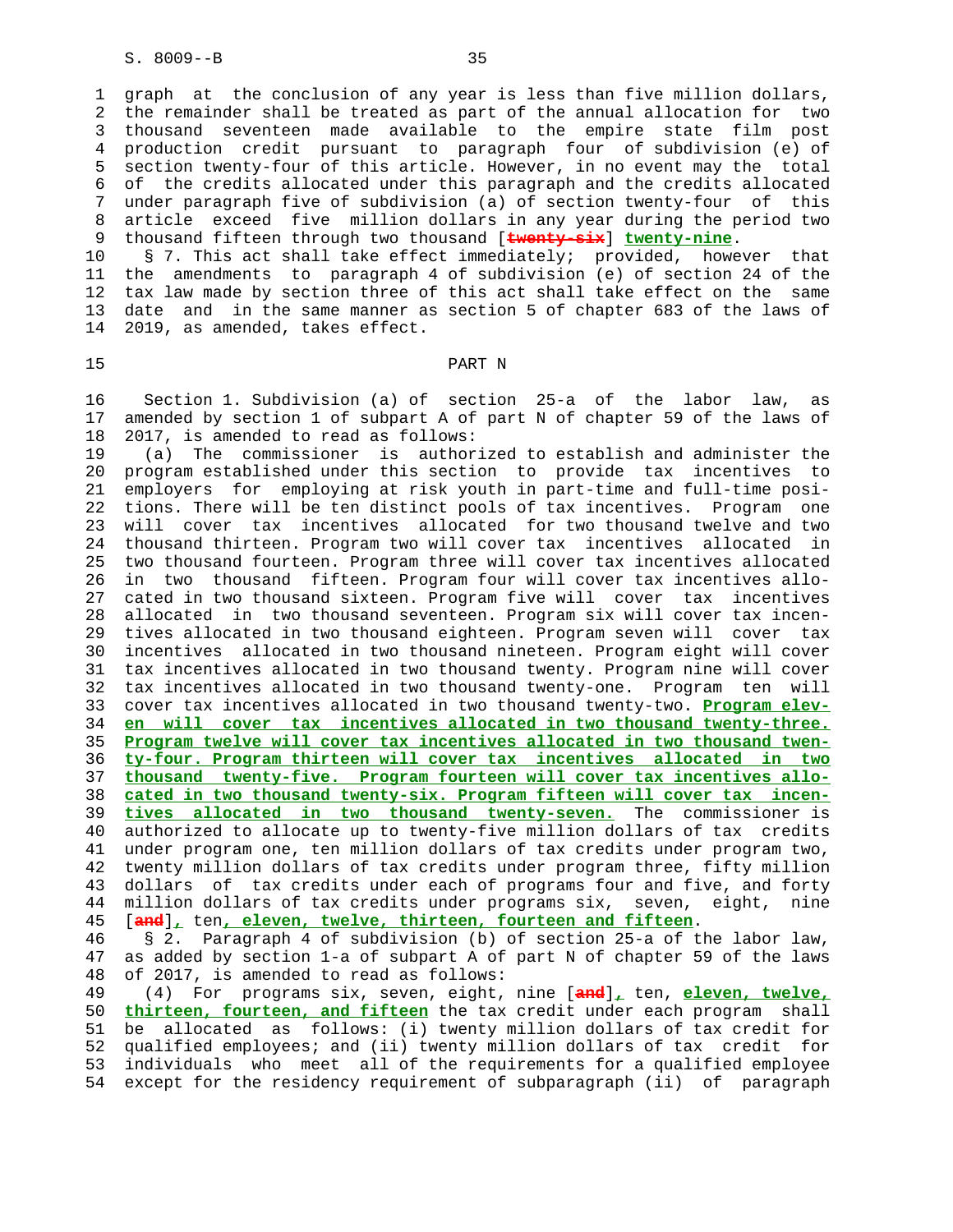1 two of this subdivision, which individuals shall be deemed to meet the 2 residency requirements of subparagraph (ii) of paragraph two of this 3 subdivision if they reside in New York state.

 4 § 3. The opening paragraph of subdivision (d) of section 25-a of the 5 labor law, as amended by section 2 of part R of chapter 59 of the laws 6 of 2018, is amended to read as follows:

 7 To participate in the program established under this section, an 8 employer must submit an application (in a form prescribed by the commis- 9 sioner) to the commissioner after January first, two thousand twelve but 10 no later than November thirtieth, two thousand twelve for program one, 11 after January first, two thousand fourteen but no later than November 12 thirtieth, two thousand fourteen for program two, after January first, 13 two thousand fifteen but no later than November thirtieth, two thousand 14 fifteen for program three, after January first, two thousand sixteen but 15 no later than November thirtieth, two thousand sixteen for program four, 16 after January first, two thousand seventeen but no later than November 17 thirtieth, two thousand seventeen for program five, after January first, 18 two thousand eighteen but no later than November thirtieth, two thousand 19 eighteen for program six, after January first, two thousand nineteen but 20 no later than November thirtieth, two thousand nineteen for program 21 seven, after January first, two thousand twenty but no later than Novem- 22 ber thirtieth, two thousand twenty for program eight, after January 23 first, two thousand twenty-one but no later than November thirtieth, two 24 thousand twenty-one for program nine, [**and**] after January first, two 25 thousand twenty-two but no later than November thirtieth, two thousand 26 twenty-two for program ten**, after January first, two thousand twenty-** 27 **three but no later than November thirtieth, two thousand twenty-three** 28 **for program eleven, after January first, two thousand twenty-four but no** 29 **later than November thirtieth, two thousand twenty-four for program** 30 **twelve, after January first, two thousand twenty-five but no later than** 31 **November thirtieth, two thousand twenty-five for program thirteen, after** 32 **January first, two thousand twenty-six but no later than November thir-** 33 **tieth, two thousand twenty-six for program fourteen, and after January** 34 **first, two thousand twenty-seven but no later than November thirtieth,** 35 **two thousand twenty-seven for program fifteen**. The qualified employees 36 must start their employment on or after January first, two thousand 37 twelve but no later than December thirty-first, two thousand twelve for 38 program one, on or after January first, two thousand fourteen but no 39 later than December thirty-first, two thousand fourteen for program two, 40 on or after January first, two thousand fifteen but no later than Decem- 41 ber thirty-first, two thousand fifteen for program three, on or after 42 January first, two thousand sixteen but no later than December thirty- 43 first, two thousand sixteen for program four, on or after January first, 44 two thousand seventeen but no later than December thirty-first, two 45 thousand seventeen for program five, on or after January first, two 46 thousand eighteen but no later than December thirty-first, two thousand 47 eighteen for program six, on or after January first, two thousand nine- 48 teen but no later than December thirty-first, two thousand nineteen for 49 program seven, on or after January first, two thousand twenty but no 50 later than December thirty-first, two thousand twenty for program eight, 51 on or after January first, two thousand twenty-one but no later than 52 December thirty-first, two thousand twenty-one for program nine, [**and**] 53 on or after January first, two thousand twenty-two but no later than 54 December thirty-first, two thousand twenty-two for program ten**, on or** 55 **after January first, two thousand twenty-three but no later than Decem-** 56 **ber thirty-first, two thousand three for program eleven, on or after**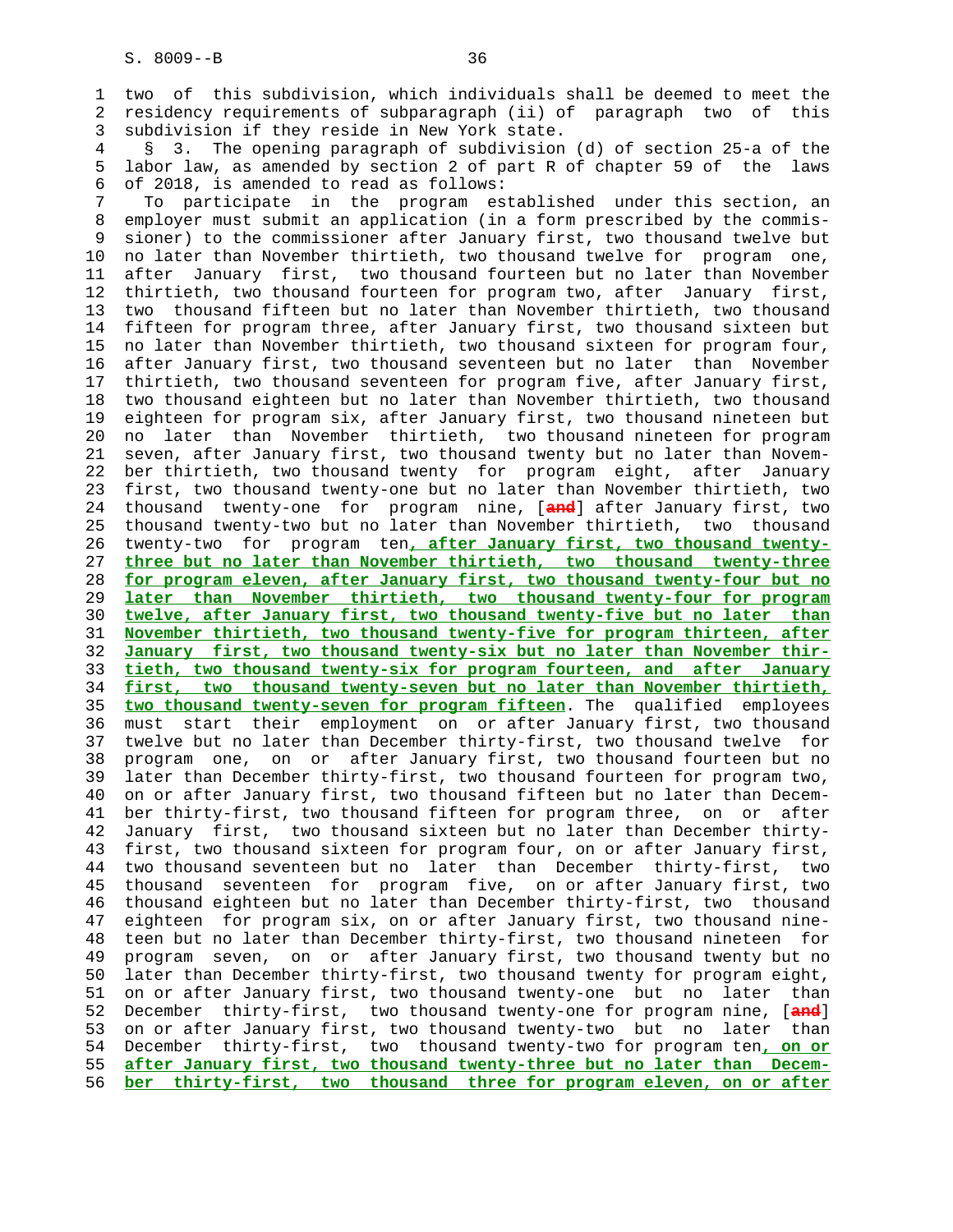

45 **president of the senate.**

 46 7. Termination. The credit allowed by subdivision two of this section 47 shall not apply in taxable years beginning after December thirty-first, 48 two thousand [**twenty-two**] **twenty-five**.

 49 § 2. Paragraph (f) of subdivision 30 of section 210-B of the tax law, 50 as amended by section 2 of part O of chapter 59 of the laws of 2017, is 51 reletttered paragraph (g) and amended and a new paragraph (f) is added 52 to read as follows: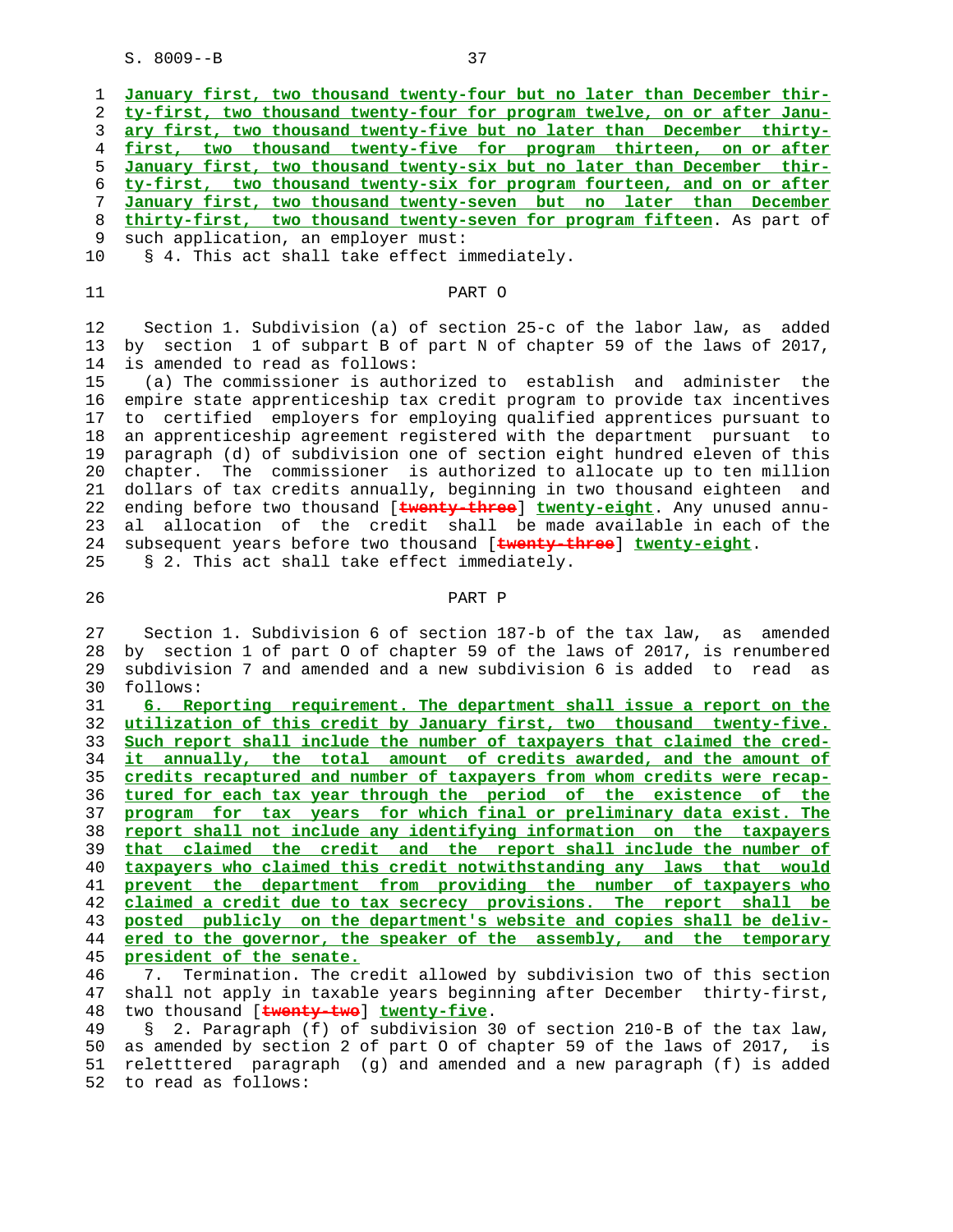**(f) Reporting requirement. The department shall issue a report on the utilization of this credit by January first, two thousand twenty-five. Such report shall include the number of taxpayers that claimed the cred- it annually, the total amount of credits awarded, and the amount of credits recaptured and number of taxpayers from whom credits were recap- tured for each tax year through the period of the existence of the program for tax years for which final or preliminary data exist. The report shall not include any identifying information on the taxpayers that claimed the credit and the report shall include the number of taxpayers who claimed this credit notwithstanding any laws that would prevent the department from providing the number of taxpayers who claimed a credit due to tax secrecy provisions. The report shall be posted publicly on the department's website and copies shall be deliv- ered to the governor, the speaker of the assembly, and the temporary president of the senate.** 16 (g) Termination. The credit allowed by paragraph (b) of this subdivi- 17 sion shall not apply in taxable years beginning after December thirty- 18 first, two thousand [**twenty-two**] **twenty-five**. 19 § 3. Paragraph 6 of subsection (p) of section 606 of the tax law, as 20 amended by section 3 of part O of chapter 59 of the laws of 2017, is 21 renumbered paragraph 7 and amended and a new paragraph 6 is added to 22 read as follows: **(6) Reporting requirement. The department shall issue a report on the utilization of this credit by January first, two thousand twenty-five. Such report shall include the number of taxpayers that claimed the cred- it annually, the total amount of credits awarded, and the amount of credits recaptured and number of taxpayers from whom credits were recap- tured for each tax year through the period of the existence of the program for tax years for which final or preliminary data exist. The report shall not include any identifying information on the taxpayers that claimed the credit and the report shall include the number of taxpayers who claimed this credit notwithstanding any laws that would prevent the department from providing the number of taxpayers who claimed a credit due to tax secrecy provisions. The report shall be posted publicly on the department's website and copies shall be deliv- ered to the governor, the speaker of the assembly, and the temporary president of the senate.** 38 (7) Termination. The credit allowed by this subsection shall not apply 39 in taxable years beginning after December thirty-first, two thousand 40 [**twenty-two**] **twenty-five**. 41 § 4. This act shall take effect immediately. 42 PART Q 43 Section 1. Section 5 of part MM of chapter 59 of the laws of 2014 44 amending the labor law and the tax law relating to the creation of the 45 workers with disabilities tax credit program, as amended by section 1 of 46 part E of chapter 59 of the laws of 2019, is amended to read as follows: 47 § 5. This act shall take effect January 1, 2015, and shall apply to 48 taxable years beginning on and after that date[<sup>+</sup> provided, however, t **this act shall expire and be deemed repealed January 1, 2023**]. 50 § 2. Section 25-b of the labor law is amended by adding two new subdi- 51 visions (f) and (g) to read as follows: **(f) The department, with the assistance of the department of taxation**

**and finance, shall issue a report by January first, two thousand twen- ty-five, on the utilization of this credit. The report shall include**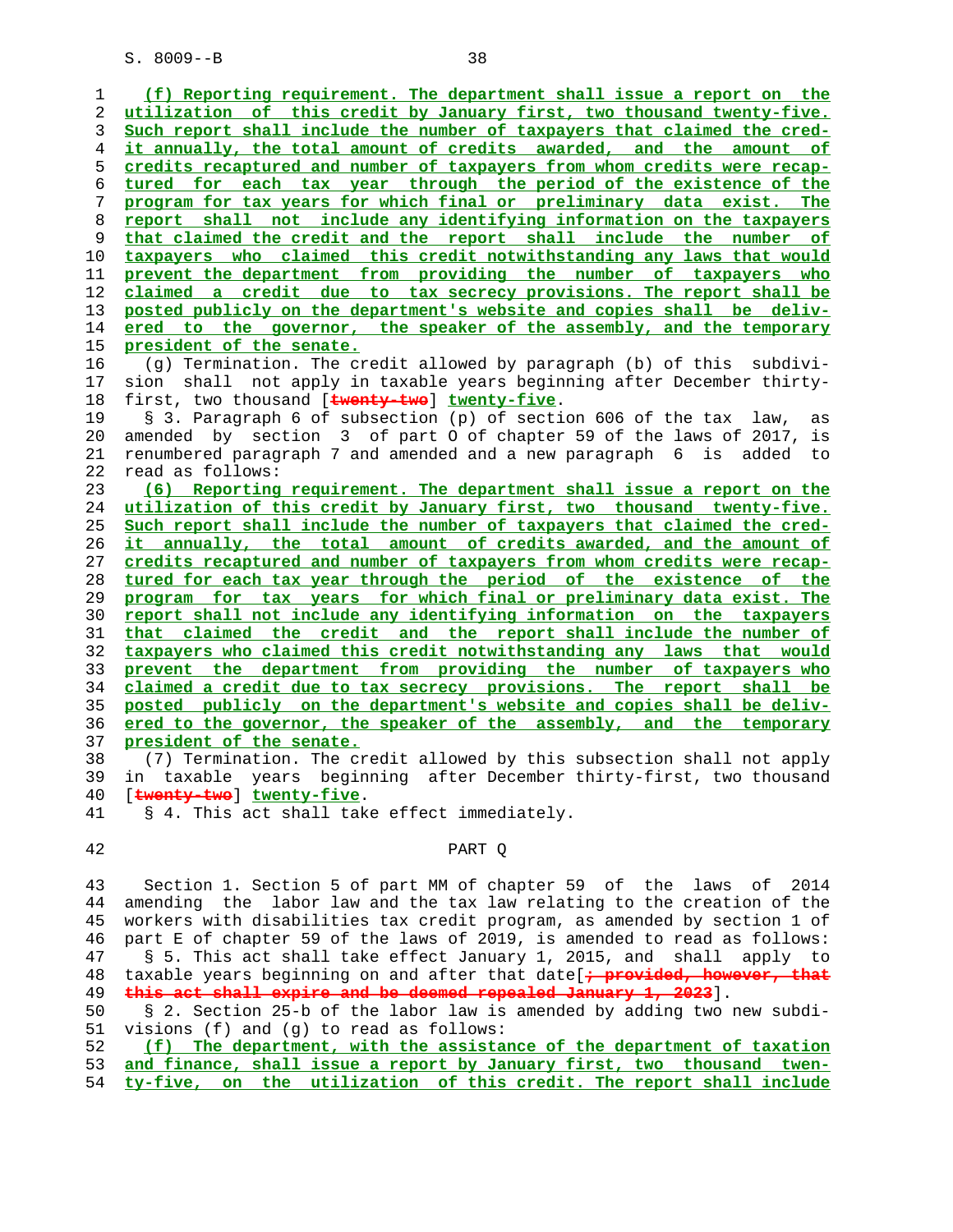**information on the number of final certificates issued pursuant to subdivision (e) of this section per tax year for which final or prelimi- nary data exists. The report shall also include aggregate data on the number of qualified employers, claimed employees, and the amounts of final credits allowed that were included in the final certificates issued per tax year. No identifying information, such as a qualified employer's name, employer identification number, business address, or the social security numbers of claimed employees, shall be included in this report. The report shall be posted publicly on the department's website and copies shall be delivered to the governor, the speaker of the assembly, and the temporary president of the senate.**

 12 **(g) The tax credits provided under this program shall be applicable to** 13 **taxable periods beginning before January first, two thousand twenty-six.** 14 § 3. This act shall take effect immediately.

- 15 PART R 16 Intentionally Omitted
- 17 PART S
	- 18 Intentionally Omitted

## 19 PART T

 20 Section 1. Legislative findings and declarations. The legislature 21 hereby finds that commercial tugboat, barge and other commercial towboat 22 operators are subject to the petroleum business tax when their vessels 23 are used in commercial tugboat, barge and other commercial towboat oper- 24 ations. The legislature further finds that such commercial tugboat, 25 barge and other commercial towboat operators endure an administrative 26 and unexpected financial burden as a result of such law that is not 27 warranted by the minimal amounts to be collected from the commercial 28 tugboat, barge and other commercial towboat operators under such law, as 29 determined by the state of New York.

 30 The legislature, therefore, declares that it is in the best interest 31 of the commercial tugboat, barge and other commercial towboat industry 32 of the state of New York to exempt the commercial tugboat, barge and 33 other commercial towboat industry from this tax.

 34 § 2. Paragraph 2 of subdivision (b) of section 301-a of the tax law, 35 as added by section 154 of part A of chapter 389 of the laws of 1997, is 36 amended to read as follows:

 37 (2) Motor fuel brought into this state in the fuel tank connecting 38 with the engine of a vessel propelled by the use of such motor fuel 39 shall be deemed to constitute a taxable use of motor fuel for the 40 purposes of this subdivision to the extent that the fuel is consumed in 41 the operation of the vessel in this state. Provided, however, that this 42 paragraph shall not apply to (i) a recreational motor boat or (ii) 43 subsequent to August thirty-first, nineteen hundred ninety-four, a 44 commercial fishing vessel (as defined in subdivision (j) of section 45 three hundred of this article) if the motor fuel imported and consumed 46 in this state is used to operate such vessel while it is engaged in the 47 harvesting of fish for sale **or (iii) subsequent to August thirty-first,** 48 **two thousand twenty-two, a commercial tugboat, barge or other commercial**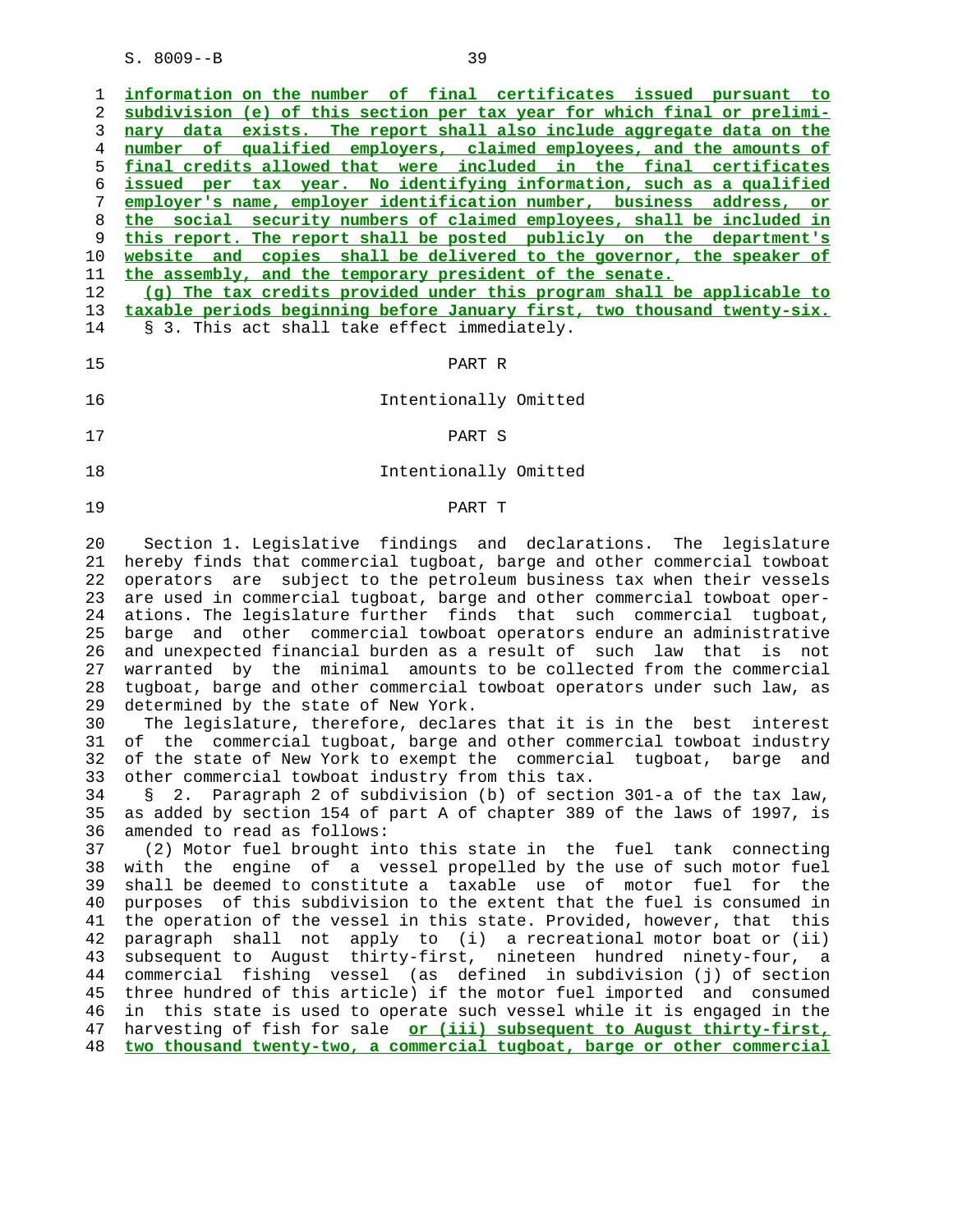1 **towboat operator if the motor fuel imported and consumed in this state** 2 **is used to operate vessels of such operators while such operator is** 3 **engaged in commercial tugboat, barge or other commercial towboat oper-** 4 **ations in the state**. Provided, further, that tax liability for gallonage 5 that a vessel consumes shall be the tax liability with respect to the 6 positive difference between the gallonage consumed in this state during 7 the reporting period and the gallonage purchased in this state (upon 8 which the tax imposed by this section has been paid) during such period. 9 A credit or refund shall be available for any excess of tax liability 10 for gallonage purchased in this state during the period over tax liabil- 11 ity on gallonage so consumed in this state during such period, which 12 excess shall be presumed to have been used outside this state. 13 § 3. Subparagraph (B) of paragraph 1 of subdivision (c) of section 14 301-a of the tax law, as amended by section 19 of part K of chapter 61 15 of the laws of 2011, is amended to read as follows: 16 (B) Highway diesel motor fuel brought into this state in the fuel tank 17 connecting with the engine of a vessel propelled by the use of such 18 diesel motor fuel shall be deemed to constitute a taxable use of diesel 19 motor fuel for the purpose of this paragraph to the extent of the fuel 20 that is consumed in the operation of the vessel in this state. Provided, 21 however, this paragraph shall not apply to (i) a recreational motor boat 22 or (ii) a commercial fishing vessel (as defined in subdivision (j) of 23 section three hundred of this article) if the highway diesel motor fuel 24 imported into and consumed in this state is used to operate such commer- 25 cial fishing vessel while it is engaged in the harvesting of fish for 26 sale **or (iii) subsequent to August thirty-first, two thousand twenty-** 27 **two, a commercial tugboat, barge or other commercial towboat operator if** 28 **the highway diesel motor fuel imported and consumed in this state is** 29 **used to operate vessels of such operator while such operator is engaged** 30 **in commercial tugboat, barge or other commercial towboat operations in** 31 **this state**. Provided, further, that tax liability for gallonage that a 32 vessel consumes in this state shall be the tax liability with respect to 33 the positive difference between the gallonage consumed in this state 34 during the reporting period and the gallonage purchased in this state 35 (upon which the tax imposed by this section has been paid) during such 36 period. A credit or refund shall be available for any excess of tax 37 liability for gallonage purchased in this state during the period over 38 tax liability on gallonage so consumed in this state during such period, 39 which excess shall be presumed to have been used outside this state. 40 § 4. Section 301-b of the tax law is amended by adding a new subdivi- 41 sion (j) to read as follows: 42 **(j) Exemption for commercial tugboat, barge, or other commercial** 43 **towboat operators. A use by a commercial tugboat, barge, or other** 44 **commercial towboat operator of non-highway diesel motor fuel or residual** 45 **petroleum product where such non-highway diesel motor fuel or residual** 46 **petroleum product was used and consumed by a commercial tugboat, barge,**

 47 **or other commercial towboat operator in commercial tugboat, barge, or** 48 **other commercial towboat operations in the state.**

49 § 5. This act shall take effect August 31, 2022.

- 50 PART U 51 Intentionally Omitted
- 
- 52 PART V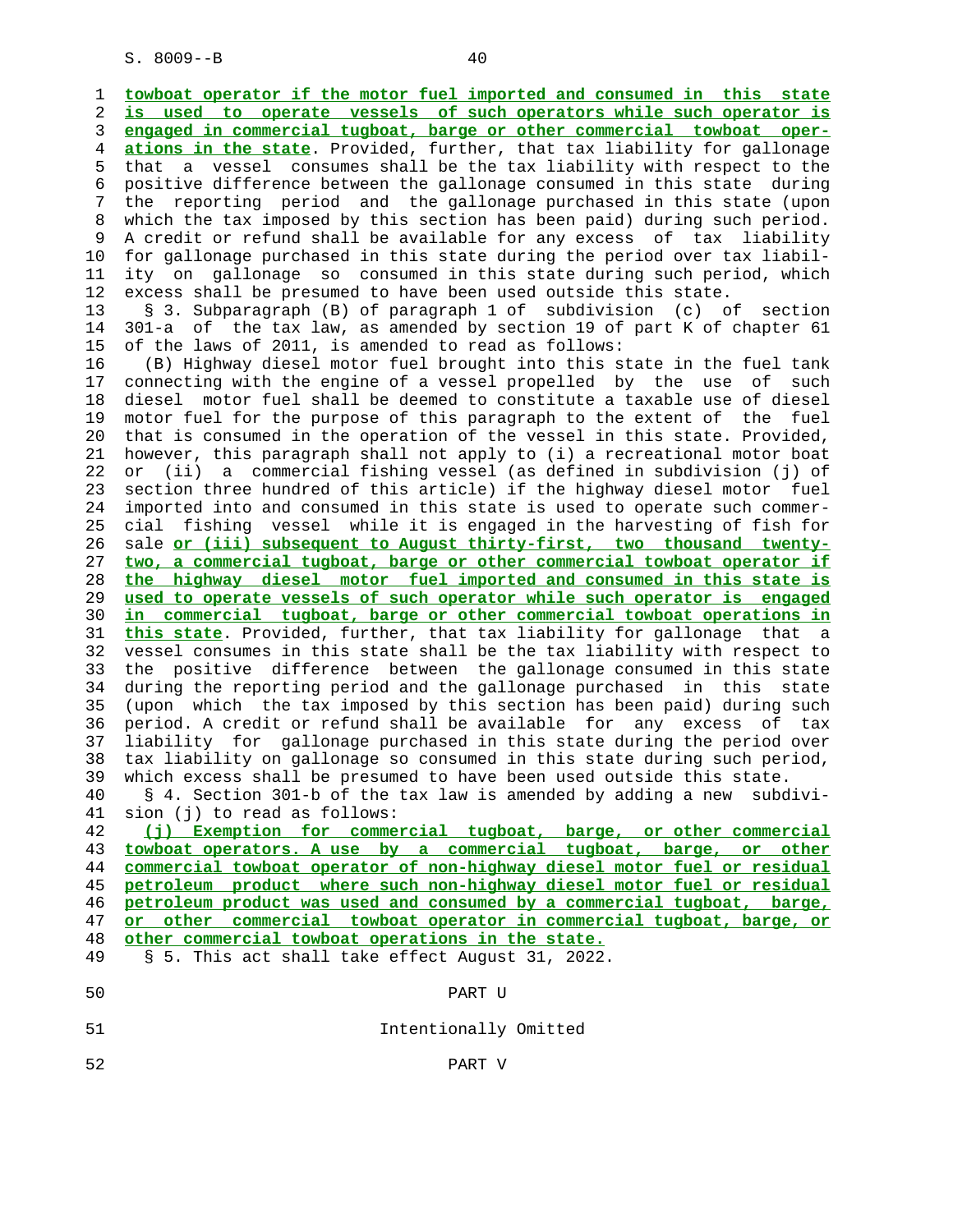1 Intentionally Omitted

## 2 PART W

 3 Section 1. Paragraph 1 of subsection (a) of section 671 of the tax 4 law, as amended by chapter 760 of the laws of 1992, is amended to read 5 as follows:

 6 (1) Every employer maintaining an office or transacting business with- 7 in this state and making payment of any wages taxable under this article 8 shall deduct and withhold from such wages for each payroll period a tax 9 computed in such manner as to result, so far as practicable, in with- 10 holding from the employee's wages during each calendar year an amount 11 substantially equivalent to the tax reasonably estimated to be due under 12 this article resulting from the inclusion in the employee's New York 13 adjusted gross income or New York source income of [**his**] **the employee's** 14 wages received during such calendar year. The method of determining the 15 amount to be withheld shall be prescribed by [**regulations of**] the 16 commissioner, with due regard to the New York withholding exemptions of 17 the employee and the sum of any credits allowable against [**his**] **the** 18 **employee's** tax. **The commissioner shall publish any changes to such meth-** 19 **od of determining the amount of tax to be withheld on the website of the** 20 **department of taxation and finance. The commissioner shall also cause** 21 **notice of such changes to be published in the section for miscellaneous** 22 **notices in the state register and shall give other appropriate general** 23 **notice of such changes.**

 24 § 2. Paragraph 6 of subsection (j) of section 697 of the tax law, as 25 amended by chapter 61 of the laws of 1989, is amended to read as 26 follows:

 27 (6) Publication of interest rates. The commissioner of taxation and 28 finance **shall publish the interest rates set under this subsection on** 29 **the website of the department of taxation and finance. Immediately** 30 **following such publication, the commissioner** shall cause **such interest** 31 **rates** to be published in the section for miscellaneous notices in the 32 state register[**,**] and give other appropriate general notice of[**, the**] 33 **such** interest rates [**to be set under this subsection no later than twen-** 34 **ty days preceding the first day of the calendar quarter during which** 35 **such interest rates apply**]. The setting and publication of such interest 36 rates shall not be included within paragraph (a) of subdivision two of 37 section one hundred two of the state administrative procedure act relat- 38 ing to the definition of a rule.

 39 § 3. Paragraph 5 of subsection (e) of section 1096 of the tax law, as 40 amended by chapter 61 of the laws of 1989, is amended to read as 41 follows:

 42 (5) Publication of interest rates. The commissioner of taxation and 43 finance shall **publish the interest rates set under this subsection on** 44 **the website of the department of taxation and finance. Immediately** 45 **following such publication, the commissioner shall** cause **such interest** 46 **rates** to be published in the section for miscellaneous notices in the 47 state register[**,**] and give other appropriate general notice of[**, the**] 48 **such** interest rates [**to be set under this subsection no later than twen-** 49 **ty days preceding the first day of the calendar quarter during which** 50 **such interest rates apply**]. The setting and publication of such interest 51 rates shall not be included within paragraph (a) of subdivision two of 52 section one hundred two of the state administrative procedure act relat- 53 ing to the definition of a rule.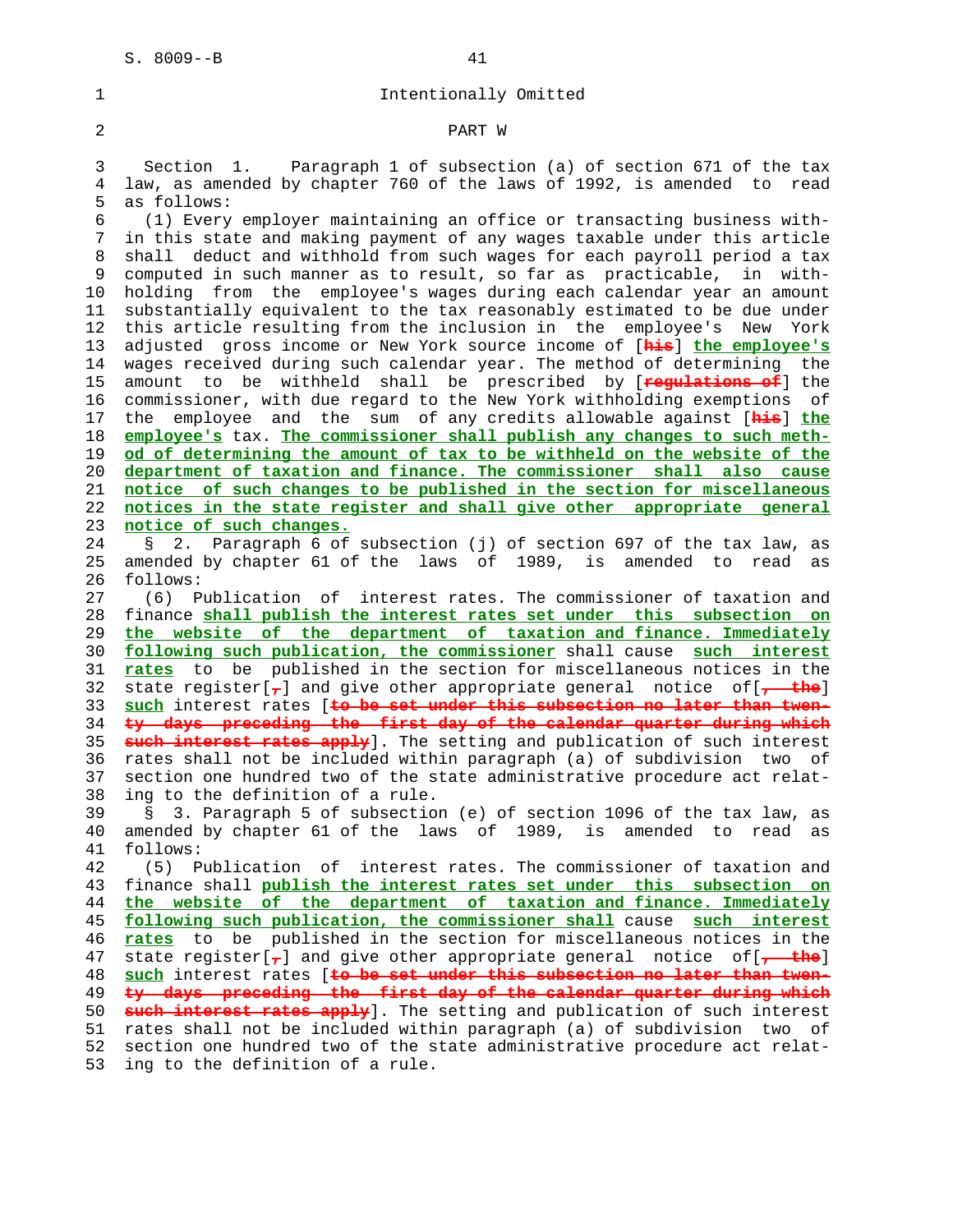# 2 PART X

 3 Section 1. Paragraph (c) of subdivision 1 of section 1701 of the tax 4 law, as added by section 1 of part CC-1 of chapter 57 of the laws of 5 2008, is amended to read as follows:

 6 (c) "Financial institution" means **(i)** any financial institution 7 authorized or required to participate in a financial institution data 8 match system or program for child support enforcement purposes under 9 federal or state law**, and (ii) any virtual currency business licensed by** 10 **the superintendent of financial services**.

11 § 2. This act shall take effect immediately.

1 § 4. This act shall take effect immediately.

# 12 PART Y

 13 Section 1. Section 4 of chapter 475 of the laws of 2013, relating to 14 assessment ceilings for local public utility mass real property, as 15 amended by section 1 of part G of chapter 59 of the laws of 2018, is 16 amended to read as follows:

 17 § 4. This act shall take effect on the first of January of the second 18 calendar year commencing after this act shall have become a law and 19 shall apply to assessment rolls with taxable status dates on or after 20 such date; provided, however, that this act shall expire and be deemed 21 repealed [**eight**] **twelve** years after such effective date; and provided, 22 further, that no assessment of local public utility mass real property 23 appearing on the municipal assessment roll with a taxable status date 24 occurring in the first calendar year after this act shall have become a 25 law shall be less than ninety percent or more than one hundred ten 26 percent of the assessment of the same property on the date this act 27 shall have become a law.

 28 § 2. Subdivision 4 of section 499-pppp of the real property tax law, 29 as added by chapter 475 of the laws of 2013, is amended to read as 30 follows:

 31 4. Any final determination of an assessment ceiling by the commission- 32 er pursuant to subdivision one of this section shall be subject to judi- 33 cial challenge by an owner of local public utility mass real property or 34 a local assessing jurisdiction in a proceeding under article seven of 35 this chapter; provided however, the time to commence such proceeding 36 shall be within sixty days of the issuance of the final assessment ceil- 37 ing certificate and all questions of fact and law shall be determined de 38 novo. Any judicial proceeding shall be commenced in the supreme court in 39 the county of Albany or the county agreed upon by the parties in which 40 the local public utility mass real property is located. Nothing in this 41 section shall preclude a challenge of the assessed value established by 42 a local assessing jurisdiction with respect to local public utility mass 43 real property as otherwise provided in article seven of this chapter**,** 44 **provided however that upon motion of the local assessing jurisdiction,** 45 **such challenge shall be consolidated with the challenge to the final** 46 **assessment ceiling commenced pursuant to this subdivision and litigated** 47 **in the venue specified by this subdivision**. In any proceeding challeng- 48 ing an assessed value established by a local assessing jurisdiction for 49 local public utility mass real property, the final certified assessment 50 ceiling established pursuant to subdivision one of this section [**shall** 51 **not**]**, and the evidence submitted in connection therewith, may** be consid- 52 ered by the court **when determining the merits of the challenge to the**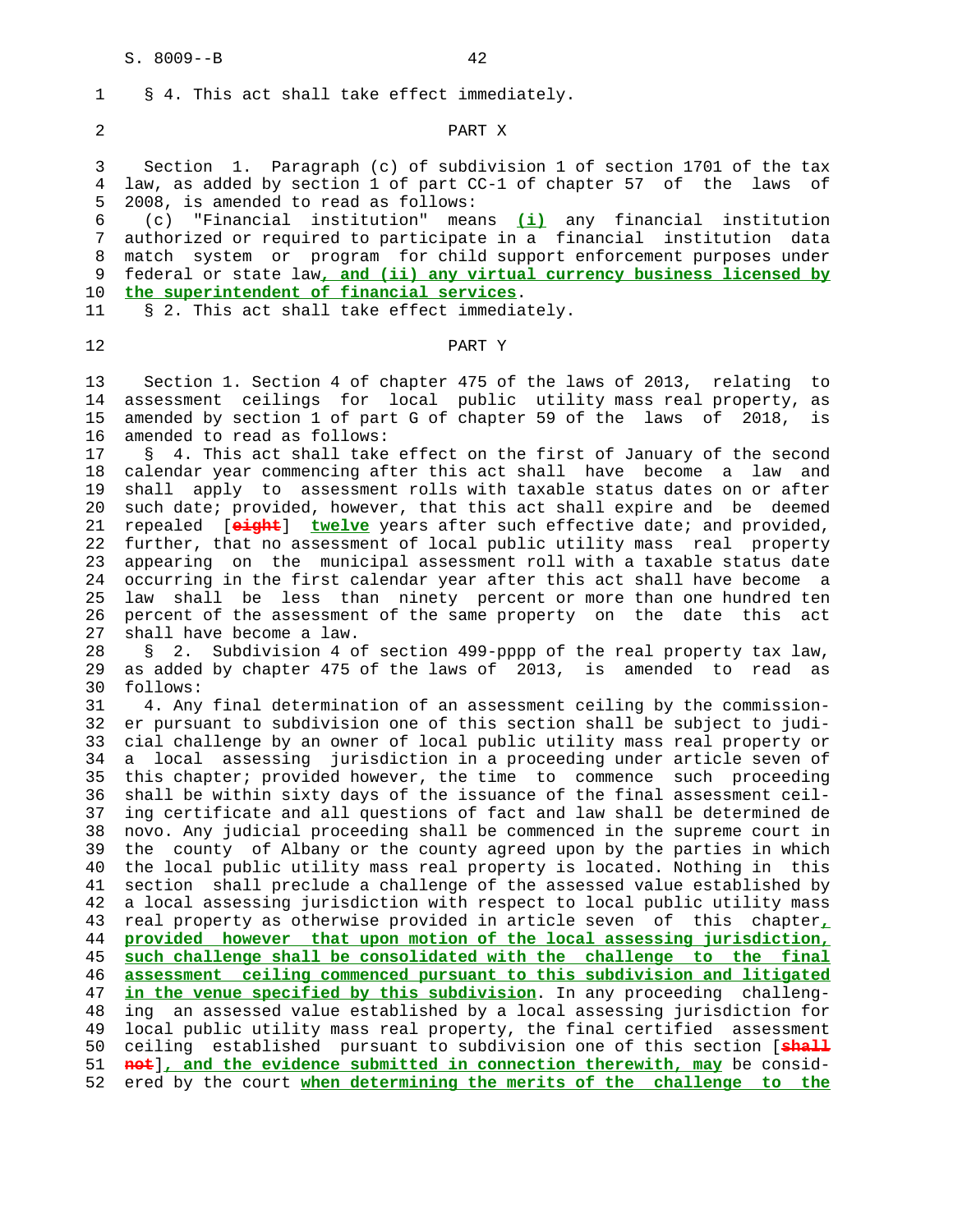|   | 1 assessed value established by the assessing unit. In such a proceeding,  |
|---|----------------------------------------------------------------------------|
|   | 2 the local assessing jurisdiction, upon request to the local public util- |
|   | 3 ity mass real property owner, shall be provided with a copy of the annu- |
|   | 4 al report provided to the commissioner under section four hundred nine-  |
|   | 5 ty-nine-rrrr of this title. If the local public utility mass real        |
|   | 6 property owner fails to provide the report within thirty days of such a  |
| 7 | request, the proceeding shall be dismissed.                                |
|   | 8 § 3. This act shall take effect immediately, provided, however, that     |
|   |                                                                            |

 9 the amendments to subdivision 4 of section 499-pppp of the real property 10 tax law made by section two of this act shall not affect the repeal of 11 such subdivision and shall be deemed to be repealed therewith.

# 12 PART Z

 13 Section 1. This Part enacts into law major components of legislation 14 relating to the administration of the STAR program authorized by section 15 425 of the real property tax law and subsection (eee) of section 606 of 16 the tax law. Each component is wholly contained within a Subpart identi- 17 fied as Subparts A through E. The effective date for each particular 18 provision contained within such Subpart is set forth in the last section 19 of such Subpart. Any provision in any section contained within a 20 Subpart, including the effective date of the Subpart, which makes refer- 21 ence to a section of "this act", when used in connection with that 22 particular component, shall be deemed to mean and refer to the corre- 23 sponding section of the Subpart in which it is found. Section two 24 contains a severability clause for all provisions contained in each 25 Subpart of this Part. Section three of this act sets forth the general 26 effective date of this Part.

### 27 SUBPART A

 28 Section 1. Paragraph (a-2) of subdivision 6 of section 425 of the real 29 property tax law, as amended by section 1 of part TT of chapter 59 of 30 the laws of 2019, is amended to read as follows:

 31 (a-2) Notwithstanding any provision of law to the contrary, where an 32 application for the "enhanced" STAR exemption authorized by subdivision 33 four of this section has not been filed on or before the taxable status 34 date, and the owner believes that good cause existed for the failure to 35 file the application by that date, the owner may, no later than the last 36 day for paying school taxes without incurring interest or penalty, 37 submit a written request to the commissioner asking him or her to extend 38 the filing deadline and grant the exemption. Such request shall contain 39 an explanation of why the deadline was missed, and shall be accompanied 40 by an application, reflecting the facts and circumstances as they 41 existed on the taxable status date. After consulting with the assessor, 42 the commissioner may extend the filing deadline and grant the exemption 43 if the commissioner is satisfied that (i) good cause existed for the 44 failure to file the application by the taxable status date, and that 45 (ii) the applicant is otherwise entitled to the exemption. The commis- 46 sioner shall mail notice of his or her determination to such owner and 47 the assessor. If the determination states that the commissioner has 48 granted the exemption, the assessor shall thereupon be authorized and 49 directed to correct the assessment roll accordingly, or, if another 50 person has custody or control of the assessment roll, to direct that 51 person to make the appropriate corrections. [**If the correction is not** 52 **made before school taxes are levied, the school district authorities**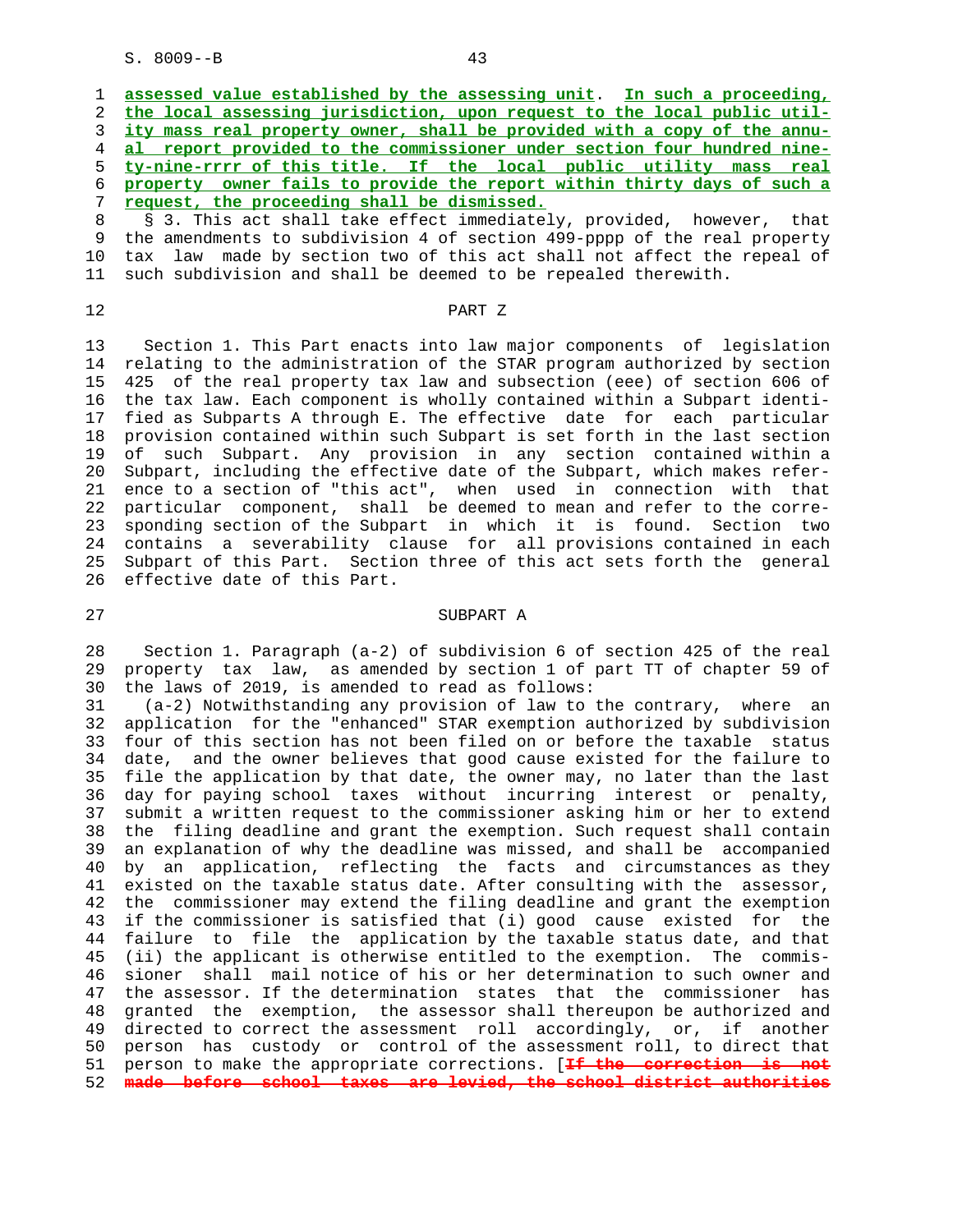1 **shall be authorized and directed to take account of the fact**  2 **commissioner has granted the exemption by correcting the applicant's tax** 3 **bill and/or issuing a refund accordingly**] **Provided, however, that if the** 4 **assessment roll cannot be corrected in time for the exemption to appear** 5 **on the applicant's school tax bill, the commissioner shall be authorized** 6 **to remit directly to the applicant the tax savings that the STAR** 7 **exemption would have yielded if it had appeared on the applicant's tax** 8 **bill. The amounts so payable shall be paid from the account established** 9 **for the payment of STAR benefits to late registrants pursuant to subpar-** 10 **agraph (iii) of paragraph (a) of subdivision fourteen of this section**. 11 § 2. This act shall take effect immediately. 12 SUBPART B 13 Intentionally Omitted 14 SUBPART C 15 Section 1. Subparagraph (A) of paragraph 3 of subsection (eee) of 16 section 606 of the tax law, as amended by section 2 of part RR of chap- 17 ter 59 of the laws of 2019, is amended to read as follows: 18 (A) Beginning with taxable years after two thousand fifteen, a basic 19 STAR credit shall be available to a qualified taxpayer if the affiliated 20 income of the parcel that serves as the taxpayer's primary residence is 21 less than or equal to five hundred thousand dollars **for the applicable** 22 **income tax year specified by paragraph (b-1) of subdivision three of** 23 **section four hundred twenty-five of the real property tax law**. The 24 income limit established for the basic STAR exemption by paragraph (b-1) 25 of subdivision three of section four hundred twenty-five of the real 26 property tax law shall not be taken into account when determining eligi-

27 bility for the basic STAR credit.

28 § 2. This act shall take effect immediately.

#### 29 SUBPART D

 30 Section 1. Subparagraph (B) of paragraph 7 of subsection (eee) of 31 section 606 of the tax law, as amended by section 7 of part E of chapter 32 59 of the laws of 2018, is amended to read as follows:

 33 (B) Notwithstanding any provision of law to the contrary, the names 34 and addresses of individuals who have applied for or are receiving the 35 credit authorized by this subsection may be disclosed to assessors, 36 county directors of real property tax services, and municipal tax 37 collecting officers **within New York state**. In addition, [**where an agree-** 38 **ment is in place between the commissioner and the head of the tax** 39 **department of another state, such information may be disclosed to such** 40 **official or his or her designees**] **such information may be exchanged with** 41 **assessors and tax officials from jurisdictions outside New York state if** 42 **the laws of the other jurisdiction allow it to provide similar informa-** 43 **tion to this state**. Such information shall be considered confidential 44 and shall not be subject to further disclosure pursuant to the freedom 45 of information law or otherwise.

46 § 2. This act shall take effect immediately.

47 SUBPART E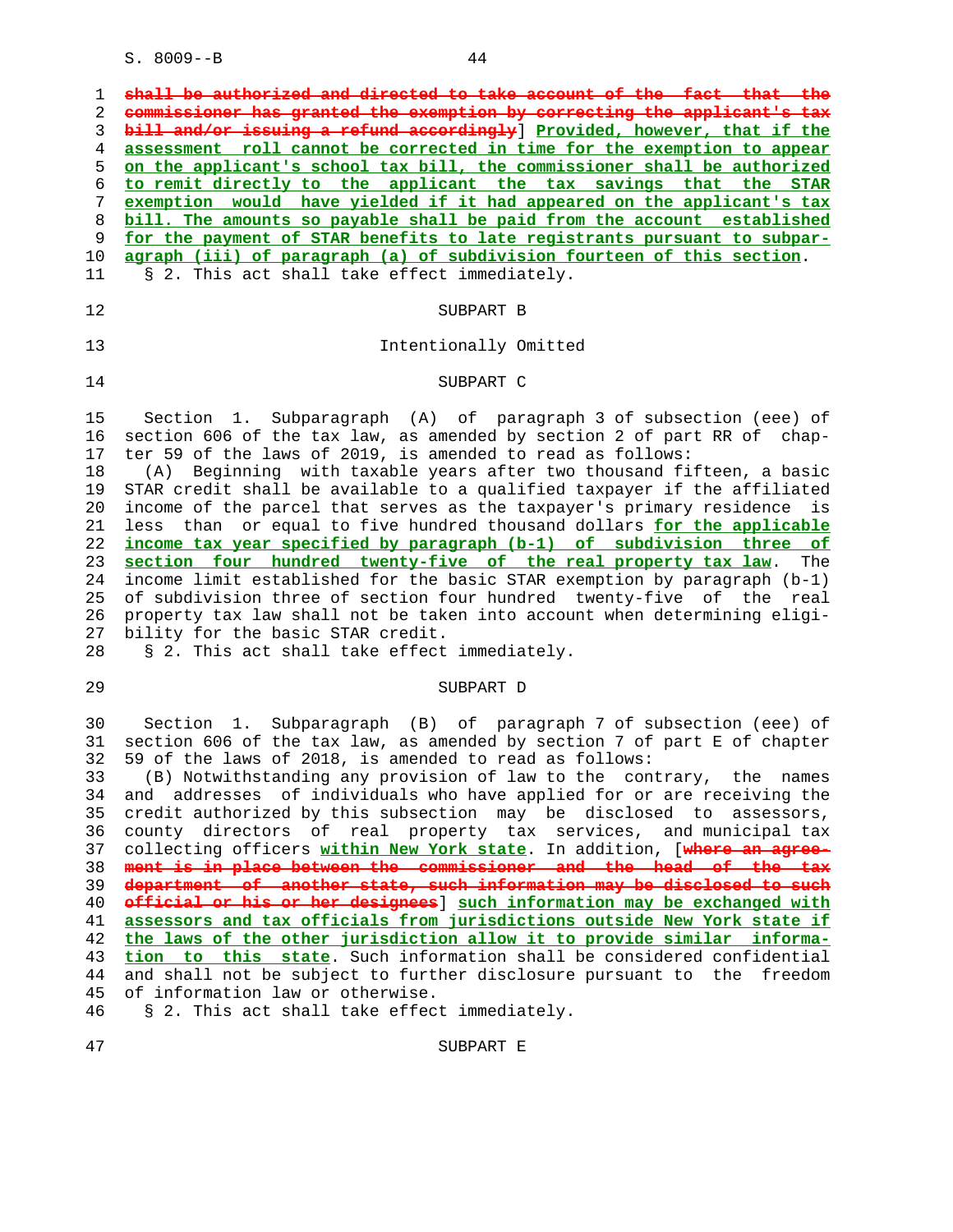1 Section 1. Subsection (c) of section 651 of the tax law, as amended by 2 section 3 of part QQ of chapter 59 of the laws of 2019, is amended to 3 read as follows: 4 (c) Decedents. The return for any deceased individual shall be made 5 and filed by [**his**] **the decedent's** executor, administrator, or other 6 person charged with [**his**] **the decedent's** property. If a final return of 7 a decedent is for a fractional part of a year, the due date of such 8 return shall be the fifteenth day of the fourth month following the 9 close of the twelve-month period which began with the first day of such 10 fractional part of the year. Notwithstanding any provision of law to the 11 contrary, when a return has been filed for a decedent, the commissioner 12 may disclose the decedent's name, address, and the date of death to the 13 director of real property tax services of the county **and the assessor of** 14 **the assessing unit** in which the address reported on such return is 15 located. 16 § 2. Paragraph (a) of subdivision 1 of section 1125 of the real prop- 17 erty tax law, as amended by chapter 415 of the laws of 2006, is amended 18 to read as follows: 19 (a) Parties entitled to notice. The enforcing officer shall on or 20 before the date of the first publication of the notice above set forth 21 cause a notice to be mailed to (i) each owner and any other person whose 22 right, title, or interest was a matter of public record as of the date 23 the list of delinquent taxes was filed, which right, title or interest 24 will be affected by the termination of the redemption period, and whose 25 name and address are reasonably ascertainable from the public record, 26 including the records in the offices of the surrogate of the county, or 27 from material submitted to the enforcing officer pursuant to paragraph 28 (d) of this subdivision, (ii) any other person who has filed a declara- 29 tion of interest pursuant to section eleven hundred twenty-six of this 30 title which has not expired, [**and**] (iii) **where a posthumous declaration** 31 **of interest has been filed pursuant to section eleven hundred twenty-** 32 **six-a of this title, the person specified thereon as the person to be** 33 **informed when taxes are owed on the property, and (iv)** the enforcing 34 officer of any other tax district having a right to enforce the payment 35 of a tax imposed upon any of the parcels described upon such petition. 36 **Nothing contained herein shall be construed as making any such person a** 37 **party to the proceeding or as making any such person personally liable** 38 **for the taxes or other legal charges due thereon.** 39 § 3. The real property tax law is amended by adding a new section 40 1126-a to read as follows: 41 **§ 1126-a. Posthumous declaration of interest. 1. Upon the death of an** 42 **owner of real property, a personal representative of the decedent's** 43 **estate or a successor in interest of the decedent may file a posthumous** 44 **declaration of interest with the enforcing officer on a form prescribed** 45 **by the commissioner. Such form shall be notarized and include informa-** 46 **tion confirming the status of an individual as a representative of the** 47 **decedent's estate or a successor in interest, as prescribed by the** 48 **commissioner. Such posthumous declaration shall provide the decedent's** 49 **name and date of death, a description of the property the decedent had** 50 **owned, and the name and address of a person to be informed when taxes** 51 **are owed on that property. Thereafter, in addition to any other notifi-** 52 **cation requirements that may apply, the enforcing officer shall cause** 53 **any notices required by this article to be mailed to such person at the** 54 **address so provided until such time as the acquisition of title by the** 55 **decedent's successor or successors in interest has become a matter of** 56 **public record, or the declaration is revoked or modified. The enforcing**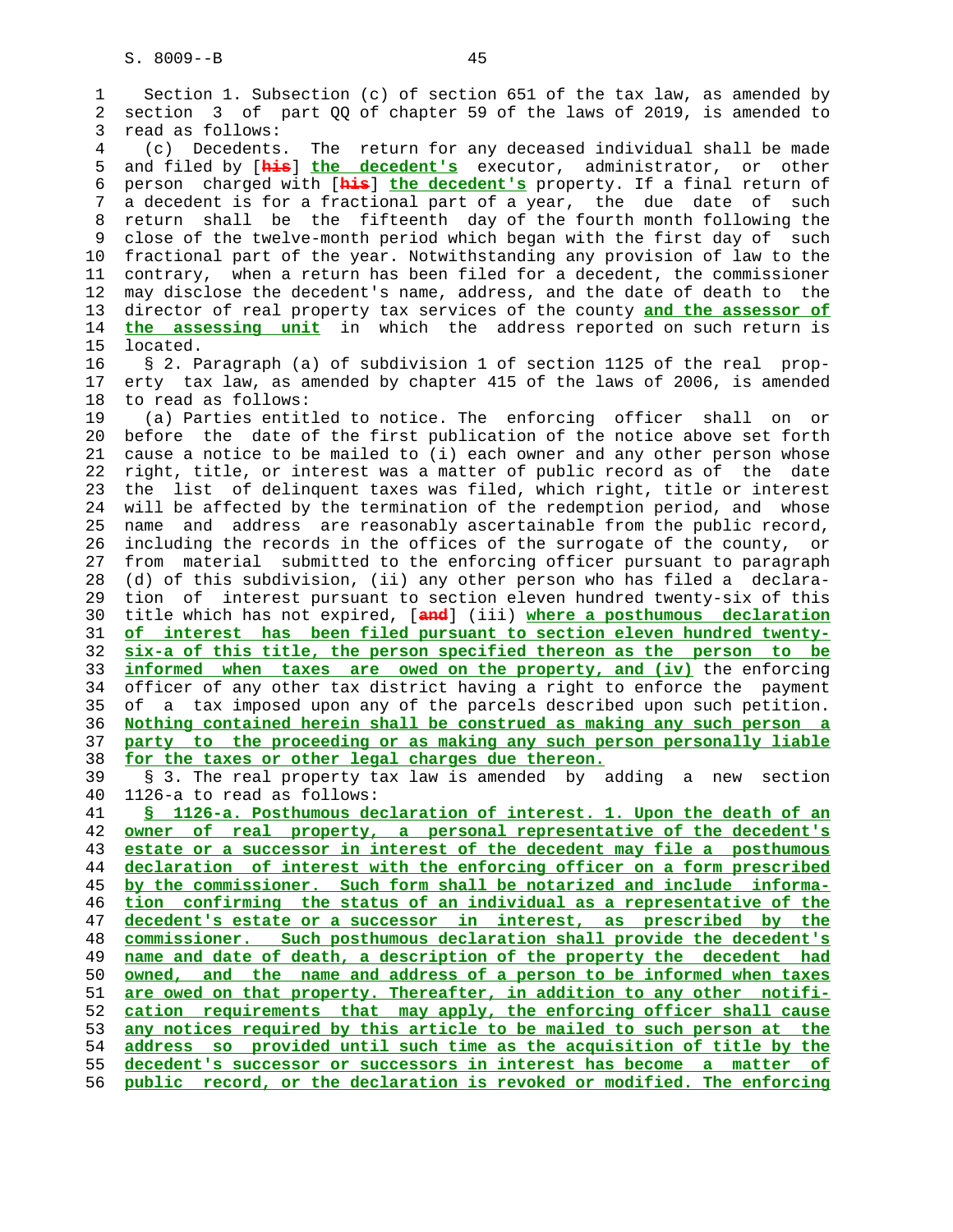1 **officer shall provide copies of any declarations so filed to the asses-** 2 **sor, tax collecting officer and county director of real property tax** 3 **services within fifteen days of receipt, or as soon thereafter as is** 4 **practicable.** 5 **2. If no posthumous declaration of interest has been filed, a delin-** 6 **quent tax lien may be foreclosed by a proceeding in rem as otherwise** 7 **provided by this article, notwithstanding the fact that the property** 8 **owner has died. In such cases, the enforcing officer shall not be** 9 **obliged to obtain in personam jurisdiction over a personal represen-** 10 **tative of the decedent's estate; provided, however, that nothing** 11 **contained herein shall be construed to relieve the enforcing officer of** 12 **the obligation to cause a notice to be mailed to any persons whose** 13 **interests in the property are reasonably ascertainable from the records** 14 **of the surrogate of the county, as provided by subparagraph (i) of para-** 15 **graph (a) of subdivision one of section eleven hundred twenty-five of** 16 **this title.** 17 § 4. This act shall take effect immediately. 18 § 2. Severability clause. If any clause, sentence, paragraph, subdivi- 19 sion, section or subpart contained in any part of this act shall be 20 adjudged by any court of competent jurisdiction to be invalid, such 21 judgment shall not affect, impair, or invalidate the remainder thereof, 22 but shall be confined in its operation to the clause, sentence, para- 23 graph, subdivision, section or subpart contained in any part thereof 24 directly involved in the controversy in which such judgment shall have 25 been rendered. It is hereby declared to be the intent of the legislature 26 that this act would have been enacted even if such invalid provisions 27 had not been included herein. 28 § 3. This act shall take effect immediately, provided, however, that 29 the applicable effective date of Subparts A through E of this act shall 30 be as specifically set forth in the last section of such Subparts. 31 PART AA 32 Intentionally Omitted

33 PART BB

 34 Section 1. The subsection heading and paragraphs 1, 2, 3, and 4 of 35 subsection (n-1) of section 606 of the tax law, as added by section 1 of 36 subpart B of part C of chapter 20 of the laws of 2015, the opening para- 37 graph of subparagraph (a) of paragraph 2 as amended by section 7 of part 38 A of chapter 60 of the laws of 2016, are amended to read as follows:

 39 [**Property tax relief**] **Homeowner tax rebate** credit. (1) An individual 40 taxpayer who meets the eligibility standards in paragraph two of this 41 subsection shall be allowed a credit against the taxes imposed by this 42 article in the amount specified in paragraph three of this subsection 43 for tax [**years two thousand sixteen, two thousand seventeen, two thou-** 44 **sand eighteen, and two thousand nineteen**] **year two thousand twenty-two**.

 45 (2) (a) To be eligible for the credit, the taxpayer (or taxpayers 46 filing joint returns) on the personal income tax return filed for the 47 taxable year two years prior, must have (i) been a resident, (ii) owned 48 and primarily resided in real property receiving either the STAR 49 exemption authorized by section four hundred twenty-five of the real 50 property tax law or the school tax relief credit authorized by 51 subsection (eee) of this section, and (iii) had qualified gross income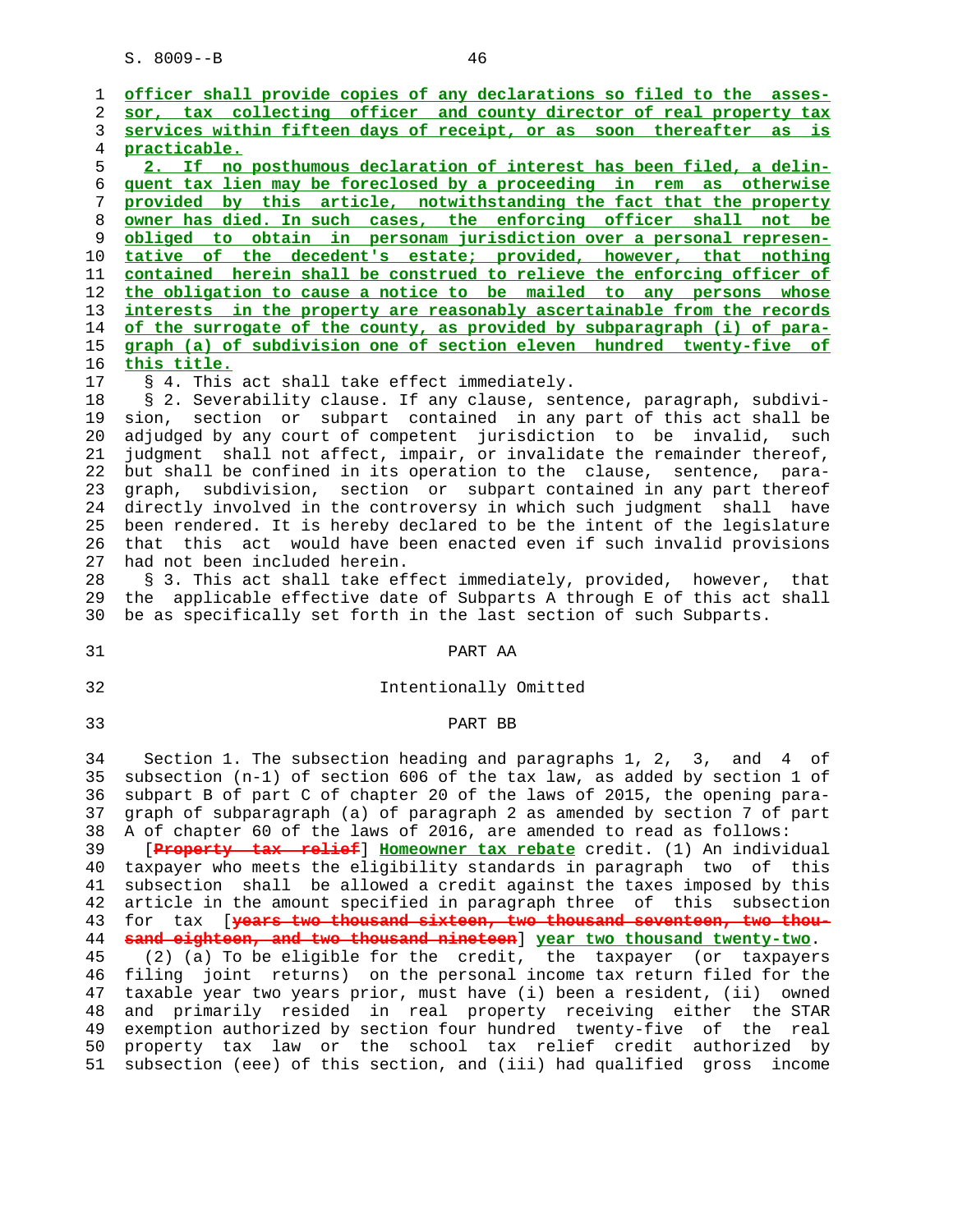| 1  | no                                                                       | greater than two hundred [seventy-five] fifty thousand dollars.      |
|----|--------------------------------------------------------------------------|----------------------------------------------------------------------|
| 2  | [Provided, however, that no credit shall be allowed if any of the        |                                                                      |
| 3  | following apply:                                                         |                                                                      |
| 4  | (i) Such property is located in an independent school district that is   |                                                                      |
| 5  | subject to the provisions of section two thousand twenty-three-a of the  |                                                                      |
| 6  | education law and that has adopted a budget in excess of the tax levy    |                                                                      |
| 7  | limit prescribed by that section. To render its taxpayers eligible for   |                                                                      |
| 8  | the credit authorized by this subsection, the school district must       |                                                                      |
|    |                                                                          |                                                                      |
| 9  | certify its compliance with such tax levy limit in the manner prescribed |                                                                      |
| 10 | by subdivision two of section two thousand twenty-three-b of the educa-  |                                                                      |
| 11 | tion law.                                                                |                                                                      |
| 12 | (ii) Such property is located in a city with a dependent school          |                                                                      |
| 13 | district that is subject to the provisions of section three-c of the     |                                                                      |
| 14 | general municipal law and that has adopted a budget in excess of the tax |                                                                      |
| 15 | levy limit prescribed by that section. To render its taxpayers eligible  |                                                                      |
| 16 | for the credit authorized by this subsection, the city must certify its  |                                                                      |
| 17 | compliance with such tax levy limit in the manner prescribed by subdivi- |                                                                      |
| 18 | sion two of section three-d of the general municipal law.                |                                                                      |
| 19 | (iii) Such property is located in the city of New York.]                 |                                                                      |
| 20 |                                                                          | (3) Amount of credit. (a) [For the two thousand sixteen taxable year |
| 21 | (i) for a taxpayer residing in real property located within the metro-   |                                                                      |
|    |                                                                          |                                                                      |
| 22 | politan commuter transportation district (MCTD) and outside the city of  |                                                                      |
| 23 | New York, the amount of the credit shall be \$130, (ii) for a taxpayer   |                                                                      |
| 24 | residing in real property located outside the MCTD, the amount of the    |                                                                      |
| 25 | eredit shall be \$185.                                                   |                                                                      |
| 26 | (b) For the two thousand seventeen, two thousand eighteen and two        |                                                                      |
| 27 | thousand nineteen taxable years (i) For a taxpayer who owned and prima-  |                                                                      |
| 28 | rily resided in real property receiving the basic STAR exemption or who  |                                                                      |
| 29 | received the basic STAR credit, the amount of the credit shall equal the |                                                                      |
| 30 | STAR tax savings associated with such basic STAR exemption in the two    |                                                                      |
| 31 | thousand twenty-one--two thousand twenty-two school year, multiplied by  |                                                                      |
| 32 | the following percentage:                                                |                                                                      |
| 33 | [(A) for the two thousand seventeen taxable year:                        |                                                                      |
| 34 |                                                                          | Percentage                                                           |
| 35 | Not over \$75,000                                                        | 28%                                                                  |
|    | Over \$75,000 but not over \$150,000 - 20.5%                             |                                                                      |
| 36 |                                                                          |                                                                      |
| 37 | Over \$150,000 but not over \$200,000 13%                                |                                                                      |
| 38 | Over \$200,000 but not over \$275,000 5.5%                               |                                                                      |
| 39 | Over \$275,000                                                           | <del>No credit</del>                                                 |
| 40 | (B) for the two thousand eighteen taxable year:                          |                                                                      |
| 41 | Oualified Gross Income                                                   | Percentage                                                           |
| 42 | Not over \$75,000                                                        | <del>60%</del>                                                       |
| 43 | Over \$75,000 but not over \$150,000                                     | 42.5%                                                                |
| 44 | Over \$150,000 but not over \$200,000                                    | عقد                                                                  |
| 45 | Over \$200,000 but not over \$275,000                                    |                                                                      |
|    | $0 \text{ver } $275,000$                                                 |                                                                      |
| 46 |                                                                          | <del>No credit</del>                                                 |
| 47 | (C) for the two thousand nineteen taxable year: [                        |                                                                      |
| 48 | (i) For a taxpayer whose primary residence is located outside the city   |                                                                      |
| 49 | of New York:                                                             |                                                                      |
| 50 | Qualified Gross Income                                                   | Percentage                                                           |
| 51 | Not over \$75,000                                                        | [ <del>85%</del> ] 163%                                              |
| 52 | Over \$75,000 but not over \$150,000                                     | [60%] 115%                                                           |
| 53 | Over \$150,000 but not over \$200,000                                    | [ <del>35%</del> ] 66%                                               |
| 54 | Over \$200,000 but not over                                              | $[10$ <sup>2</sup> $] 18$ <sup>2</sup>                               |
| 55 | $[$ \$275,000] \$250,000                                                 |                                                                      |
| 56 | Over [ $\frac{275,000}{275,000}$ ] \$250,000                             | No credit                                                            |
|    |                                                                          |                                                                      |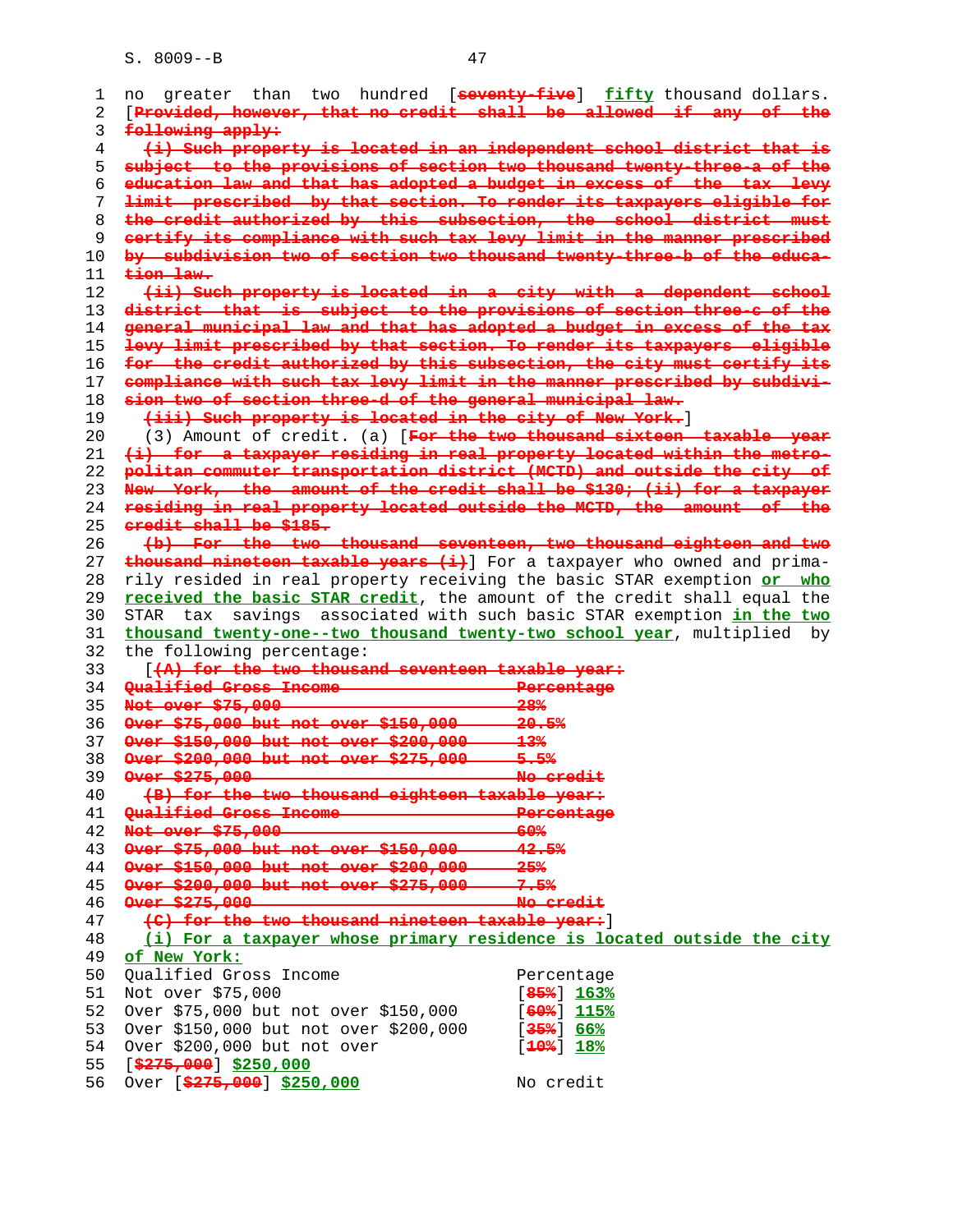| 1  | (ii) For a taxpayer whose primary residence is located within the city                                                                                                                                                               |                                                                   |
|----|--------------------------------------------------------------------------------------------------------------------------------------------------------------------------------------------------------------------------------------|-------------------------------------------------------------------|
| 2  | of New York:                                                                                                                                                                                                                         |                                                                   |
| 3  | Qualified Gross Income                                                                                                                                                                                                               | Percentage                                                        |
| 4  | Not over \$75,000                                                                                                                                                                                                                    | 186%                                                              |
| 5  | Over \$75,000 but not over \$150,000                                                                                                                                                                                                 | 131%                                                              |
| 6  | Over \$150,000 but not over \$200,000                                                                                                                                                                                                | 75%                                                               |
| 7  | Over \$200,000 but not over \$250,000                                                                                                                                                                                                | 34%                                                               |
| 8  | Over \$250,000                                                                                                                                                                                                                       | No credit                                                         |
| 9  | [(a) [b] For a taxpayer who owned and primarily resided in real prop-                                                                                                                                                                |                                                                   |
| 10 | erty receiving the enhanced STAR exemption or who received the enhanced                                                                                                                                                              |                                                                   |
| 11 | STAR credit, the amount of the credit shall equal the STAR tax                                                                                                                                                                       | savings                                                           |
| 12 | associated with such enhanced STAR exemption in the two thousand twen-                                                                                                                                                               |                                                                   |
| 13 | ty-one--two thousand twenty-two school year, multiplied by [the follow-                                                                                                                                                              |                                                                   |
|    |                                                                                                                                                                                                                                      |                                                                   |
| 14 | ing persentage:<br>Taxable Year                                                                                                                                                                                                      |                                                                   |
| 15 | two thousand seventeen <b>the contract of the contract of the contract of the contract of the contract of the contract of the contract of the contract of the contract of the contract of the contract of the contract of the co</b> | <del>Percentage</del><br>$-12%$                                   |
| 16 |                                                                                                                                                                                                                                      | 26%                                                               |
| 17 | two thousand eighteen <b>contains the set of the set of the set of the set of the set of the set of the set of the set of the set of the set of the set of the set of the set of the set of the set of the set of the set of the</b> |                                                                   |
| 18 | two thousand nineteen 24%                                                                                                                                                                                                            |                                                                   |
| 19 | sixty-six percent if the taxpayer's primary residence is located outside                                                                                                                                                             |                                                                   |
| 20 | the city of New York, or seventy-one percent if the taxpayer's primary                                                                                                                                                               |                                                                   |
| 21 | residence is located within the city of New York.                                                                                                                                                                                    |                                                                   |
| 22 | $\left[\frac{4}{4}\right]$ (c) In no case may the amount of the credit allowed under this                                                                                                                                            |                                                                   |
| 23 | subsection exceed the school district taxes due with respect to the                                                                                                                                                                  |                                                                   |
| 24 | residence for that school year, nor shall any credit be allowed under                                                                                                                                                                |                                                                   |
| 25 | this subsection if the amount determined pursuant to this paragraph is                                                                                                                                                               |                                                                   |
| 26 | less than one hundred dollars.                                                                                                                                                                                                       |                                                                   |
| 27 | (4) For purposes of this subsection:                                                                                                                                                                                                 |                                                                   |
| 28 | (a) "Qualified gross income" means the adjusted gross income of the                                                                                                                                                                  |                                                                   |
| 29 | qualified taxpayer for the taxable year as reported for federal income                                                                                                                                                               |                                                                   |
| 30 | tax purposes, or which would be reported as adjusted gross income if a                                                                                                                                                               |                                                                   |
| 31 | federal income tax return were required to be filed. In computing quali-                                                                                                                                                             |                                                                   |
| 32 | fied gross                                                                                                                                                                                                                           | income, the net amount of loss reported on Federal Schedule       |
| 33 | C, D, E, or F shall not exceed three thousand dollars per schedule.                                                                                                                                                                  | In                                                                |
| 34 | addition, the net amount of any other separate category of loss shall                                                                                                                                                                |                                                                   |
| 35 | not exceed three thousand dollars. The aggregate amount of all losses                                                                                                                                                                |                                                                   |
| 36 | included in computing qualified gross income shall not exceed fifteen                                                                                                                                                                |                                                                   |
| 37 | thousand dollars.                                                                                                                                                                                                                    |                                                                   |
| 38 | (b) "STAR tax savings" means the tax savings attributable to the basic                                                                                                                                                               |                                                                   |
| 39 | or enhanced STAR exemption, whichever is applicable, within a portion of                                                                                                                                                             |                                                                   |
| 40 | a school district, as determined by the commissioner pursuant to subdi-                                                                                                                                                              |                                                                   |
| 41 | vision two of section thirteen hundred six-a of the real property tax                                                                                                                                                                |                                                                   |
| 42 | law.                                                                                                                                                                                                                                 |                                                                   |
| 43 | [(e) Wetropolitan commuter transportation district" or                                                                                                                                                                               |                                                                   |
| 44 | the metropolitan commuter transportation district as defined in section                                                                                                                                                              |                                                                   |
| 45 | twelve hundred sixty-two of the public authorities law.                                                                                                                                                                              |                                                                   |
| 46 | § 2. This act shall take effect immediately.                                                                                                                                                                                         |                                                                   |
|    |                                                                                                                                                                                                                                      |                                                                   |
| 47 | PART CC                                                                                                                                                                                                                              |                                                                   |
|    |                                                                                                                                                                                                                                      |                                                                   |
| 48 | Section 1. The opening paragraph and subdivisions 1 and 2 of                                                                                                                                                                         | section                                                           |
| 49 | 1306                                                                                                                                                                                                                                 | of the racing, pari-mutuel wagering and breeding law, the opening |
| 50 | paragraph as amended by chapter 243 of the laws of 2020 and subdivisions                                                                                                                                                             |                                                                   |
| 51 | 1 and 2 as added by chapter 174 of the laws of 2013, are amended to read                                                                                                                                                             |                                                                   |
| 52 | as follows:                                                                                                                                                                                                                          |                                                                   |
|    |                                                                                                                                                                                                                                      |                                                                   |

 53 The New York state gaming facility location board shall select, 54 following a competitive process and subject to the restrictions of this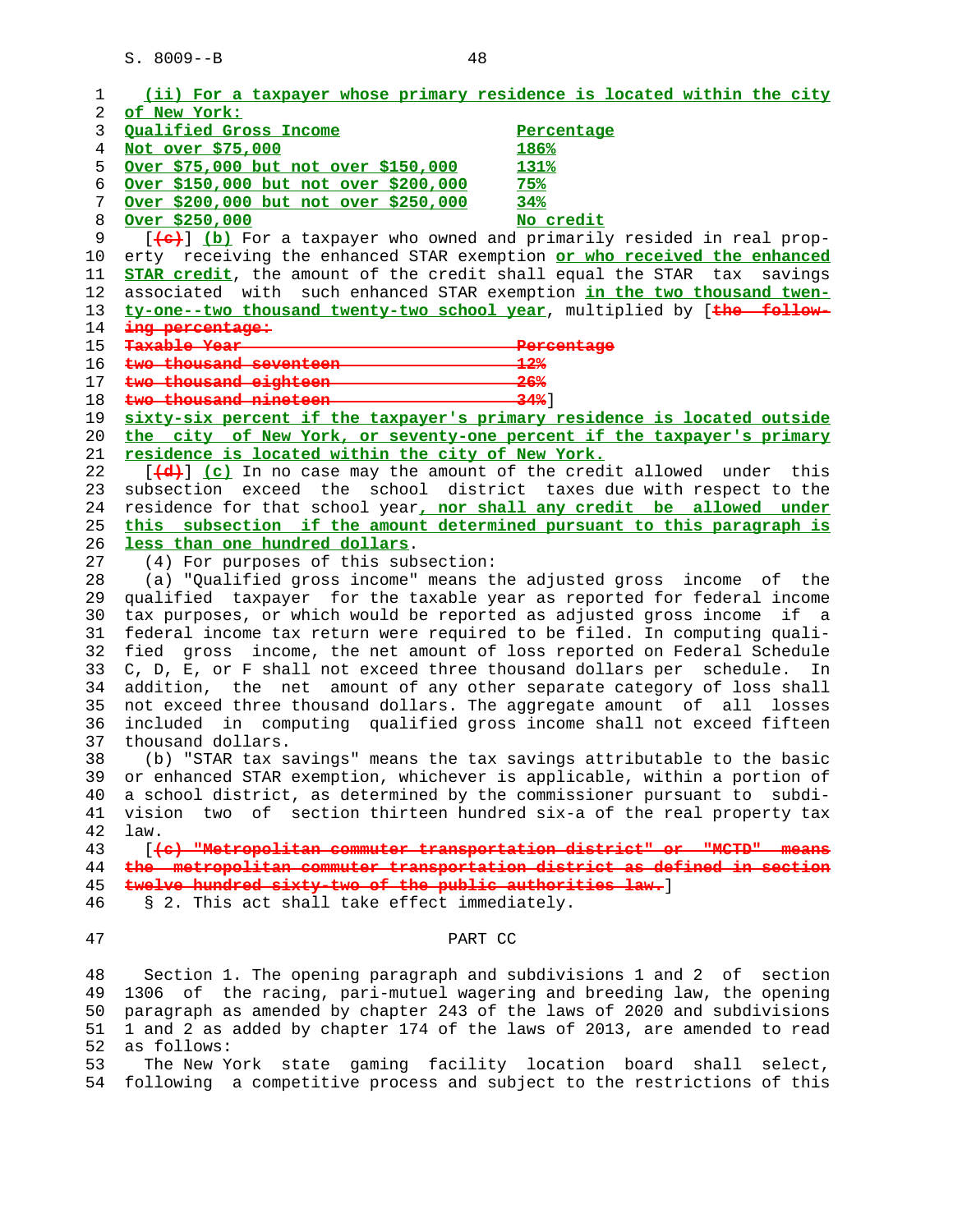1 article, no more than [**four**] **seven** entities to apply to the commission 2 for gaming facility licenses**; provided however, that no more than three** 3 **gaming facilities shall be located in zone one, and no more than four** 4 **gaming facilities shall be located in zone two**. In exercising its 5 authority, the board shall have all powers necessary or convenient to 6 fully carry out and effectuate its purposes including, but not limited 7 to, the following powers. The board shall: 8 1. issue a request for applications for zone **one or** two gaming facili- 9 ty licenses pursuant to section one thousand three hundred twelve **or** 10 **section one thousand three hundred twenty-one-b** of this article; 11 2. assist the commission in prescribing the form of the application 12 for zone **one or** two gaming facility licenses including information to be 13 furnished by an applicant concerning an applicant's antecedents, habits, 14 character, associates, criminal record, business activities and finan- 15 cial affairs, past or present pursuant to section one thousand three 16 hundred thirteen **or section one thousand three hundred twenty-one-c** of 17 this article; 18 § 2. Subparagraph 2 of paragraph (a) of subdivision 2 of section 1310 19 of the racing, pari-mutuel wagering and breeding law, as added by chap- 20 ter 174 of the laws of 2013, is amended to read as follows: 21 (2) Region two shall consist of Bronx, Kings, New York, Queens and 22 Richmond counties[**. No gaming facility shall be authorized in region** 23 **two**]; and 24 § 3. The title heading of title 2 of article 13 of the racing, pari- 25 mutuel wagering and breeding law, as added by chapter 174 of the laws of 26 2013, is amended to read as follows: 27 FACILITY DETERMINATION AND LICENSING**: UPSTATE GAMING FACILITIES** 28 § 4. Section 1310 of title 2 of article 13 of the racing, pari-mutuel 29 wagering and breeding law is redesignated section 1310 of title 1 of 30 such article. 31 § 5. Section 1311 of the racing, pari-mutuel wagering and breeding 32 law, as added by chapter 174 of the laws of 2013, subdivision 1 as 33 amended by chapter 175 of the laws of 2013 and subdivision 3 as added by 34 section 6 of part Y of chapter 59 of the laws of 2021, is amended to 35 read as follows: 36 § 1311. License authorization; restrictions. 1. The commission is 37 authorized to award up to four gaming facility licenses, in regions one, 38 two and five of zone two. The duration of such initial license shall be 39 ten years. The term of renewal shall be determined by the commission. 40 The commission may award a second license to a qualified applicant in no 41 more than a single region. The commission is not empowered to award any 42 license [**in zone one. No gaming facilities are authorized**] **nor are any** 43 **gaming facilities authorized** under this [**article**] **title** for the city of 44 New York or any other portion of zone one. 45 As a condition of licensure, licensees are required to commence gaming 46 operations no more than twenty-four months following license award. No 47 additional licenses may be awarded during the twenty-four month period, 48 nor for an additional sixty months following the end of the twenty-four 49 month period. Should the state legislatively authorize additional gaming 50 facility licenses within these periods, licensees shall have the right 51 to recover the license fee paid pursuant to section one thousand three 52 hundred six of this article. 53 This right shall be incorporated into the license itself, vest upon 54 the opening of a gaming facility in zone one or in the same region as 55 the licensee and entitle the holder of such license to bring an action

56 in the court of claims to recover the license fee paid pursuant to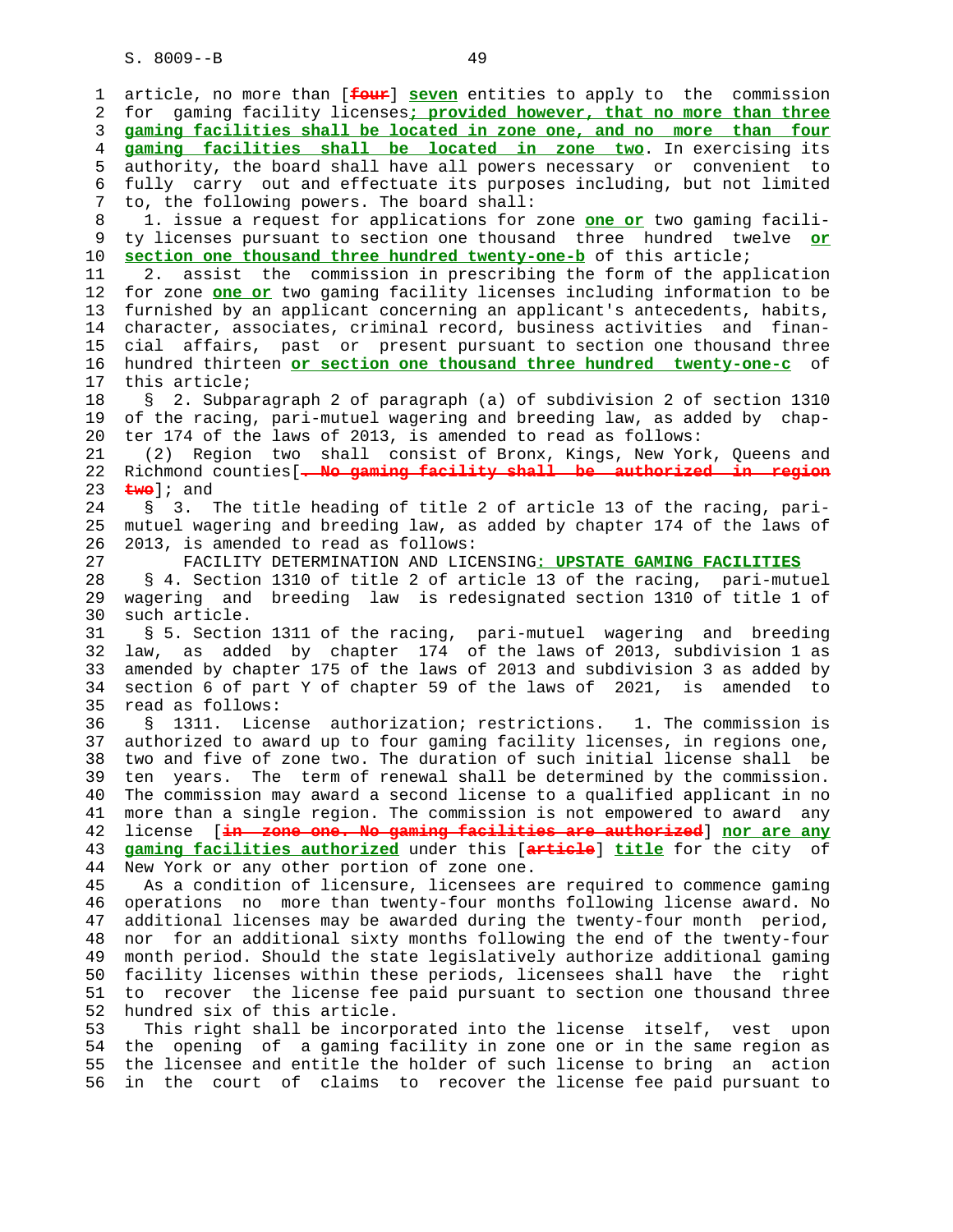1 section one thousand three hundred fifteen of this [**article**] **title** in 2 the event that any gaming facility license in excess of the number 3 authorized by this section as of the effective date of this section is 4 awarded within seven years from the date that the initial gaming facili- 5 ty license is awarded. This right to recover any such fee shall be 6 proportionate to the length of the respective period that is still 7 remaining upon the vesting of such right. 8 Additionally, the right to bring an action in the court of claims to 9 recover the fee paid to the state on the twenty-fourth day of September, 10 two thousand ten, by the operator of a video lottery gaming facility in 11 a city of more than one million shall vest with such operator upon the 12 opening of any gaming facility licensed by the commission in zone one 13 within seven years from the date that the initial gaming facility 14 license is awarded; provided however that the amount recoverable shall 15 be limited to the pro rata amount of the time remaining until the end of 16 the seven year exclusivity period, proportionate to the period of time 17 between the date of opening of the video lottery facility until the 18 conclusion of the seven year period. 19 2. Notwithstanding the foregoing, no casino gaming facility shall be 20 authorized: 21 (a) in the counties of Clinton, Essex, Franklin, Hamilton, Jefferson, 22 Lewis, Saint Lawrence and Warren; 23 (b) within the following area: (1) to the east, State Route 14 from 24 Sodus Point to the Pennsylvania border with New York; (2) to the north, 25 the border between New York and Canada; (3) to the south, the Pennsylva- 26 nia border with New York; and (4) to the west, the border between New 27 York and Canada and the border between Pennsylvania and New York; and 28 (c) in the counties of Cayuga, Chenango, Cortland, Herkimer, Lewis, 29 Madison, Oneida, Onondaga, Oswego and Otsego. 30 3. As a condition for continued licensure, licensees shall be required 31 to house upon the physical premises of the licensed gaming facility, 32 **upon request,** a mobile sports wagering platform provider's server or 33 other equipment used for receiving mobile sports wagers pursuant to 34 section 1367-a of [**the racing, pari-mutuel wagering and breeding law**] 35 **this article**; provided however, that such licensee shall be entitled to 36 the reasonable and actual costs, as determined by the gaming commission, 37 of physically housing and securing such server or other equipment used 38 for receiving mobile sports wagers at such licensee's licensed gaming 39 facility; and provided further, [**that as consideration for housing and** 40 **securing such server at the physical premises of the licensed gaming** 41 **facility,**] **for the duration of the initial license term,** a mobile sports 42 wagering platform [**providers**] **provider** shall pay [**to such licensed** 43 **gaming facility, five**] **two and one-half** million dollars per year [**for** 44 **the duration of the time that such server is housed and operating at the** 45 **physical premises of such licensed gaming facility**] **from which each** 46 **gaming facility licensed under title two of this article shall receive** 47 **five million dollars per year**. 48 § 6. The opening paragraph of subdivision 1 of section 1312 of the 49 racing, pari-mutuel wagering and breeding law, as added by chapter 174 50 of the laws of 2013, is amended to read as follows: 51 The board shall issue within ninety days of a majority of members

 52 being appointed a request for applications for a gaming facility license 53 in regions one, two and five in zone two; provided, however, that the 54 board shall not issue any requests for applications for any region in 55 zone one **under this title**; and further provided that the board shall not 56 issue any requests for applications with respect to any gaming facility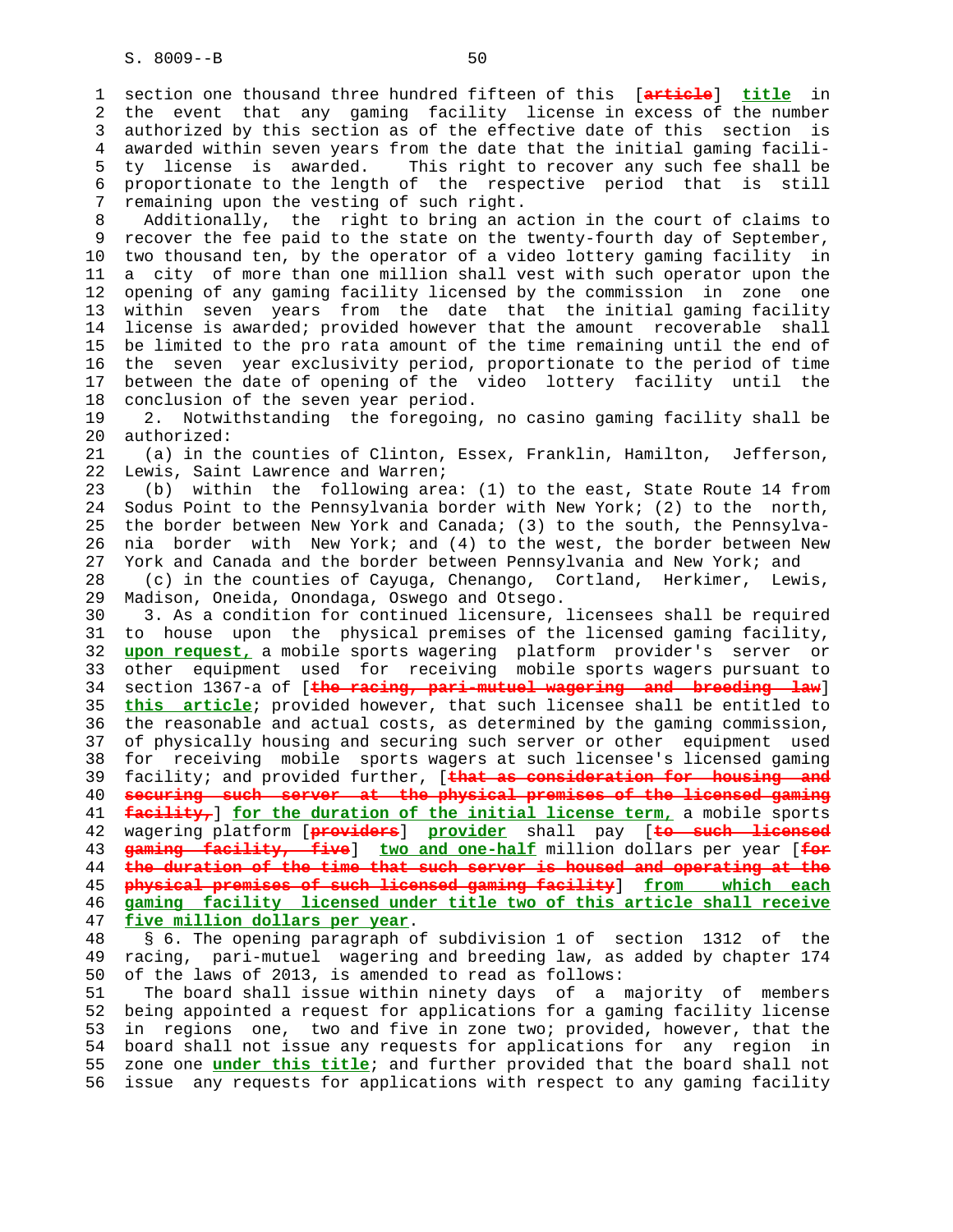| 1  | subsequently legislatively authorized until seven years following the    |
|----|--------------------------------------------------------------------------|
| 2  | commencement of gaming activities in zone two, unless such request for   |
| 3  | application with respect to any subsequently legislatively authorized    |
| 4  | gaming facility adheres to the procedure as described in section one     |
| 5  | thousand three hundred eleven of this title. All requests for applica-   |
| 6  | tions shall include:                                                     |
| 7  | 7. Article 13 of the racing, pari-mutuel wagering and breeding law<br>S. |
| 8  | is amended by adding a new title 2-A to read as follows:                 |
| 9  | TITLE 2-A                                                                |
| 10 | FACILITY DETERMINATION AND LICENSING: ADDITIONAL GAMING FACILITIES       |
| 11 | Section 1321-a. License authorization; restrictions.                     |
| 12 | 1321-b. Requests for applications; requests for information.             |
| 13 | 1321-c. Form of application.                                             |
| 14 | 1321-d. License applicant eligibility.                                   |
| 15 | 1321-e. Required capital investment.                                     |
|    |                                                                          |
| 16 | 1321-f. Minimum license thresholds.                                      |
| 17 | 1321-g. Investigation of license applicants.                             |
| 18 | 1321-h. Disqualifying criteria.                                          |
| 19 | 1321-i. Hearings.                                                        |
| 20 | 1321-j. Siting evaluation.                                               |
| 21 | 1321-k. Video lottery gaming facility conversions.                       |
| 22 | § 1321-a. License authorization; restrictions. 1. The commission is      |
| 23 | authorized to award up to three additional gaming facility licenses;     |
| 24 | provided, however, that the commission shall issue a request for appli-  |
| 25 | cations no later than July first, two thousand twenty-two; and provided  |
| 26 | further, the deadline for submission of applications shall be no later   |
| 27 | than sixty days after the date upon which the commission issues such     |
| 28 | request for applications; and provided further, such licenses must be    |
| 29 | awarded and license fees paid by applicants, no later than December      |
| 30 | first, two thousand twenty-two. The duration of such initial license     |
| 31 | shall be ten years. The term of renewal shall be determined by the       |
| 32 | commission; provided however, that no term of renewal shall be less than |
| 33 | ten years.                                                               |
| 34 | 2. Notwithstanding the foregoing, no casino gaming facility shall be     |
| 35 | <u>authorized:</u>                                                       |
| 36 | (a) in the counties of Clinton, Essex, Franklin, Hamilton, Jefferson,    |
| 37 | Lewis, Saint Lawrence and Warren;                                        |
| 38 | (b) within the following area: (1) to the east, State Route 14 from      |
| 39 | Sodus Point to the Pennsylvania border with New York; (2) to the north,  |
| 40 | the border between New York and Canada; (3) to the south, the Pennsylva- |
| 41 | nia border with New York; and (4) to the west, the border between New    |
| 42 | York and Canada and the border between Pennsylvania and New York; and    |
| 43 | (c) in the counties of Cayuga, Chenango, Cortland, Herkimer, Lewis,      |
| 44 | Madison, Oneida, Onondaga, Oswego and Otsego.                            |
| 45 | \$ 1321-b. Requests for applications; requests for information.          |
| 46 | Requests for applications shall be handled in the same manner as         |
| 47 | provided for in section thirteen hundred twelve of this article for      |
| 48 | gaming licenses authorized but not awarded, provided however that any    |
| 49 | requests for applications for gaming facility licenses authorized but    |
| 50 | not awarded may be for gaming facility licenses in any region in zone    |
| 51 | <u>one or in regions one, two and five in zone two.</u>                  |
| 52 | \$ 1321-c. Form of application. The form of the application shall be     |
| 53 | the same as established under section thirteen hundred thirteen of this  |
| 54 | article.                                                                 |
|    |                                                                          |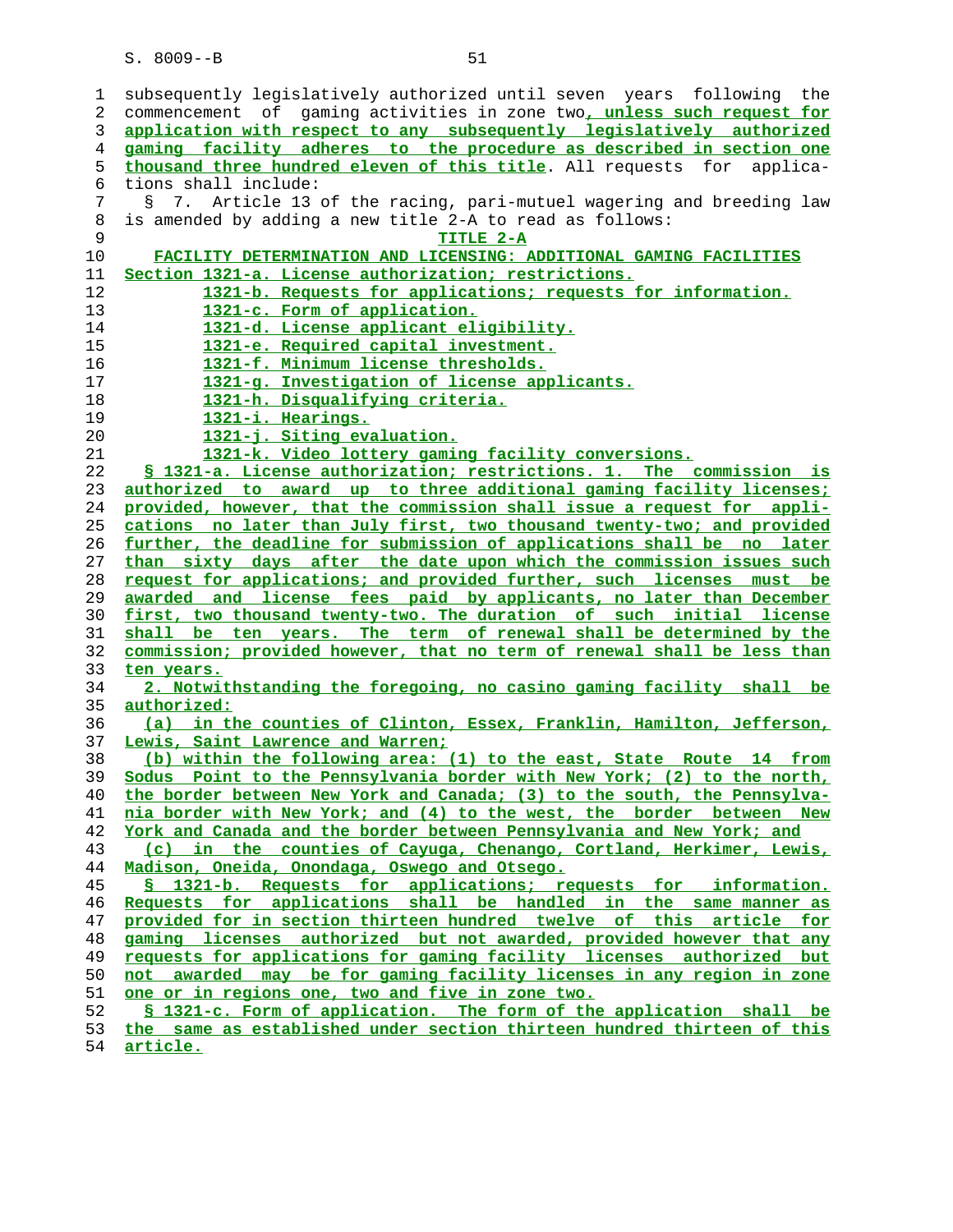**§ 1321-d. License applicant eligibility. 1. Gaming facility licenses shall only be issued to applicants who are qualified under the criteria set forth in this article, as determined by the commission. 2. As a condition of filing, each potential license applicant shall: (a) demonstrate to the board that local support has been obtained through the enactment of local laws or resolutions in support by the host municipality and county; and (b) waive all rights they or any affiliated entity possess under section one thousand three hundred eleven of this article to bring an action to recover a fee. 3. The expiration of the seven year restricted period from the date that an initial gaming facility license was awarded is February twenty- eighth, two thousand twenty-three for the three initial casino licenses and November twenty-second, two thousand twenty-three for the final casino license awarded. Should an applicant or applicants commence gaming activities prior to such dates, such applicant or applicants shall be jointly and severally liable for payment of the proportionate fee for the respective period remaining as required by section one thou- sand three hundred eleven of this article. § 1321-e. Required capital investment. 1. The board shall establish the minimum capital investment for each unawarded gaming facility license. Such investment may include, but not be limited to, a casino area, hotel and other amenities; and provided further, that the board shall determine whether it will include the purchase or lease price of the land where the gaming facility will be located or any infrastructure designed to support the site including, but not limited to, drainage, utility support, roadways, interchanges, fill and soil or groundwater or surface water contamination issues. The board may consider private capi- tal investment made previous to the effective date of this title, but may, in its discretion, discount a percentage of the investment made. Upon award of a gaming license by the commission, the applicant shall be required to deposit ten percent of the total investment proposed in the application into an interest-bearing account. Monies received from the applicant shall be held in escrow until the final stage of construction, as detailed in the timeline of construction submitted with the licensee's application and approved by the commission, at which time the deposit plus interest earned shall be returned to the applicant to be applied for the final stage. Should the applicant be unable to complete the gaming facility, the deposit shall be forfeited to the state. In place of a cash deposit, the commission may allow for an applicant to secure a deposit bond insuring that ten percent of the proposed capital investment shall be forfeited to the state if the applicant is unable to complete the gaming facility. 2. Each applicant shall submit its proposed capital investment with its application to the board which shall include stages of construction of the gaming facility and the deadline by which the stages and overall construction and any infrastructure improvements will be completed. In awarding a license, the commission shall determine at what stage of construction a licensee shall be approved to open for gaming; provided, however, that a licensee shall not be approved to open for gaming until the commission has determined that at least the gaming area and other ancillary entertainment services and non-gaming amenities, as required by the board, have been built and are of a superior quality as set forth in the conditions of licensure. The commission shall not approve a gaming facility to open before the completion of the permanent casino area.**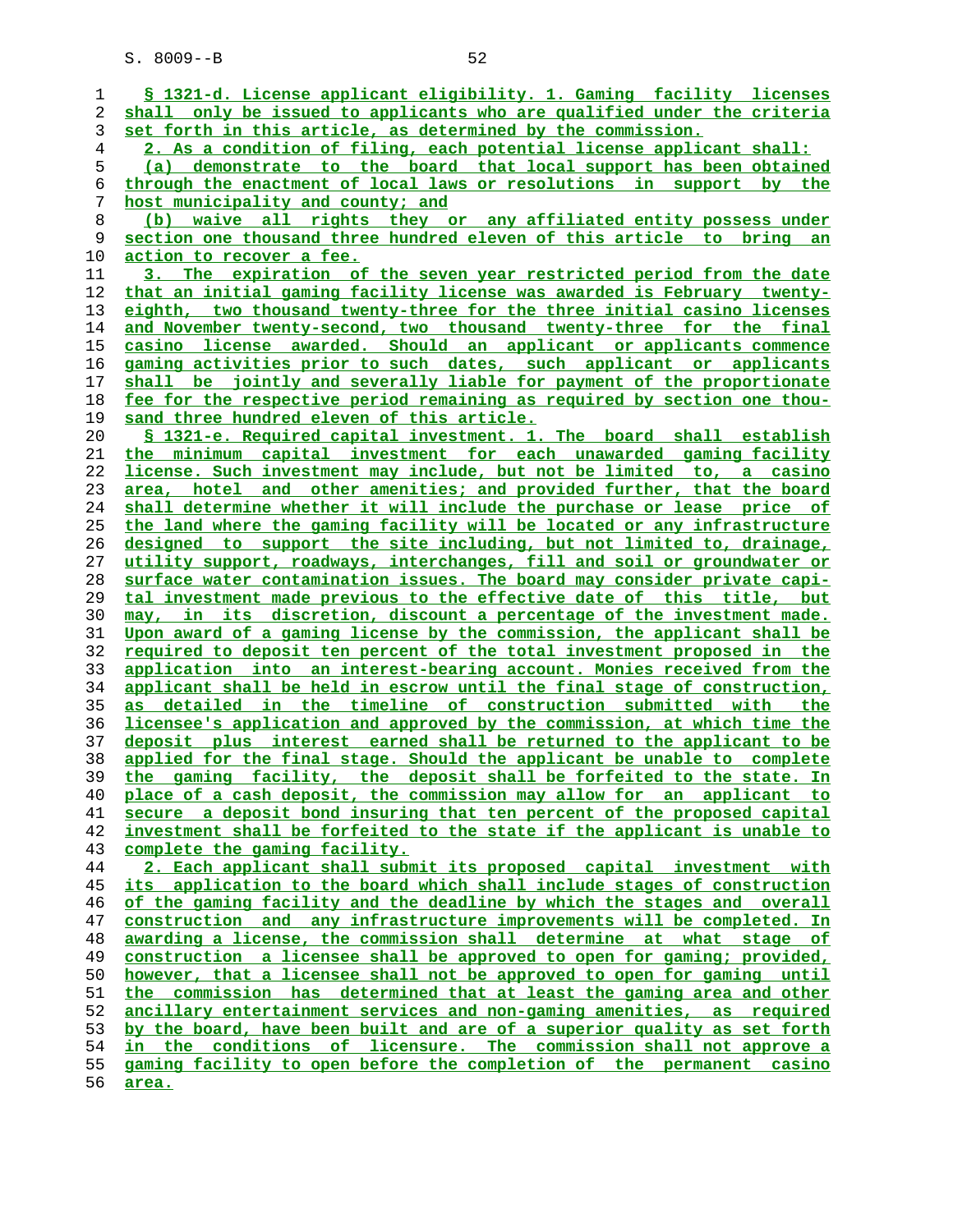| ı  | 3. The board shall determine a licensing fee to be paid by a licensee     |
|----|---------------------------------------------------------------------------|
| 2  | within thirty days after the award of the license which shall be depos-   |
| 3  | ited into the commercial gaming revenue fund; provided however that such  |
| 4  | licensing fee shall be no less than one billion dollars per license. The  |
| 5  | license shall set forth the conditions to be satisfied by the licensee    |
| 6  | before the gaming facility shall be opened to the public. The commission  |
| 7  | shall set any renewal fee for such license based on the cost of fees      |
| 8  | associated with the evaluation of a licensee under this article which     |
| 9  | shall be deposited into the commercial gaming fund. Such renewal fee      |
| 10 | shall be exclusive of any subsequent licensing fees under this section.   |
| 11 | 4. The commission shall determine the sources and total amount of an      |
|    | applicant's proposed capitalization to develop, construct, maintain and   |
| 12 |                                                                           |
| 13 | operate a proposed gaming facility under this article. Upon award of a    |
| 14 | gaming license, the commission shall continue to assess the capitaliza-   |
| 15 | tion of a licensee for the duration of construction of the proposed       |
| 16 | gaming facility and the term of the license.                              |
| 17 | § 1321-f. Minimum license thresholds. The minimum licensing thresh-       |
| 18 | olds shall be the same as those established under section thirteen        |
| 19 | hundred sixteen of this article.                                          |
| 20 | <u>S 1321-g. Investigation of license applicants. The process used to</u> |
| 21 | investigate license applicants shall be the same process established      |
| 22 | under section thirteen hundred seventeen of this article.                 |
| 23 | § 1321-h. Disqualifying criteria. The criteria to disqualify appli-       |
| 24 | cants shall be the same criteria used for upstate gaming facility         |
| 25 | licensing, which are enumerated in section thirteen hundred eighteen of   |
| 26 | this article.                                                             |
| 27 | S 1321-i. Hearings. The process used for hearings shall be the same       |
| 28 | process established under section thirteen hundred nineteen of this       |
| 29 | <u>article.</u>                                                           |
|    | § 1321-j. Siting evaluation. In determining whether an applicant shall    |
| 30 |                                                                           |
| 31 | be eligible for a gaming facility license, the board shall evaluate how   |
| 32 | each applicant proposes to advance the following objectives with consid-  |
| 33 | eration given to the differences between proposed projects related to     |
| 34 | whether it is a conversion of an existing video lottery gaming facility   |
| 35 | or new facility construction, and the proposed location.                  |
| 36 | 1. The decision by the board to select a gaming facility license          |
| 37 | applicant shall be weighted by fifty percent based on economic activity   |
| 38 | and business development factors including:                               |
| 39 | (a) realizing maximum capital investment exclusive of land acquisition    |
| 40 | and infrastructure improvements;                                          |
| 41 | (b) maximizing revenues received by the state and localities;             |
| 42 | (c) providing the highest number of quality jobs in the gaming facili-    |
| 43 | <u>ty;</u>                                                                |
| 44 | (d) building a gaming facility of the highest caliber with a variety      |
| 45 | of quality amenities to be included as part of the gaming facility;       |
| 46 | (e) offering the highest and best value to patrons to create a secure     |
| 47 | and robust gaming market in the region and the state;                     |
| 48 | (f) providing a market analysis detailing the benefits of the site        |
| 49 | location of the gaming facility and the estimated recapture rate of       |
| 50 | gaming-related spending by residents travelling to an out-of-state        |
| 51 | gaming facility;                                                          |
| 52 | (q) offering the fastest time to completion of the full gaming facili-    |
| 53 |                                                                           |
|    | <u>ty;</u>                                                                |
| 54 | demonstrating the ability to fully finance the gaming facility;<br>(h)    |
| 55 | <u>and</u>                                                                |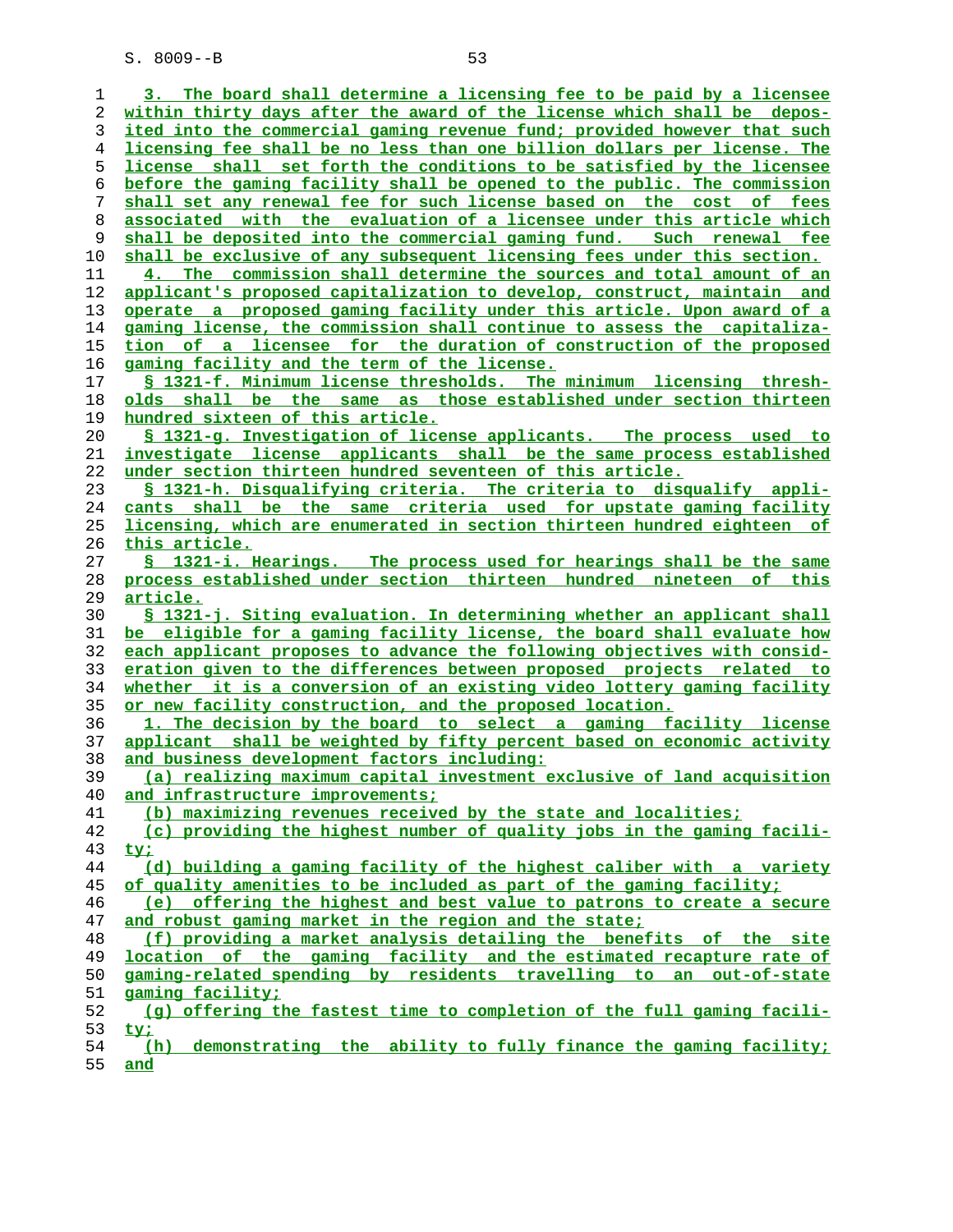| 1        | (i) demonstrating experience in the development and operation of a                                                                              |
|----------|-------------------------------------------------------------------------------------------------------------------------------------------------|
| 2        | quality gaming facility.                                                                                                                        |
| 3        | 2. The decision by the board to select a gaming facility license                                                                                |
| 4        | applicant shall be weighted by twenty percent based on local impact<br>and                                                                      |
| 5        | <u>siting factors including:</u>                                                                                                                |
| 6        | (a) mitigating potential impacts on host and nearby municipalities                                                                              |
| 7        | which might result from the development or operation of the gaming                                                                              |
| 8        | facility;                                                                                                                                       |
| 9        | operating in partnership with and promoting local hotels, restau-<br>(b)                                                                        |
| 10       | rants and retail facilities so that patrons experience the full diversi-                                                                        |
| 11       | fied regional tourism industry; and                                                                                                             |
| 12       | (c) establishing a fair and reasonable partnership with live enter-                                                                             |
| 13       | tainment venues that may be impacted by a gaming facility under which                                                                           |
| 14       | the gaming facility actively supports the mission and the operation of                                                                          |
| 15       | the impacted entertainment venues.                                                                                                              |
| 16       | 3. The decision by the board to select a gaming facility license                                                                                |
| 17       | applicant shall be weighted by fifteen percent based on workforce                                                                               |
| 18       | enhancement factors including:                                                                                                                  |
| 19       | (a) implementing a workforce development plan that utilizes the exist-                                                                          |
| 20       | <u>ing labor force, including the estimated number of construction jobs a</u>                                                                   |
| 21       | proposed gaming facility will generate, the development of workforce                                                                            |
| 22       | training programs that serve the unemployed and methods for accessing                                                                           |
| 23       | employment at the gaming facility;                                                                                                              |
| 24       | (b) taking additional measures to address problem gambling including,                                                                           |
| 25       | but not limited to, training of gaming employees to identify patrons                                                                            |
| 26       | exhibiting problems with gambling;                                                                                                              |
| 27       | (c) utilizing sustainable development principles including, but not                                                                             |
| 28       | limited to:                                                                                                                                     |
| 29       | (1) having new and renovation construction certified under the appro-<br>priate certification category in the Leadership in Energy and Environ- |
| 30<br>31 | mental Design Green Building Rating System created by the United States                                                                         |
| 32       | Green Building Council;                                                                                                                         |
| 33       | (2) efforts to mitigate vehicle trips;                                                                                                          |
| 34       | (3) efforts to conserve water and manage storm water;                                                                                           |
| 35       | (4) demonstrating that electrical and HVAC equipment and appliances                                                                             |
| 36       | will be Energy Star labeled where available;                                                                                                    |
| 37       | (5) procuring or generating on-site ten percent of its annual elec-                                                                             |
| 38       | tricity consumption from renewable sources; and                                                                                                 |
| 39       | (6) developing an ongoing plan to submeter and monitor all major                                                                                |
| 40       | sources of energy consumption and undertake regular efforts to maintain                                                                         |
| 41       | and improve energy efficiency of buildings in their systems;                                                                                    |
| 42       | (d) establishing, funding and maintaining human resource hiring and                                                                             |
| 43       | training practices that promote the development of a skilled and diverse                                                                        |
| 44       | workforce and access to promotion opportunities through a workforce                                                                             |
| 45       | training program that:                                                                                                                          |
| 46       | (1) establishes transparent career paths with measurable criteria                                                                               |
| 47       | within the gaming facility that lead to increased responsibility and                                                                            |
| 48       | higher pay grades that are designed to allow employees to pursue career                                                                         |
| 49       | advancement and promotion;                                                                                                                      |
| 50       | (2) provides employee access to additional resources, such as tuition                                                                           |
| 51       | reimbursement or stipend policies, to enable employees to acquire the                                                                           |
| 52       | education or job training needed to advance career paths based on                                                                               |
| 53       | increased responsibility and pay grades; and                                                                                                    |
| 54       | (3) establishes an on-site child day care program;                                                                                              |
| 55       | (e) purchasing, whenever possible, domestically manufactured slot<br>مسالمناها مالي مستلط والمنافر                                              |
| EС       |                                                                                                                                                 |

**machines for installation in the gaming facility;**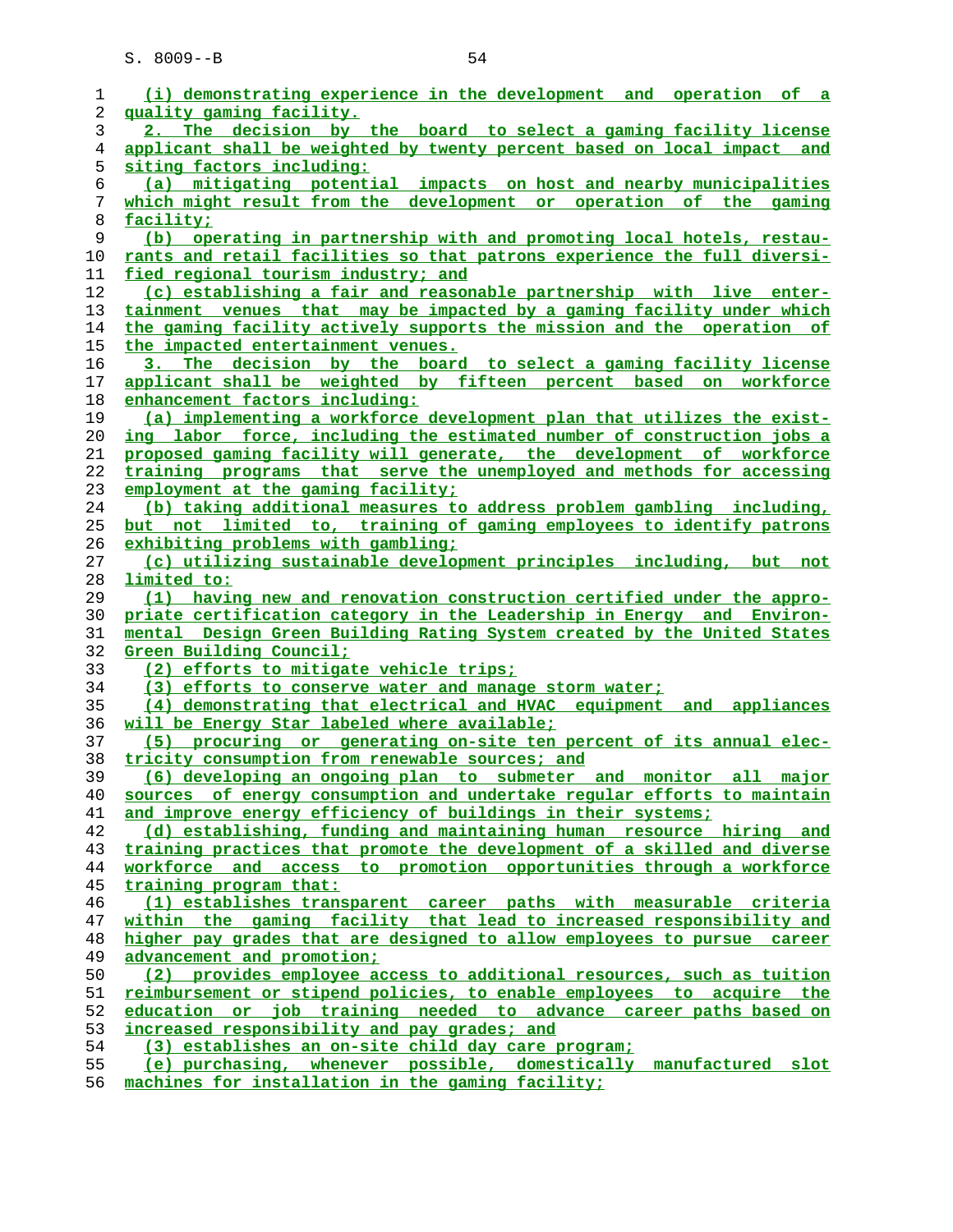| 1        | (f) implementing a workforce development plan that:                                                                                        |
|----------|--------------------------------------------------------------------------------------------------------------------------------------------|
| 2        | (1) incorporates an affirmative action program of equal opportunity by                                                                     |
| 3        | which the applicant quarantees to provide equal employment opportunities                                                                   |
| 4        | to all employees qualified for licensure in all employment categories,                                                                     |
| 5        | including persons with disabilities;                                                                                                       |
| 6        | (2) utilizes the existing labor force in the state;                                                                                        |
| 7        | (3) estimates the number of construction jobs a gaming facility will                                                                       |
| 8        | generate and provides for equal employment opportunities and which                                                                         |
| 9        | includes specific goals for the utilization of minorities, women and                                                                       |
| 10       | veterans on those construction jobs:                                                                                                       |
| 11       | (4) identifies workforce training programs offered by the gaming                                                                           |
| 12       | facility; and                                                                                                                              |
| 13       | (5) identifies the methods for accessing employment at the gaming                                                                          |
| 14       | facility; and                                                                                                                              |
| 15       | (q) demonstrating that the applicant has an agreement with organized                                                                       |
| 16       | labor, including hospitality services, and has the support of organized                                                                    |
| 17       | labor for its application, which specifies:                                                                                                |
| 18       | (1) the number of employees to be employed at the gaming facility,                                                                         |
| 19       | including detailed information on the pay rate and benefits for employ-                                                                    |
| 20       | ees and contractors in the gaming facility and all infrastructure                                                                          |
| 21       | improvements related to the project; and                                                                                                   |
| 22       | (2) detailed plans for assuring labor harmony during all phases of the                                                                     |
| 23<br>24 | construction, reconstruction, renovation, development and operation of                                                                     |
| 25       | the gaming facility.<br>4. (a) The decision by the board to select a gaming facility license                                               |
| 26       | applicant shall be weighted by fifteen percent based on a diversity                                                                        |
| 27       | framework established by the board that takes into account the utiliza-                                                                    |
| 28       | tion and employment of minorities, women and service-disabled veterans                                                                     |
| 29       | in permanent and part-time jobs at such proposed facility, as well as                                                                      |
| 30       | diversity in the ownership and leadership of the corporate entity which                                                                    |
| 31       | seeks to apply for a gaming facility license.                                                                                              |
| 32       | (b) In establishing such framework under this subdivision, the board                                                                       |
| 33       | shall consult with the division of minority and women's business devel-                                                                    |
| 34       | opment in the department of economic development to achieve the maximum                                                                    |
| 35       | feasible participation of minority and women-owned businesses.  Guide-                                                                     |
| 36       | lines for such framework may include, but not be limited to an appli-                                                                      |
| 37       | cant's:                                                                                                                                    |
| 38       | (1) ability to identify and establish mentorship opportunities and                                                                         |
|          | 39 other business development programs as part of its overall application;                                                                 |
| 40       | (2) the development of aspirational goals for the utilization of                                                                           |
| 41       | minority group members, women and service-disabled veterans in each                                                                        |
| 42       | construction trade, profession, and occupation at the proposed facility;                                                                   |
| 43       | (3) assurances that any contractors or subcontractors to any contrac-                                                                      |
| 44       | tor make good faith efforts to meet any established workforce partic-                                                                      |
| 45       | ipation goals;                                                                                                                             |
| 46       | (4) participation with enterprises in which such minority ownership is                                                                     |
| 47       | real, substantial and continuing;                                                                                                          |
| 48       | (5) how an applicant's plan shall promote diversity in its business                                                                        |
| 49       | model, financing, employment goals, and other social and economic equity                                                                   |
| 50       | roles in the gaming industry; and                                                                                                          |
| 51       | (6) any such further criteria as the board and director shall see fit                                                                      |
| 52       | for inclusion.                                                                                                                             |
| 53<br>54 | § 1321-k. Video lottery gaming facility conversions. Notwithstanding<br>any law, rule or regulation to the contrary, for any video lottery |
| 55       | gaming facility authorized by paragraph four of subdivision a of section                                                                   |
| 56       | sixteen hundred seventeen-a of the tax law that converts to a gaming                                                                       |
|          |                                                                                                                                            |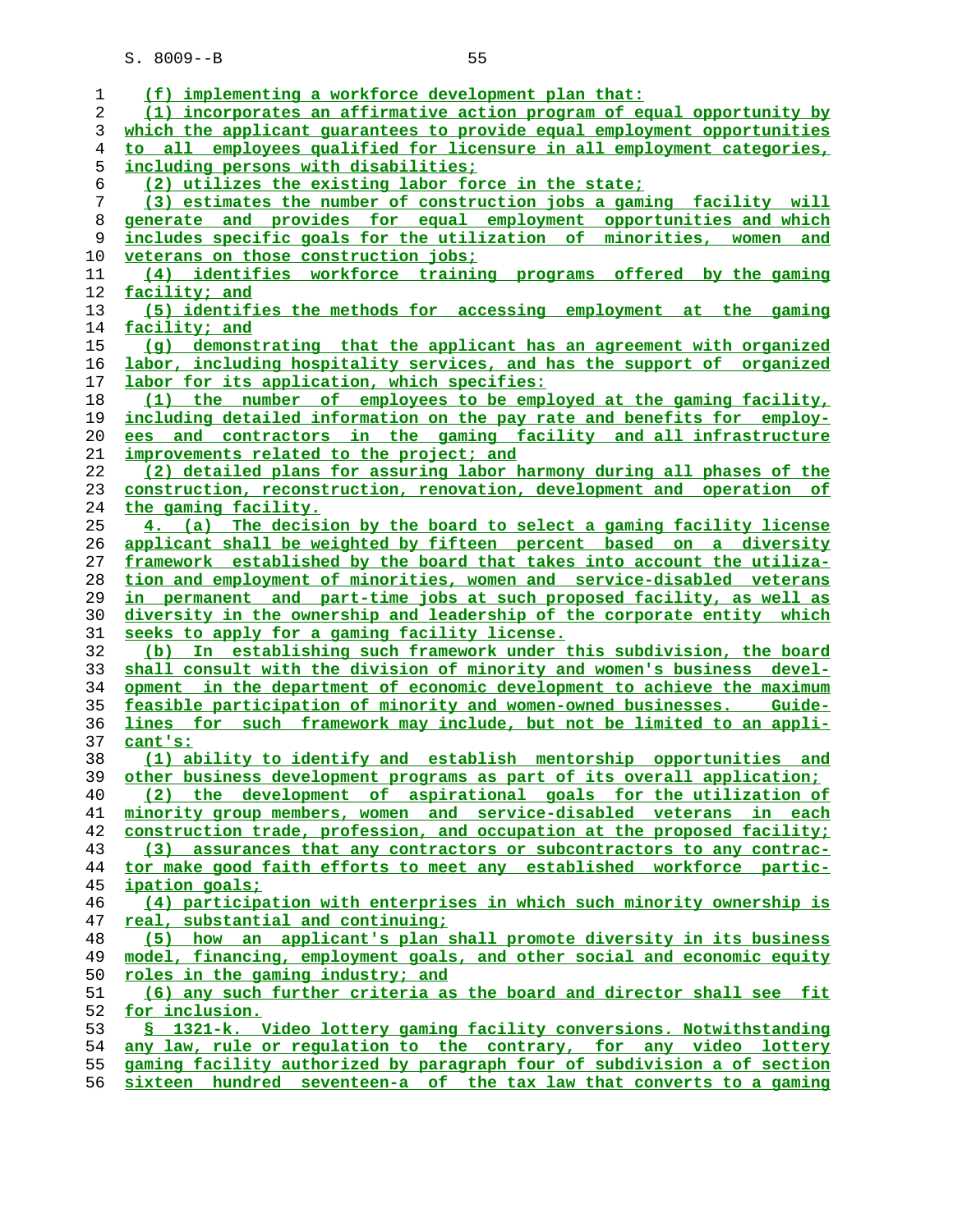| 1        | facility, nothing in this section shall be construed to affect the host-                                                                           |
|----------|----------------------------------------------------------------------------------------------------------------------------------------------------|
| 2        | ing agreement between the corporation established pursuant to section                                                                              |
| 3        | five hundred two of this chapter in the Nassau region and the entity                                                                               |
| 4        | converted to a gaming facility; and pursuant to the agreement, such                                                                                |
| 5        | video lottery devices shall be deemed to be hosted for the corporation                                                                             |
| 6        | by such entity.                                                                                                                                    |
| 7        | Paragraph (b) of subdivision 2 of section 1320 of the racing,<br>S<br>8.                                                                           |
| 8        | pari-mutuel wagering and breeding law, as added by chapter 174 of the                                                                              |
| 9        | laws of 2013, is amended to read as follows:                                                                                                       |
| 10       | (b) gaining public support in the host and nearby municipalities which                                                                             |
| 11       | [may] shall be demonstrated through the [passage] enactment of local                                                                               |
| 12       | laws [or public comment received by the board or gaming applicant];                                                                                |
| 13       | § 9. Section 1366 of the racing, pari-mutuel wagering and breeding                                                                                 |
| 14       | law, as added by chapter 174 of the laws of 2013, is amended to read as                                                                            |
| 15       | follows:                                                                                                                                           |
| 16       | § 1366. Zoning. 1. The state, any municipal corporation or any agency                                                                              |
| 17       | or authority thereof shall be prohibited from acquiring land necessary                                                                             |
| 18       | for the construction or development of a class three gaming facility                                                                               |
| 19       | pursuant to this article.                                                                                                                          |
| 20       | 2. Notwithstanding any inconsistent provision of law, gaming author-                                                                               |
| 21       | ized at a location pursuant to this article shall be deemed an approved                                                                            |
| 22       | activity for such location under the relevant city, county, town, or                                                                               |
| 23       | land use or zoning ordinances, rules, or regulations; provided<br>village                                                                          |
| 24       | however, that this subdivision shall not apply to new gaming facility                                                                              |
| 25       | licenses authorized after January first, two thousand twenty-two.                                                                                  |
| 26       | 3. The requirements set forth in this section shall be in addition to                                                                              |
| 27       | the requirements of the provisions of the state environmental quality                                                                              |
| 28       | review act under article eight of the environmental conservation law and                                                                           |
| 29       | its implementing regulations which are codified in 6 NYCRR 617 and any                                                                             |
| 30       | other general laws relating to land use and any amendments thereto.                                                                                |
| 31       | § 10. The opening paragraph of subdivision b of section 1617-a of the                                                                              |
| 32       | tax law, as amended by section 1 of part SS of chapter 60 of the laws of                                                                           |
| 33       | 2016, is amended to read as follows:                                                                                                               |
| 34       | Such rules and regulations shall provide, as a condition of licensure,                                                                             |
| 35       | racetracks to be licensed are certified to be in compliance with<br>that                                                                           |
| 36       | all state and local fire and safety codes, that the gaming commission is                                                                           |
| 37       | afforded adequate space, infrastructure, and amenities consistent with                                                                             |
| 38       | industry standards for such video lottery gaming operations as found at                                                                            |
| 39       | racetracks in other states, that racetrack employees<br>in the<br>involved                                                                         |
| 40       | operation of video lottery gaming pursuant to this section are licensed                                                                            |
| 41       | by the gaming commission and such other terms and conditions of licen-                                                                             |
| 42       | sure as the gaming commission may establish. Notwithstanding any incon-                                                                            |
| 43       | sistent provision of law, video lottery gaming at a racetrack pursuant                                                                             |
| 44       | to this section shall be deemed an approved activity for such racetrack                                                                            |
| 45       | under the relevant city, county, town, or village land use<br>or<br>zoning                                                                         |
| 46       | ordinances, rules,<br>or regulations and shall be in addition to the                                                                               |
| 47       | requirements of the provisions of the state environmental quality review                                                                           |
| 48       | act under article eight of the environmental conservation law and its                                                                              |
| 49       | implementing regulations which are codified in 6 NYCRR 617 and any other                                                                           |
| 50       | general laws relating to land use and any amendments hereto. No entity                                                                             |
|          |                                                                                                                                                    |
| 51       | licensed by the gaming commission operating video lottery gaming pursu-                                                                            |
| 52       | ant to this section may house such gaming activity in a structure deemed                                                                           |
| 53       | or approved by the division as "temporary" for a duration of longer than                                                                           |
| 54       | eighteen-months. Nothing in this section shall prohibit the gaming                                                                                 |
| 55<br>56 | commission from licensing an entity to operate video lottery gaming at<br>an existing racetrack as authorized in this subdivision whether or not a |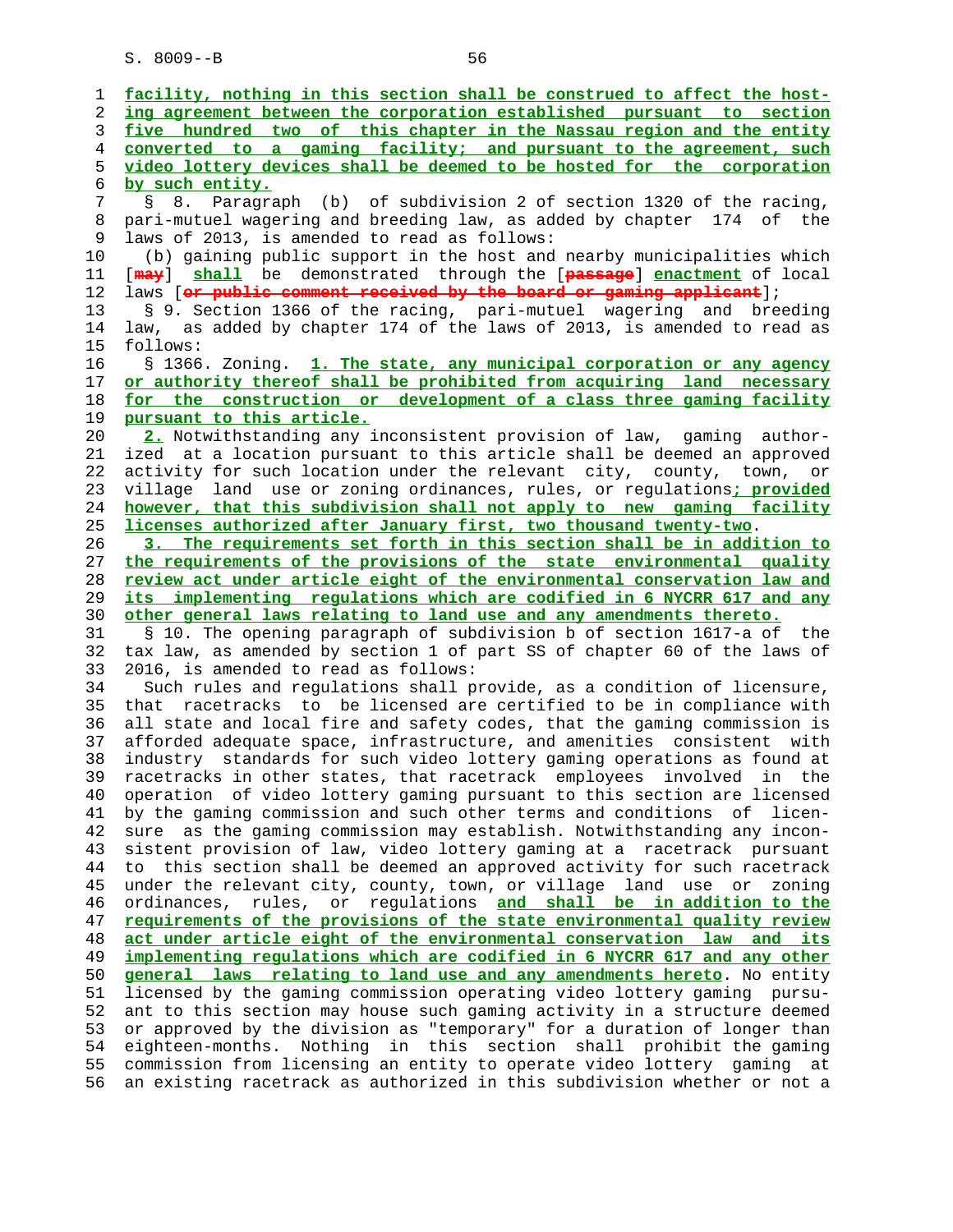| 1        | different entity is licensed to conduct horse racing and pari-mutuel                                                                       |
|----------|--------------------------------------------------------------------------------------------------------------------------------------------|
| 2        | wagering at such racetrack pursuant to article two or three of the                                                                         |
| 3        | racing, pari-mutuel wagering and breeding law.                                                                                             |
| 4        | Section 1318 of the racing, pari-mutuel wagering and breeding<br>Š.<br>11.                                                                 |
| 5        | law is amended by adding a new subdivision 2 to read as follows:                                                                           |
| 6        | 2. The commission may revoke a license of any entity that held a                                                                           |
| 7        | license to operate video lottery terminals pursuant to section sixteen                                                                     |
| 8        | hundred seventeen-a of the tax law, which was then converted to a gaming                                                                   |
| 9        | facility license if the commission determines the facility is disquali-                                                                    |
| 10       | fied on the basis of any of the criteria enumerated in subdivision one                                                                     |
| 11       | of this section, subject to notice and an opportunity for hearing.                                                                         |
| 12       | § 12. The opening paragraph of section 1348 of the racing, pari-mutuel                                                                     |
| 13       | wagering and breeding law, as added by chapter 174 of the laws of<br>2013,                                                                 |
| 14       | is amended to read as follows:                                                                                                             |
| 15       | addition to any other tax or fee imposed by this article, there<br>In                                                                      |
| 16       | shall be imposed an annual license fee of five hundred dollars for each                                                                    |
| 17       | machine and table approved by the commission for use by a gaming<br>slot                                                                   |
| 18       | licensee at a gaming facility; and beginning in the year two thousand                                                                      |
| 19       | twenty-three, there shall be imposed an annual license fee of seven                                                                        |
| 20       | hundred fifty dollars for each slot machine and table game approved by                                                                     |
| 21       | the commission for use by a gaming licensee at a gaming facility located                                                                   |
| 22       | in zone one, originally awarded a license after July first, two thousand                                                                   |
| 23       | twenty-two, and provided, however, that not sooner than five years after                                                                   |
| 24       | award of an original gaming license, the commission may annually adjust                                                                    |
| 25       | the fee for inflation. The fee shall be imposed as of July first of each                                                                   |
| 26       | year for all approved slot machines and tables on that date and shall be                                                                   |
| 27       | assessed on a pro rata basis for any slot machine or table approved for                                                                    |
| 28       | use thereafter.                                                                                                                            |
| 29       | Section 1351 of the racing, pari-mutuel wagering and breeding<br>S.<br>13.                                                                 |
| 30       | law is amended by adding a new subdivision 1-a to read as follows:                                                                         |
| 31       | 1-a. For a gaming facility licensed pursuant to title two-A of this                                                                        |
| 32<br>33 | article, there is hereby imposed a tax on gross gaming revenues with the                                                                   |
| 34       | rates to be determined by the gaming commission pursuant to a compet-<br>itive bidding process as outlined in title two-A of this article; |
| 35       | provided however, that at such facilities, the tax rate on revenue from                                                                    |
| 36       | slot machines shall be no less than forty-five percent, and the tax rate                                                                   |
| 37       | for gross gaming revenue from all other sources shall be no less than                                                                      |
| 38       | ten percent.                                                                                                                               |
| 39       | § 14. This act shall take effect immediately.                                                                                              |
|          |                                                                                                                                            |

### 40 PART DD

 41 Section 1. Section 509-a of the racing, pari-mutuel wagering and 42 breeding law, as amended by section 1 of part LLL of chapter 59 of the 43 laws of 2021, is amended to read as follows:

 44 § 509-a. Capital acquisition fund. 1. The corporation may create and 45 establish a capital acquisition fund for the purpose of financing the 46 acquisition, construction or equipping of offices, facilities or prem- 47 ises of the corporation. Such capital acquisition fund shall consist of 48 (i) the amounts specified pursuant to subdivision three-a of section 49 five hundred thirty-two of this chapter; and (ii) contributions from the 50 corporation's pari-mutuel wagering pools, subject to the following limi- 51 tations:

 52 a. no contribution shall exceed the amount of one percent of the total 53 pari-mutuel wagering pools for the quarter in which the contribution is 54 made;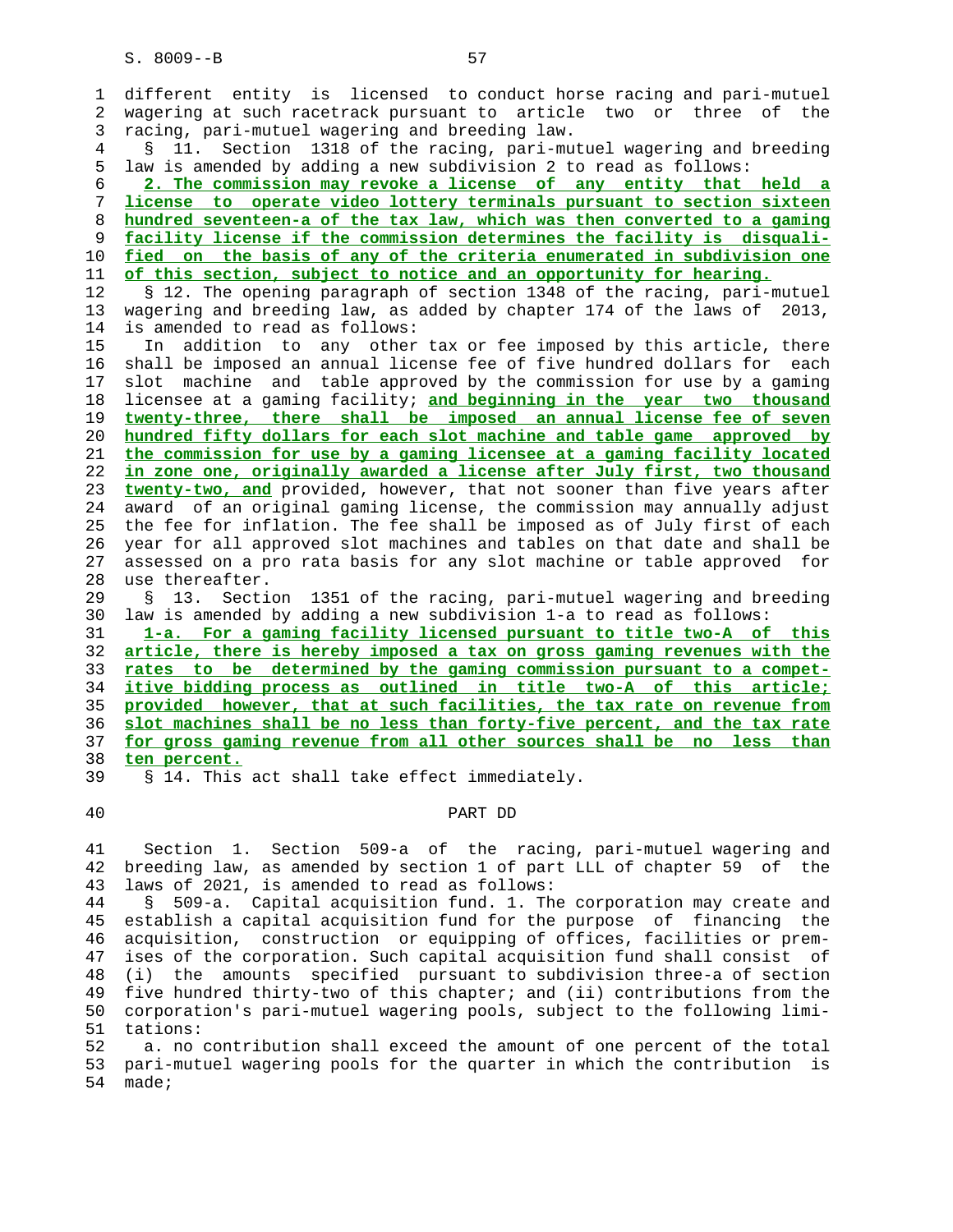1 b. no contribution shall reduce the amount of quarterly net revenues, 2 exclusive of surcharge revenues, to an amount less than fifty percent of 3 such net revenues; and 4 c. the balance of the fund shall not exceed the lesser of one percent 5 of total pari-mutuel wagering pools for the previous twelve months or 6 the undepreciated value of the corporation's offices, facilities and 7 premises. 8 2. **a.** Notwithstanding any other provision of law or regulation to the 9 contrary, **from April nineteenth, two thousand twenty-one to March thir-** 10 **ty-first, two thousand twenty-two,** twenty-three percent of the funds, 11 not to exceed two and one-half million dollars, in the Catskill off- 12 track betting corporation's capital acquisition fund and twenty-three 13 percent of the funds, not to exceed four hundred forty thousand dollars, 14 in the Capital off-track betting corporation's capital acquisition fund 15 established pursuant to this section shall also be available to such 16 off-track betting corporation for the purposes of statutory obligations, 17 payroll, and expenditures necessary to accept authorized wagers. 18 **b. Notwithstanding any other provision of law or regulation to** 19 **the contrary, from April first, two thousand twenty-two to March thir-** 20 **ty-first, two thousand twenty-three, twenty-three percent of the funds,** 21 **not to exceed two and one-half million dollars, in the Catskill off-** 22 **track betting corporation's acquisition fund and twenty-three percent of** 23 **the funds, not to exceed four hundred forty thousand dollars, in the** 24 **Capital off-track betting corporation's capital acquisition fund** 25 **established pursuant to this section shall also be available to such** 26 **off-track betting corporation for the purposes of statutory obli-** 27 **gations, payroll, and expenditures necessary to accept authorized** 28 **wagers.** 29 3. The Catskill off-track betting corporation and the Capital off- 30 track betting corporation shall make a report to the governor, speaker 31 of the assembly, temporary president of the senate and the commission

 32 detailing the actual use of the funds made available in the capital 33 acquisition fund. Such report shall include, but not be limited to, any 34 impact on employment levels since utilizing the funds, the status of any 35 statutory obligations, an accounting of the use of such funds, and any 36 other information as deemed necessary by the commission. Such report 37 shall be due no later than the [**first day of April two thousand twenty-** 38 **two**] **last day of the fiscal year in which the monies were spent**.

 39 § 2. Section 2 of part LLL of chapter 59 of the laws of 2021 amending 40 the racing, pari-mutuel wagering and breeding law, relating to the 41 utilization of funds in the Catskill and Capital regions off-track 42 betting corporation's capital acquisition funds, is amended to read 43 as follows:

 44 § 2. This act shall take effect immediately [**and shall expire and be** 45 **deemed repealed one year after such date**].

- 46 § 3. This act shall take effect immediately.
- 

#### 47 PART EE

 48 Section 1. Paragraph (a) of subdivision 1 of section 1003 of the 49 racing, pari-mutuel wagering and breeding law, as amended by section 1 50 of part DD of chapter 59 of the laws of 2021, is amended to read as 51 follows:

 52 (a) Any racing association or corporation or regional off-track 53 betting corporation, authorized to conduct pari-mutuel wagering under 54 this chapter, desiring to display the simulcast of horse races on which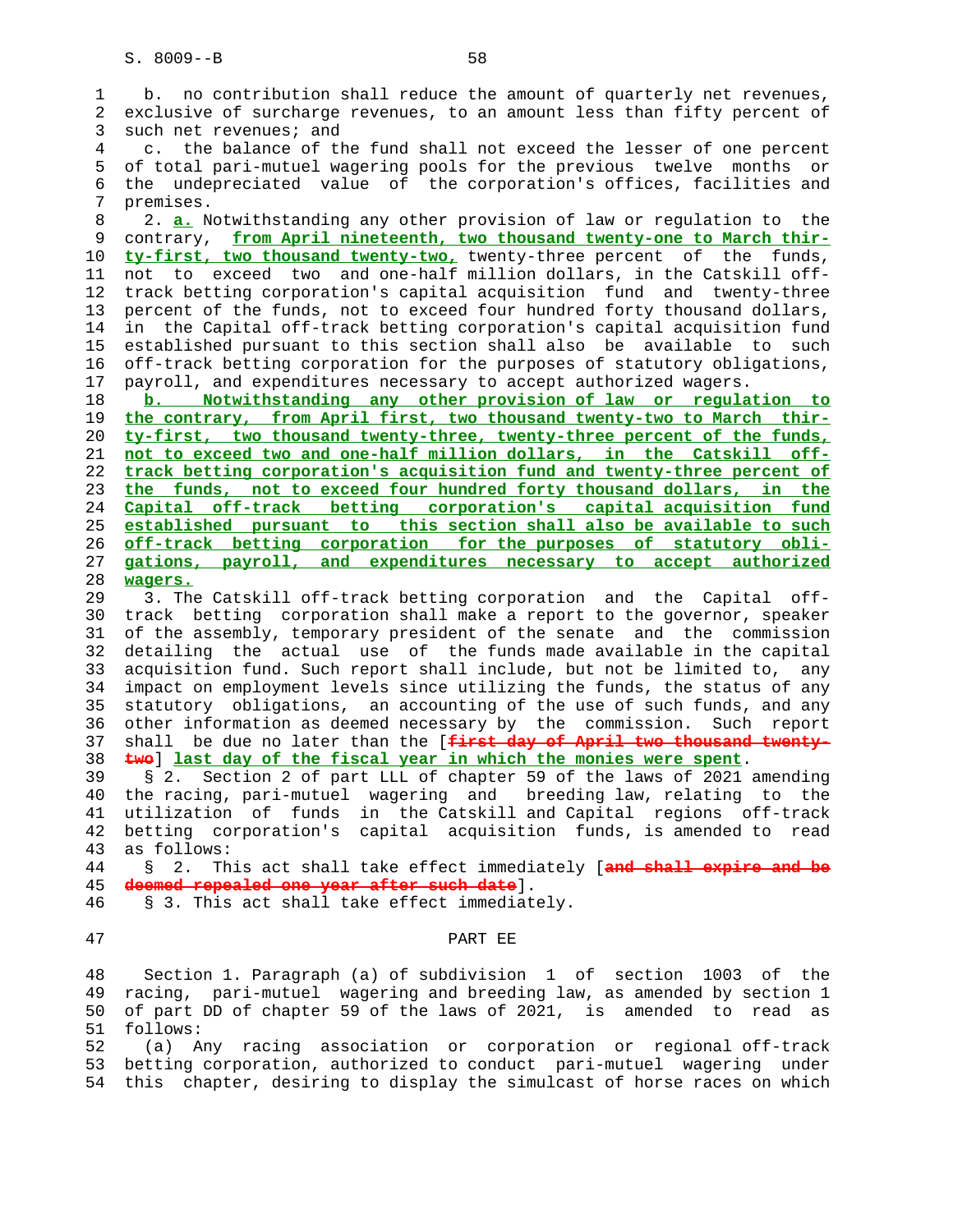1 pari-mutuel betting shall be permitted in the manner and subject to the 2 conditions provided for in this article may apply to the commission for 3 a license so to do. Applications for licenses shall be in such form as 4 may be prescribed by the commission and shall contain such information 5 or other material or evidence as the commission may require. No license 6 shall be issued by the commission authorizing the simulcast transmission 7 of thoroughbred races from a track located in Suffolk county. The fee 8 for such licenses shall be five hundred dollars per simulcast facility 9 and for account wagering licensees that do not operate either a simul- 10 cast facility that is open to the public within the state of New York or 11 a licensed racetrack within the state, twenty thousand dollars per year 12 payable by the licensee to the commission for deposit into the general 13 fund. Except as provided in this section, the commission shall not 14 approve any application to conduct simulcasting into individual or group 15 residences, homes or other areas for the purposes of or in connection 16 with pari-mutuel wagering. The commission may approve simulcasting into 17 residences, homes or other areas to be conducted jointly by one or more 18 regional off-track betting corporations and one or more of the follow- 19 ing: a franchised corporation, thoroughbred racing corporation or a 20 harness racing corporation or association; provided (i) the simulcasting 21 consists only of those races on which pari-mutuel betting is authorized 22 by this chapter at one or more simulcast facilities for each of the 23 contracting off-track betting corporations which shall include wagers 24 made in accordance with section one thousand fifteen, one thousand 25 sixteen and one thousand seventeen of this article; provided further 26 that the contract provisions or other simulcast arrangements for such 27 simulcast facility shall be no less favorable than those in effect on 28 January first, two thousand five; (ii) that each off-track betting 29 corporation having within its geographic boundaries such residences, 30 homes or other areas technically capable of receiving the simulcast 31 signal shall be a contracting party; (iii) the distribution of revenues 32 shall be subject to contractual agreement of the parties except that 33 statutory payments to non-contracting parties, if any, may not be 34 reduced; provided, however, that nothing herein to the contrary shall 35 prevent a track from televising its races on an irregular basis primari- 36 ly for promotional or marketing purposes as found by the commission. For 37 purposes of this paragraph, the provisions of section one thousand thir- 38 teen of this article shall not apply. Any agreement authorizing an 39 in-home simulcasting experiment commencing prior to May fifteenth, nine- 40 teen hundred ninety-five, may, and all its terms, be extended until June 41 thirtieth, two thousand [**twenty-two**] **twenty-three**; provided, however, 42 that any party to such agreement may elect to terminate such agreement 43 upon conveying written notice to all other parties of such agreement at 44 least forty-five days prior to the effective date of the termination, 45 via registered mail. Any party to an agreement receiving such notice of 46 an intent to terminate, may request the commission to mediate between 47 the parties new terms and conditions in a replacement agreement between 48 the parties as will permit continuation of an in-home experiment until 49 June thirtieth, two thousand [**twenty-two**] **twenty-three**; and (iv) no 50 in-home simulcasting in the thoroughbred special betting district shall 51 occur without the approval of the regional thoroughbred track. 52 § 2. Subparagraph (iii) of paragraph d of subdivision 3 of section

 53 1007 of the racing, pari-mutuel wagering and breeding law, as amended by 54 section 2 of part DD of chapter 59 of the laws of 2021, is amended to 55 read as follows: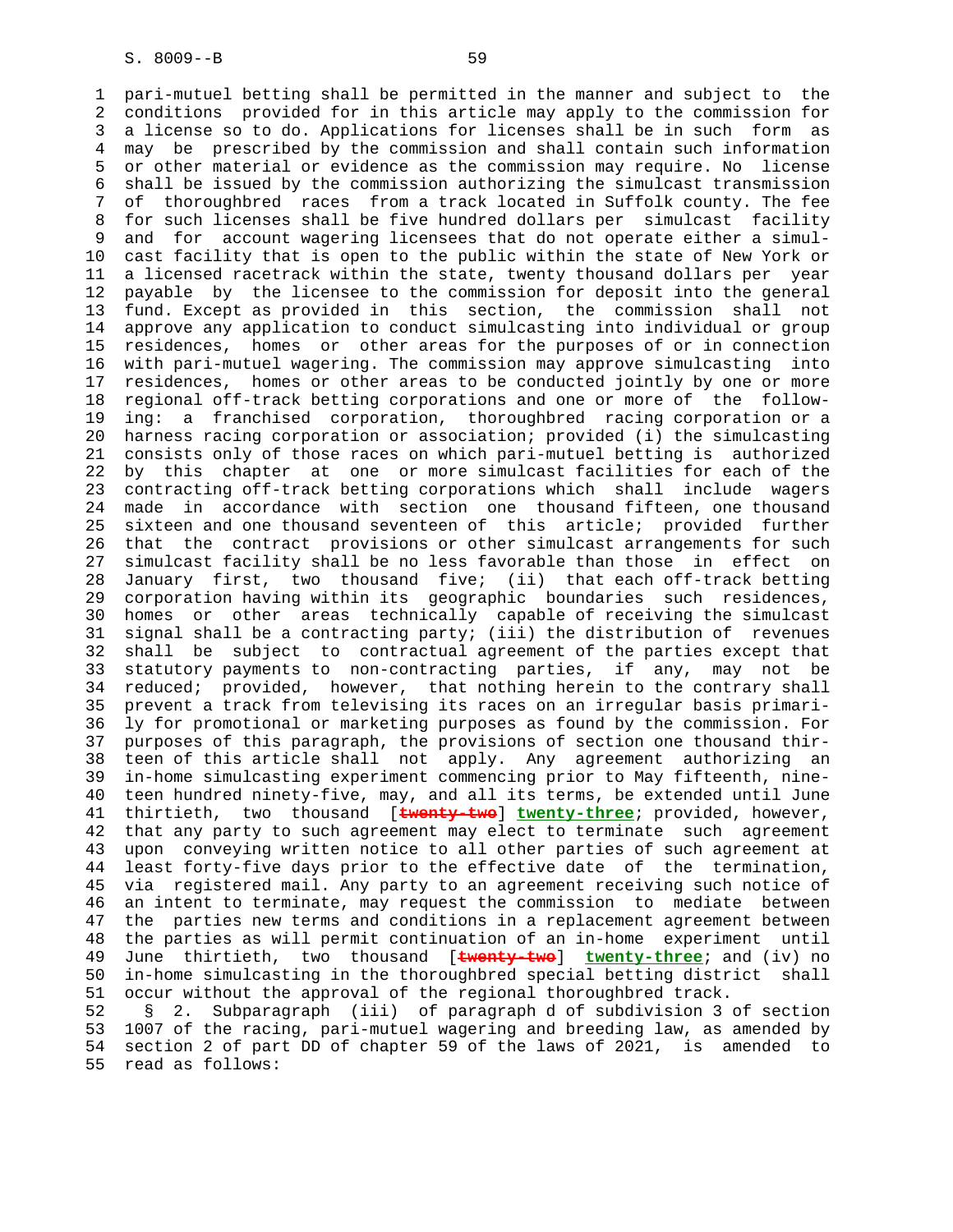1 (iii) Of the sums retained by a receiving track located in Westchester 2 county on races received from a franchised corporation, for the period 3 commencing January first, two thousand eight and continuing through June 4 thirtieth, two thousand [**twenty-two**] **twenty-three**, the amount used 5 exclusively for purses to be awarded at races conducted by such receiv- 6 ing track shall be computed as follows: of the sums so retained, two and 7 one-half percent of the total pools. Such amount shall be increased or 8 decreased in the amount of fifty percent of the difference in total 9 commissions determined by comparing the total commissions available<br>10 after July twenty-first, nineteen hundred ninety-five to the total after July twenty-first, nineteen hundred ninety-five to the total 11 commissions that would have been available to such track prior to July 12 twenty-first, nineteen hundred ninety-five.

 13 § 3. The opening paragraph of subdivision 1 of section 1014 of the 14 racing, pari-mutuel wagering and breeding law, as amended by section 3 15 of part DD of chapter 59 of the laws of 2021, is amended to read as 16 follows:

 17 The provisions of this section shall govern the simulcasting of races 18 conducted at thoroughbred tracks located in another state or country on 19 any day during which a franchised corporation is conducting a race meet- 20 ing in Saratoga county at Saratoga thoroughbred racetrack until June 21 thirtieth, two thousand [**twenty-two**] **twenty-three** and on any day regard- 22 less of whether or not a franchised corporation is conducting a race 23 meeting in Saratoga county at Saratoga thoroughbred racetrack after June 24 thirtieth, two thousand [**twenty-two**] **twenty-three**. On any day on which a 25 franchised corporation has not scheduled a racing program but a 26 thoroughbred racing corporation located within the state is conducting 27 racing, each off-track betting corporation branch office and each simul- 28 casting facility licensed in accordance with section one thousand seven 29 (that has entered into a written agreement with such facility's repre- 30 sentative horsemen's organization, as approved by the commission), one 31 thousand eight, or one thousand nine of this article shall be authorized 32 to accept wagers and display the live simulcast signal from thoroughbred 33 tracks located in another state or foreign country subject to the 34 following provisions:

 35 § 4. Subdivision 1 of section 1015 of the racing, pari-mutuel wagering 36 and breeding law, as amended by section 4 of part DD of chapter 59 of 37 the laws of 2021, is amended to read as follows:

 38 1. The provisions of this section shall govern the simulcasting of 39 races conducted at harness tracks located in another state or country 40 during the period July first, nineteen hundred ninety-four through June 41 thirtieth, two thousand [**twenty-two**] **twenty-three**. This section shall 42 supersede all inconsistent provisions of this chapter.

 43 § 5. The opening paragraph of subdivision 1 of section 1016 of the 44 racing, pari-mutuel wagering and breeding law, as amended by section 5 45 of part DD of chapter 59 of the laws of 2021, is amended to read as 46 follows:

 47 The provisions of this section shall govern the simulcasting of races 48 conducted at thoroughbred tracks located in another state or country on 49 any day during which a franchised corporation is not conducting a race 50 meeting in Saratoga county at Saratoga thoroughbred racetrack until June 51 thirtieth, two thousand [**twenty-two**] **twenty-three**. Every off-track 52 betting corporation branch office and every simulcasting facility 53 licensed in accordance with section one thousand seven that have entered 54 into a written agreement with such facility's representative horsemen's 55 organization as approved by the commission, one thousand eight or one 56 thousand nine of this article shall be authorized to accept wagers and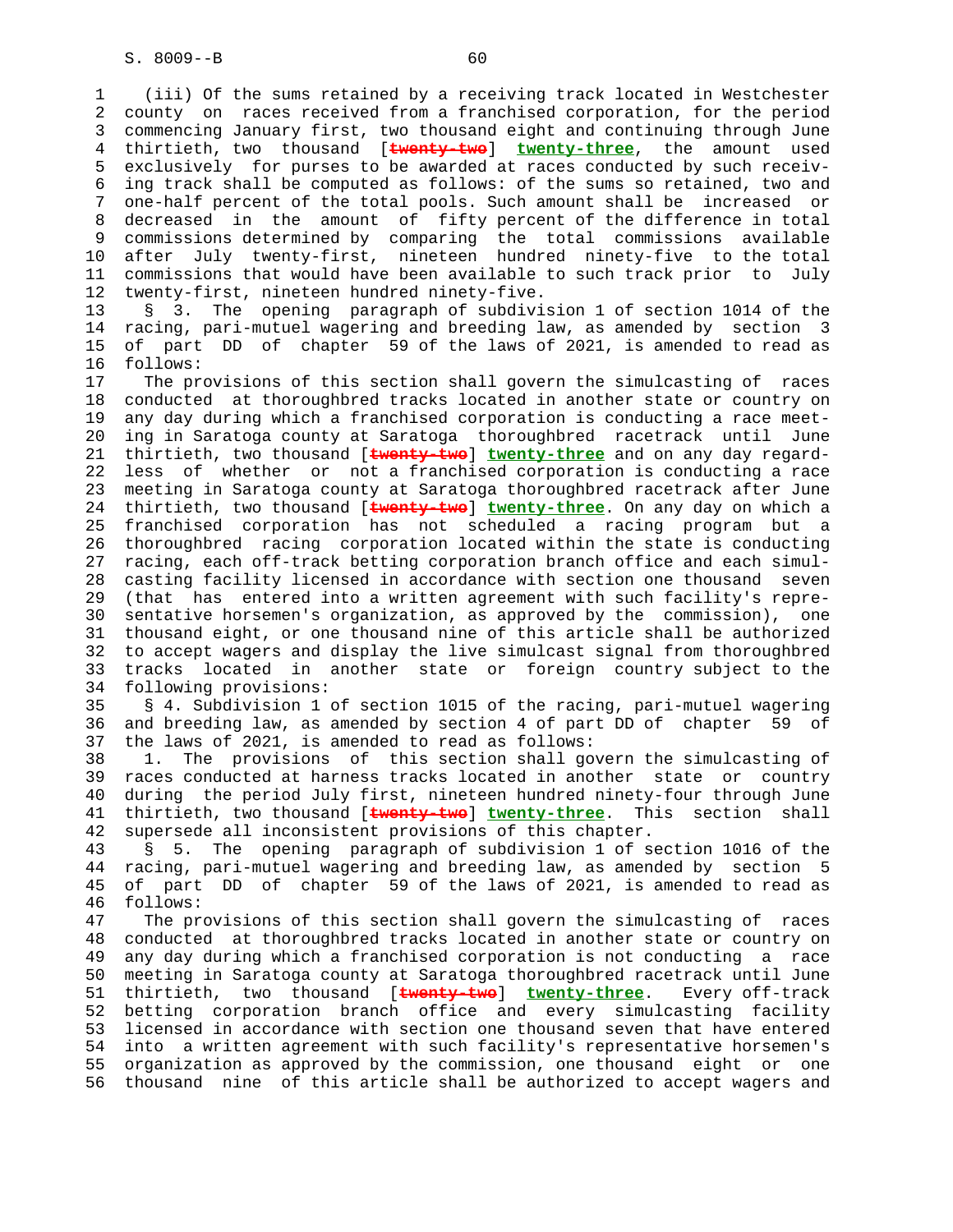1 display the live full-card simulcast signal of thoroughbred tracks 2 (which may include quarter horse or mixed meetings provided that all 3 such wagering on such races shall be construed to be thoroughbred races) 4 located in another state or foreign country, subject to the following 5 provisions; provided, however, no such written agreement shall be 6 required of a franchised corporation licensed in accordance with section 7 one thousand seven of this article:

 8 § 6. The opening paragraph of section 1018 of the racing, pari-mutuel 9 wagering and breeding law, as amended by section 6 of part DD of chapter 10 59 of the laws of 2021, is amended to read as follows:

 11 Notwithstanding any other provision of this chapter, for the period 12 July twenty-fifth, two thousand one through September eighth, two thou- 13 sand [**twenty-one**] **twenty-two**, when a franchised corporation is conduct- 14 ing a race meeting within the state at Saratoga Race Course, every off- 15 track betting corporation branch office and every simulcasting facility 16 licensed in accordance with section one thousand seven (that has entered 17 into a written agreement with such facility's representative horsemen's 18 organization as approved by the commission), one thousand eight or one 19 thousand nine of this article shall be authorized to accept wagers and 20 display the live simulcast signal from thoroughbred tracks located in 21 another state, provided that such facility shall accept wagers on races 22 run at all in-state thoroughbred tracks which are conducting racing 23 programs subject to the following provisions; provided, however, no such 24 written agreement shall be required of a franchised corporation licensed 25 in accordance with section one thousand seven of this article.

 26 § 7. Section 32 of chapter 281 of the laws of 1994, amending the 27 racing, pari-mutuel wagering and breeding law and other laws relating to 28 simulcasting, as amended by section 7 of part DD of chapter 59 of the 29 laws of 2021, is amended to read as follows:

 30 § 32. This act shall take effect immediately and the pari-mutuel tax 31 reductions in section six of this act shall expire and be deemed 32 repealed on July 1, [**2022**] **2023**; provided, however, that nothing 33 contained herein shall be deemed to affect the application, qualifica- 34 tion, expiration, or repeal of any provision of law amended by any 35 section of this act, and such provisions shall be applied or qualified 36 or shall expire or be deemed repealed in the same manner, to the same 37 extent and on the same date as the case may be as otherwise provided by 38 law; provided further, however, that sections twenty-three and twenty- 39 five of this act shall remain in full force and effect only until May 1, 40 1997 and at such time shall be deemed to be repealed.

 41 § 8. Section 54 of chapter 346 of the laws of 1990, amending the 42 racing, pari-mutuel wagering and breeding law and other laws relating to 43 simulcasting and the imposition of certain taxes, as amended by section 44 8 of part DD of chapter 59 of the laws of 2021, is amended to read as 45 follows:

 46 § 54. This act shall take effect immediately; provided, however, 47 sections three through twelve of this act shall take effect on January 48 1, 1991, and section 1013 of the racing, pari-mutuel wagering and breed- 49 ing law, as added by section thirty-eight of this act, shall expire and 50 be deemed repealed on July 1, [**2022**] **2023**; and section eighteen of this 51 act shall take effect on July 1, 2008 and sections fifty-one and fifty- 52 two of this act shall take effect as of the same date as chapter 772 of 53 the laws of 1989 took effect.

 54 § 9. Paragraph (a) of subdivision 1 of section 238 of the racing, 55 pari-mutuel wagering and breeding law, as amended by section 9 of part 56 DD of chapter 59 of the laws of 2021, is amended to read as follows: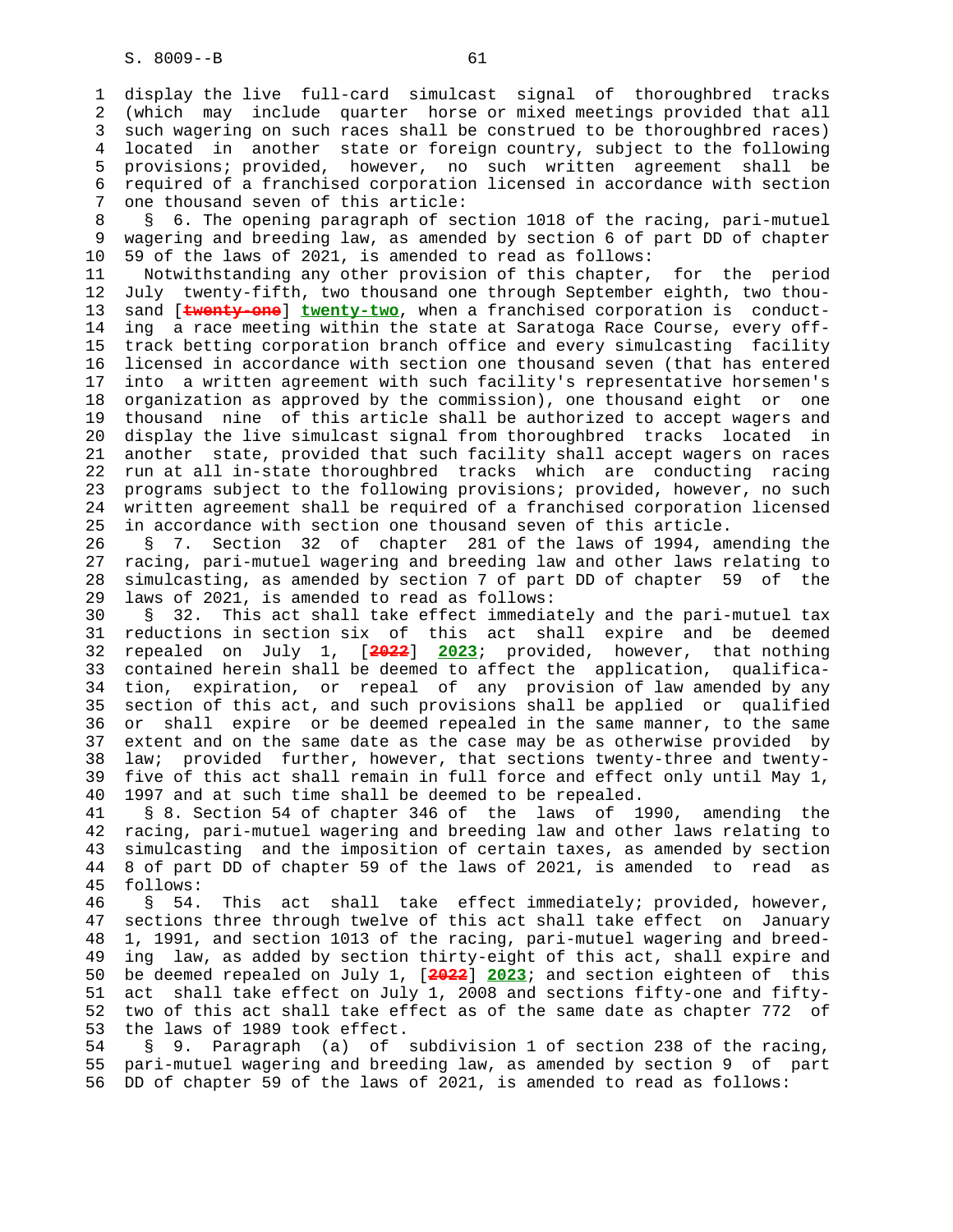1 (a) The franchised corporation authorized under this chapter to 2 conduct pari-mutuel betting at a race meeting or races run thereat shall 3 distribute all sums deposited in any pari-mutuel pool to the holders of 4 winning tickets therein, provided such tickets are presented for payment 5 before April first of the year following the year of their purchase, 6 less an amount that shall be established and retained by such franchised 7 corporation of between twelve to seventeen percent of the total deposits 8 in pools resulting from on-track regular bets, and fourteen to twenty- 9 one percent of the total deposits in pools resulting from on-track<br>10 multiple bets and fifteen to twenty-five percent of the total deposits multiple bets and fifteen to twenty-five percent of the total deposits 11 in pools resulting from on-track exotic bets and fifteen to thirty-six 12 percent of the total deposits in pools resulting from on-track super 13 exotic bets, plus the breaks. The retention rate to be established is 14 subject to the prior approval of the commission.

 15 Such rate may not be changed more than once per calendar quarter to be 16 effective on the first day of the calendar quarter. "Exotic bets" and 17 "multiple bets" shall have the meanings set forth in section five 18 hundred nineteen of this chapter. "Super exotic bets" shall have the 19 meaning set forth in section three hundred one of this chapter. For 20 purposes of this section, a "pick six bet" shall mean a single bet or 21 wager on the outcomes of six races. The breaks are hereby defined as the 22 odd cents over any multiple of five for payoffs greater than one dollar 23 five cents but less than five dollars, over any multiple of ten for 24 payoffs greater than five dollars but less than twenty-five dollars, 25 over any multiple of twenty-five for payoffs greater than twenty-five 26 dollars but less than two hundred fifty dollars, or over any multiple of 27 fifty for payoffs over two hundred fifty dollars. Out of the amount so 28 retained there shall be paid by such franchised corporation to the 29 commissioner of taxation and finance, as a reasonable tax by the state 30 for the privilege of conducting pari-mutuel betting on the races run at 31 the race meetings held by such franchised corporation, the following 32 percentages of the total pool for regular and multiple bets five percent 33 of regular bets and four percent of multiple bets plus twenty percent of 34 the breaks; for exotic wagers seven and one-half percent plus twenty 35 percent of the breaks, and for super exotic bets seven and one-half 36 percent plus fifty percent of the breaks.

 37 For the period April first, two thousand one through December thirty- 38 first, two thousand [**twenty-two**] **twenty-three**, such tax on all wagers 39 shall be one and six-tenths percent, plus, in each such period, twenty 40 percent of the breaks. Payment to the New York state thoroughbred breed- 41 ing and development fund by such franchised corporation shall be one- 42 half of one percent of total daily on-track pari-mutuel pools resulting 43 from regular, multiple and exotic bets and three percent of super exotic 44 bets and for the period April first, two thousand one through December 45 thirty-first, two thousand [**twenty-two**] **twenty-three**, such payment shall 46 be seven-tenths of one percent of regular, multiple and exotic pools. 47 § 10. This act shall take effect immediately.

#### PART FF

 49 Section 1. Section 606 of the tax law is amended by adding a new 50 subsection (nnn) to read as follows: 51 **(nnn) Caregiving tax credit. (1) For taxable years beginning on or**

 52 **after January first, two thousand twenty-two, a qualified caregiver** 53 **shall be allowed a credit against the tax imposed by this article for a**

54 **portion of the total purchase price paid for a qualified caregiving**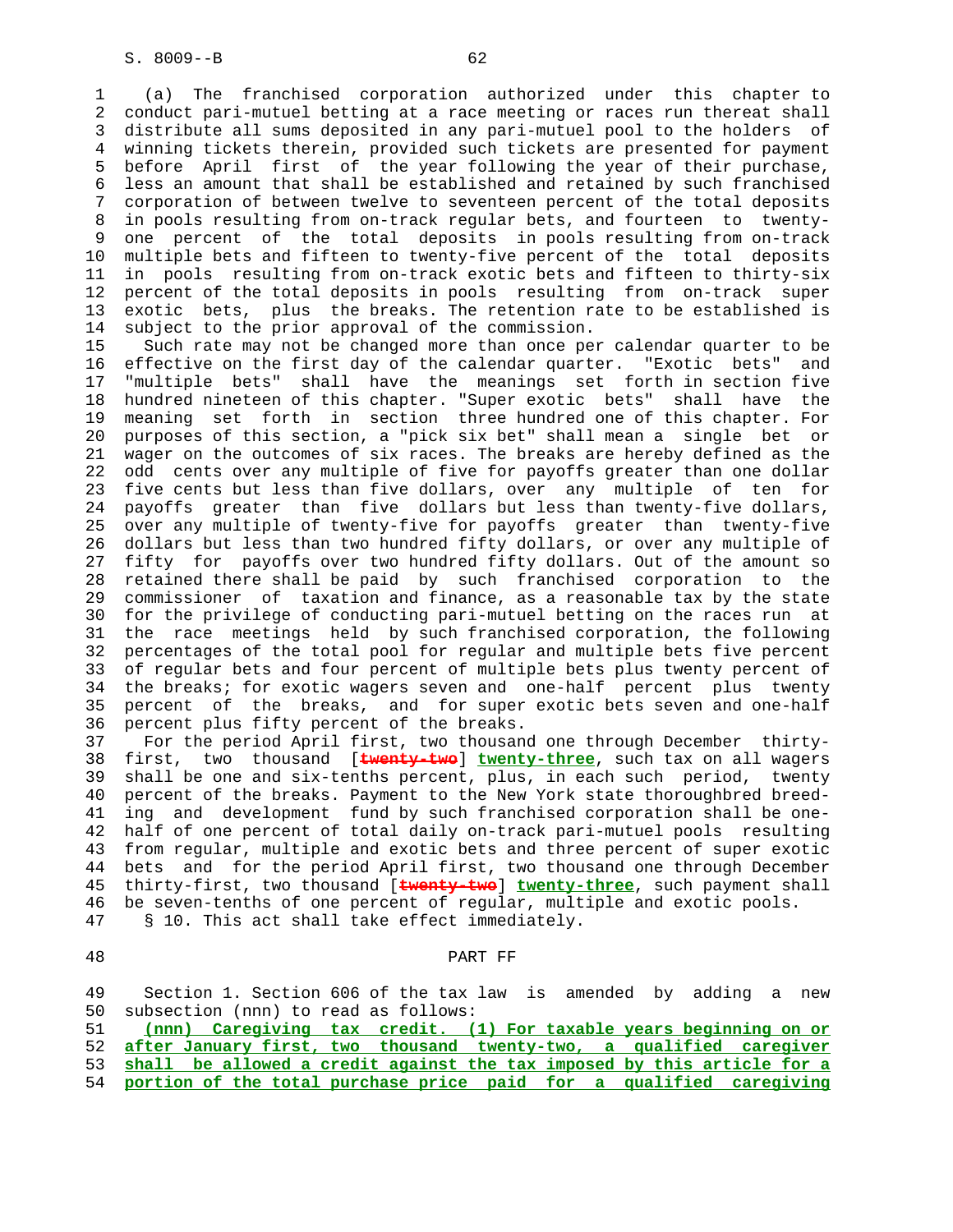**expense by such a qualified caregiver for performing caregiving duties provided to a qualified family member that resided within this state. (2) For purposes of this section (A) "qualified caregiving expense" means payments made by the qualified caregiver for goods and services which are provided to or for the benefit of the qualifying family member or to assist the qualified caregiver in caring for the qualifying family member. Such expenses include, but are not limited to, home health agen- cy services, adult day care, companionship services, personal care attendant services, homemaker services, respite care, health care equip- ment, assistive devices and supplies, home modification, transportation, legal or financial services, and assistive technology. (B) "qualified family member" means an individual who is: (i) at least eighteen years of age during a taxable year; (ii) a resident of New York state; (iii) requires assistance with at least one activity of daily living (ADL), as certified by a licensed health care practitioner; and (iv) is an individual who qualifies as a dependent, spouse, domestic partner as defined by section four of the workers' compensation law, sibling, partner, parent or other relation by blood or marriage, includ- ing an in-law, grandparent, grandchild, step-parent, aunt, uncle, niece, or nephew of the qualified caregiver. (C) "qualified caregiver" means an individual who is a New York state resident taxpayer for the taxable year. In the case of a joint return, the term includes the individual and the individual's spouse. The quali- fied caregiver claiming the credit must have a federal adjusted gross income of seventy-five thousand dollars or less for an individual and one hundred fifty thousand dollars or less for a couple, and incur uncompensated expenses directly related to the care of a qualified fami- ly member. In addition, qualified caregivers must provide care to one or more eligible qualified family members during the taxable year, and be eligible to receive a credit against the family caregiver's state tax liability for the taxable year. (3) The credit established pursuant to this subsection shall be allowed for the taxable year in which the qualified caregiver incurred the qualified caregiving expense. The credit established under this subsection shall not exceed fifty percent of the total amount expended, and shall not exceed three thousand five hundred dollars. (4) If the allowable amount of the credit exceeds the taxes otherwise due under this article for the taxable year, the unused amount of the credit is waived, and may not be refunded, carried forward or otherwise used to offset taxes. (5) Eligible qualified caregivers shall apply for the credit through the department. The commissioner, in consultation with the commissioner of the department of health and the director of the office for the aging, shall issue a certification for an approved application to the taxpayer that states the amount of the credit allocated to the taxpayer and the allocation year. (6) The aggregate amount of tax credits allowed pursuant to the authority of this subsection shall be thirty-five million dollars each year during the period two thousand twenty-two through two thousand twenty-four. Such aggregate amount of credits shall be allocated by the department on a first come first serve basis in order of priority based upon the date of filing an application for allocation of credit with the department. Once the credits allocated exceed the limit established in this subsection, the commissioner shall cease to allocate and certify**

**tax credits to taxpayers.**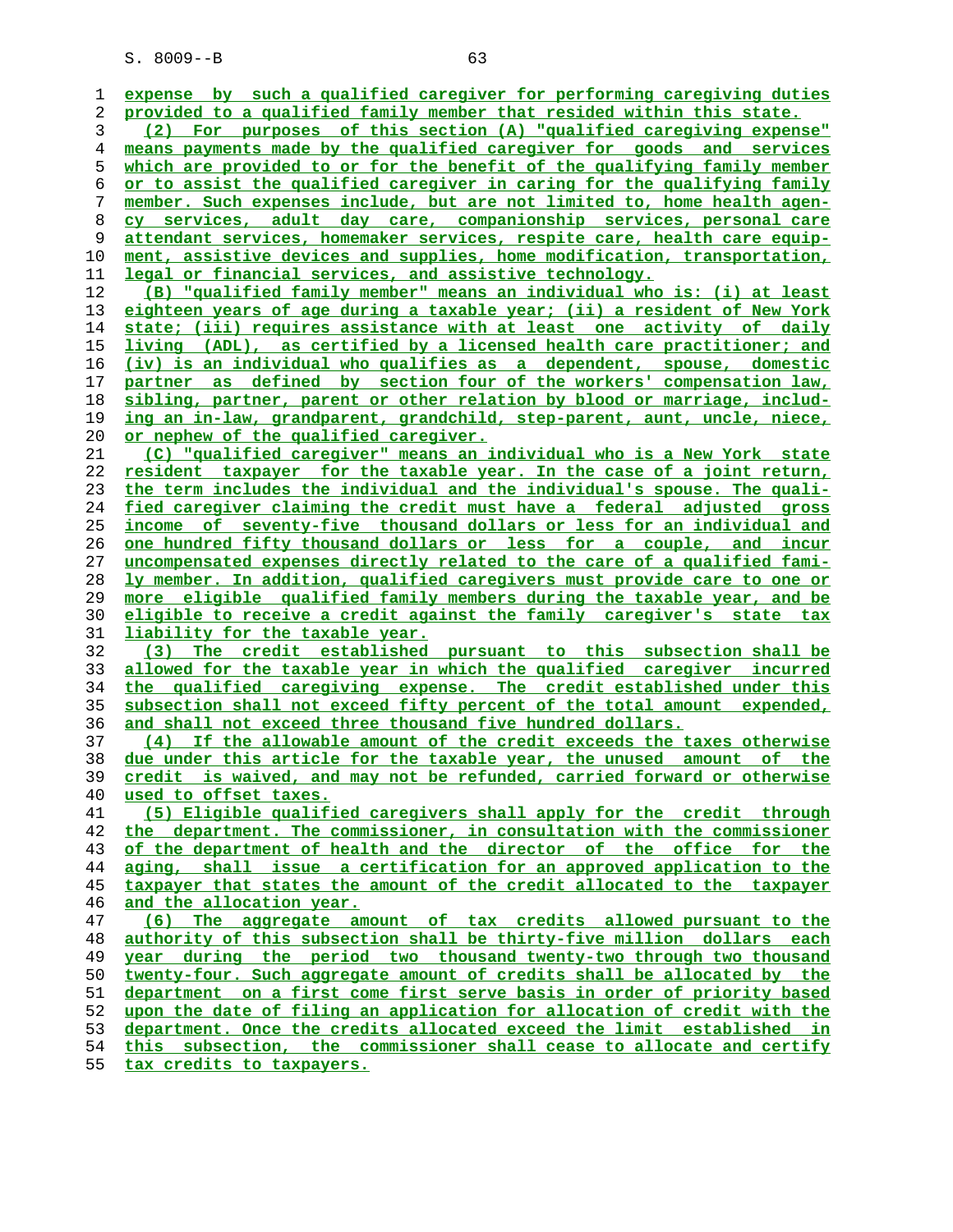**(7) The commissioner may require a qualified taxpayer to furnish the following information in support of his or her claim for credit under this subsection: household adjusted gross income, the name of the eligi- ble family member and his or her identifying information including social security numbers, and all other information which may be required by the commissioner to determine the credit. (8) The commissioner, after consulting with the commissioner of the department of health and the director of the office for the aging, shall by October thirty-first, two thousand twenty-two promulgate regulations necessary and appropriate to carry out the purposes of this subsection. Notwithstanding any other provisions to the contrary in the state admin- istrative procedure act, such rules and regulations may be adopted on an emergency basis if necessary to meet such October thirty-first, two thousand twenty-two deadline. (9) The department shall submit to the governor, the temporary presi- dent of the senate, and the speaker of the assembly an annual report by February first of each year evaluating the effectiveness of the caregiv- ing tax credit provided by this subsection. Such report shall be based on data available from the application filed with the department for any caregiving credits. Notwithstanding any provision of law to the contra- ry, the information contained in the report shall be public information. The report shall include recommendations for changes in the calculation or administration of the credit proposed by the department, in consulta- tion with the department of health and the office for the aging, that are deemed useful and appropriate.** 26 § 2. This act shall take effect immediately and shall apply to taxable 27 years commencing on and after January 1, 2022; provided that the 28 provisions of this act shall expire and be deemed repealed December 31, 29 2024. 30 PART GG 31 Section 1. Paragraph (b) of subdivision 9 of section 208 of the tax 32 law is amended by adding a new subparagraph 28 to read as follows: **(28) the amount of gain excluded from federal gross income for the taxable year by subparagraph (c) of paragraph (1) of subsection (a) of section 1400Z-2 of the internal revenue code.**

 36 § 2. Subdivision 9 of section 208 of the tax law is amended by adding 37 a new paragraph (u) to read as follows:

**(u) For tax years beginning on or after January first, two thousand twenty-two, upon the sale or exchange of property with respect to which the taxpayer has made the election under subparagraph (c) of paragraph (1) of subsection (a) of section 1400Z-2 of the internal revenue code, the basis of such property under this article shall be determined as if the taxpayer had not made such election.**

 44 § 3. Subsection (b) of section 612 of the tax law is amended by adding 45 a new paragraph 44 to read as follows:

**(44) the amount of gain excluded from federal gross income for the taxable year by subparagraph (c) of paragraph (1) of subsection (a) of section 1400Z-2 of the internal revenue code.**

 49 § 4. Section 612 of the tax law is amended by adding a new subsection 50 (y) to read as follows:

**(y) Qualified opportunity zones. For tax years beginning on or after January first, two thousand twenty-two, upon the sale or exchange of property with respect to which the taxpayer has made the election under**

**subparagraph (c) of paragraph (1) of subsection (a) of section 1400Z-2**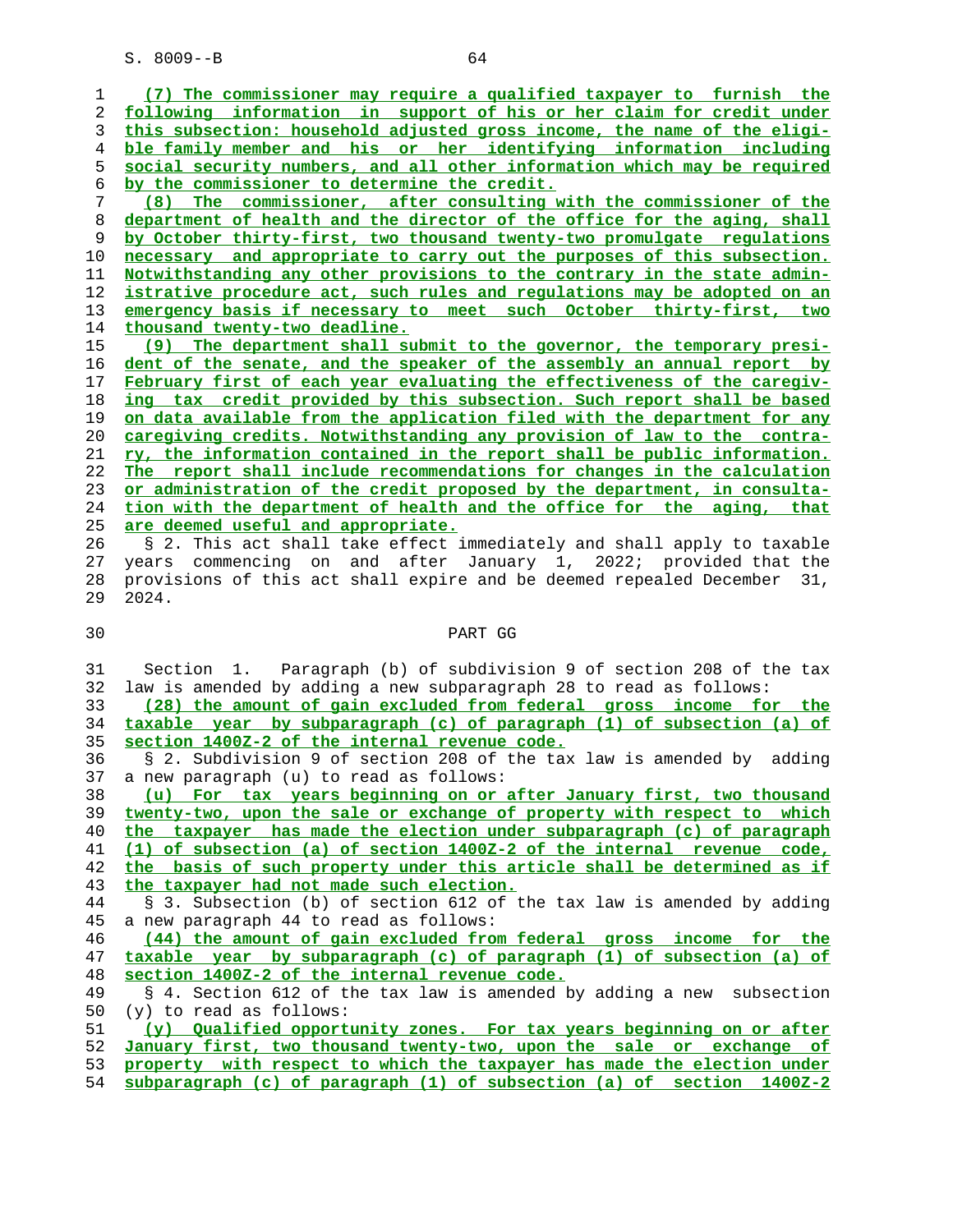**of the internal revenue code, the basis of such property under this article shall be determined as if the taxpayer had not made such election.** 4 § 5. Paragraph 2 of subdivision (b) of section 1503 of the tax law is 5 amended by adding a new subparagraph (AA) to read as follows: **(AA) the amount of gain excluded from federal gross income for the taxable year by subparagraph (c) of paragraph (1) of subsection (a) of section 1400Z-2 of the internal revenue code.** 9 § 6. Section 1503 of the tax law is amended by adding a new subdivi- 10 sion (d) to read as follows: **(d) For tax years beginning on or after January first, two thousand twenty-two, upon the sale or exchange of property with respect to which the taxpayer has made the election under subparagraph (c) of paragraph (1) of subsection (a) of section 1400Z-2 of the internal revenue code, the basis of such property under this article shall be determined as if the taxpayer had not made such election.** 17 § 7. Paragraph (a) of subdivision 8 of section 11-602 of the adminis- 18 trative code of the city of New York is amended by adding a new subpara- 19 graph 16 to read as follows: **(16) the amount of gain excluded from federal gross income for the taxable year by subparagraph (c) of paragraph (1) of subsection (a) of section 1400Z-2 of the internal revenue code.** 23 § 8. Section 11-602 of the administrative code of the city of New York 24 is amended by adding a new subdivision 11 to read as follows: **11. For tax years beginning on or after January first, two thousand twenty-two, upon the sale or exchange of property with respect to which the taxpayer has made the election under subparagraph (c) of paragraph (1) of subsection (a) of section 1400Z-2 of the internal revenue code, the basis of such property under this article shall be determined as if the taxpayer had not made such election.** § 9. Paragraph (a) of subdivision 8 of section 11-652 of the adminis- 32 trative code of the city of New York is amended by adding a new subpara- 33 graph 17 to read as follows: **(17) the amount of gain excluded from federal gross income for the taxable year by subparagraph (c) of paragraph (1) of subsection (a) of section 1400Z-2 of the internal revenue code.** 37 § 10. Subdivision 8 of section 11-652 of the administrative code of 38 the city of New York is amended by adding a new paragraph (u) to read as 39 follows: **(u) For tax years beginning on or after January first, two thousand twenty-two, upon the sale or exchange of property with respect to which the taxpayer has made the election under subparagraph (c) of paragraph (1) of subsection (a) of section 1400Z-2 of the internal revenue code, the basis of such property under this article shall be determined as if the taxpayer had not made such election.** 46 § 11. Subdivision (b) of section 11-1712 of the administrative code of 47 the city of New York is amended by adding a new paragraph 40 to read as 48 follows: **(40) the amount of gain excluded from federal gross income for the taxable year by subparagraph (c) of paragraph (1) of subsection (a) of section 1400Z-2 of the internal revenue code.** 52 § 12. Section 11-1712 of the administrative code of the city of New 53 York is amended by adding a new subdivision (w) to read as follows: **(w) For tax years beginning on or after January first, two thousand twenty-two, upon the sale or exchange of property with respect to which the taxpayer has made the election under subparagraph (c) of paragraph**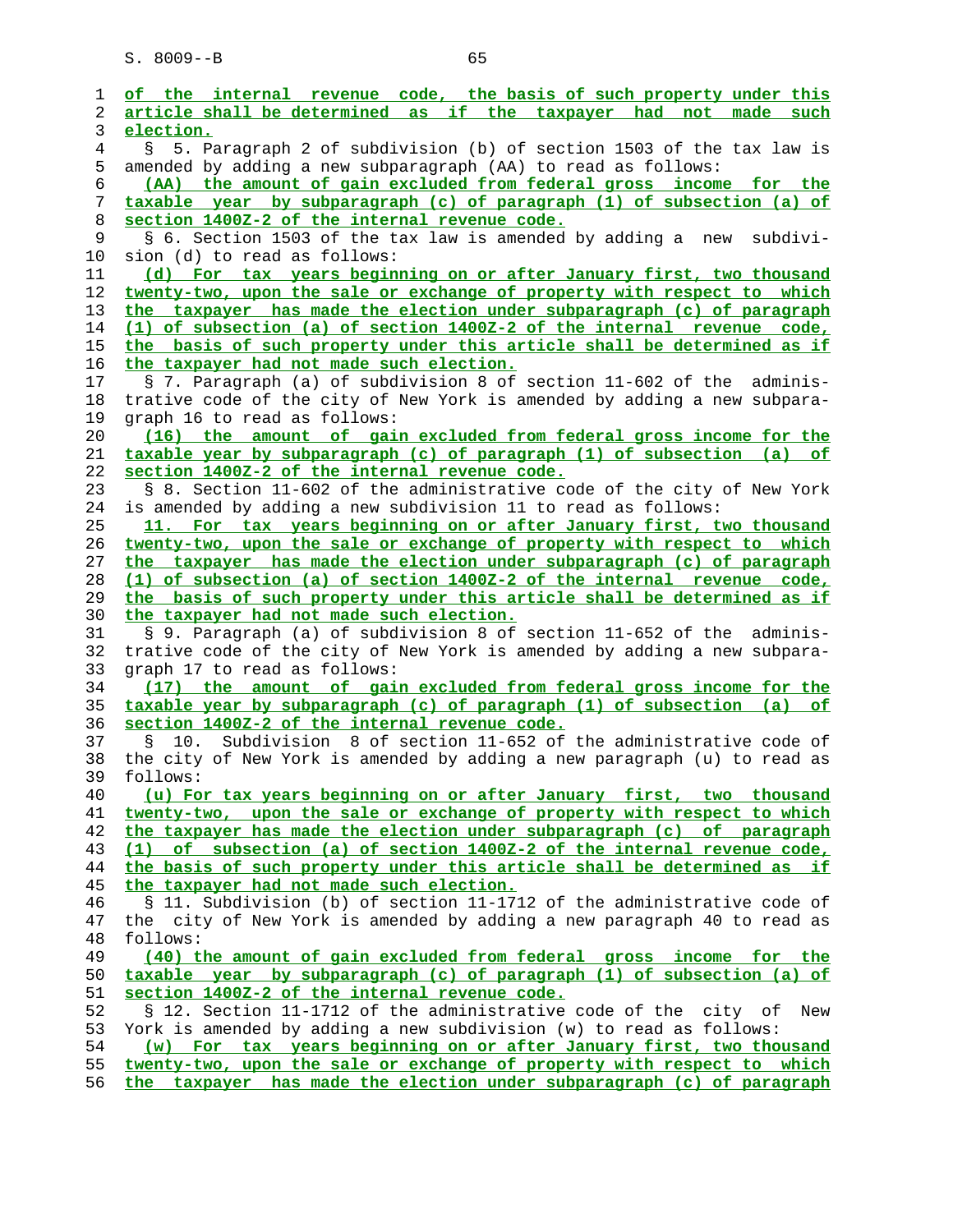| 4        | 13. This act shall take effect immediately and shall apply to taxa-<br>$\mathcal{S}$                                                             |
|----------|--------------------------------------------------------------------------------------------------------------------------------------------------|
| 5        | ble years beginning on or after January 1, 2022.                                                                                                 |
| 6        | PART HH                                                                                                                                          |
| 7        | Section 1. Subsection (g-1) of section 606 of the tax law, as amended                                                                            |
| 8        | by chapter 378 of the laws of 2005, paragraphs 1 and 2 as amended by                                                                             |
| 9        | chapter 375 of the laws of 2012 and paragraph 3 as amended, paragraph 5                                                                          |
| 10       | added and paragraphs 6, 7 and 8 as renumbered by chapter 128 of the<br>as                                                                        |
| 11       | laws of 2007, is amended to read as follows:                                                                                                     |
| 12       | (g-1) Solar energy system equipment credit. (1) General. An individual                                                                           |
| 13       | taxpayer shall be allowed a credit against the tax imposed by this arti-                                                                         |
| 14       | cle equal to twenty-five percent of qualified solar energy system equip-                                                                         |
| 15       | ment expenditures, except as provided in subparagraph (D) of paragraph                                                                           |
| 16       | subsection.<br>This credit shall not exceed three thousand<br>of this<br>two                                                                     |
| 17       | seven hundred fifty dollars for qualified solar energy equipment placed                                                                          |
| 18<br>19 | in service before September first, two thousand six, [and] five thousand<br>dollars for qualified solar energy equipment placed in service on or |
| 20       | after September first, two thousand six and before April first, two                                                                              |
| 21       | thousand twenty-two, and ten thousand dollars for qualified solar energy                                                                         |
| 22       | equipment placed in service on or after April first, two thousand twen-                                                                          |
| 23       | ty-two.                                                                                                                                          |
| 24       | (2) Qualified solar energy system equipment expenditures. (A) The term                                                                           |
| 25       | "qualified solar energy system equipment expenditures" means expendi-                                                                            |
| 26       | tures for:                                                                                                                                       |
| 27       | (i) the purchase of solar energy system equipment which is installed                                                                             |
| 28       | in connection with residential property which is (I) located in this                                                                             |
| 29       | state and (II) which is used by the taxpayer as [his or her principal] a                                                                         |
| 30       | at the time the solar energy system equipment is placed in<br>residence                                                                          |
| 31<br>32 | service;<br>(ii) the lease of solar energy system equipment under a written agree-                                                               |
| 33       | ment that spans at least ten years where such equipment owned by a                                                                               |
| 34       | person other than the taxpayer is installed in connection with residen-                                                                          |
| 35       | tial property which is (I) located in this state and (II) which is used                                                                          |
| 36       | by the taxpayer as [ <b>his or her principal</b> ] a residence at the time the                                                                   |
| 37       | solar energy system equipment is placed in service; or                                                                                           |
| 38       | (iii) the purchase of power under a written agreement<br>that<br>spans                                                                           |
| 39       | least ten years whereunder the power purchased is generated by solar                                                                             |
| 40       | energy system equipment owned by a person other than the taxpayer which                                                                          |
| 41       | is installed in connection with residential property which is (I)                                                                                |
| 42       | located in this state and (II) which is used by the taxpayer as [his or                                                                          |
| 43<br>44 | her principal] a residence at the time the solar energy system equipment<br>is placed in service.                                                |
| 45       | (B) Such qualified expenditures shall include expenditures for materi-                                                                           |
| 46       | als, labor costs properly allocable to on-site preparation, assembly and                                                                         |
| 47       | original installation, architectural and engineering services, and                                                                               |
| 48       | designs and plans directly related to the construction or<br>installation                                                                        |
| 49       | of the solar energy system equipment.                                                                                                            |
| 50       | Such qualified expenditures for the purchase of solar energy<br>(C)                                                                              |
| 51       | system equipment shall not include interest or other finance charges.                                                                            |
| 52       | (D) Such qualified expenditures for the lease of solar energy system                                                                             |
| 53       | equipment or the purchase of power under an agreement described in<br>clauses (ii) or (iii) of subparagraph (A) of this paragraph shall          |
| 54       |                                                                                                                                                  |

1 **(1) of subsection (a) of section 1400Z-2 of the internal revenue code,**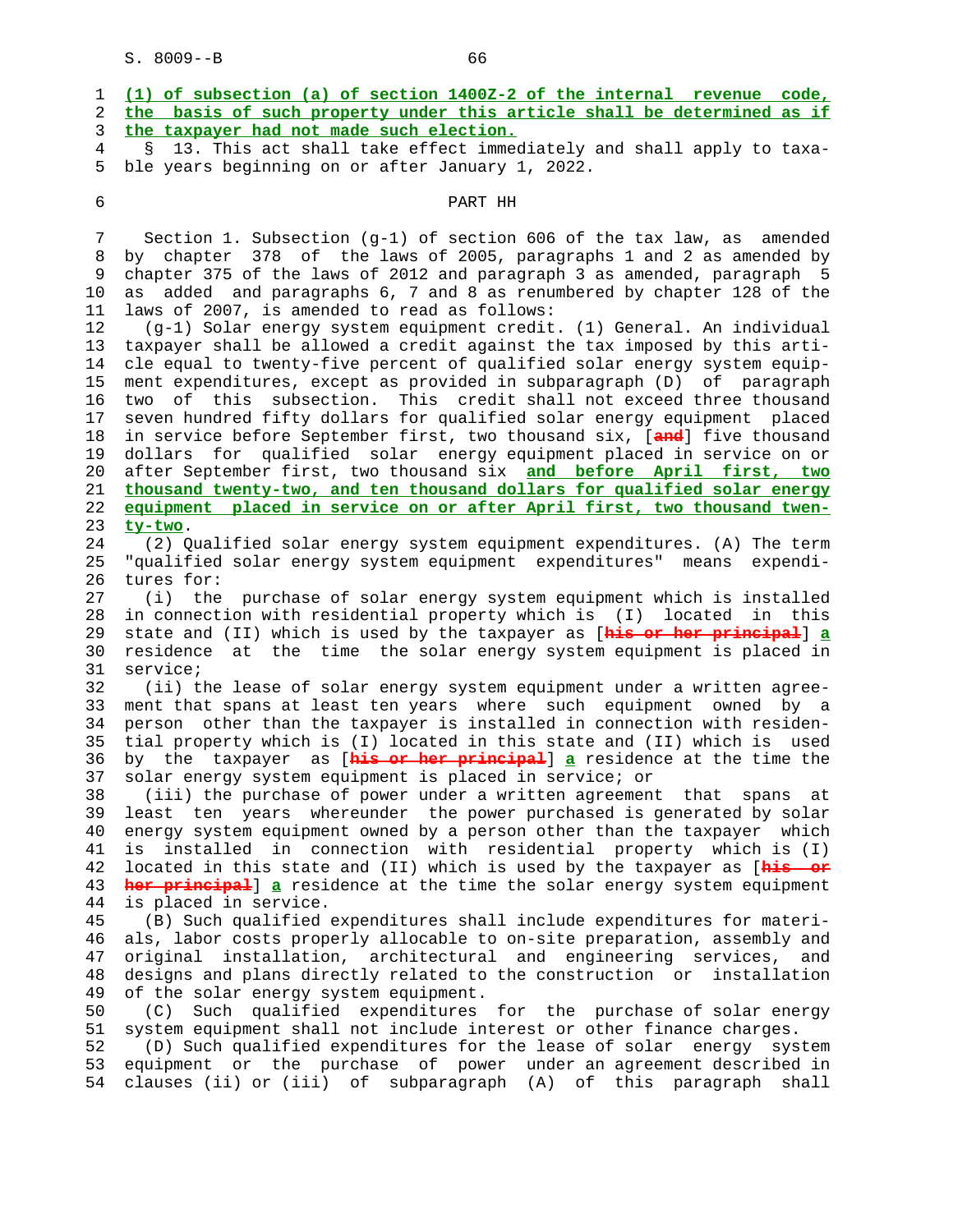1 include an amount equal to all payments made during the taxable year 2 under such agreement. Provided, however, such credits shall only be 3 allowed for fourteen years after the first taxable year in which such 4 credit is allowed. Provided further, however, the twenty-five percent 5 limitation in paragraph one of this subsection shall only apply to the 6 total aggregate amount of all payments to be made pursuant to an agree- 7 ment referenced in clauses (ii) or (iii) of subparagraph (A) of this 8 paragraph, and shall not apply to individual payments made during a 9 taxable year under such agreement except to the extent such limitation 10 on an aggregate basis has been reached.

 11 (3) Solar energy system equipment. The term "solar energy system 12 equipment" shall mean an arrangement or combination of components 13 utilizing solar radiation, which, when installed in a residence, produc- 14 es **and stores** energy designed to provide heating, cooling, hot water or 15 electricity for use in such residence. Such arrangement or components 16 shall not include equipment connected to solar energy system equipment 17 that is a component of part or parts of a non-solar energy system or 18 which uses any sort of recreational facility or equipment as a storage 19 medium. Solar energy system equipment that generates **and stores** elec- 20 tricity for use in a residence must conform to applicable requirements 21 set forth in section sixty-six-j of the public service law. Provided, 22 however, where solar energy system equipment is purchased and installed 23 by a condominium management association or a cooperative housing corpo- 24 ration, for purposes of this subsection only, the term "ten kilowatts" 25 in such section sixty-six-j shall be read as "[**fifty**] **ten** kilowatts 26 **multiplied by the number of owner-occupied units in the cooperative or** 27 **condominium management association**."

 28 (4) Multiple taxpayers. Where solar energy system equipment is 29 purchased and installed in a [**principal**] residence shared by two or more 30 taxpayers, the amount of the credit allowable under this subsection for 31 each such taxpayer shall be prorated according to the percentage of the 32 total expenditure for such solar energy system equipment contributed by 33 each taxpayer.

 34 (5) Proportionate share. Where solar energy system equipment is 35 purchased and installed by a condominium management association or a 36 cooperative housing corporation, a taxpayer who is a member of the 37 condominium management association or who is a tenant-stockholder in the 38 cooperative housing corporation may for the purpose of this subsection 39 claim a proportionate share of the total expense as the expenditure for 40 the purposes of the credit attributable to his [**principal**] **or her** resi- 41 dence.

 42 (6) Grants. For purposes of determining the amount of the expenditure 43 incurred in purchasing and installing solar energy system equipment, the 44 amount of any federal, state or local grant received by the taxpayer, 45 which was used for the purchase and/or installation of such equipment 46 and which was not included in the federal gross income of the taxpayer, 47 shall not be included in the amount of such expenditures.

 48 (7) **Limitation; one residence. An eligible taxpayer shall only be** 49 **allowed to apply the credit provided for in this subsection to one resi-** 50 **dence of such taxpayer.**

 51 **(8)** When credit allowed. The credit provided for herein shall be 52 allowed with respect to the taxable year, commencing after nineteen 53 hundred ninety-seven, in which the solar energy system equipment is 54 placed in service.

 55 [**(8)**] **(9)** Carryover of credit. If the amount of the credit, and carry- 56 overs of such credit, allowable under this subsection for any taxable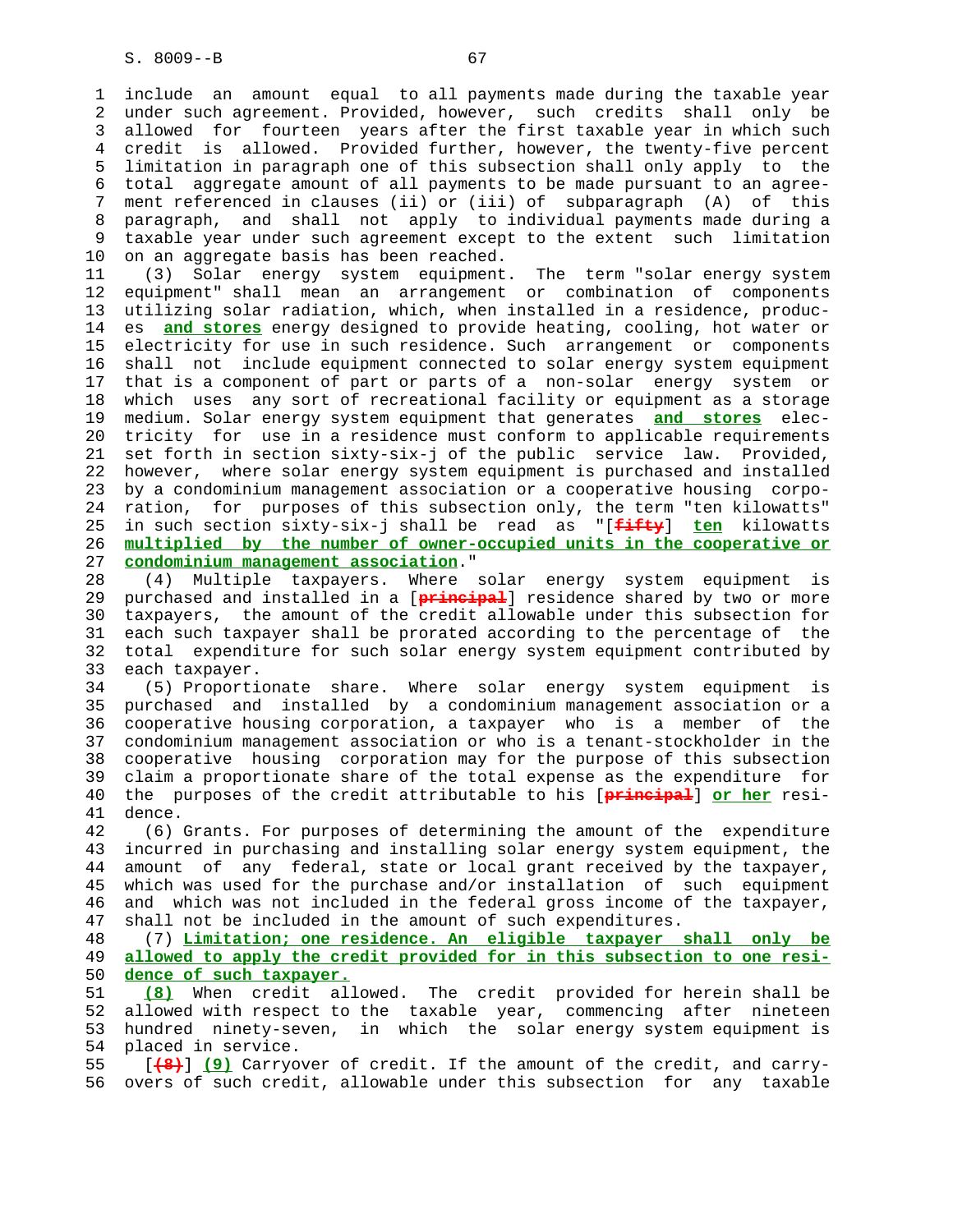1 year shall exceed the taxpayer's tax for such year, such excess amount 2 may be carried over to the five taxable years next following the taxable 3 year with respect to which the credit is allowed and may be deducted 4 from the taxpayer's tax for such year or years. 5 § 2. This act shall take effect immediately. 6 PART II 7 Section 1. Section 606 of the tax law is amended by adding a new 8 subsection (g-3) to read as follows: **(g-3) Geothermal energy systems credit. (1) General. An individual taxpayer shall be allowed a credit against the tax imposed by this arti- cle equal to twenty-five percent of qualified geothermal energy system expenditures, except as provided in subparagraph (D) of paragraph two of this subsection. This credit shall not exceed five thousand dollars for a qualified geothermal energy system placed in service on or after September first, two thousand twenty-one. (2) Qualified geothermal energy systems expenditures. (A) The term "qualified geothermal energy system expenditures" means expenditures for: (i) the purchase of geothermal energy system equipment which is installed in connection with residential property which is (I) located in this state and (II) which is used by the taxpayer as his or her prin- cipal residence at the time the geothermal energy system equipment is placed in service; (ii) the lease of geothermal energy system equipment under a written agreement that spans at least ten years where such equipment owned by a person other than the taxpayer is installed in connection with residen- tial property which is (I) located in this state and (II) which is used by the taxpayer as his or her principal residence at the time the geoth- ermal energy system equipment is placed in service; or (iii) the purchase of power under a written agreement that spans at least ten years whereunder the power purchased is generated by geother- mal energy system equipment owned by a person other than the taxpayer which is installed in connection with residential property which is (I) located in this state and (II) used by the taxpayer as his or her prin- cipal residence at the time the geothermal energy system equipment is placed in service. (B) Such qualified expenditures shall include expenditures for materi- als, labor costs properly allocable to on-site preparation, assembly and original installation, architectural and engineering services, and designs and plans directly related to the construction or installation of the geothermal energy system equipment. (C) Such qualified expenditures for the purchase of geothermal energy system equipment shall not include interest or other finance charges. (D) Such qualified expenditures for the lease of geothermal energy system equipment or the purchase of power under an agreement described in clause (ii) or (iii) of subparagraph (A) of this paragraph shall include an amount equal to all payments made during the taxable year under such agreement. Provided, however, such credits shall only be allowed for fourteen years after the first taxable year in which such credit is allowed. Provided further, however, the twenty-five percent limitation in paragraph one of this subsection shall only apply to the total aggregate amount of all payments to be made pursuant to an agree- ment referenced in clause (ii) or (iii) of subparagraph (A) of this**

**paragraph, and shall not apply to individual payments made during a**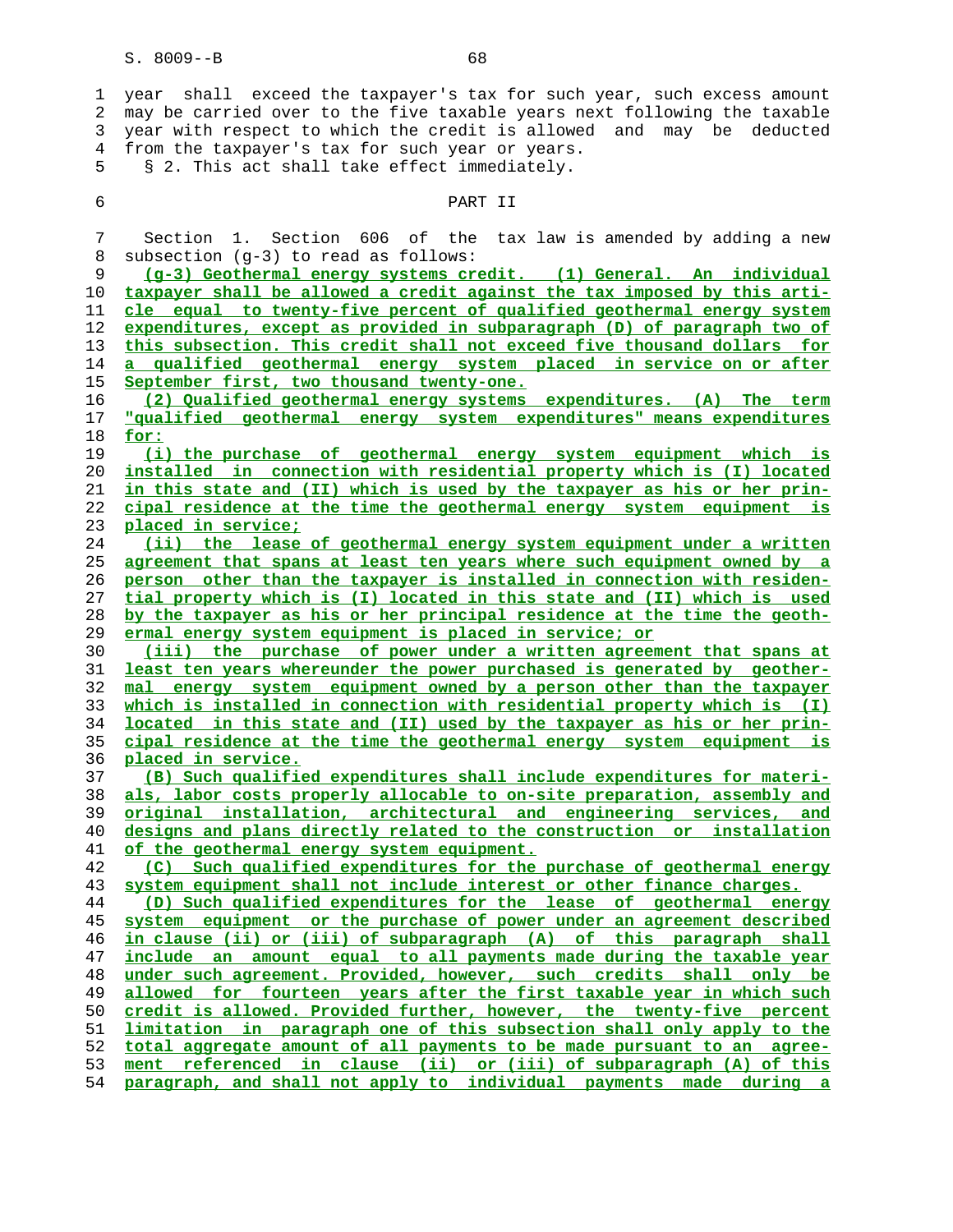**taxable year under such agreement except to the extent such limitation on an aggregate basis has been reached. (3) Geothermal energy system equipment. The term "geothermal energy system equipment" shall mean a system whose original use begins with the taxpayer; which meets the eligibility criteria, if any, prescribed by the department; and which is a ground coupled solar thermal system that utilizes the solar thermal energy stored in the ground or in bodies of water to produce heat, and which is commonly known as or referred to as a ground source heat pump system. (4) Multiple taxpayers. Where geothermal energy system equipment is purchased and installed in a principal residence shared by two or more taxpayers, the amount of the credit allowable under this subsection for each such taxpayer shall be prorated according to the percentage of the total expenditure for such geothermal energy system equipment contrib- uted by each taxpayer. (5) Proportionate share. Where geothermal energy system equipment is purchased and installed by a condominium management association or a cooperative housing corporation, a taxpayer who is a member of the condominium management association or who is a tenant-stockholder in the cooperative housing corporation may for the purpose of this subsection claim a proportionate share of the total expense as the expenditure for the purposes of the credit attributable to his principal residence. (6) Grants. For purposes of determining the amount of the expenditure incurred in purchasing and installing geothermal energy system equip- ment, the amount of any federal, state or local grant received by the taxpayer, which was used for the purchase and/or installation of such equipment and which was not included in the federal gross income of the taxpayer, shall not be included in the amount of such expenditures. (7) When credit allowed. The credit provided for herein shall be allowed with respect to the taxable year, commencing after two thousand twenty-two, in which the geothermal energy system equipment is placed in service. (8) Carryover of credit. If the amount of the credit, and carryovers of such credit, allowable under this subsection for any taxable year shall exceed the taxpayer's tax for such year, such excess amount may be carried over to the five taxable years next following the taxable year with respect to which the credit is allowed and may be deducted from the taxpayer's tax for such year or years.** 39 § 2. This act shall take effect immediately and shall apply to taxable 40 years commencing on and after January 1, 2022. 41 PART JJ 42 Section 1. Article 4 of the real property tax law is amended by adding 43 a new title 6 to read as follows: **TITLE 6 CHILDCARE CENTER TAX ABATEMENT FOR CERTAIN PROPERTIES IN A CITY HAVING A POPULATION OF ONE MILLION OR MORE Section 499-aaaaa. Definitions. 499-bbbbb. Real property tax abatement. 499-ccccc. Application for tax abatement. 499-ddddd. Continuing requirements. 499-eeeee. Revocation of tax abatement. 499-fffff. Enforcement and administration. § 499-aaaaa. Definitions. When used in this title, the following terms**

**shall have the following meanings:**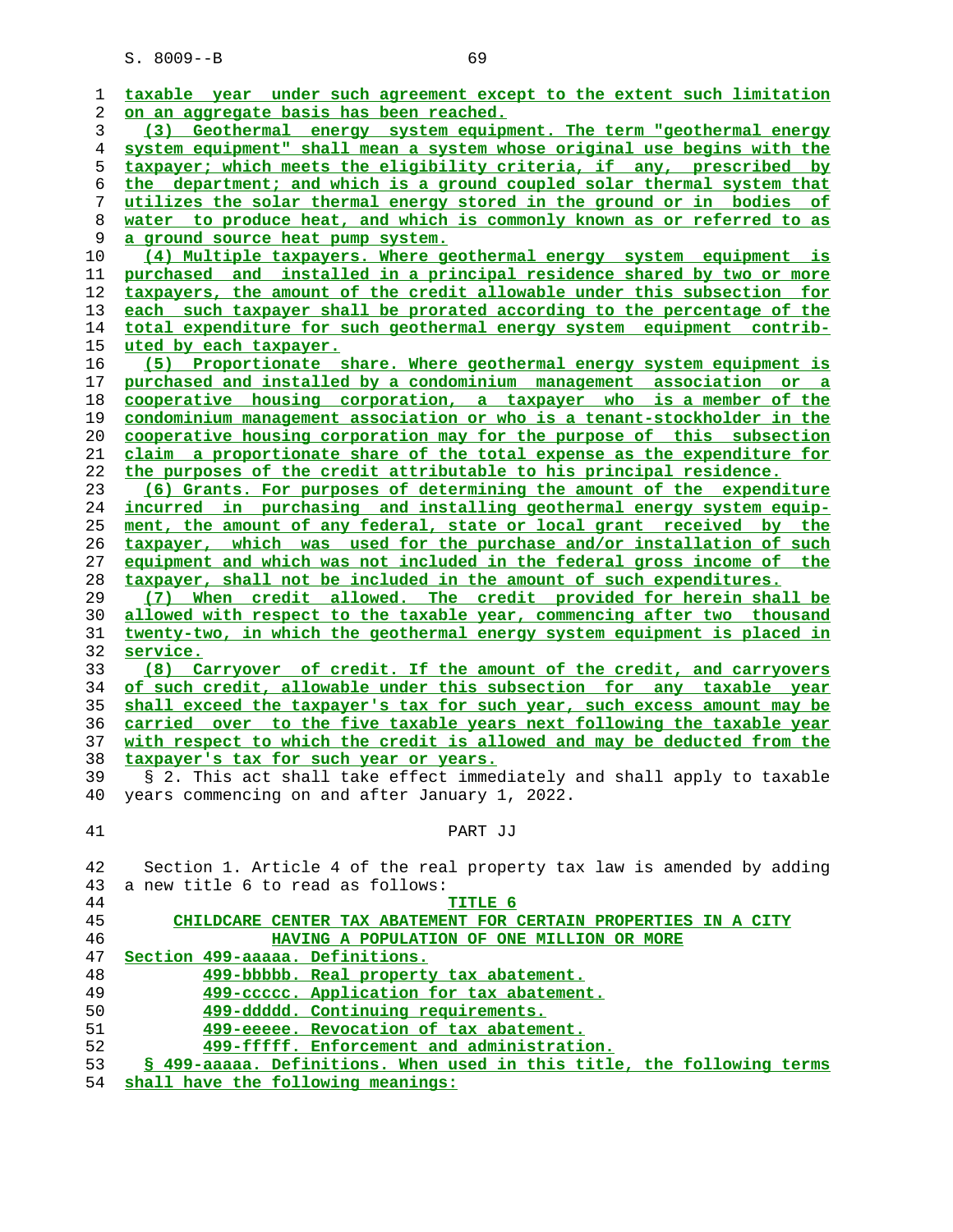| 1        | 1. "Abatement period" means the tax year or tax years in which the                                                |
|----------|-------------------------------------------------------------------------------------------------------------------|
| 2        | abatement is applied by the department of finance to the real property                                            |
| 3        | tax liability of an eligible building, provided that such abatement may                                           |
| 4        | not be applied to the real property tax liability of such building                                                |
| 5        | during more than five tax years.                                                                                  |
| 6        | 2. "Applicant" means an owner who files an application for tax abate-                                             |
| 7        | ment.                                                                                                             |
| 8        | 3. "Application for tax abatement" means an application for a child-                                              |
| 9        | care center tax abatement pursuant to section four hundred ninety-nine-                                           |
| 10       | ccccc of this title.                                                                                              |
| 11       | 4. "Childcare center" means a childcare program for which a permit to                                             |
| 12       | operate such program has been issued by the department of health and                                              |
| 13       | mental hygiene pursuant to the health code of the city.                                                           |
| 14       | 5. "Childcare desert" means a census tract in a city having a popu-                                               |
| 15       | lation of one million or more where, at the time of an application for                                            |
| 16       | tax abatement, there are three or more children under five years of age                                           |
| 17       | for each available childcare slot, or where there are no available                                                |
| 18       | childcare slots, as determined by the office of children and family                                               |
| 19       | services.                                                                                                         |
| 20       | 6. "City" means a city with a population of one million or more.                                                  |
| 21       | 7. "Cost-reasonable" means having a cost that, in its nature and                                                  |
| 22       | amount, does not exceed that which would be incurred by a prudent person                                          |
| 23       | under the circumstances prevailing at the time the decision was made to                                           |
| 24       | incur the cost.                                                                                                   |
| 25       | 8. "Department of finance" means the department of finance of a city                                              |
| 26       | having a population of one million or more.                                                                       |
| 27       | 9. "Department of health and mental hygiene" means the department of                                              |
| 28       | health and mental hygiene of a city having a population of one million                                            |
| 29       | or more.                                                                                                          |
| 30       | 10. "Designated agency" means an agency of a city having a population                                             |
| 31       | of one million or more that is designated by the mayor of such city to                                            |
| 32       | exercise the functions, powers and duties of a designated agency pursu-                                           |
| 33       | ant to this title.                                                                                                |
| 34       | 11. "Eligible building" means a class one, class two or class four                                                |
| 35       | property, as such classes of property are defined in subdivision one of                                           |
| 36       | section eighteen hundred two of this chapter, located within a city                                               |
| 37       | having a population of one million or more, provided that, for any such                                           |
| 38<br>39 | property held in the condominium form of ownership, "eligible building"<br>shall mean a tax lot in such property. |
| 40       | 12. "Owner" means the owner of an eligible building, or with respect                                              |
| 41       | to an eligible building held in the cooperative form of ownership, the                                            |
| 42       | board of directors of a cooperative apartment corporation, or, with                                               |
| 43       | respect to an eligible building held in the condominium form of owner-                                            |
| 44       | ship, an owner of a tax lot in such building or the board of managers of                                          |
| 45       | such building.                                                                                                    |
| 46       | 13. "Premises" means the location of a childcare center as specified                                              |
| 47       | on the permit for the operation of such center issued by the department                                           |
| 48       | of health and mental hygiene pursuant to the health code of the city.                                             |
| 49       | § 499-bbbbb. Real property tax abatement. 1. The department of finance                                            |
| 50       | shall provide an abatement of real property taxes pursuant to this                                                |
| 51       | section to an eligible building in which construction, conversion,                                                |
| 52       | alteration or improvement that is completed on or after April first, two                                          |
| 53       | thousand twenty-two has resulted in the creation of a premises of a                                               |
| 54       |                                                                                                                   |
|          | childcare center or in an increase in the maximum number of children                                              |
| 55       | allowed on the premises of an existing childcare center when such center                                          |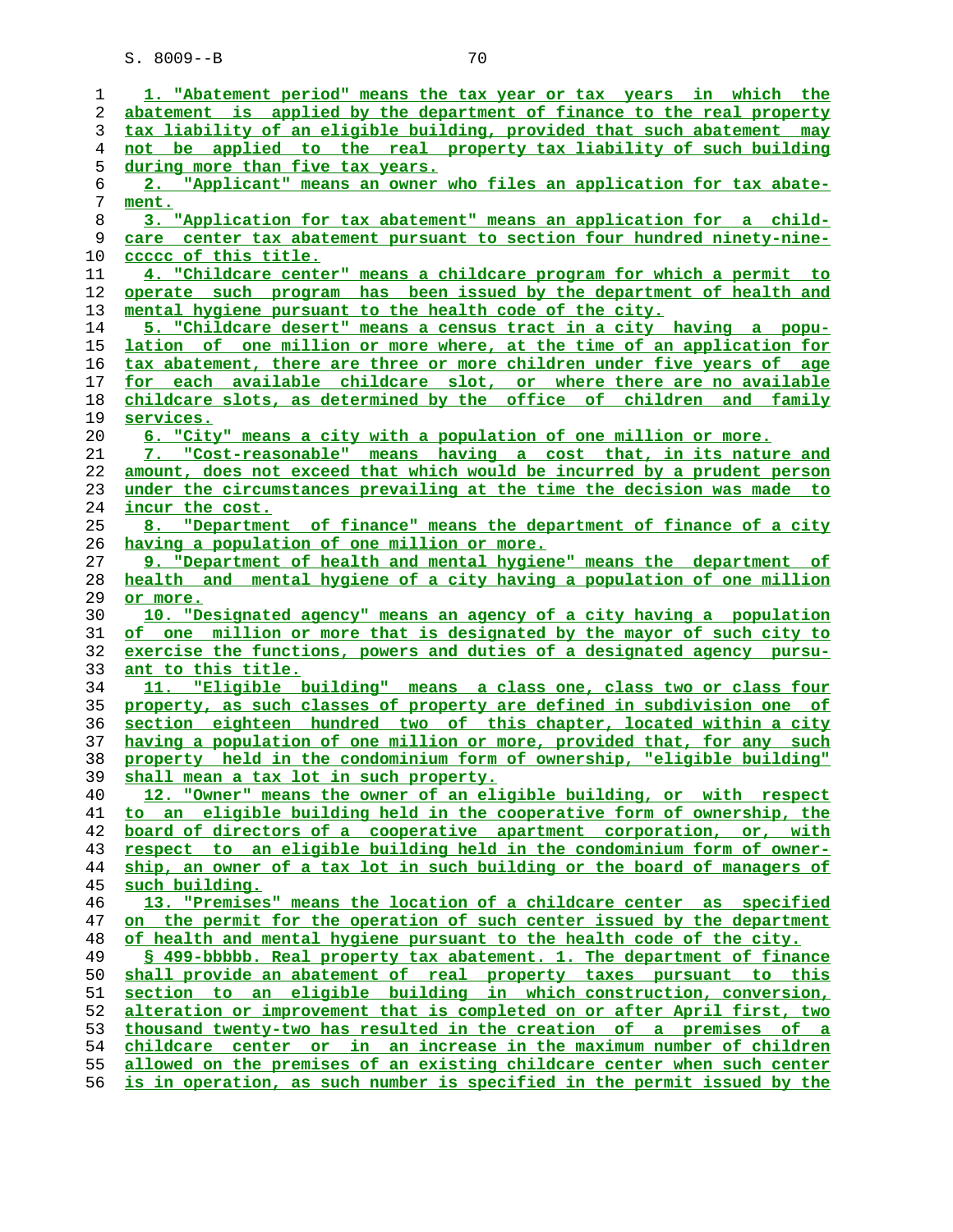**department of health and mental hygiene to operate such center. The department of finance may only grant one such abatement to any eligible building. 2. (a) Beginning in the tax year commencing on or after July first, two thousand twenty-three, the amount of such tax abatement provided to an eligible building described in subdivision one of this section shall be equal to the costs incurred in the construction, conversion, alter- ation or improvement that has resulted in the creation of a premises of a childcare center or in an increase in the maximum number of children allowed on the premises of an existing childcare center, provided that such costs are certified in accordance with paragraph (d) of subdivision two of section four hundred ninety-nine-ccccc of this title, and provided further that, during the abatement period, the amount of such abatement shall not exceed thirty-five dollars for each square foot of the premises, nor exceed one hundred thousand dollars. (i) For any tax year, such abatement shall not exceed seven dollars for each square foot of the premises, provided that such amount may be reduced as a result of an allocation of available funds for such abate- ment pursuant to paragraph (d) of this subdivision; and provided, further, that the amount of such tax abatement in any tax year shall not exceed the lesser of (A) twenty thousand dollars or (B) the real proper- ty tax liability for the eligible building in the tax year in which such tax abatement is taken. (ii) To the extent the amount of such tax abatement exceeds the lesser of (A) twenty thousand dollars or (B) the real property tax liability of the eligible building in any tax year, any amount of such tax abatement that remains may be applied to the real property tax liability of such building in succeeding tax years, provided that such abatement must be applied to the real property tax liability of such building in one or more of the four tax years succeeding the tax year in which such tax abatement was initially taken. (b) Notwithstanding paragraph (a) of this subdivision, an enhanced tax abatement shall be provided to an eligible building described in subdi- vision one of this section that is located within a childcare desert as described in this title and in any rules promulgated hereunder. Begin- ning in the tax year commencing on or after July first, two thousand twenty-three, the amount of such enhanced tax abatement shall be equal to the costs incurred in the construction, conversion, alteration or improvement that has resulted in the creation of a premises of a child- care center or in an increase in the maximum number of children allowed on the premises of an existing childcare center, provided that such costs are certified in accordance with paragraph (d) of subdivision two of section four hundred ninety-nine-ccccc of this title, and provided further that, during the abatement period, the amount of such abatement shall not exceed seventy-five dollars for each square foot of the prem- ises nor exceed two hundred twenty-five thousand dollars. (i) For any tax year, such abatement shall not exceed fifteen dollars for each square foot of the premises, provided that such amount may be reduced as a result of an allocation of available funds for such abate** ment pursuant to paragraph (d) of this subdivision; and provided further **that the amount of such enhanced tax abatement in any tax year shall not exceed the lesser of (A) forty-five thousand dollars or (B) the real property tax liability for the eligible building in the tax year in which such tax abatement is taken. (ii) To the extent the amount of such enhanced tax abatement exceeds**

**the lesser of (A) forty-five thousand dollars or the (B) real property**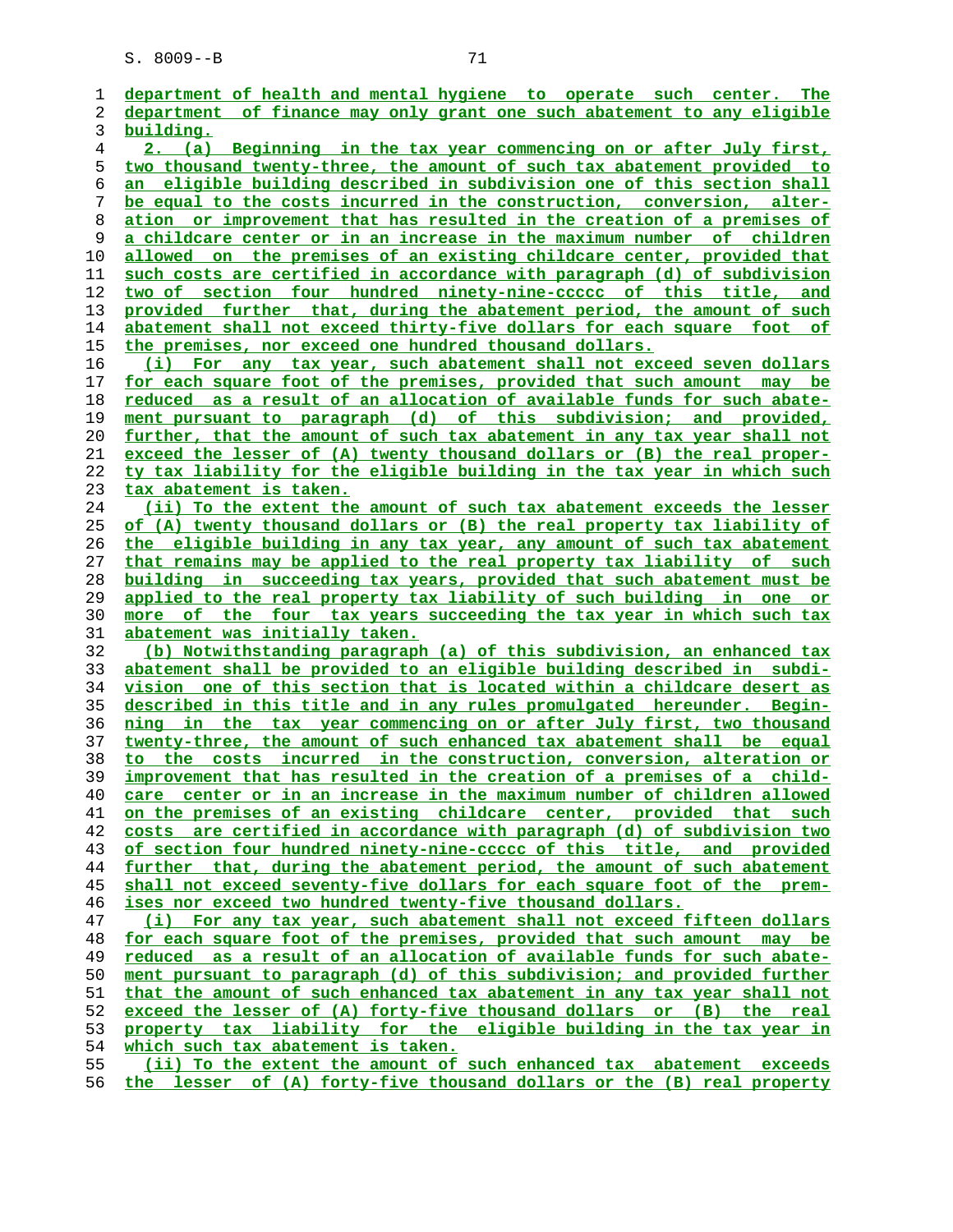**tax liability of the eligible building in any tax year, any amount of such tax abatement that remains may be applied to the real property tax liability of such building in succeeding tax years, provided that such abatement must be applied to the real property tax liability of such building in one or more of the four tax years succeeding the tax year in which the tax abatement was initially taken.**

**(c) Notwithstanding paragraph (a) or (b) of this subdivision, the aggregate amount of tax abatements authorized pursuant to this section for any tax year shall be a maximum of twenty-five million dollars. No tax abatements shall be authorized pursuant to this section for any tax year commencing on or after July first, two thousand thirty.**

**(d) Such aggregate amount of tax abatements, including the tax abate- ment described in paragraph (a) of this subdivision and the enhanced tax abatement described in paragraph (b) of this subdivision, shall be allo- cated by the department of finance on a pro rata basis among applicants whose applications have been approved by the designated agency. If such allocation is not made prior to the date that the real property tax bill, statement of account or other similar bill or statement is prepared, the department of finance shall, as necessary, after such allocation is made, submit an amended real property tax bill, statement of account or other similar bill or statement to any applicant whose abatement requires adjustment to reflect such allocation. Nothing in this paragraph shall be deemed to affect the obligation of any taxpayer under applicable law with respect to the payment of any installment of real property tax for the fiscal year as to which such allocation is made, which was due and payable prior to the date such amended real property tax bills are sent, and the department of finance shall be authorized to determine the date on which any such amended bills be sent and the installments of real property tax be reflected therein.**

**(e) Notwithstanding any law to the contrary, any abatement granted to an eligible building pursuant to this section shall be in addition to any other abatement or exemption granted to such building, provided that any abatement granted under this section shall be applied after any other abatement or exemption granted to such building, and provided further that the application of this abatement after any other such exemption or abatement shall not exceed the real property tax liability due on such eligible property.**

**3. Such abatement shall commence on the first of July following the approval of an application for abatement by the designated agency.**

**4. If, as a result of application to the tax commission or a court order or action by the department of finance, the billable assessed value of the eligible building for the fiscal year in which the tax abatement is taken is reduced after the assessment roll becomes final, the department of finance shall recalculate such abatement so that the abatement granted shall not exceed the annual tax liability of such building as so reduced. The amount equal to the difference between the initial abatement granted by the department and the abatement as so recalculated shall be deducted from any refund otherwise payable or remission otherwise due as a result of such reduction in billable assessed value.**

**§ 499-ccccc. Application for tax abatement. 1. To obtain a tax abate- ment authorized by this title, an application for tax abatement shall be filed with a designated agency no later than the fifteenth of March before the tax year, commencing on the first of July, for which the tax abatement authorized by this title is sought, provided, however, that**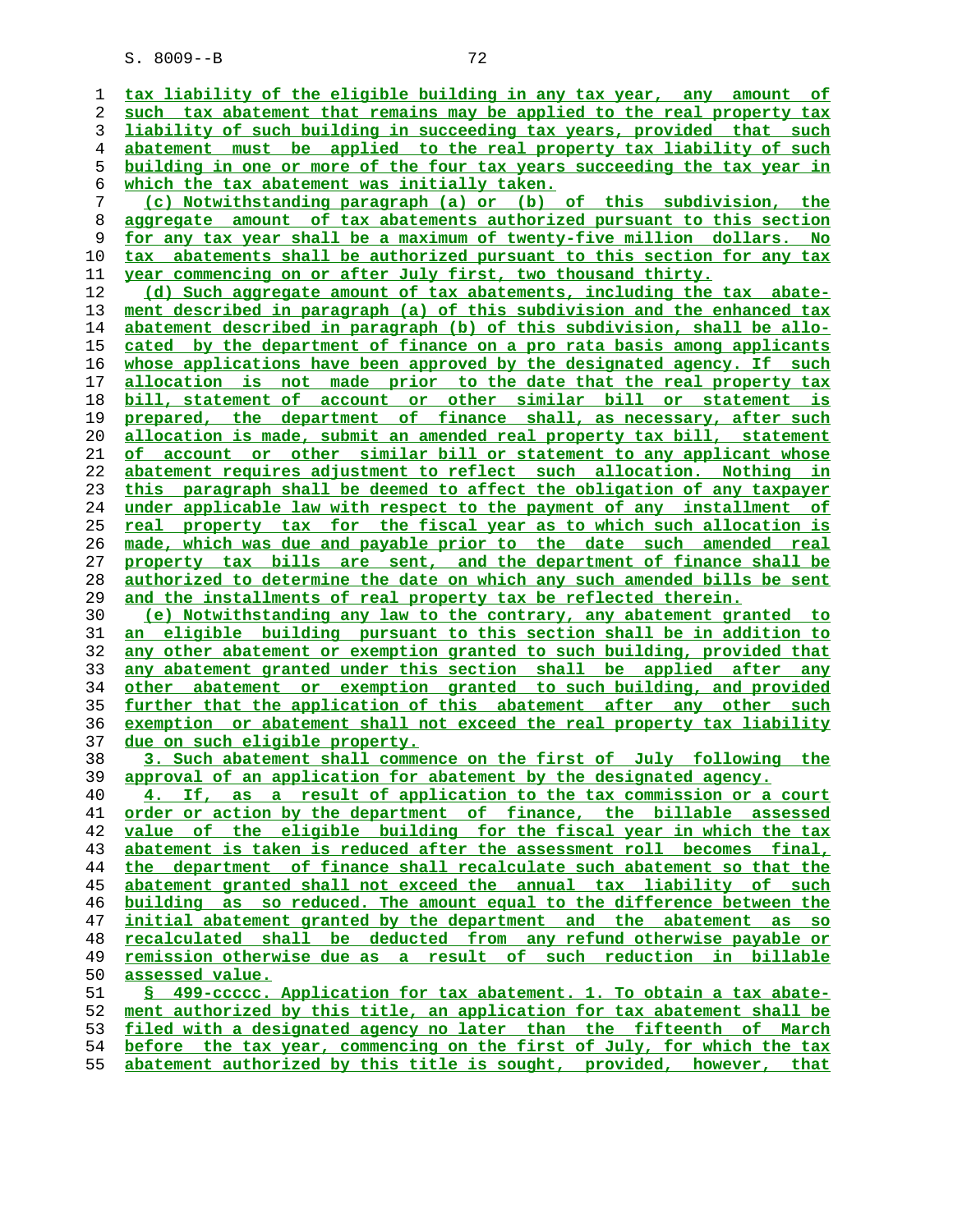| 1  | such application for tax abatement may not be filed later than March          |
|----|-------------------------------------------------------------------------------|
| 2  | fifteenth, two thousand twenty-five.                                          |
| 3  | 2. Such application shall contain the following:                              |
| 4  | (a) The name, address and electronic mail address of the applicant and        |
| 5  | the location of the eligible building.                                        |
| 6  | (b) Proof that all required permits and other approvals, as further           |
| 7  | designated by rule, to construct, convert, alter or improve the premises      |
| 8  | of the childcare center in the eligible building described in subdivi-        |
| 9  | sion one of section four hundred ninety-nine-bbbbb of this title were         |
| 10 | obtained.                                                                     |
| 11 | (c) Proof that the applicant has entered into a lease or other agree-         |
| 12 | ment with a person to operate a childcare center in the eligible build-       |
| 13 | ing described in subdivision one of section four hundred ninety-nine-         |
| 14 | bbbbb of this title, or a copy of the new or amended permit issued to         |
| 15 | such childcare center by the department of health and mental hygiene for      |
| 16 | such operation.                                                               |
| 17 | (d) Determinations that have been certified, in a form prescribed by          |
| 18 | the designated agency, by an engineer, architect, or certified public         |
| 19 | accountant, licensed and registered pursuant to the education law, or by      |
| 20 | <u>another certified or licensed professional in the field of business or</u> |
| 21 | design, as further designated by rule, as follows:                            |
| 22 | (i) The area, in square feet, of the premises of the childcare center         |
| 23 | in the eligible building described in subdivision one of section four         |
| 24 | hundred ninety-nine-bbbbb of this title;                                      |
| 25 | (ii) The costs incurred in the construction, conversion, alteration or        |
| 26 | improvement that has resulted in the creation of a premises of a child-       |
| 27 | care center in such building; or, for construction, conversion, alter-        |
| 28 | ation or improvement resulting in an increase in the maximum number of        |
| 29 | children allowed on the premises of an existing childcare center in such      |
| 30 | building, such costs that were necessary to increase the maximum number       |
| 31 | of children allowed on such premises; and                                     |
| 32 | (iii) The reasonableness of the costs to construct, convert, alter or         |
| 33 | improve the premises of the childcare center in the eligible building         |
| 34 | described in subdivision one of section four hundred ninety-nine-bbbbb,       |
| 35 | which requires finding that such costs were cost-reasonable and compara-      |
| 36 | ble to the cost of constructing, converting, altering or improving a          |
| 37 | premises of a childcare center pursuant to the health code of the city        |
| 38 | <u>in a similar eligible building.</u>                                        |
| 39 | (e) Any other information or certifications required by a designated          |
| 40 | agency pursuant to this title and the rules promulgated hereunder.            |
| 41 | 3. An application for tax abatement shall be in any format prescribed         |
| 42 | by a designated agency, including electronic form.                            |
| 43 | 4. An application for tax abatement shall be approved by a designated         |
| 44 | agency upon determining that the applicant has submitted proof accepta-       |
| 45 | ble to such agency that the requirements for obtaining such tax abate-        |
| 46 | ment have been satisfied. The burden of proof shall be on the applicant       |
| 47 | to show by clear and convincing evidence that the requirements for            |
| 48 | granting such tax abatement have been satisfied.                              |
| 49 | 5. Upon receipt of notification from a designated agency that an              |
| 50 | application for tax abatement has been approved, the department of            |
| 51 | finance shall apply such tax abatement to the real property tax liabil-       |
| 52 | <u>ity of the eligible building for the tax year for which the abatement</u>  |
| 53 | was sought, provided that there are no outstanding real property taxes,       |
| 54 | water and sewer charges, payments in lieu of taxes or other municipal         |
| 55 | charges with respect to the eligible building.                                |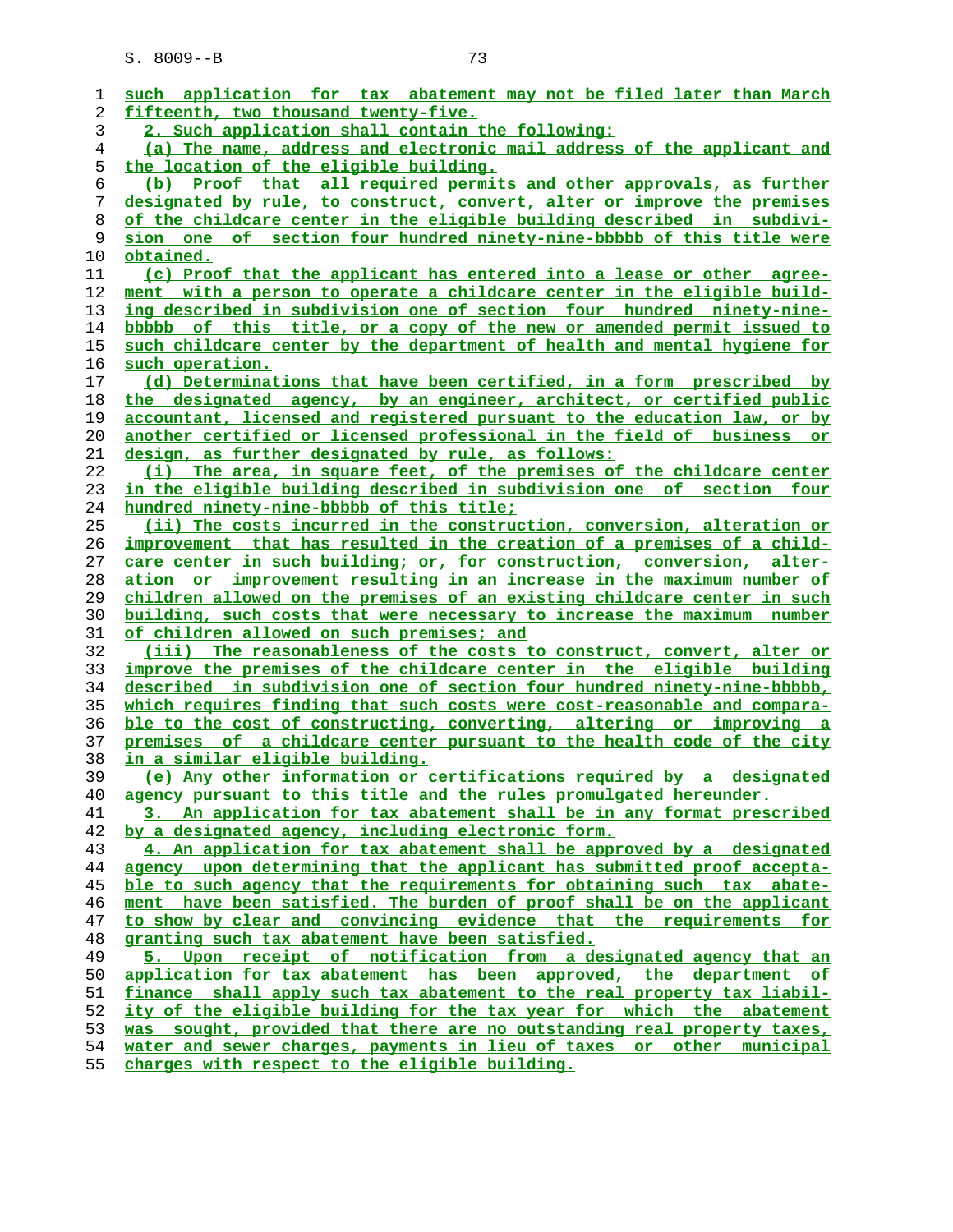**§ 499-ddddd. Continuing requirements. Granting of the tax abatement authorized by this title requires that an owner whose application for tax abatement has been approved: 1. complies with all applicable provisions of law, including but not limited to, the local health, building and fire codes; and 2. does not have real property taxes, water and sewer charges, payments in lieu of taxes or other municipal charges with respect to an eligible building due and owing during the abatement period for a period of six months or more. § 499-eeeee. Revocation of tax abatement. 1. Notwithstanding any provision of law to the contrary, the department of finance shall revoke, in whole or in part, any tax abatement granted pursuant to this title whenever a designated agency has determined and notified such department that: (a) The childcare center in the eligible building of the owner whose application for tax abatement has been approved has ceased operation as a childcare center for a period exceeding one hundred eighty days of the abatement period, except when such childcare center ceases operation due to an act or event beyond the control and without any fault or negli- gence of the childcare center or of the owner of the eligible building in which such childcare center operates, which may include, but is not limited to, fire, flood, earthquake, storm or other natural disaster, civil commotion, war, terrorism, riot, and labor disputes not brought about by any act or omission of such childcare center or such owner; or (b) An application, certification, report or other document submitted by the owner whose application for tax abatement has been approved contains a false or misleading statement as to a material fact or omits to state any material fact necessary in order to make the statement therein not false or misleading. 2. The department of finance may revoke, in whole or in part, any tax abatement granted pursuant to this title whenever it has determined that an owner whose application for tax abatement has been approved has outstanding real property taxes, water and sewer charges, payments in lieu of taxes or other municipal charges that have been due and owing during the abatement period for a period of six months or more. 3. Upon a determination by a designated agency, after notice and an opportunity to be heard, that the childcare center in the eligible building of the owner whose application for tax abatement has been approved has ceased operation as a childcare center for a period exceed- ing one hundred eighty days of the abatement period, such agency shall notify the department of finance of such determination no later than the ninetieth day after such determination was reached. 4. An owner whose application for tax abatement has been approved, and for whom such tax abatement has been revoked due to a false or mislead- ing statement, or an omission, pursuant to paragraph (b) of subdivision one of this section, shall pay, with interest, such part of any tax abatement received pursuant to this title that represents the period of non-compliance as determined by the designated agency or the department of finance, as the case may be. § 499-fffff. Enforcement and administration. 1. The department of finance shall have, in addition to any other functions, powers and duties that have been or may be conferred on it by law, the following functions, powers and duties to be exercised in accordance with this title: (a) to apply the tax abatement authorized by this title to the real property tax liability of an eligible building;**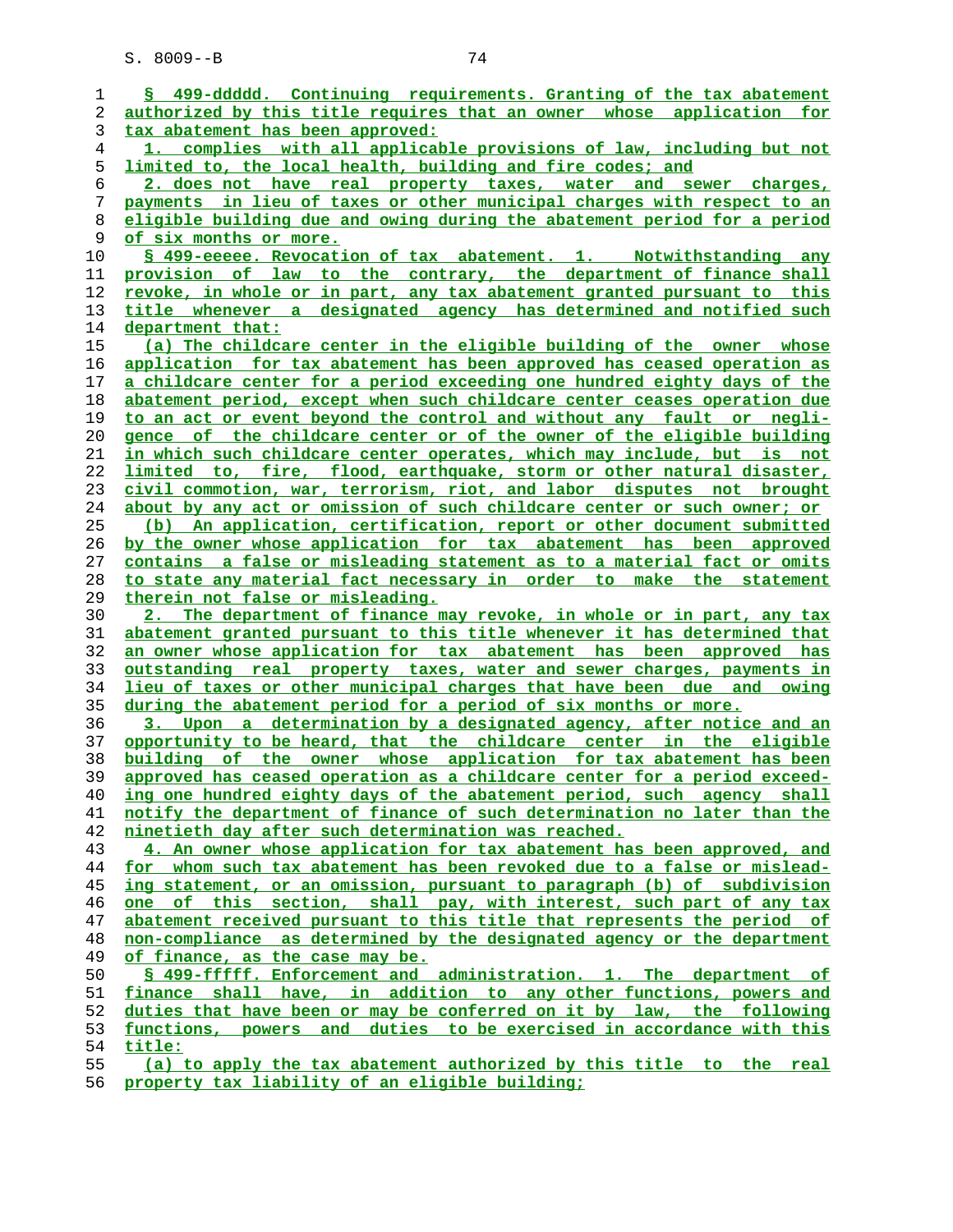| (b) to revoke all or part of any such tax abatement;                     |
|--------------------------------------------------------------------------|
| (c) to promulgate rules to carry out the purposes of this title,         |
| including, but not limited to, requiring, notwithstanding any inconsist- |
| ent provision of law, that any submission be made in electronic form;    |
| and                                                                      |
| (d) any other function, power or duty necessarily implied by this        |
| title.                                                                   |
| 2. A designated agency shall have, in addition to any other functions,   |
| powers and duties that have been or may be conferred on it by law, the   |
| following functions, powers and duties to be exercised in accordance     |
| with this title:                                                         |
| (a) to accept, review, approve and deny applications for tax abate-      |
| ment;                                                                    |
| (b) to promulgate rules to carry out the purposes of this title,         |
| including, but not limited to, requiring, notwithstanding any inconsist- |
| ent provision of law, that any submission be made in electronic form;    |
| (c) to make the determinations provided for in this title; and           |
| (d) any other function, power or duty necessarily implied by this        |
| title.                                                                   |
| 3. If a designated agency determines that an architect, engineer,        |
| certified public accountant, or other certified or licensed professional |
| in the field of business or design whom such agency designates by rule,  |
| in making any certification under this title or any rule promulgated     |
| hereunder, engaged in professional misconduct, such agency shall so      |
| inform the education department or other appropriate certifying or       |
| licensing authority.                                                     |
|                                                                          |
| § 2. This act shall take effect immediately and shall apply to tax       |
| years beginning on and after July 1, 2023.                               |
| PART KK                                                                  |
|                                                                          |
|                                                                          |
| Section 1. Paragraph 1 of subsection (f) of section 1310 of the tax      |
| law, as added by section 2 of part V of chapter 60 of the laws of 2004,  |
| is amended to read as follows:                                           |
| Notwithstanding any other provision of law to the contrary, any<br>(1)   |
| city having a population of one million or more, acting through its      |
| local legislative body, is hereby authorized and empowered to adopt and  |
| amend local laws granting in any such city, for taxable years beginning  |
| after two thousand three, a credit against the city personal income tax  |
| equal to five percent of the earned income credit allowed under section  |
| thirty-two of the internal revenue code for the same taxable year, and,  |
| for taxable years beginning after two thousand twenty-one, a credit      |
| against the city personal income tax equal to a percentage, determined   |
|                                                                          |
| pursuant to subparagraphs (A) through (I) of this paragraph, of the      |
| earned income credit allowed under section thirty-two of the internal    |
|                                                                          |

**"adjusted gross income" means New York adjusted gross income as deter- mined pursuant to article twenty-two of this chapter. The percentage shall be:**

**(A) thirty percent, where the taxpayer's adjusted gross income for such taxable year is less than \$5,000;**

**(B) thirty percent reduced by the product of two-tenths of a percent- age point (0.002) and the amount of the taxpayer's adjusted gross income for such taxable year in excess of \$4,999, where such taxpayer's adjusted gross income for such taxable year is equal to or greater than \$5,000 and less than \$7,500;**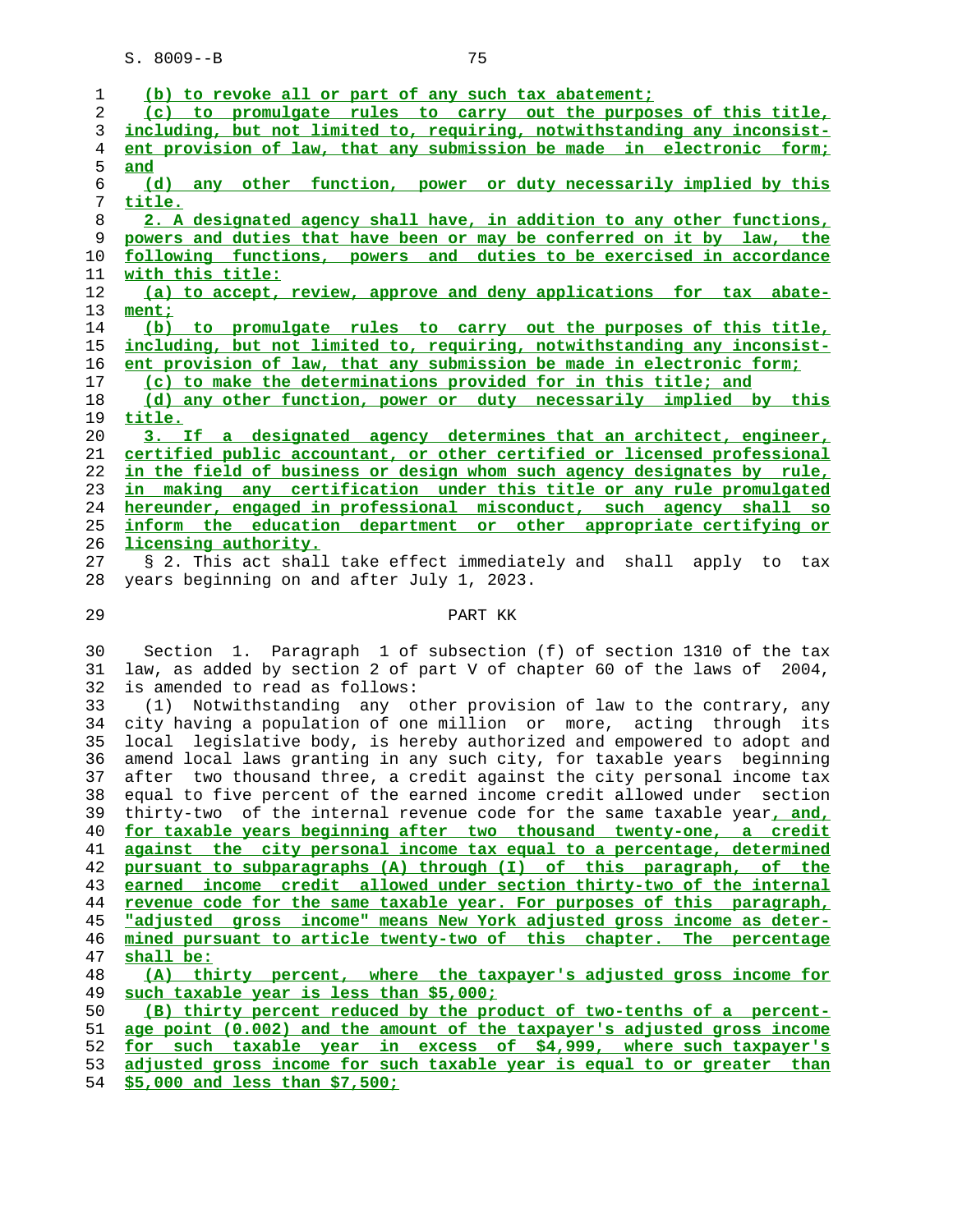| 1              | (C) twenty-five percent, where the taxpayer's adjusted gross income       |
|----------------|---------------------------------------------------------------------------|
| $\overline{2}$ | for such taxable year is equal to or greater than \$7,500 and less than   |
| 3              | \$15,000;                                                                 |
| 4              | (D) twenty-five percent reduced by the product of two-tenths of a         |
| 5              | percentage point (0.002) and the amount of the taxpayer's adjusted gross  |
| 6              | income for such taxable year in excess of \$14,999, where such taxpayer's |
| 7              | adjusted gross income for such taxable year is equal to or greater than   |
| 8              | \$15,000 and less than \$17,500;                                          |
| 9              | (E) twenty percent, where the taxpayer's adjusted gross income for        |
| 10             | such taxable year is equal to or greater than \$17,500 and less than      |
| 11             | \$20,000;                                                                 |
| 12             | (F) twenty percent reduced by the product of two-tenths of a percent-     |
| 13             | age point (0.002) and the amount of the taxpayer's adjusted gross income  |
| 14             | for such taxable year in excess of \$19,999, where such taxpayer's        |
| 15             | adjusted gross income for such taxable year is equal to or greater than   |
| 16             | \$20,000 and less than \$22,500;                                          |
| 17             | (G) fifteen percent, where the taxpayer's adjusted gross income for       |
| 18             | such taxable year is equal to or greater than \$22,500 and less than      |
| 19             | \$40,000;                                                                 |
| $20 \,$        | (H) fifteen percent reduced by the product of two-tenths of a percent-    |
| 21             | age point (0.002) and the amount of the taxpayer's adjusted gross income  |
|                | for such taxable year in excess of \$39,999, where such taxpayer's        |
| 22             |                                                                           |
| 23             | adjusted gross income for such taxable year is equal to or greater than   |
| 24             | \$40,000 and less than \$42,500; and                                      |
| 25             | (I) ten percent where the taxpayer's adjusted gross income for such       |
| 26             | taxable year is equal to or greater than \$42,500.                        |
| 27             | § 2. Paragraph 1 of subdivision (d) of section 11-1706 of the adminis-    |
| 28             | trative code of the city of New York, as added by local law number 39     |
| 29             | for the year 2004, is amended to read as follows:                         |
| 30             | (1) For taxable years beginning after two thousand three, a credit        |
| 31             | against the city personal income tax shall be allowed, equal to five      |
| 32             | percent of the earned income credit allowed under section thirty-two of   |
| 33             | the internal revenue code for the same taxable year, and, for taxable     |
| 34             | years beginning after two thousand twenty-one, a credit against the city  |
| 35             | personal income tax shall be allowed, equal to a percentage determined    |
| 36             | pursuant to subparagraphs (A) through (I) of this paragraph, of the       |
| 37             | earned income credit allowed under section thirty-two of the internal     |
| 38             | revenue code for the same taxable year. For purposes of this paragraph,   |
| 39             | "adjusted gross income" means New York adjusted gross income as deter-    |
| 40             | mined pursuant to article twenty-two of the tax law. The percentage       |
| 41             | shall be:                                                                 |
| 42             | (A) thirty percent, where the taxpayer's adjusted gross income for        |
| 43             | such taxable year is less than \$5,000;                                   |
| 44             | (B) thirty percent reduced by the product of two-tenths of a percent-     |
| 45             | age point (0.002) and the amount of the taxpayer's adjusted gross income  |
| 46             | for such taxable year in excess of \$4,999, where such taxpayer's         |
| 47             | adjusted gross income for such taxable year is equal to or greater than   |
| 48             | \$5,000 and less than \$7,500;                                            |
| 49             | (C) twenty-five percent, where the taxpayer's adjusted gross income       |
| 50             | for such taxable year is equal to or greater than \$7,500 and less than   |
| 51             | \$15,000;                                                                 |
| 52             | (D) twenty-five percent reduced by the product of two-tenths of a         |
| 53             | percentage point (0.002) and the amount of the taxpayer's adjusted gross  |
| 54             | income for such taxable year in excess of \$14,999, where such taxpayer's |
| 55             | adjusted gross income for such taxable year is equal to or greater than   |

**\$15,000 and less than \$17,500;**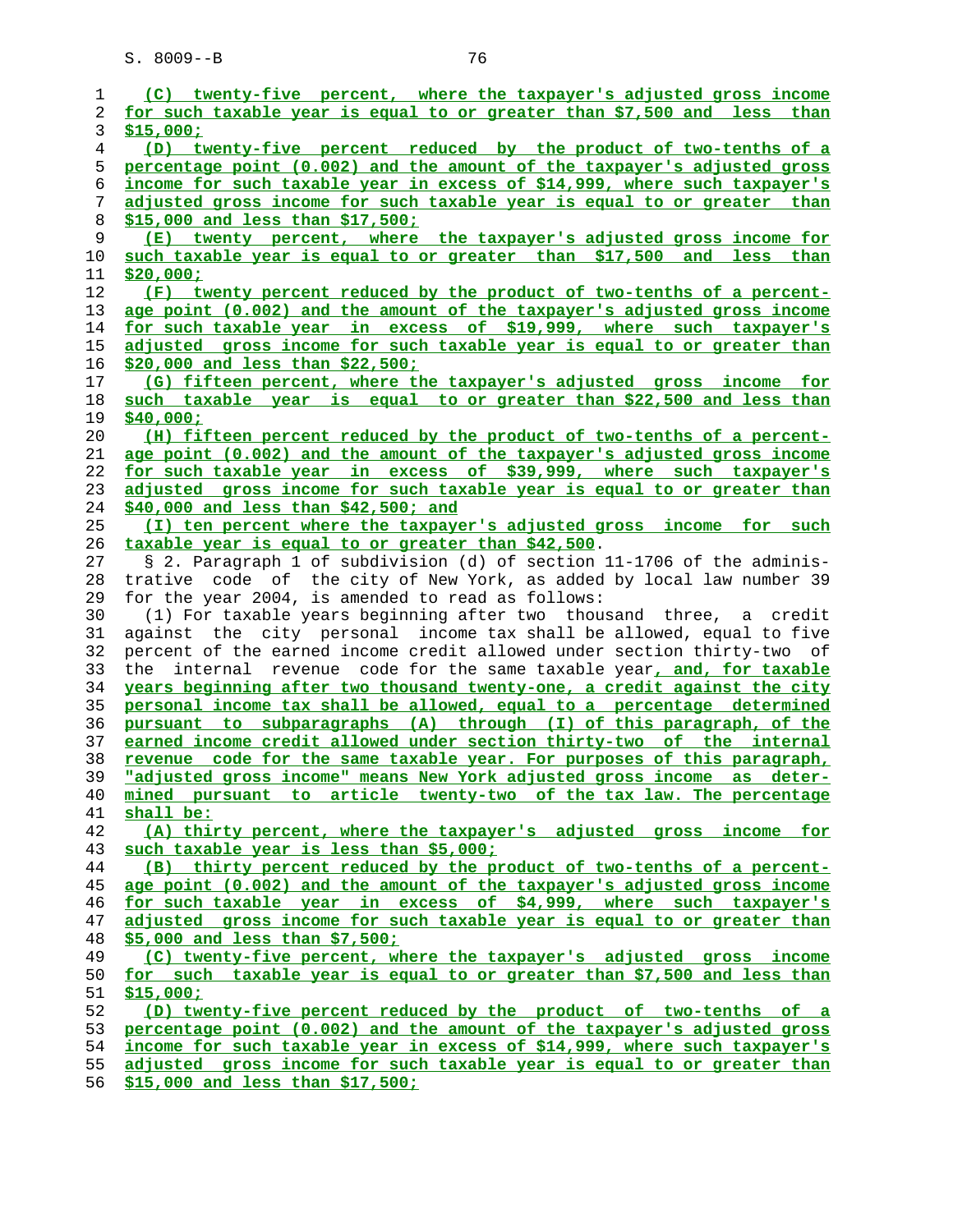| 1  | (E) twenty percent, where the taxpayer's adjusted gross income for       |
|----|--------------------------------------------------------------------------|
| 2  | such taxable year is equal to or greater than \$17,500 and less than     |
| 3  | \$20,000;                                                                |
| 4  | (F) twenty percent reduced by the product of two-tenths of a percent-    |
| 5  | age point (0.002) and the amount of such taxpayer's adjusted gross       |
| б  | income for such taxable year in excess of \$19,999, where the taxpayer's |
| 7  | adjusted gross income for such taxable year is equal to or greater than  |
| 8  |                                                                          |
|    | \$20,000 and less than \$22,500;                                         |
| 9  | (G) fifteen percent, where the taxpayer's adjusted gross income for      |
| 10 | such taxable year is equal to or greater than \$22,500 and less than     |
| 11 | \$40,000;                                                                |
| 12 | (H) fifteen percent reduced by the product of two-tenths of a percent-   |
| 13 | age point (0.002) and the amount of the taxpayer's adjusted gross income |
| 14 | for such taxable year in excess of \$39,999, where such taxpayer's       |
| 15 | adjusted gross income for such taxable year is equal to or greater than  |
| 16 | $$40,000$ and less than \$42,500; and                                    |
| 17 | (I) ten percent where the taxpayer's adjusted gross income for such      |
| 18 | taxable year is equal to or greater than \$42,500.                       |
| 19 | § 3. This act shall take effect immediately, and shall apply to taxa-    |
| 20 | ble years beginning on and after January 1, 2022.                        |
|    |                                                                          |
|    |                                                                          |
| 21 | PART LL                                                                  |
|    |                                                                          |
| 22 | Section 1.<br>The tax law is amended by adding a new section 45 to read  |
| 23 | as follows:                                                              |
| 24 | \$ 45. Empire state digital gaming media production credit. (a) Allow-   |
| 25 | ance of credit. (1) A taxpayer which is a digital gaming media           |
| 26 | production entity engaged in qualified digital gaming media production,  |
| 27 | or who is a sole proprietor of or a member of a partnership, which is a  |
| 28 | digital gaming media production entity engaged in qualified digital      |
| 29 | gaming media production, and is subject to tax under article nine-A or   |
| 30 | twenty-two of this chapter, shall be allowed a credit against such tax   |
| 31 | to be computed as provided herein.                                       |
| 32 | (2) The amount of the credit shall be the product (or pro rata share     |
| 33 | of the product, in the case of a member of a partnership or limited      |
| 34 | liability company) of twenty-five percent and the eligible production    |
| 35 | costs of one or more qualified digital gaming media productions.         |
| 36 | (3) Eligible digital gaming media production costs for a qualified       |
| 37 | digital gaming media production incurred and paid in this state but      |
|    |                                                                          |
| 38 | outside such metropolitan commuter transportation district shall be      |
| 39 | eligible for a credit of ten percent of such eligible production costs   |
| 40 | in addition to the credit specified in paragraph two of this subdivi-    |
| 41 | sion.                                                                    |
| 42 | (4) Eligible production costs shall not include those costs used by      |
| 43 | the taxpayer or another taxpayer as the basis calculation of any other   |
| 44 | tax credit allowed under this chapter or allowed in any other state.     |
| 45 | (b) Allocation of credit. The aggregate amount of tax credits allowed    |
| 46 | under this section, subdivision fifty-five of section two hundred ten-B  |
| 47 | and subsection (nnn) of section six hundred six of this chapter in any   |
| 48 | taxable year shall be twenty million dollars. The aggregate amount of    |
| 49 | credits for any taxable year must be distributed on a regional basis as  |
| 50 | follows: twenty-five percent of the aggregate amount of credits shall be |
| 51 | available for qualified digital gaming media productions that incur at   |
| 52 | least sixty percent of eligible production costs for a qualified digital |
|    |                                                                          |
| 53 | gaming media production in region one; ten percent of the aggregate      |
| 54 | amount of credits shall be available for qualified digital gaming media  |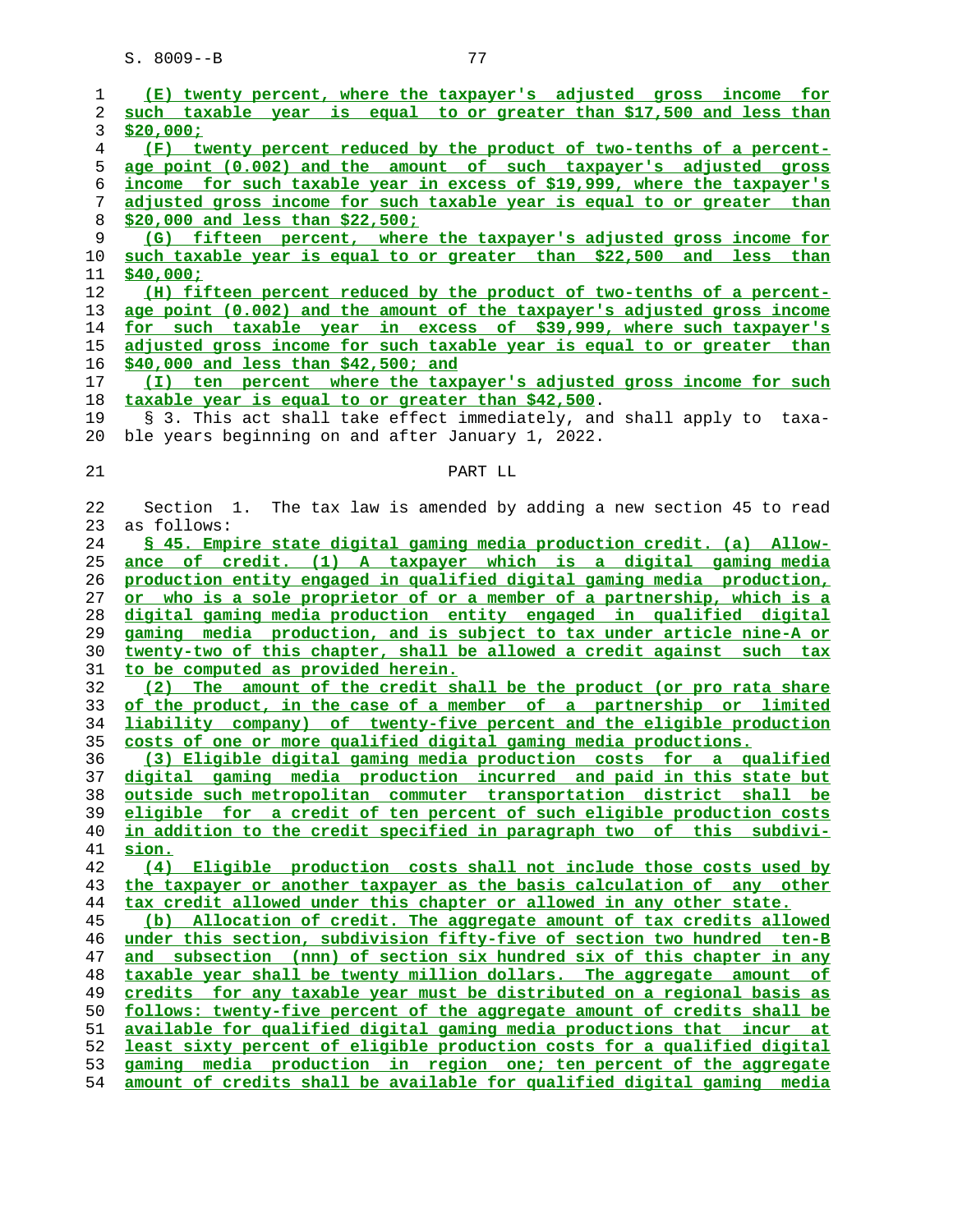**productions that incur at least sixty percent of eligible production costs for a qualified digital gaming media production in region two; and sixty-five percent of the aggregate amount of credits shall be available for qualified digital gaming media productions that incur at least sixty percent of eligible production costs for a qualified digital gaming media production in region three. If such regional distribution is not fully allocated in any taxable year, the remainder of such credits shall be available for allocation to any region in the subsequent tax year. For the purposes of this section region one shall contain the city of** New York; region two shall contain the counties of Westchester, Rock-**land, Nassau and Suffolk; and region three shall contain any county not contained in regions one and two. Such credit shall be allocated by the empire state development corporation among taxpayers in order of priori- ty based upon the date of filing an application for allocation of digital gaming media production credit with such office. If the total amount of allocated credits applied for in any particular year exceeds the aggregate amount of tax credits allowed for such year under this section, such excess shall be treated as having been applied for on the first day of the subsequent taxable year. (c) Definitions. As used in this section: (1) "Qualified digital gaming media production" means: (i) a website, the digital media production costs of which are paid or incurred predo- minately in connection with (A) video simulation, animation, text, audio, graphics or similar gaming related property embodied in digital format, and (B) interactive features of digital gaming (e.g., links, message boards, communities or content manipulation); (ii) video or interactive games produced primarily for distribution over the internet, wireless network or successors thereto; (iii) animation, simulation or embedded graphics digital gaming related software intended for commer- cial distribution regardless of medium; and (iv) a digital gaming media production in which qualified digital gaming media production costs equal to or are in excess of seven thousand five hundred dollars if incurred and paid in this state in twelve months preceding the date on which the credit is claimed. Provided, however, if such production costs are incurred and paid outside the metropolitan commuter transportation district in this state, such production costs shall be equal to or in excess of three thousand seven hundred fifty dollars to be a qualified digital gaming media production for purposes of this paragraph. A quali- fied digital gaming media production does not include a website, video, interactive game or software that is used predominately for: electronic commerce (retail or wholesale purposes other than the sale of video or interactive games), gambling (including activities regulated by a New York gaming agency), exclusive local consumption for entities not acces- sible by the general public including industrial or other private purposes, and political advocacy purposes. (2) "Digital gaming media production costs" means any costs for prop- erty used and wages or salaries paid to individuals directly employed for services performed by those individuals directly and predominantly in the creation of a digital gaming media production or productions. Digital gaming media production costs include but shall not be limited to payments for property used and services performed directly and predominantly in the development (including concept creation), design, production (including concept creation), design, production (including testing), editing (including encoding) and compositing (including the integration of digital files for interaction by end users) of digital**

**gaming media. Digital gaming media production costs shall not include**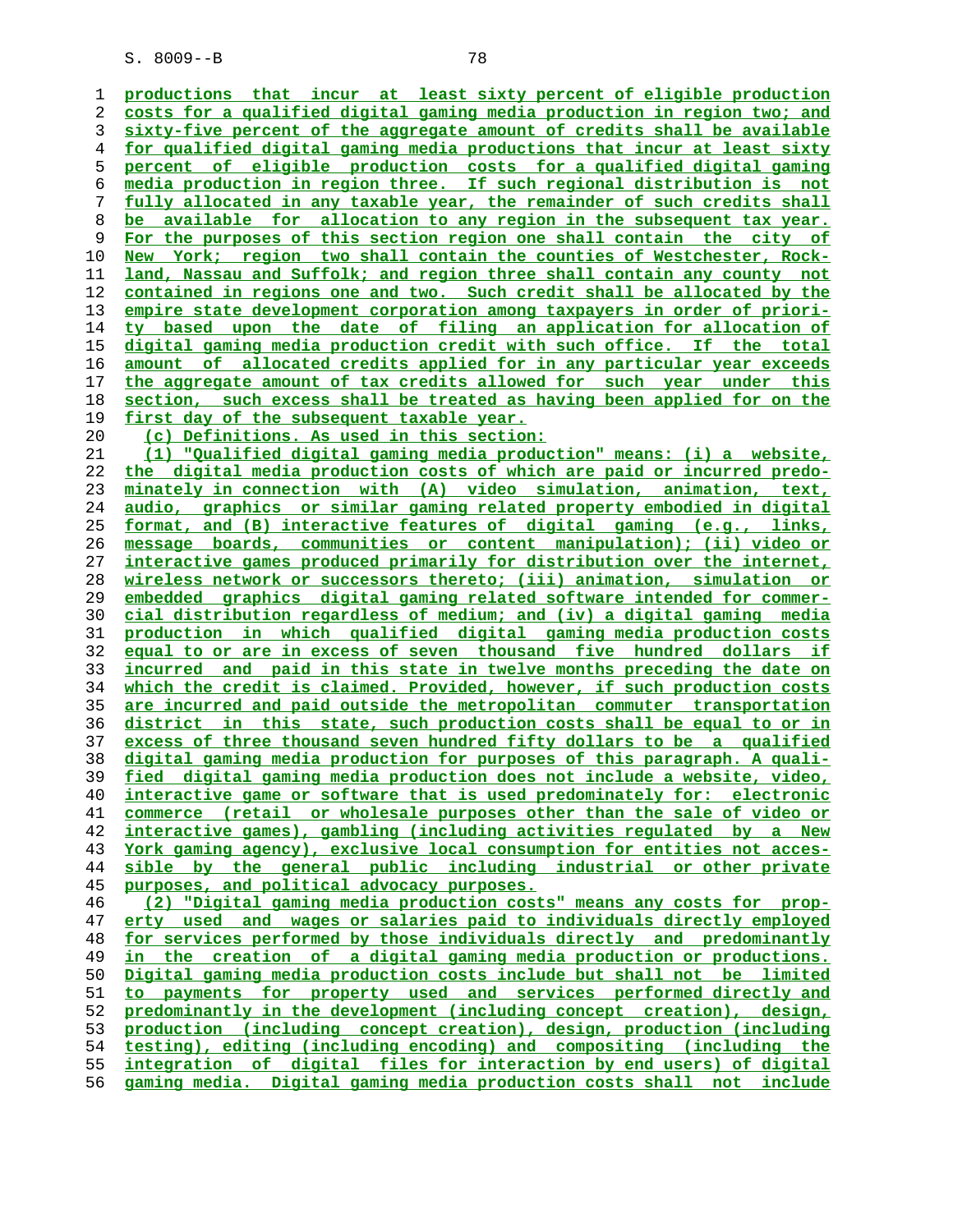| ı        |                                                                                                                                          |
|----------|------------------------------------------------------------------------------------------------------------------------------------------|
|          | expenses incurred for the distribution, marketing, promotion, or adver-                                                                  |
| 2        | tising content generated by end-users or other costs not directly and                                                                    |
| 3        | predominantly related to the creation, production or modification of                                                                     |
| 4        | digital gaming media. In addition, salaries or other income distribution                                                                 |
| 5        | related to the creation of digital gaming media for any person who                                                                       |
| 6        | serves in the role of chief executive officer, chief financial officer,                                                                  |
| 7        | president, treasurer or similar position shall not be included as                                                                        |
| 8        | digital gaming media production costs. Furthermore, any income or other                                                                  |
| 9        | distribution to any individual who holds an ownership interest in a                                                                      |
| 10       | digital gaming media production entity shall not be included as digital                                                                  |
| 11       | gaming media production costs.                                                                                                           |
| 12       | (3) "Qualified digital gaming media production costs" means digital                                                                      |
| 13       | gaming media production costs only to the extent such costs are attrib-                                                                  |
| 14       | utable to the use of property or the performance of services by any                                                                      |
| 15       | persons within the state directly and predominantly in the creation,                                                                     |
| 16       | production or modification of digital gaming related media. Such total                                                                   |
| 17       | production costs incurred and paid in this state shall be equal to or                                                                    |
| 18       | exceed seventy-five percent of total cost of an eligible production                                                                      |
| 19       | incurred and paid within and without this state.                                                                                         |
| 20       | (d) Cross-references. For application of the credit provided for in                                                                      |
| 21       | this section, see the following provisions of this chapter:                                                                              |
| 22       | (1) Article nine-A: section two hundred ten-B, subdivision fifty-five.                                                                   |
| 23       | (2) Article twenty-two: section six hundred six, subsection (i), para-                                                                   |
| 24       | graph one, subparagraph (B), clause (xlvi).                                                                                              |
| 25       | (3) Article twenty-two: section six hundred six, subsection (nnn).                                                                       |
|          |                                                                                                                                          |
| 26       | 2. Section 210-B of the tax law is amended by adding a new subdivi-<br>S.                                                                |
| 27       | sion 55 to read as follows:                                                                                                              |
| 28       | 55. Empire state digital gaming media production credit. (a) Allowance                                                                   |
| 29       | of credit. A taxpayer who is eligible pursuant to section forty-five of                                                                  |
| 30       | this chapter shall be allowed a credit to be computed as provided in                                                                     |
| 31       | such section forty-five against the tax imposed by this article.<br>(b) Application of credit. The credit allowed under this subdivision |
|          |                                                                                                                                          |
| 32       |                                                                                                                                          |
| 33       | for any taxable year shall not reduce the tax due for such year to less                                                                  |
| 34       | than the amount prescribed in paragraph (d) of subdivision one of                                                                        |
| 35       | section two hundred ten of this article. Provided, however, that if the                                                                  |
| 36       | amount of the credit allowable under this subdivision for any taxable                                                                    |
| 37       | year reduces the tax to such amount, the excess shall be treated as an                                                                   |
| 38       | overpayment of tax to be credited or refunded in accordance with the                                                                     |
| 39       | provisions of section one thousand eighty-six of this chapter, provided,                                                                 |
| 40       | however, no interest shall be paid thereon.                                                                                              |
| 41       | 3. Subparagraph (B) of paragraph 1 of subsection (i) of section 606                                                                      |
| 42       | of the tax law is amended by adding a new clause (xlvi) to read as                                                                       |
| 43       | follows:                                                                                                                                 |
|          |                                                                                                                                          |
| 44       | (xlvi) Empire state digital<br>Amount of credit                                                                                          |
| 45       | gaming media production<br>under subdivision                                                                                             |
| 46       | credit under subsection (nnn)<br>fifty-five of section                                                                                   |
| 47       | two hundred ten-B                                                                                                                        |
| 48       | 4. Section 606 of the tax law is amended by adding a new subsection<br>S.                                                                |
| 49       | (nnn) to read as follows:                                                                                                                |
| 50       | (nnn) Empire state digital gaming media production credit. (1) Allow-                                                                    |
| 51       | ance of credit. A taxpayer who is eligible pursuant to section forty-                                                                    |
| 52<br>53 | five of this chapter shall be allowed a credit to be computed as<br>provided in such section forty-five against the tax imposed by this  |

**article.**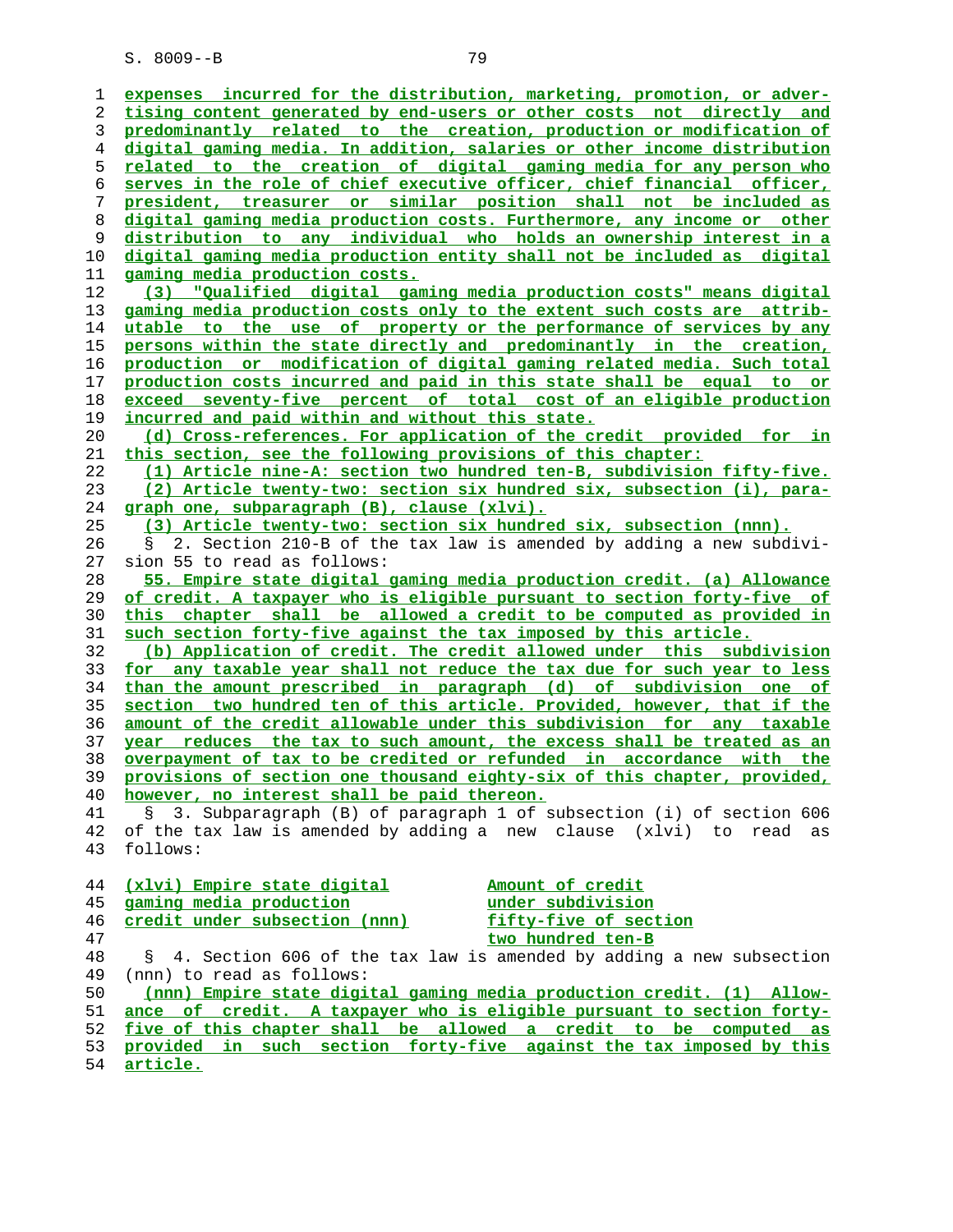**(2) Application of credit. If the amount of the credit allowable under this subsection for any taxable year exceeds the taxpayer's tax for such year, the excess shall be treated as an overpayment of tax to be credit- ed or refunded as provided in section six hundred eighty-six of this article, provided, however, that no interest shall be paid thereon. (3) With regard to certificates of tax credit issued, the commissioner of economic development shall reduce by one-half of one percent the amount of credit allowed to a taxpayer and this reduced amount shall be reported on a certificate of tax credit issued pursuant to this section and the regulations promulgated by the commissioner of economic develop- ment to implement this credit program. (4) By January thirty-first of each year, the commissioner of economic development shall report to the comptroller the total amount of such reductions of tax credit during the immediately preceding calendar year. On or before March thirty-first of each year, the comptroller shall transfer without appropriations from the general fund to the empire state digital gaming diversity job training development fund established under section ninety-seven-bbbbb of the state finance law an amount equal to the total amount of such reductions reported by the commission- er of economic development for the immediately preceding calendar year.** 21 § 5. The state commissioner of economic development, after consulting 22 with the state commissioner of taxation and finance, shall promulgate 23 regulations by December 31, 2022 to establish procedures for the allo- 24 cation of tax credits as required by subdivision (a) of section 45 of 25 the tax law. Such rules and regulations shall include provisions 26 describing the application process, the due dates for such applications, 27 the standards which shall be used to evaluate the applications, the 28 documentation that will be provided to taxpayers substantiate to the New 29 York state department of taxation and finance the amount of tax credits 30 allocated to such taxpayers, under what conditions all or a portion of 31 this tax credit may be revoked, and such other provisions as deemed 32 necessary and appropriate. Notwithstanding any other provisions to the 33 contrary in the state administrative procedure act, such rules and regu- 34 lations may be adopted on an emergency basis if necessary to meet such 35 December 31, 2022 deadline. 36 § 6. The economic development law is amended by adding a new section 37 242 to read as follows: **§ 242. Reports on the digital gaming industries in New York. 1. The empire state development corporation shall file a report on a biannual**

**basis with the director of the division of the budget and the chair- persons of the assembly ways and means committee and senate finance committee. The report shall be filed no later than thirty days before the mid-point and the end of the state fiscal year. The first report shall cover the calendar half year that begins on January first, two thousand twenty-four. Each report must contain the following informa- tion for the covered calendar half year: (a) the total dollar amount of credits allocated pursuant to section forty-five of the tax law during the half year, broken down by month; (b) the number of digital gaming projects, which have been allocated tax credits of less than one million dollars per project, and the total dollar amount of credits allocated to those projects distributed by region pursuant to subdivision (b) of section forty-five of the tax law; (c) the number of digital gaming projects, which have been allocated tax credits of more than one million dollars, and the total dollar**

**amount of credits allocated to those projects distributed by region pursuant to subdivision (b) of section forty-five of the tax law;**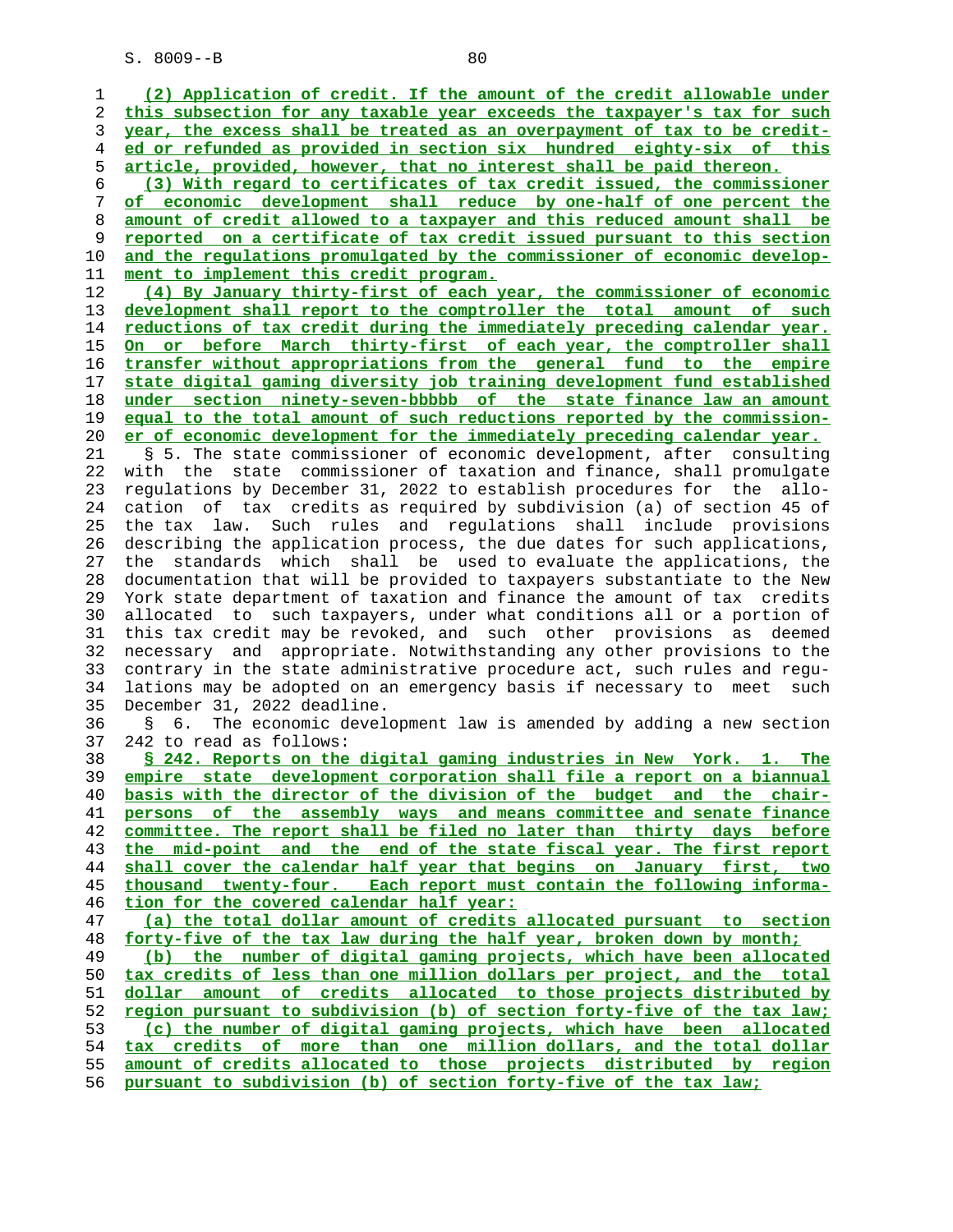**(d) a list of each eligible digital gaming project, which has been allocated a tax credit enumerated by region pursuant to subdivision (b) of section forty-five of the tax law, and for each of those projects, (i) the estimated number of employees associated with the project, (ii) the estimated qualifying costs for the projects, (iii) the estimated total costs of the project, (iv) the credit eligible employee hours for each project, and (v) total wages for such credit eligible employee hours for each project; and (e) (i) the name of each taxpayer allocated a tax credit for each project and the county of residence or incorporation of such taxpayer or, if the taxpayer does not reside or is not incorporated in New York, the state of residence or incorporation; however, if the taxpayer claims a tax credit because the taxpayer is a member of a limited liability company, a partner in a partnership or a shareholder in a subchapter S corporation, the name of each limited liability company, partnership or subchapter S corporation earning any of those tax credits must be included in the report instead of information about the taxpayer claim- ing the tax credit, (ii) the amount of tax credit allocated to each taxpayer; provided however, if the taxpayer claims a tax credit because the taxpayer is a member of a limited liability company, a partner in a partnership or a shareholder in a subchapter S corporation, the amount of tax credit earned by each entity must be included in the report instead of information about the taxpayer claiming the tax credit, and (iii) information identifying the project associated with each taxpayer for which a tax credit was claimed under section forty-five of the tax law. 2. The empire state development corporation shall file a report on a triennial basis with the director of the division of the budget and the chairpersons of the assembly ways and means committee and senate finance committee. The first report shall be filed no later than March first, two thousand twenty-five. The report must be prepared by an independent third party auditor and include: (a) information regarding the empire state digital gaming production credit program including the efficiency of operations, reliability of financial reporting, compliance with laws and regulations and distribution of assets and funds; (b) an economic impact study prepared by an independent third party of the program with special emphasis on the regional impact by region and the total dollar amount of credits allocated to those projects distributed by region pursuant to subdivision (b) of section forty-five of the tax law; and (c) any other information or statistical information that the commis- sioner of economic development deems to be useful in analyzing the effects of the programs.** 43 § 7. The state finance law is amended by adding a new section 97-bbbbb 44 to read as follows: **§ 97-bbbbb. Empire state digital gaming diversity job training devel- opment fund. 1. There is hereby established in the joint custody of the commissioner of taxation and finance and the comptroller, a special fund to be known as the empire state digital gaming diversity job training development fund. 2. Such fund shall consist of the funds transferred by the comptroller to the fund from the general fund without appropriation, as determined under subsection (nnn) of section six hundred six of the tax law. Noth- ing contained herein shall prevent the state from receiving grants, gifts, or bequests for the fund and depositing them into the fund according to law.**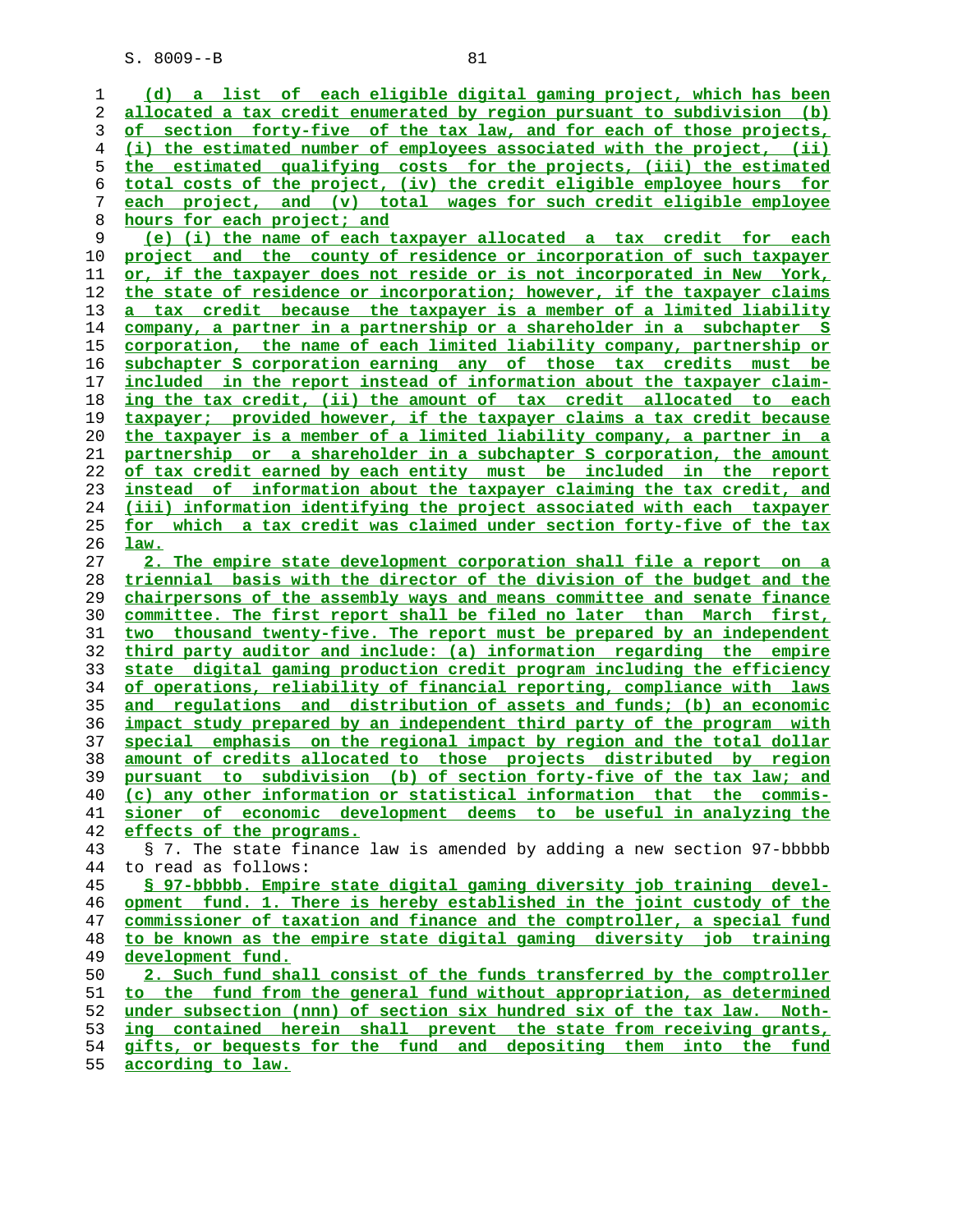**3. Monies in the fund shall be expended only for job creation and training programs approved by the commissioner of economic development that support efforts to recruit, hire, promote, retain, develop and train a diverse and inclusive workforce as production company employees in the digital gaming industry within the state of New York including, but not limited to, those programs that promote development in econom- ically distressed areas of the state. The commissioner of economic development shall promulgate regulations that set forth relevant defi- nitions, minimum standards, and criteria for such fund and eligible training programs.**

 11 **4. Monies shall be payable from the fund on the audit and warrant of** 12 **the comptroller on vouchers approved and certified by the commissioner** 13 **of economic development.**

 14 § 8. This act shall take effect immediately and shall apply to taxable 15 years beginning on January 1, 2022 and before January 1, 2027; provided 16 that sections one through four of this act shall expire and be deemed 17 repealed December 31, 2026.

## 18 PART MM

 19 Section 1. Paragraph (w) of subdivision 1 of section 1367 of the 20 racing, pari-mutuel wagering and breeding law, as amended by section 3 21 of part Y of chapter 59 of the laws of 2021, is amended to read as 22 follows:

 23 (w) "Sports wager" means cash or cash equivalent **or thing of value** 24 that is paid by an authorized sports bettor to a casino or a mobile 25 sports wagering licensee to participate in sports wagering offered by 26 such casino or mobile sports wagering licensee;

 27 § 2. Paragraph (y) of subdivision 1 of section 1367 of the racing, 28 pari-mutuel wagering and breeding law, as amended by section 3 of part Y 29 of chapter 59 of the laws of 2021, is amended to read as follows:

 30 (y) "Sports wagering gross revenue" means: (i) the amount equal to the 31 total of all sports wagers not attributable to prohibited sports events 32 that a **casino or** mobile sports wagering licensee collects from all 33 sports bettors, less the total of all sums not attributable to prohibit- 34 ed sports events paid out as winnings to all sports bettors, however, 35 that the total of all sums paid out as winnings to sports bettors shall 36 not include the cash equivalent value of any merchandise or thing of 37 value awarded as a prize;

 38 § 3. Subdivision 7 of section 1367 of the racing, pari-mutuel wagering 39 and breeding law, as added by section 3 of part Y of chapter 59 of the 40 laws of 2021, is amended to read as follows:

 41 7. For the privilege of conducting sports wagering in the state, casi- 42 nos shall pay a tax equivalent to ten percent of their sports wagering 43 gross gaming revenue, excluding sports wagering gross gaming revenue 44 attributed to mobile sports wagering offered pursuant to section thir- 45 teen hundred sixty-seven-a of this title. Platform providers shall pay a 46 tax constituting a certain percentage of the sports wagering gross 47 gaming revenue attributed to mobile sports wagering offered through such 48 platform provider's platform pursuant to section thirteen hundred 49 sixty-seven-a of this title; provided however, that such percentage 50 shall be determined [**pursuant to a competitive bidding process conducted** 51 **by the commission**] as outlined in subdivision seven of section thirteen 52 hundred sixty-seven-a of this title; and provided further, that such 53 percentage shall be no lower than twelve percent. When awarding a 54 license pursuant to section thirteen hundred sixty-seven-a of this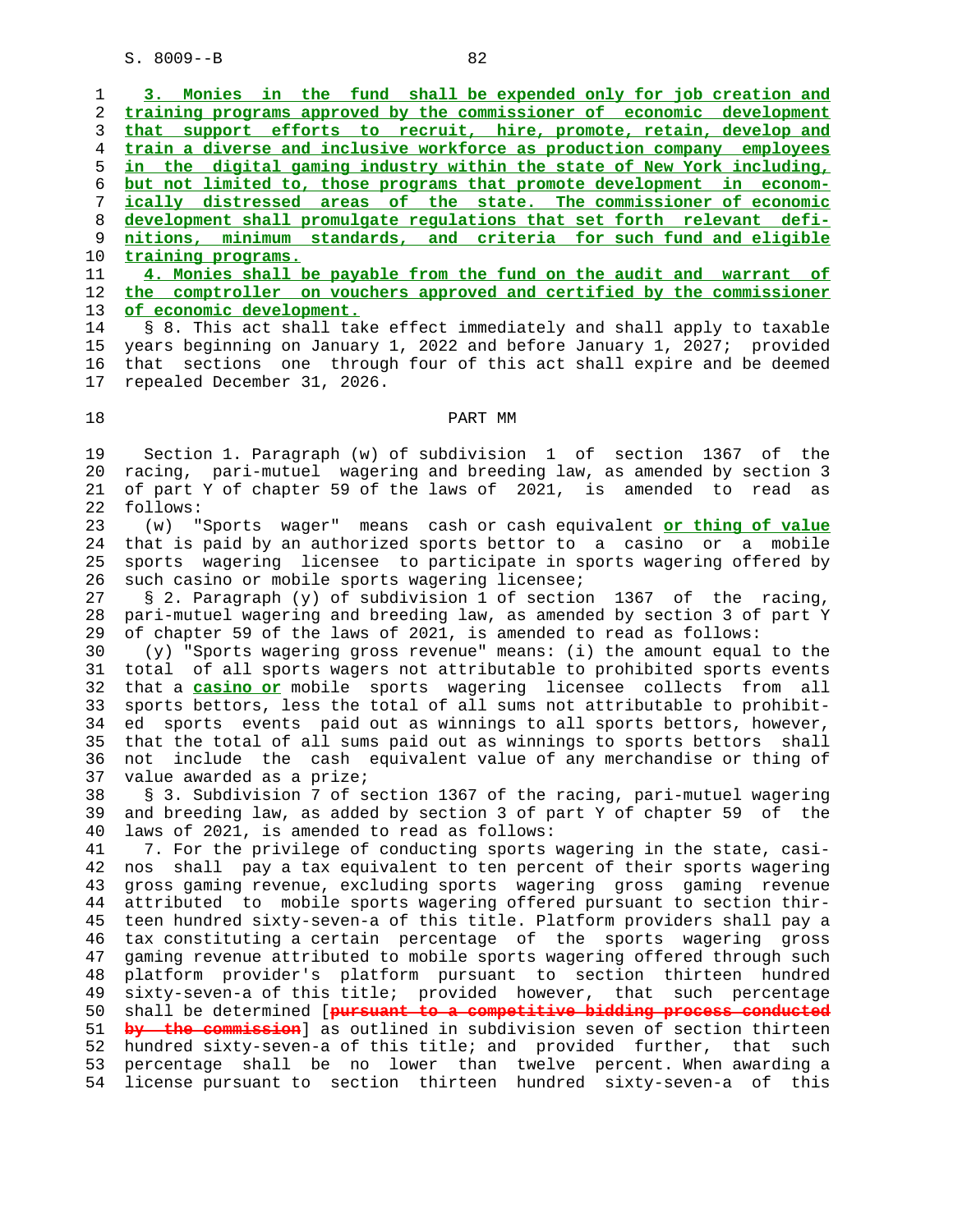1 title, the commission may set graduated tax rates; provided however, 2 that any such tax rates may not be lower than the minimum rate estab- 3 lished in this subdivision. 4 § 4. Subdivision 7 of section 1367-a of the racing, pari-mutuel wager- 5 ing and breeding law, as added by section 4 of part Y of chapter 59 of 6 the laws of 2021, is amended and a new subdivision 8 is added to read as 7 follows: 8 7. A platform provider may be licensed by the commission only after 9 having been selected for potential licensure by the commission following 10 a competitive bidding process in which the commission shall issue a 11 request for applications no later than July first, two thousand twenty- 12 one; provided however, that the deadline for submission of applications 13 shall be no later than thirty days after the date upon which the commis- 14 sion issues such request for applications. 15 (a) The commission shall select platform providers based upon the 16 criteria set forth in this section no later than one hundred fifty days, 17 to the extent practicable, after the final application is received. The 18 commission may disqualify applicants from licensure consideration if the 19 applicant or the mobile sports wagering operator or operators included 20 in their bid have not satisfied provision of required application infor- 21 mation, fail to meet any platform provider and mobile sports wagering 22 operator eligibility criteria established pursuant to the request for 23 applications, or are deemed by the commission to have not satisfied the 24 criteria pursuant to subdivision five of this section. 25 (a-1) The commission shall publish on its website the criteria that 26 will be used to score applications based upon the criteria set forth in 27 paragraph (c) of this subdivision; provided however, that such scoring 28 methodology shall award additional points to an applicant that has 29 entered into an agreement that includes revenue sharing related to such 30 mobile sports wagering with compacted Native American tribe(s) or 31 nation(s). 32 (b) The commission shall determine the form of application for 33 bidders, which shall require, at a minimum, the following information: 34 (i) Different scenarios for the number of platform providers and 35 number of mobile sports wagering operators licensed by the commission. 36 For each scenario, this shall include estimates of mobile sports wager- 37 ing gross gaming revenue and the bases for such estimates[**, the percent-** 38 **age of gross revenue from mobile sports wagering the applicant will pay** 39 **to the state for the privilege of licensure if chosen**], and the percent- 40 age of overall mobile sports wagering gross gaming revenue estimated to 41 be generated; 42 (ii) The number of mobile sports wagering operators the applicant will 43 host on its mobile sports wagering platform, if the applicant is 44 licensed as a platform provider; 45 (iii) A description of how the applicant will use technology to ensure 46 all bettors are physically within approved locations within the state, 47 that any wager is accepted through equipment physically located at a 48 licensed gaming facility and that necessary safeguards against abuses 49 and addictions are in place; 50 (iv) The applicant and any associated operators such applicant 51 proposes in its application possess the qualifications, capabilities and 52 experience to provide a mobile sports wagering platform;

 53 (v) A list of all jurisdictions where the applicant and parent compa- 54 ny, and mobile sports wagering operator or operators and parent company 55 or companies have been licensed or otherwise authorized by contract or 56 otherwise to conduct sports wagering operations. This shall include the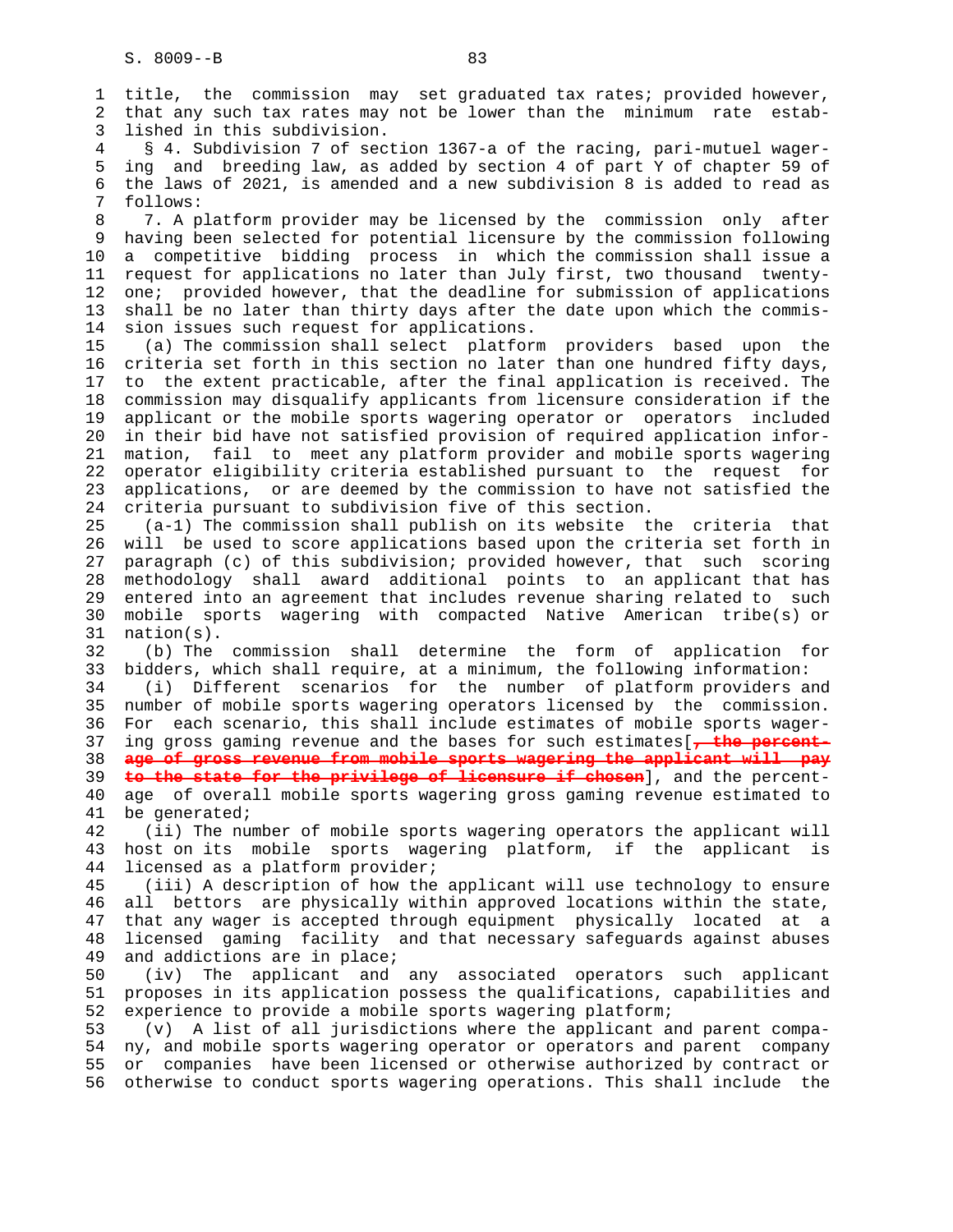1 applicant and its mobile sports wagering operator or operators' experi- 2 ence in such other markets; 3 (vi) Player acquisition model, advertising and affiliate programs and 4 marketing budget, including details on how the applicant and its mobile 5 sports wagering operator or operators will convert customers from wager- 6 ing through illegal channels to wagering legally in the state; 7 (vii) Timeframe to implement mobile sports wagering from award of 8 license; 9 (viii) The applicant and mobile sports wagering operator or operators' 10 capacity to bring authorized sports bettors into their mobile sports 11 wagering platform; and 12 (ix) Integrity monitoring and reporting including any current affil- 13 iations related to integrity monitoring. 14 (c) In determining whether an applicant shall be eligible for a plat- 15 form provider license, the commission shall evaluate how each applicant 16 proposes to maximize sustainable, long-term revenue for the state by 17 evaluating the following factors: 18 (i) A market analysis detailing the benefits of the applicant's bid as 19 it relates to maximizing revenue to the state; 20 (ii) Estimates of mobile sports wagering gross gaming revenue gener- 21 ated by the applicant under different scenarios; 22 (iii) The percentage of mobile sports wagering gross gaming revenue to 23 be paid to the state under different scenarios; 24 (iv) The potential market share of the mobile sports wagering operator 25 or operators under different scenarios; 26 (v) Advertising and promotional plans of the mobile sports wagering 27 operator or operators; 28 (vi) Past experience and expertise in the market of the applicant and 29 any mobile sports wagering operator or operators which are part of such 30 applicant's application; 31 (vii) The applicant's capacity to rapidly and effectively bring 32 authorized sports bettors into its platform; 33 (viii) A demonstration of how and to what degree the applicant fosters 34 racial, ethnic, and gender diversity in its workforce; 35 (ix) Timeframe to implement mobile sports wagering from award of 36 license; 37 (x) Any other factors that could impact the integrity, sustainability 38 or safety of the mobile sports wagering system; and 39 (xi) Any other factors that could impact revenue to the state. 40 (d) The commission shall award a license to [**each of the two**] **the** 41 highest scoring platform providers that submit applications; provided 42 however, that such awards shall require that [**both**] winning platform 43 providers pay the same tax rate; and provided further, that the commis- 44 sion shall [**require that no less than four**] **be authorized to license up** 45 **to fourteen** mobile sports wagering operators [**will be operating in the** 46 **state**] **by January thirty-first, two thousand twenty-three and sixteen by** 47 **January thirty-first, two thousand twenty-four. In the event that the** 48 **commission fails to approve the required number of operators by these** 49 **deadlines, it shall not interfere with the ability of previously** 50 **licensed platforms or operators to continue to operate in the state. For** 51 **any applicant licensed after January first, two thousand twenty-two,** 52 **such tax rate shall be set at the same amount that is applicable to** 53 **previously licensed applicants**. The commission may award additional 54 licenses if it determines that such additional awards are in the best 55 interests of the state; provided however, that any additional platform 56 providers awarded licenses must also agree to pay the same tax rate as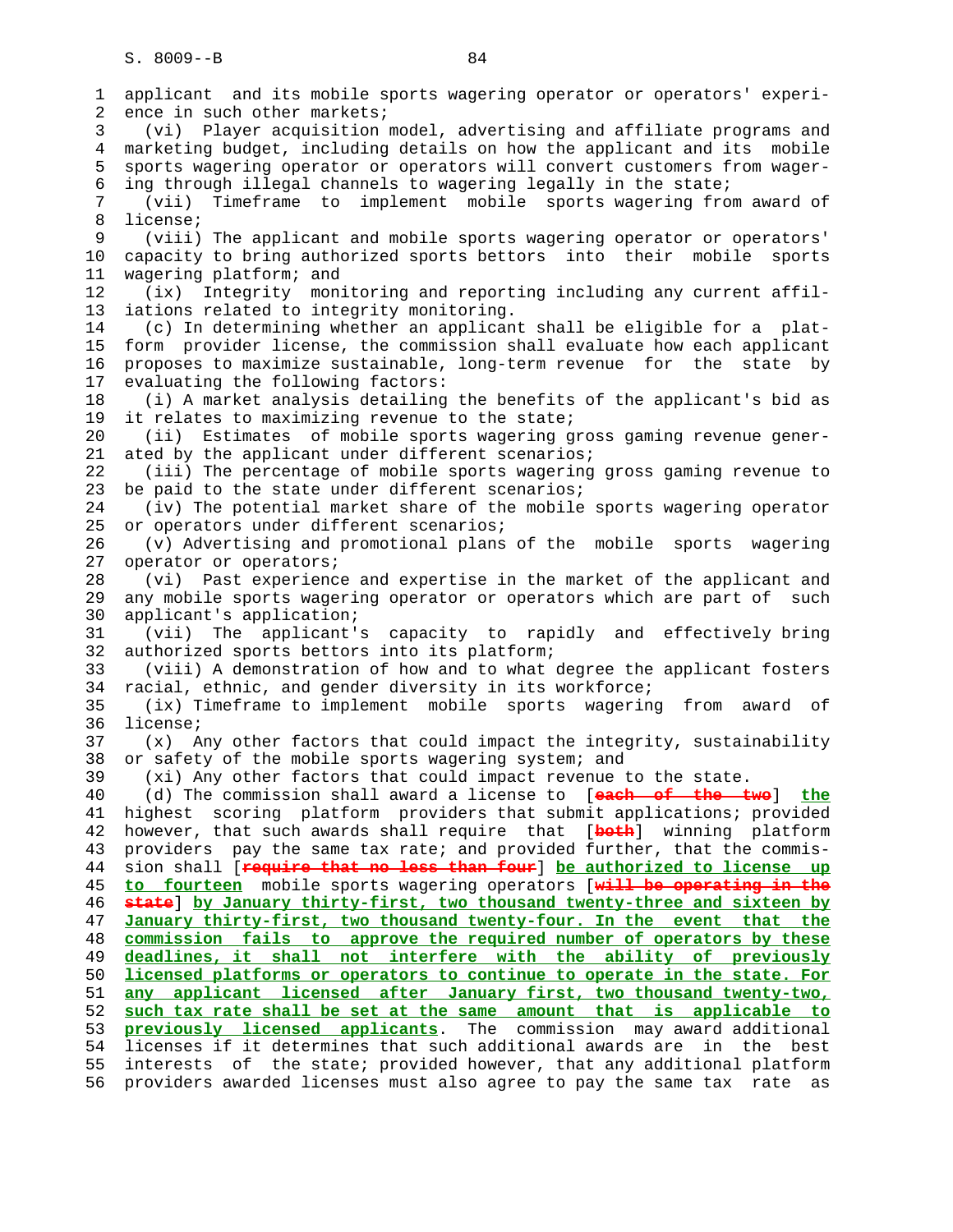1 those platform providers that were initially awarded licenses by the 2 commission. The award of any such license shall require each applicant 3 to remit the highest percentage of gross gaming revenue from mobile 4 sports wagering contained in an applicant's bid selected by the commis- 5 sion considered for licensure. A qualified applicant shall be afforded 6 the ability to revise its bid in any such manner in order for such bid 7 to meet the percentage of gross gaming revenue from mobile sports wager- 8 ing as required by the commission for license award, provided that the 9 bid does not incorporate any additional operators not already included 10 in the bid; and provided however that it is not determined by the 11 commission that the revised bid no longer meets all requirements and 12 criteria established pursuant to this section and the request for appli- 13 cations. Any applicant that does not revise its bid to meet the percent- 14 age of gross gaming revenue from mobile sports wagering required by the 15 commission for license award shall not be awarded a license. **8. Pursuant to subdivision seven of this section, the commission shall hold a competitive bidding process and award no less than two but no more than five additional mobile sports wagering licenses by January thirty-first, two thousand twenty-three. (a) The commission shall accept applications for mobile sports wager- ing licenses issued pursuant to this subdivision at the earlier of thir- ty days after all mobile sports wagering licensees awarded a license pursuant to subdivision seven of this section commence operations or September first, two thousand twenty-two. (b) Applicants that participated in the request for proposals issued pursuant to subdivision seven of this section and not awarded a mobile sports wagering license shall be eligible to reapply for consideration pursuant to this subdivision. (i) Nothing herein shall prohibit a platform provider that did not previously respond to the request for applications from applying. New applicants shall submit applications demonstrating the criteria outlined in paragraphs (a-1), (b), and (c) of subdivision seven of this section. (ii)(1) When establishing scoring criteria for new mobile sports wagering applications after January first, two thousand twenty-one, the commission shall provide that such scoring affords no less than fifteen percent weighting to a diversity framework established by the commission that takes into account the utilization and employment of minorities, women and service-disabled veterans in permanent and part-time jobs at an applicant's corporate entity, as well as diversity in the ownership and leadership of the corporate entity which seeks to apply for a mobile sports wagering license. (2) In establishing such framework under this subparagraph, the commission shall consult with the division of minority and women's busi- ness development in the department of economic development to achieve the maximum feasible participation of minority and women-owned busi- nesses. Guidelines for such framework may include, but not be limited to, an applicant's: (A) ability to identify and establish mentorship opportunities and other business development programs as part of its overall application; (B) the development of aspirational goals for the utilization of minority group members, women and service-disabled veterans in each profession and occupation at such applicant's corporate entity; (C) assurances that any contractors or subcontractors of any contrac- tor make good faith efforts to meet any established workforce partic- ipation goals;**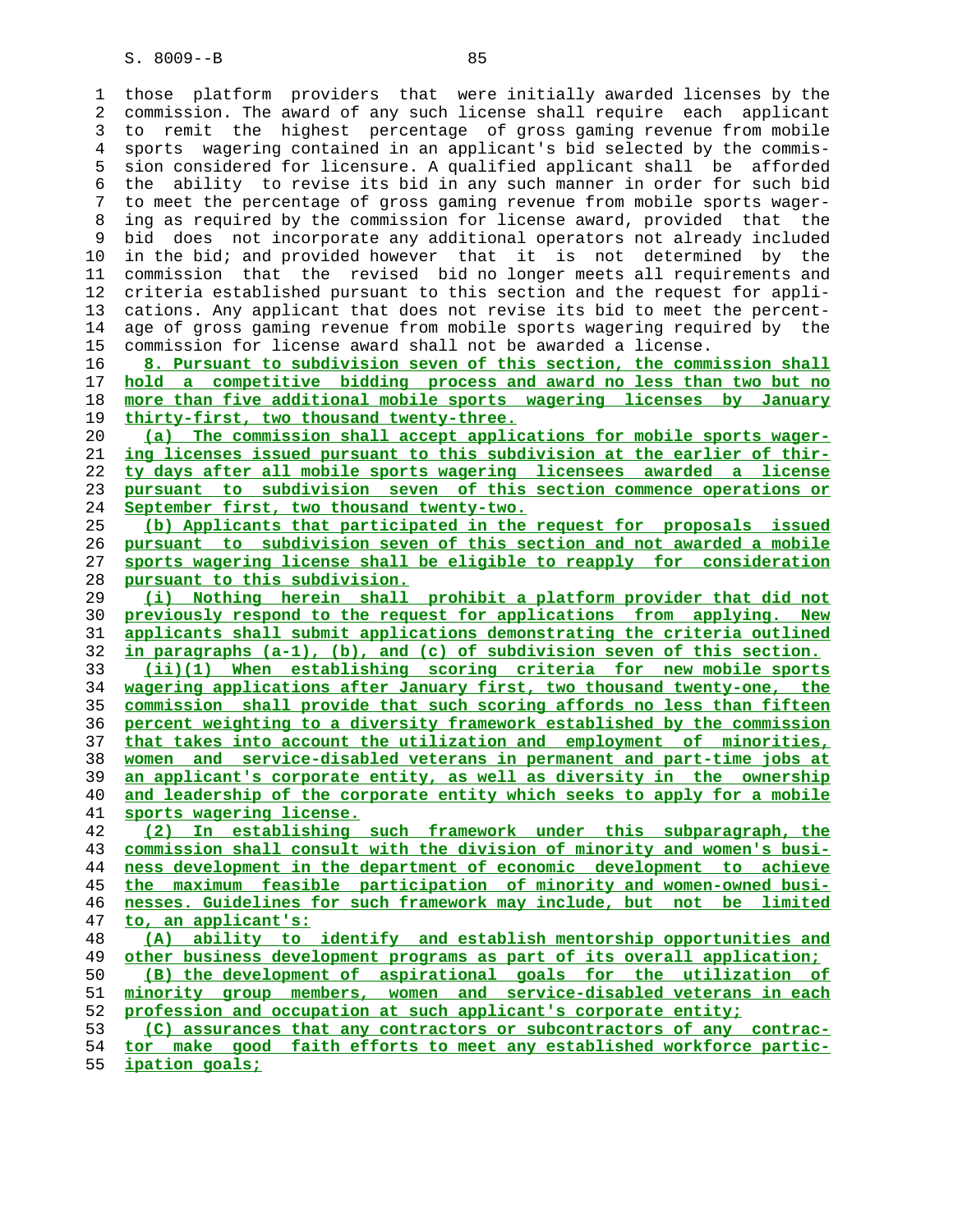|                | participation with enterprises in which such minority ownership is<br>(D) |
|----------------|---------------------------------------------------------------------------|
| $\overline{2}$ | real, substantial and continuing;                                         |
| 3              | an applicant's plan shall promote diversity in its business<br>(E)<br>how |
| 4              | model, financing, employment goals, and other social and economic equity  |
| 5              | roles in the gaming industry; and                                         |
| 6              | (F) any such further criteria as the commission shall see fit for         |
| 7              | inclusion.                                                                |
| 8              | (c) The commission shall make determinations to award a license or        |
| 9              | disqualify applicants on a rolling basis to expedite issuance of addi-    |
| 10             | tional licenses.                                                          |
| 11             | (d) As a condition of licensure pursuant to this subdivision, the         |
| 12             | commission shall require that each platform provider authorized to        |
| 13             | conduct mobile sports wagering pay a one time fee of twenty-five million  |
| 14             | dollars and each operator authorized to conduct mobile sports wagering    |
| 15             | on a platform licensed pursuant to subdivision seven of this section      |
| 16             | shall pay a fee of ten million dollars. Such fee shall be paid within     |
| 17             | thirty days of commission approval prior to license issuance and depos-   |
| 18             | ited into the state lottery fund established in section ninety-two-c of   |
| 19             | the state finance law for education aid.                                  |
| 20             | § 5. This act shall take effect immediately.                              |

# 21 PART NN

 22 Section 1. The opening paragraph of subdivision 7 of section 221 of 23 the racing, pari-mutuel wagering and breeding law, as separately amended 24 by section 1 of part CC of chapter 59 of the laws of 2020, is amended to 25 read as follows:

 26 In order to pay the costs of the insurance required by this section 27 and by the workers' compensation law and to carry out its other powers 28 and duties and to pay for any of its liabilities under section four- 29 teen-a of the workers' compensation law, the New York Jockey Injury 30 Compensation Fund, Inc. shall ascertain the total funding necessary and 31 establish the sums that are to be paid by all owners and trainers 32 licensed or required to be licensed under section two hundred twenty of 33 this article, to obtain the total funding amount required annually. In 34 order to provide that any sum required to be paid by an owner or trainer 35 is equitable, the fund shall establish payment schedules that reflect 36 such factors as are appropriate, including where applicable, the 37 geographic location of the racing corporation at which the owner or 38 trainer participates, the duration of such participation, the amount of 39 any purse earnings, the number of horses involved, or such other factors 40 as the fund shall determine to be fair, equitable and in the best inter- 41 ests of racing. In no event shall the amount deducted from an owner's 42 share of purses exceed two percent; provided, however, [**for two thousand** 43 **twenty and two thousand twenty-one**] **through calendar year two thousand** 44 **twenty-five,** the New York Jockey Injury Compensation Fund, Inc. may use 45 up to two million dollars from the account established pursuant to 46 subdivision nine of section two hundred eight of this article to pay the 47 annual costs required by this section and the funds from such account 48 shall not count against the two percent of purses deducted from an 49 owner's share of purses. The amount deducted from an owner's share of 50 purses shall not exceed one percent after April first, two thousand 51 twenty-four. In the cases of multiple ownerships and limited racing 52 appearances, the fund shall equitably adjust the sum required.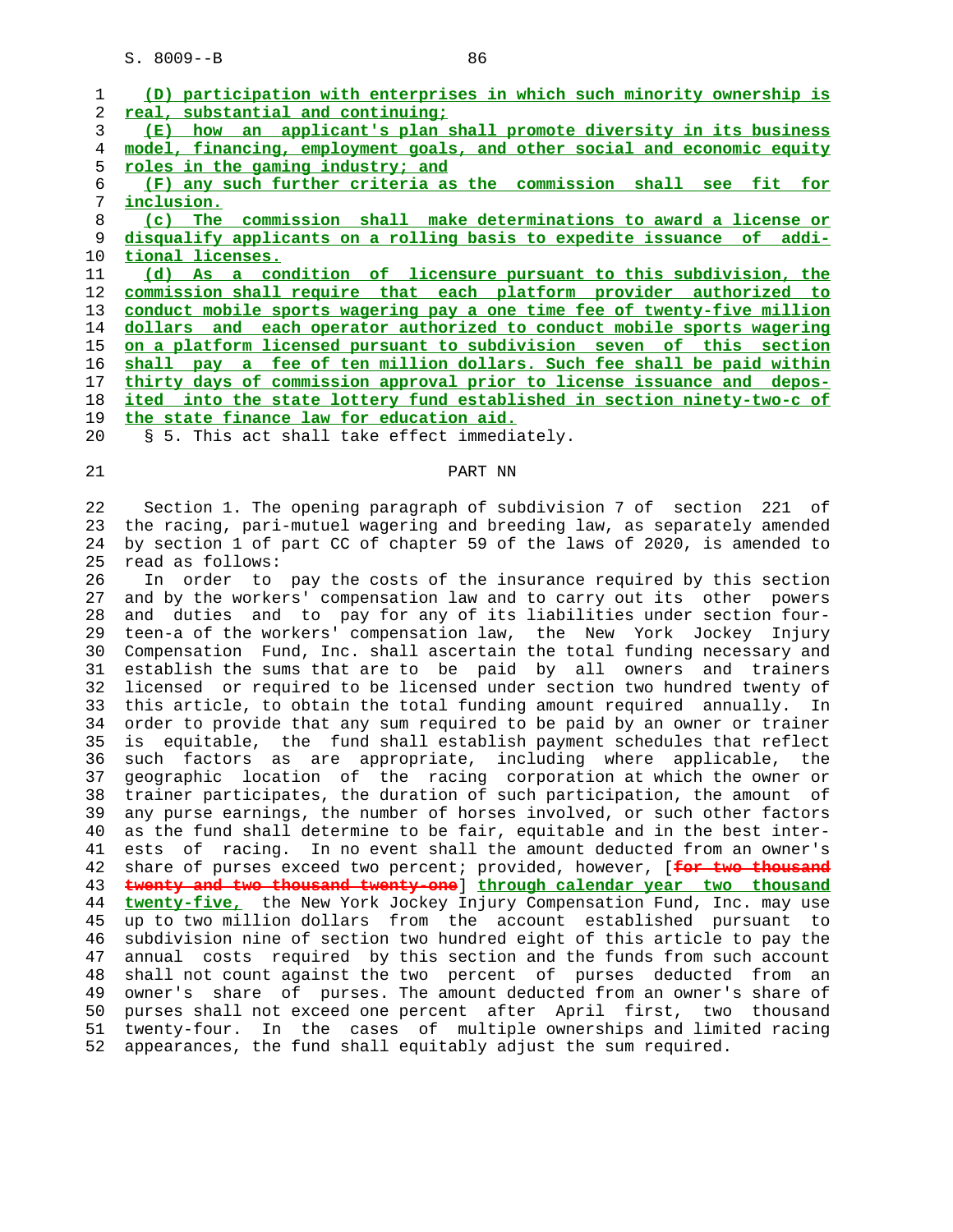1 § 2. Paragraph (a) of subdivision 9 of section 208 of the racing, 2 pari-mutuel wagering and breeding law, as amended by section 2 of part 3 CC of chapter 59 of the laws of 2020, is amended to read as follows: 4 (a) The franchised corporation shall maintain a separate account for 5 all funds held on deposit in trust by the corporation for individual 6 horsemen's accounts. Purse funds shall be paid by the corporation as 7 required to meet its purse payment obligations. Funds held in horsemen's 8 accounts shall only be released or applied as requested and directed by 9 the individual horseman. [**For two thousand twenty and two thousand twen-** 10 **ty-one**] **Through calendar year two thousand twenty-five** the New York 11 Jockey Injury Compensation Fund, Inc. may use up to two million dollars 12 from the account established pursuant to this subdivision to pay the 13 annual costs required by section two hundred twenty-one of this article. 14 § 3. This act shall take effect immediately.

#### 15 PART OO

 16 Section 1. The tax law is amended by adding a new section 493-a to 17 read as follows:

**§ 493-a. Deductions. (a) For each taxable year beginning on or after January first, two thousand twenty-two, and before January first, two thousand twenty-five, the provisions of section 280E of the internal revenue code, relating to expenditures in connection with the illegal sale of drugs, shall not apply for the purposes of this chapter to the carrying on of any trade or business that is commercial cannabis activ- ity by a licensee.**

 25 **(b) For the purposes of this section, the following definitions shall** 26 **apply:**

**(1)"Commercial cannabis activity" includes the cultivation, possession, manufacture, distribution, processing, storing, laboratory testing, packaging, labeling, transportation, delivery, or sale of cannabis and cannabis products, or acting as the holder of an adult-use on-site consumption license pursuant to article four of the cannabis** 32 **law.**

 33 **(2) "Licensee" shall have the same meaning as defined in section three** of the cannabis law.

 35 § 2. This act shall take effect on the same date and in the same 36 manner as section 39 of chapter 92 of the laws of 2021, takes effect, 37 and shall expire January 1, 2025 when upon such date the provisions of 38 this act shall be deemed repealed.

## 39 PART PP

 40 Section 1. The tax law is amended by adding a new section 47 to read 41 as follows:

**§ 47. Fuel tax holiday. (a) Definitions. For purposes of this section: (1) "Applicable period" shall mean the period beginning May first, two thousand twenty-two and ending December thirty-first, two thousand twen-** 45 **ty-two.**

 46 **(2) "Diesel motor fuel" and "motor fuel" shall have the same meaning** 47 **as section two hundred eighty-two of this chapter.**

 48 **(3) "Filling station" shall have the same meaning as section two** 49 **hundred eighty-two of this chapter.**

50 **(4) "Retail sale" and "sold at retail" shall mean any sale of motor**

 51 **fuel or diesel motor fuel at a filling station to a person for use in a** 52 **motor vehicle.**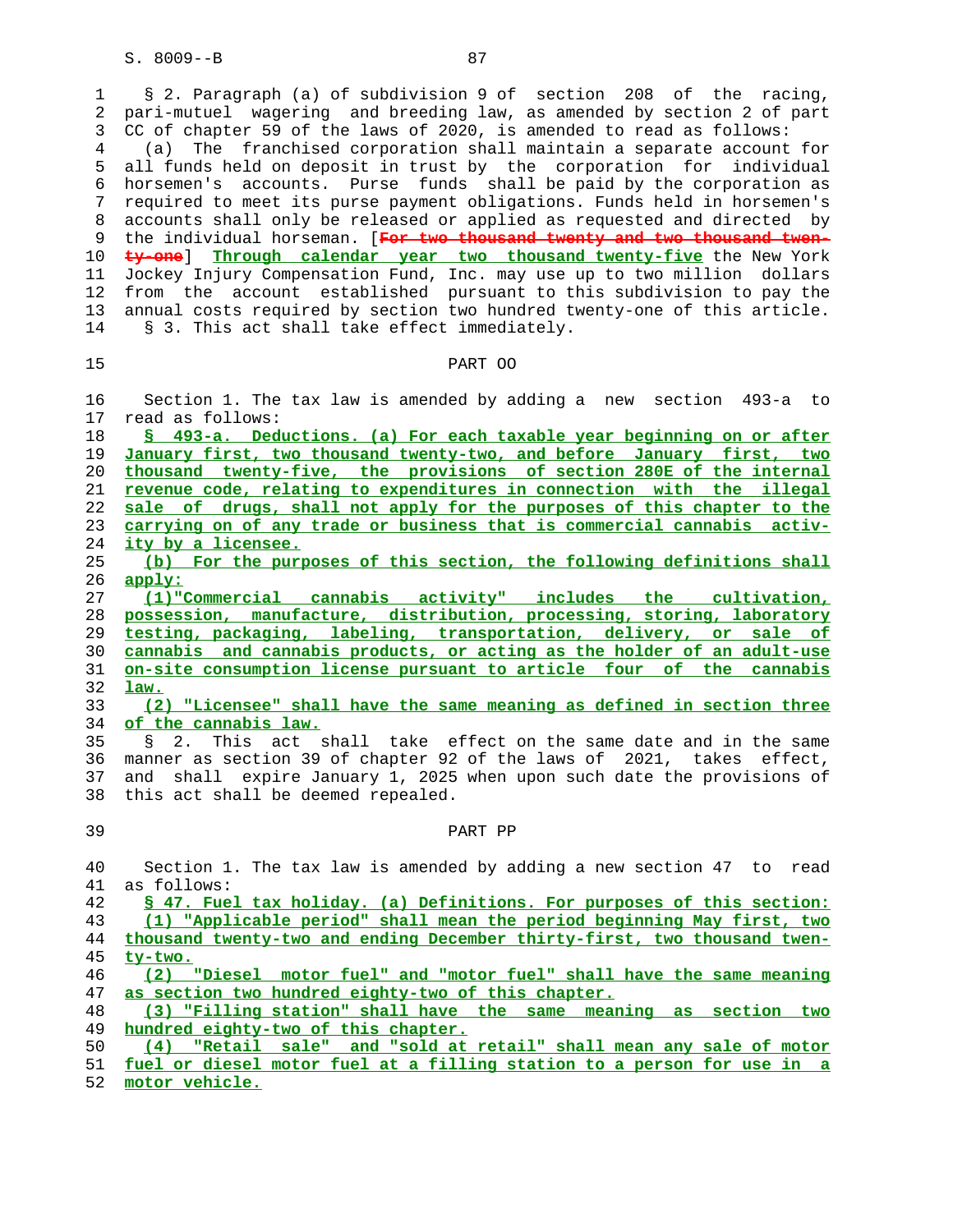**(5) "Retail seller" shall mean any person who sells motor fuel or diesel motor fuel at retail. (6) "Sale" shall have the same meaning as section two hundred eighty- two of this chapter. (b) Exemption from taxation. Notwithstanding any other provision of law, rule or regulation to the contrary, the taxes imposed on retail sales of motor fuel and diesel motor fuel made during the applicable period shall be exempt from the taxes imposed by articles twelve-A and twenty-eight of this chapter. If the retail seller is located within a municipality that has elected to eliminate the tax imposed pursuant to article twenty-nine of this chapter, such taxes shall not be imposed on the retail sale of motor fuel or diesel motor fuel during the applicable period. (c) Price reduction. (1) During the applicable period, each retail seller shall reduce the price per gallon of motor fuel and diesel motor fuel offered for sale by the amount of the taxes that the retail seller prepaid on the gallon of motor fuel and diesel motor fuel and the amount of tax in excess of the prepaid amount that would have been collected from the consumer if the sale of the motor fuel or diesel motor fuel had not been exempt from tax pursuant to subdivision (b) of this section. (2) Failure to reduce the price as required under paragraph one of this subdivision shall constitute price gouging. Where a violation of this section is alleged to have occurred, the attorney general may apply in the name of the people of the state of New York to the supreme court within the judicial district in which such violation is alleged to have occurred, on notice of five days, for an order enjoining or restraining commission or continuance of the alleged unlawful acts. In any such proceeding, the court shall impose a civil penalty in an amount not to exceed one hundred thousand dollars and, where appropriate, order resti- tution to aggrieved consumers. (3) In addition to any action brought by the attorney general pursuant to paragraph two of this subdivision, a person injured by a violation of this section may bring an action to recover damages. The court may also award reasonable attorney's fees to a prevailing plaintiff. (d) Advertising. Notwithstanding any other provision of law to the contrary, a retail seller may advertise that the motor fuel and/or diesel motor fuel is being or will be sold without the state taxes. Such advertisement may commence no earlier than three days before the appli- cable period and must end by the end of the applicable period. (e) Refunds and credits. (1) Notwithstanding any other provision of law to the contrary, the retail seller shall be entitled to receive a credit against the taxes due pursuant to article twenty-eight of this chapter for the amount of tax that the retail seller prepaid pursuant to articles twelve-A, twenty-eight and, if applicable, twenty-nine of this chapter. If the retail seller is located within a municipality that has elected to eliminate the tax imposed pursuant to article twenty-nine of this chapter, the retail seller shall be entitled to claim a credit against the taxes due pursuant to article twenty-eight of this chapter for such prepaid taxes. The amount of credit shall equal the amount of tax that was prepaid pursuant to articles twelve-A, twenty-eight and, if applicable, twenty-nine of this chapter for each gallon of motor fuel and diesel motor fuel sold at retail during the applicable period. Such credit shall not be allowed for sales that would have otherwise been exempt from tax. (2) A retail seller may claim the credit prescribed in paragraph one**

**of this subdivision when the retail seller files its return of tax for**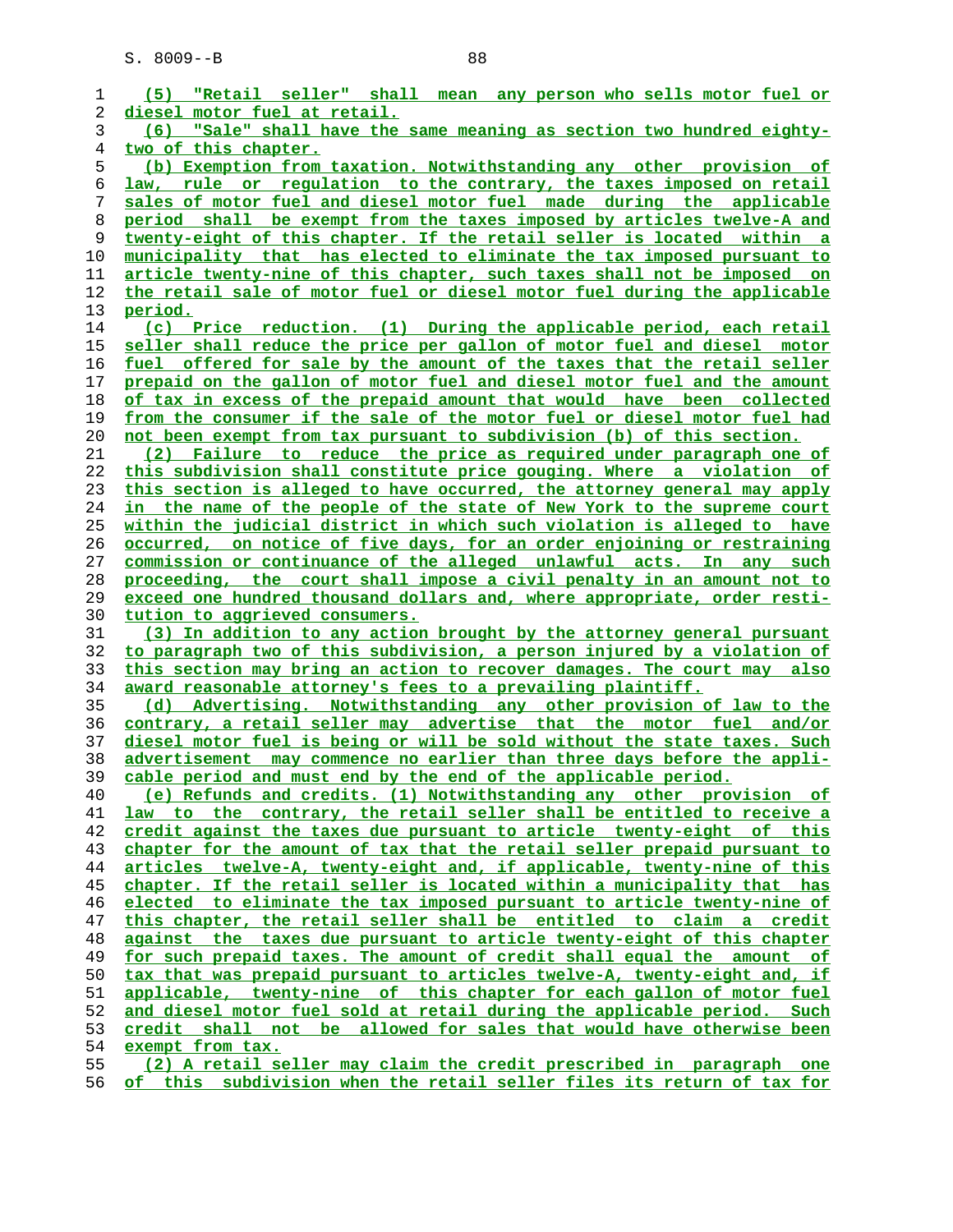**the sales of motor fuel and diesel motor fuel for the period that includes the applicable period. Notwithstanding the foregoing, if a retailer seller is required to file its return more than thirty days after the close of the applicable period defined in paragraph one of subdivision (a) of this section, such retailer shall be authorized to file an amendment to its most recently filed return to claim such cred- it. No credit may be claimed for the taxes prepaid pursuant to article twelve-A, twenty-eight or, if applicable, twenty-nine of this chapter pursuant to this section if the claim would have been barred pursuant to the article that required prepayment of such taxes. No interest shall be paid on any claims for credit made pursuant to this section.** 12 § 2. Section 88-a of the state finance law is amended by adding a new 13 subdivision 8 to read as follows: **8. By March thirty-first, two thousand twenty-three, the comptroller shall transfer from the general fund to the mass transportation operat- ing assistance fund an amount no greater than the amount that would have otherwise been deposited in the mass transportation operating assistance fund pursuant to this section if the exemption defined in subdivision (b) of section forty-seven of the tax law had not been authorized; provided however that the comptroller shall make such transfer only after the director of the budget has determined in his or her discretion that the transfer is necessary to ensure a positive fund balance of the mass transportation operating assistance fund at the end of the two thousand eleven-two thousand twelve state fiscal year.** 25 § 3. Subdivision 3 of section 89-b of the state finance law is amended 26 by adding a new paragraph (g) to read as follows: **(g) Within forty-five days after an applicable period as defined by subdivision (a) of section forty-seven of the tax law, the comptroller, in consultation with the director of the division of the budget, shall transfer from the general fund to the special obligation reserve and payment account an amount equal to the amount that would have otherwise been deposited in the special obligation reserve and payment account pursuant to this section if the exemption defined in subdivision (b) of section forty-seven of the tax law had not been authorized.** 35 § 4. Section 89-c of the state finance law is amended by adding a new 36 subdivision 4 to read as follows: **4. Within forty-five days after an applicable period as defined by subdivision (a) of section forty-seven of the tax law, the comptroller, in consultation with the director of the division of the budget, shall transfer from the general fund to the dedicated mass transportation trust fund an amount equal to the amount that would have otherwise been deposited in the dedicated mass transportation trust fund pursuant to this section if the exemption defined in subdivision (b) of section forty-seven of the tax law had not been authorized.** 45 § 5. Section 392-i of the general business law, as amended by section 46 5 of part M-1 of chapter 109 of the laws of 2006, is amended to read as 47 follows: 48 § 392-i. Prices reduced to reflect change in sales tax computation. 49 Every person engaged in the retail sale of motor fuel and/or diesel 50 motor fuel or a distributor of such fuels, as defined in article 51 twelve-A of the tax law, shall reduce the price such person charges for 52 motor fuel and/or diesel motor fuel in an amount equal to any reduction 53 in taxes prepaid by the distributor**, credit for the amount of taxes prepaid by the retail seller allowable pursuant to section forty-seven of the tax law, exemption from taxation pursuant to section forty-seven of the tax law to the extent that the tax that would have been otherwise**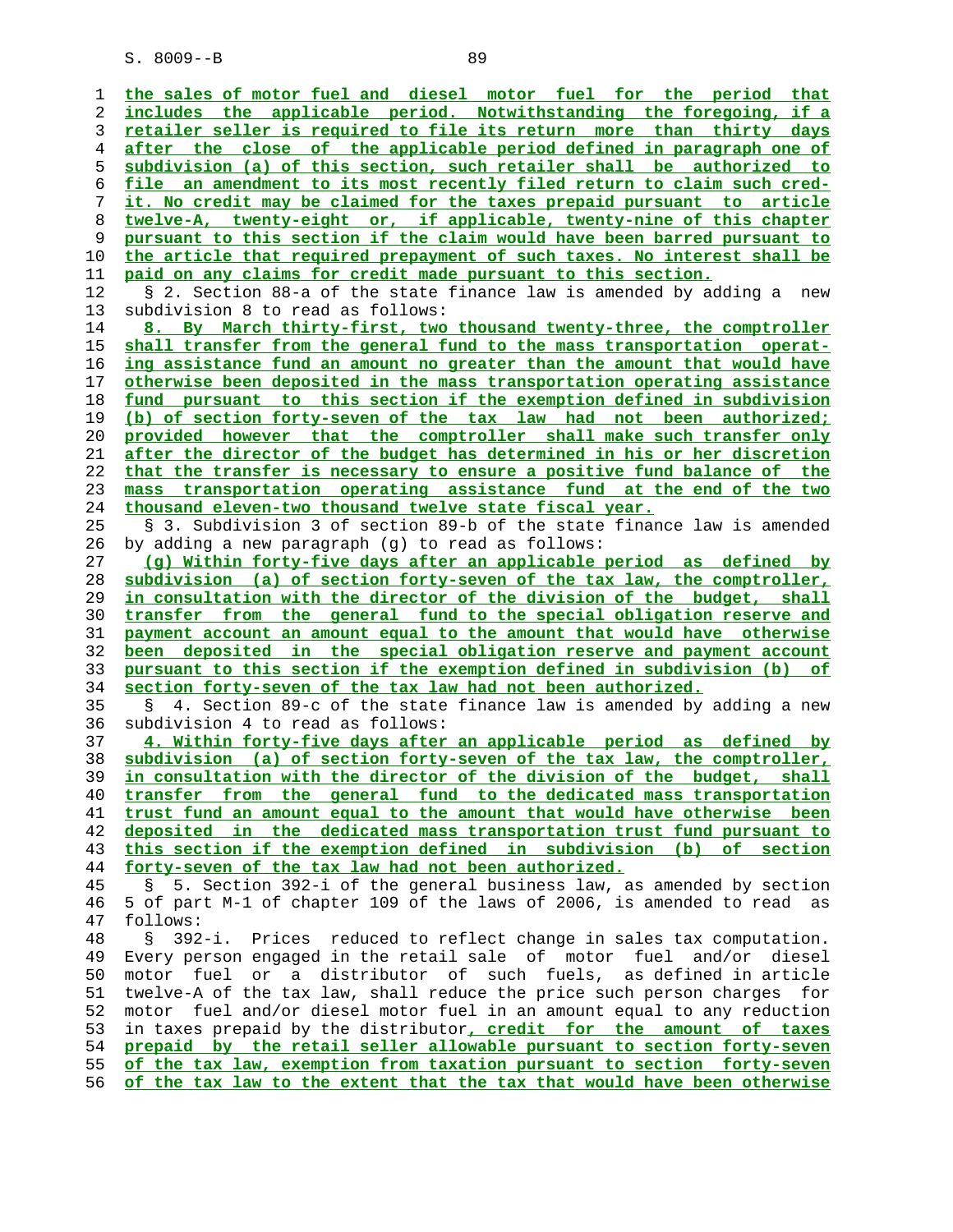1 **due exceeds the amount of tax prepaid,** or paid by retail customers 2 resulting from computing sales and compensating use taxes at a cents per 3 gallon rate pursuant to the provisions of paragraph two of subdivision 4 (e) and subdivision (m) of section eleven hundred eleven of the tax law. 5 § 6. Paragraph 1 of subdivision (n) of section 1817 of the tax law, as 6 amended by section 30 of subpart I of part V-1 of chapter 57 of the laws 7 of 2009, is amended to read as follows:

 8 (1) Every person engaged in the retail sale of motor fuel and/or 9 diesel motor fuel or a distributor of such fuels, as defined in article 10 twelve-A of this chapter, shall comply with the provisions of section 11 three hundred ninety-two-i of the general business law by reducing the 12 prices charged for motor fuel and diesel motor fuel in an amount equal 13 to any reduction in taxes prepaid by the distributor**, credit for the** 14 **amount of taxes prepaid by the retail seller allowable pursuant to** 15 **section forty-seven of the tax law, exemption from taxation pursuant to** 16 **section forty-seven of the tax law to the extent that the tax that would** 17 **have been otherwise due exceeds the amount of tax prepaid,** or imposed on 18 retail customers resulting from computing sales and compensating use 19 taxes at a cents per gallon rate pursuant to the provisions of paragraph 20 two of subdivision (e) and subdivision (m) of section one thousand one 21 hundred eleven of this chapter.

 22 § 7. Notwithstanding any law to the contrary, a municipality may make 23 the election to eliminate all taxes on motor fuel and diesel motor fuel 24 pursuant to sections eleven hundred seven and eleven hundred eight of 25 the tax law or article twenty-nine of the tax law beginning May 1, 2022 26 and ending December 31, 2022, by local law, ordinance or resolution, if 27 such municipality mails, by certified or registered mail, a certified 28 copy of such local law, ordinance or resolution to the commissioner of 29 taxation and finance at his or her office in Albany no later than the 30 Wednesday immediately preceding the applicable period as defined by 31 paragraph one of subdivision (a) of section forty-seven of the tax law.

 32 § 8. The commissioner of taxation and finance shall (a) on an emergen- 33 cy basis, promulgate and/or amend any rules and regulations necessary to 34 provide for the tax free sales of motor fuel and diesel motor fuel and 35 refunds of prepaid tax to retail sellers; and

 36 (b) immediately make provisions for retail sellers to apply for credit 37 for the taxes prepaid pursuant to articles twelve-A and twenty-eight, 38 and, if applicable, twenty-nine of the tax law.

 39 § 9. The department of transportation, in conjunction with the depart- 40 ment of taxation and finance, shall conduct a study on possible alterna- 41 tives to the use of taxes on motor fuel and diesel motor fuel in order 42 to finance transportation needs across the state of New York. The study 43 shall examine existing pilot programs in other states and by the 44 federal government for alternative options for transportation financing, 45 when examining which alternative means of financing transportation would 46 work best in New York. The study shall be completed and delivered to 47 the governor, the temporary president of the senate, the speaker of the 48 assembly, and the chairs of the respective financial and transportation 49 committees by April 1, 2023.

50 § 10. This act shall take effect immediately.

## 51 PART QQ

 52 Section 1. Paragraph 1 of subsection (d) of section 606 of the tax 53 law, as amended by section 1 of part Q of chapter 63 of the laws of 54 2000, is amended to read as follows: